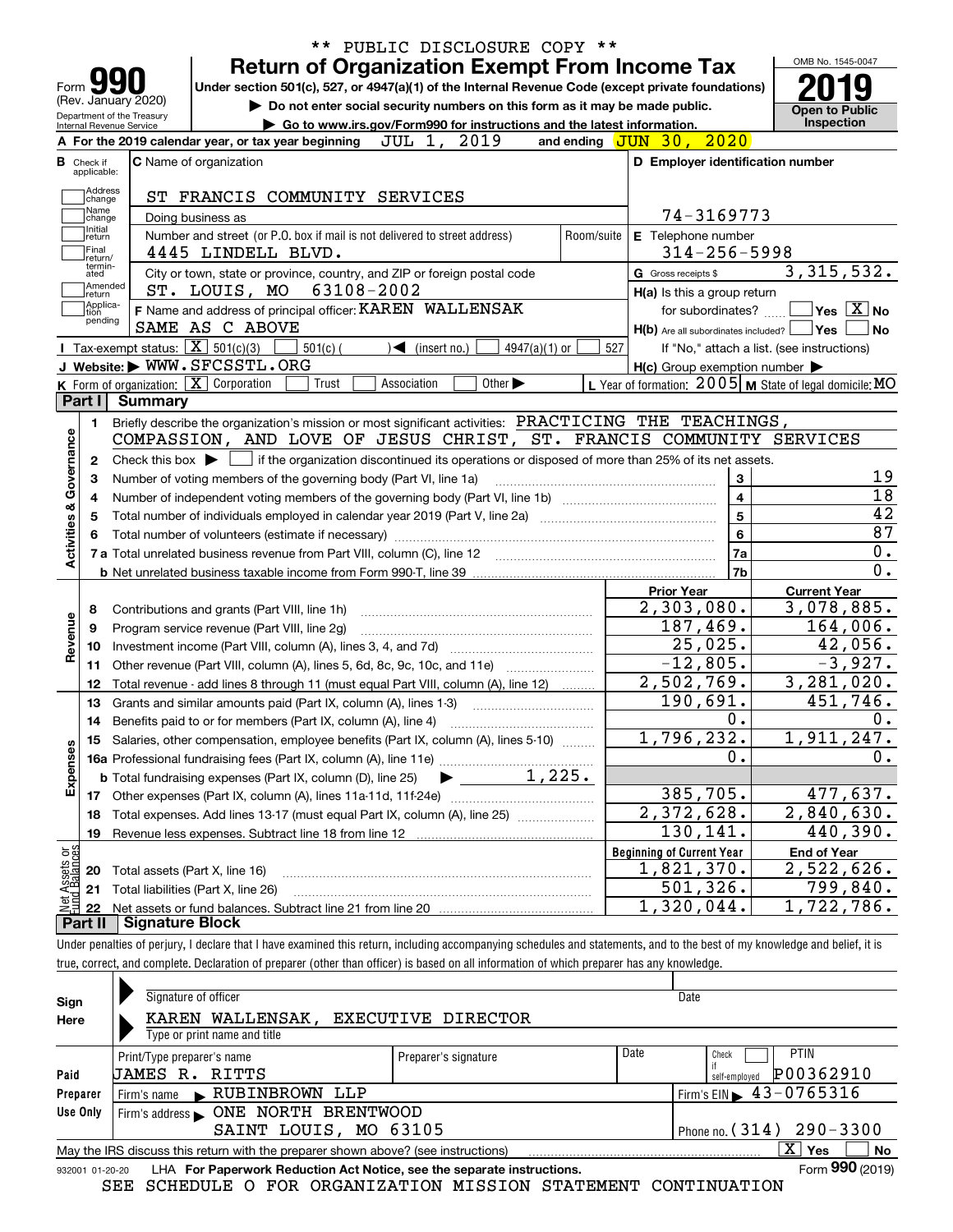|              | $\overline{\mathbf{x}}$                                                                                                                                         |
|--------------|-----------------------------------------------------------------------------------------------------------------------------------------------------------------|
| 1            | Briefly describe the organization's mission:<br>PRACTICING THE TEACHINGS, COMPASSION AND LOVE OF JESUS CHRIST, ST.                                              |
|              | FRANCIS COMMUNITY SERVICES WALKS WITH OUR VULNERABLE NEIGHBORS TO                                                                                               |
|              | CREATE OPPORTUNITIES, TO BUILD RESILIENCY AND TO ADVOCATE FOR JUSTICE.                                                                                          |
|              |                                                                                                                                                                 |
| $\mathbf{2}$ | Did the organization undertake any significant program services during the year which were not listed on the                                                    |
|              | $]$ Yes $[\overline{\mathrm{X}}]$ No<br>prior Form 990 or 990-EZ?                                                                                               |
|              | If "Yes." describe these new services on Schedule O.                                                                                                            |
| 3            | $\boxed{\phantom{1}}$ Yes $\boxed{\text{X}}$ No<br>Did the organization cease conducting, or make significant changes in how it conducts, any program services? |
|              | If "Yes," describe these changes on Schedule O.                                                                                                                 |
| 4            | Describe the organization's program service accomplishments for each of its three largest program services, as measured by expenses.                            |
|              | Section 501(c)(3) and 501(c)(4) organizations are required to report the amount of grants and allocations to others, the total expenses, and                    |
|              | revenue, if any, for each program service reported.                                                                                                             |
| 4a           | 1,091,294. including grants of \$<br>376, 434. $ $ (Revenue \$<br>) (Expenses \$<br>(Code:                                                                      |
|              | IMMIGRATION SERVICES TARGETED MIGRANTS AND REFUGEES WHO CAME TO THE ST.                                                                                         |
|              | LOUIS REGION FROM AROUND THE WORLD, WITH EMPHASIS ON THOSE SPEAKING                                                                                             |
|              | SPANISH AND VIETNAMESE. FOR THE FIRST 8 MONTHS OF FY20, THESE SERVICES                                                                                          |
|              | WERE PROVIDED IN PERSON AT LOCATIONS IN DOWNTOWN AND SOUTH ST. LOUIS<br>CITY. WHEN THE COVID-19 PANDEMIC FORCED WORK-AT-HOME ORDERS FROM MARCH                  |
|              | THROUGH JUNE, THE STAFF SWITCHED TO VIDEO AND TELEHEALTH PLATFORMS TO                                                                                           |
|              | CONTINUE SERVICES. AFTER-SCHOOL TUTORING, FOR EXAMPLE, TOOK PLACE VIA                                                                                           |
|              | ZOOM, AND MENTAL HEALTH COUNSELING VIA DOXY. SFCS WORKED HARD TO ENSURE                                                                                         |
|              | THAT CLIENTS HAD TABLETS, COMPUTERS, INTERNET ACCESS AND ELECTRIC                                                                                               |
|              | SERVICE SO THEY COULD PARTICIPATE IN SERVICES ONLINE. DESPITE THE                                                                                               |
|              | CLOSURE OF THE IMMIGRATION COURT IN KANSAS CITY, SFCS ATTORNEYS WORKED                                                                                          |
|              | WITH CLIENTS IN 885 CASES, HELPING IMMIGRANTS PURSUE CITIZENSHIP,                                                                                               |
| 4b           | 943, 032. including grants of \$<br>56,092. $ $ (Revenue \$<br>158, 914.<br>(Expenses \$<br>(Code:                                                              |
|              | ATTORNEYS WITH SFCS' LEGAL ASSISTANCE MINISTRY PROVIDED FREE                                                                                                    |
|              | REPRESENTATION TO LOW-INCOME PEOPLE WHO COULD NOT AFFORD TO HIRE AN                                                                                             |
|              | ATTORNEY. FOR THREE QUARTERS OF FY20, SFCS ATTORNEYS HANDLED CIVIL LAW                                                                                          |
|              | CASES IN THE COURTS OF ST. LOUIS CITY AND 10 MISSOURI COUNTIES. THE                                                                                             |
|              | COVID-19 PANDEMIC, HOWEVER, CLOSED THESE COURTROOMS AS OF MID-MARCH.                                                                                            |
|              | SOME CASES, CONSIDERED EMERGENCIES, WERE BROUGHT BEFORE JUDGES VIA                                                                                              |
|              | VIDEO CONFERENCE. DESPITE THESE CONSTRAINTS, SFCS ATTORNEYS IN FY20                                                                                             |
|              | UNDERTOOK 58 FAMILY LAW CASES - HELPING, FOR EXAMPLE, ABUSED WOMEN                                                                                              |
|              | OBTAIN ORDERS OF PROTECTION. THEY HANDLED 84 GUARDIANSHIP CASES AND                                                                                             |
|              | SERVED AS GUARDIAN AD LITEM FOR ABUSED OR NEGLECTED CHILDREN IN 39                                                                                              |
|              | CASES. ATTORNEYS WORKED TO PREVENT EVICTIONS IN 27 HOUSING CASES. THEY                                                                                          |
|              | ALSO STRIVED TO SETTLE 144 OFFENSES - MOSTLY RELATED TO TRAFFIC<br>$431,289$ $\cdot$ including grants of \$<br>19, $220.$ ) (Revenue \$<br>5,092.               |
|              | (Expenses \$<br>4c (Code:<br>IN SPRING OF FY20, SFCS COLLABORATED WITH CATHOLIC CHARITIES OF ST.                                                                |
|              | LOUIS TO ESTABLISH A "COVID CALL CENTER," WHICH ADDRESSED THE NEEDS OF                                                                                          |
|              | PEOPLE WHO SUFFERED ECONOMIC SETBACKS DUE THE COVID-19 PANDEMIC. SFCS                                                                                           |
|              | STAFF HANDLED MORE THAN 1,200 CALLS FROM PEOPLE SEEKING ASSISTANCE IN                                                                                           |
|              | THE LAST OUARTER OF THE YEAR. TAPPING PRIVATE DONATIONS TO CATHOLIC                                                                                             |
|              | CHARITIES, SFCS PROVIDED MORE THAN \$310,082 IN RENT, MORTGAGE AND                                                                                              |
|              | UTILITY ASSISTANCE FOR 613 HOUSEHOLDS BY JUNE 30, 2020. MEANWHILE, SFCS                                                                                         |
|              | CONTINUED ITS OTHER CASE MANAGEMENT ACTIVITIES. PATHWAYS TO PROGRESS                                                                                            |
|              | CASE MANAGERS PROVIDED WRAP-AROUND SERVICES TO 84 IMPOVERISHED FAMILIES                                                                                         |
|              | IN NORTH ST. LOUIS COUNTY. DISASTER WORKERS HELPED 28 HOUSEHOLDS                                                                                                |
|              | RECOVER FROM 2019 FLOODS. BOTH PATHWAYS AND DISASTER SERVICES WERE                                                                                              |
|              | DELIVERED VIA ZOOM OR PHONE AFTER THE COVID-19 PANDEMIC BROUGHT ABOUT                                                                                           |
|              | 4d Other program services (Describe on Schedule O.)                                                                                                             |
|              | (Expenses \$<br>(Revenue \$<br>including grants of \$                                                                                                           |
|              | 2,465,615.<br>Total program service expenses                                                                                                                    |
|              | Form 990 (2019)                                                                                                                                                 |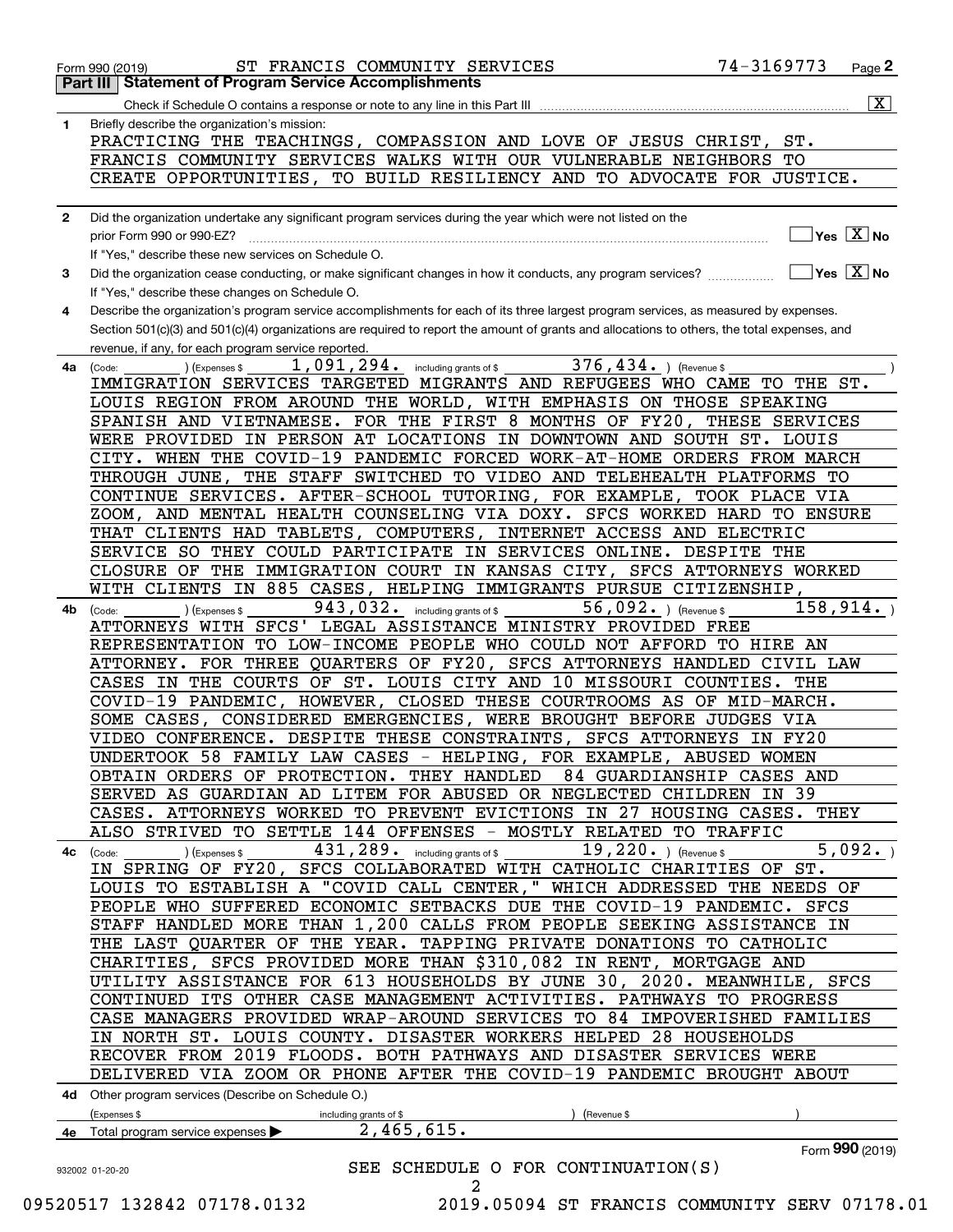| Form 990 (2019) |  |  |
|-----------------|--|--|

Form 990 (2019) ST FRANCIS COMMUNITY SERVICES 74-3169773 <sub>Page</sub> 3<br>**Part IV | Checklist of Required Schedules** 

|     |                                                                                                                                                                                                                                                   |                               | Yes                     | No              |
|-----|---------------------------------------------------------------------------------------------------------------------------------------------------------------------------------------------------------------------------------------------------|-------------------------------|-------------------------|-----------------|
| 1.  | Is the organization described in section $501(c)(3)$ or $4947(a)(1)$ (other than a private foundation)?                                                                                                                                           |                               |                         |                 |
|     |                                                                                                                                                                                                                                                   | 1.                            | X                       |                 |
| 2   |                                                                                                                                                                                                                                                   | $\overline{2}$                | $\overline{\mathbf{x}}$ |                 |
| 3   | Did the organization engage in direct or indirect political campaign activities on behalf of or in opposition to candidates for                                                                                                                   |                               |                         |                 |
|     |                                                                                                                                                                                                                                                   | 3                             |                         | x               |
| 4   | Section 501(c)(3) organizations. Did the organization engage in lobbying activities, or have a section 501(h) election in effect                                                                                                                  |                               |                         |                 |
|     |                                                                                                                                                                                                                                                   | 4                             |                         | x               |
| 5   | Is the organization a section 501(c)(4), 501(c)(5), or 501(c)(6) organization that receives membership dues, assessments, or                                                                                                                      |                               |                         | x               |
|     |                                                                                                                                                                                                                                                   | 5                             |                         |                 |
| 6   | Did the organization maintain any donor advised funds or any similar funds or accounts for which donors have the right to                                                                                                                         |                               | Х                       |                 |
| 7   | provide advice on the distribution or investment of amounts in such funds or accounts? If "Yes," complete Schedule D, Part I<br>Did the organization receive or hold a conservation easement, including easements to preserve open space,         | 6                             |                         |                 |
|     |                                                                                                                                                                                                                                                   | $\overline{7}$                |                         | x               |
| 8   | Did the organization maintain collections of works of art, historical treasures, or other similar assets? If "Yes," complete                                                                                                                      |                               |                         |                 |
|     |                                                                                                                                                                                                                                                   | 8                             |                         | x               |
| 9   | Did the organization report an amount in Part X, line 21, for escrow or custodial account liability, serve as a custodian for                                                                                                                     |                               |                         |                 |
|     | amounts not listed in Part X; or provide credit counseling, debt management, credit repair, or debt negotiation services?                                                                                                                         |                               |                         |                 |
|     |                                                                                                                                                                                                                                                   | 9                             |                         | x               |
| 10  | Did the organization, directly or through a related organization, hold assets in donor-restricted endowments                                                                                                                                      |                               |                         |                 |
|     |                                                                                                                                                                                                                                                   | 10                            |                         | x.              |
| 11  | If the organization's answer to any of the following questions is "Yes," then complete Schedule D, Parts VI, VII, VIII, IX, or X                                                                                                                  |                               |                         |                 |
|     | as applicable.                                                                                                                                                                                                                                    |                               |                         |                 |
|     | a Did the organization report an amount for land, buildings, and equipment in Part X, line 10? If "Yes," complete Schedule D,                                                                                                                     |                               |                         |                 |
|     |                                                                                                                                                                                                                                                   | 11a                           | X                       |                 |
|     | <b>b</b> Did the organization report an amount for investments - other securities in Part X, line 12, that is 5% or more of its total                                                                                                             |                               |                         |                 |
|     |                                                                                                                                                                                                                                                   | 11 <sub>b</sub>               |                         | x               |
|     | c Did the organization report an amount for investments - program related in Part X, line 13, that is 5% or more of its total                                                                                                                     |                               |                         |                 |
|     |                                                                                                                                                                                                                                                   | 11c                           |                         | X.              |
|     | d Did the organization report an amount for other assets in Part X, line 15, that is 5% or more of its total assets reported in                                                                                                                   |                               |                         |                 |
|     |                                                                                                                                                                                                                                                   | 11d                           | х<br>$\mathbf X$        |                 |
|     | e Did the organization report an amount for other liabilities in Part X, line 25? If "Yes," complete Schedule D, Part X                                                                                                                           | 11e                           |                         |                 |
| f   | Did the organization's separate or consolidated financial statements for the tax year include a footnote that addresses                                                                                                                           |                               | Х                       |                 |
|     | the organization's liability for uncertain tax positions under FIN 48 (ASC 740)? If "Yes," complete Schedule D, Part X<br>12a Did the organization obtain separate, independent audited financial statements for the tax year? If "Yes," complete | 11f                           |                         |                 |
|     |                                                                                                                                                                                                                                                   | 12a                           |                         | X.              |
|     | <b>b</b> Was the organization included in consolidated, independent audited financial statements for the tax year?                                                                                                                                |                               |                         |                 |
|     | If "Yes," and if the organization answered "No" to line 12a, then completing Schedule D, Parts XI and XII is optional                                                                                                                             | 12b                           | X                       |                 |
| 13  |                                                                                                                                                                                                                                                   | 13                            |                         | X               |
| 14a | Did the organization maintain an office, employees, or agents outside of the United States?                                                                                                                                                       | 14a                           |                         | X               |
| b   | Did the organization have aggregate revenues or expenses of more than \$10,000 from grantmaking, fundraising, business,                                                                                                                           |                               |                         |                 |
|     | investment, and program service activities outside the United States, or aggregate foreign investments valued at \$100,000                                                                                                                        |                               |                         |                 |
|     |                                                                                                                                                                                                                                                   | 14b                           |                         | X.              |
| 15  | Did the organization report on Part IX, column (A), line 3, more than \$5,000 of grants or other assistance to or for any                                                                                                                         |                               |                         |                 |
|     |                                                                                                                                                                                                                                                   | 15                            |                         | x               |
| 16  | Did the organization report on Part IX, column (A), line 3, more than \$5,000 of aggregate grants or other assistance to                                                                                                                          |                               |                         |                 |
|     |                                                                                                                                                                                                                                                   | 16                            |                         | x               |
| 17  | Did the organization report a total of more than \$15,000 of expenses for professional fundraising services on Part IX,                                                                                                                           |                               |                         |                 |
|     |                                                                                                                                                                                                                                                   | 17                            |                         | x               |
| 18  | Did the organization report more than \$15,000 total of fundraising event gross income and contributions on Part VIII, lines                                                                                                                      |                               |                         |                 |
|     |                                                                                                                                                                                                                                                   | 18                            | х                       |                 |
| 19  | Did the organization report more than \$15,000 of gross income from gaming activities on Part VIII, line 9a? If "Yes."                                                                                                                            |                               |                         |                 |
|     |                                                                                                                                                                                                                                                   | 19                            |                         | X<br>х          |
|     |                                                                                                                                                                                                                                                   | <b>20a</b><br>20 <sub>b</sub> |                         |                 |
| 21  | <b>b</b> If "Yes" to line 20a, did the organization attach a copy of its audited financial statements to this return?<br>Did the organization report more than \$5,000 of grants or other assistance to any domestic organization or              |                               |                         |                 |
|     |                                                                                                                                                                                                                                                   | 21                            | Х                       |                 |
|     | 932003 01-20-20                                                                                                                                                                                                                                   |                               |                         | Form 990 (2019) |

932003 01-20-20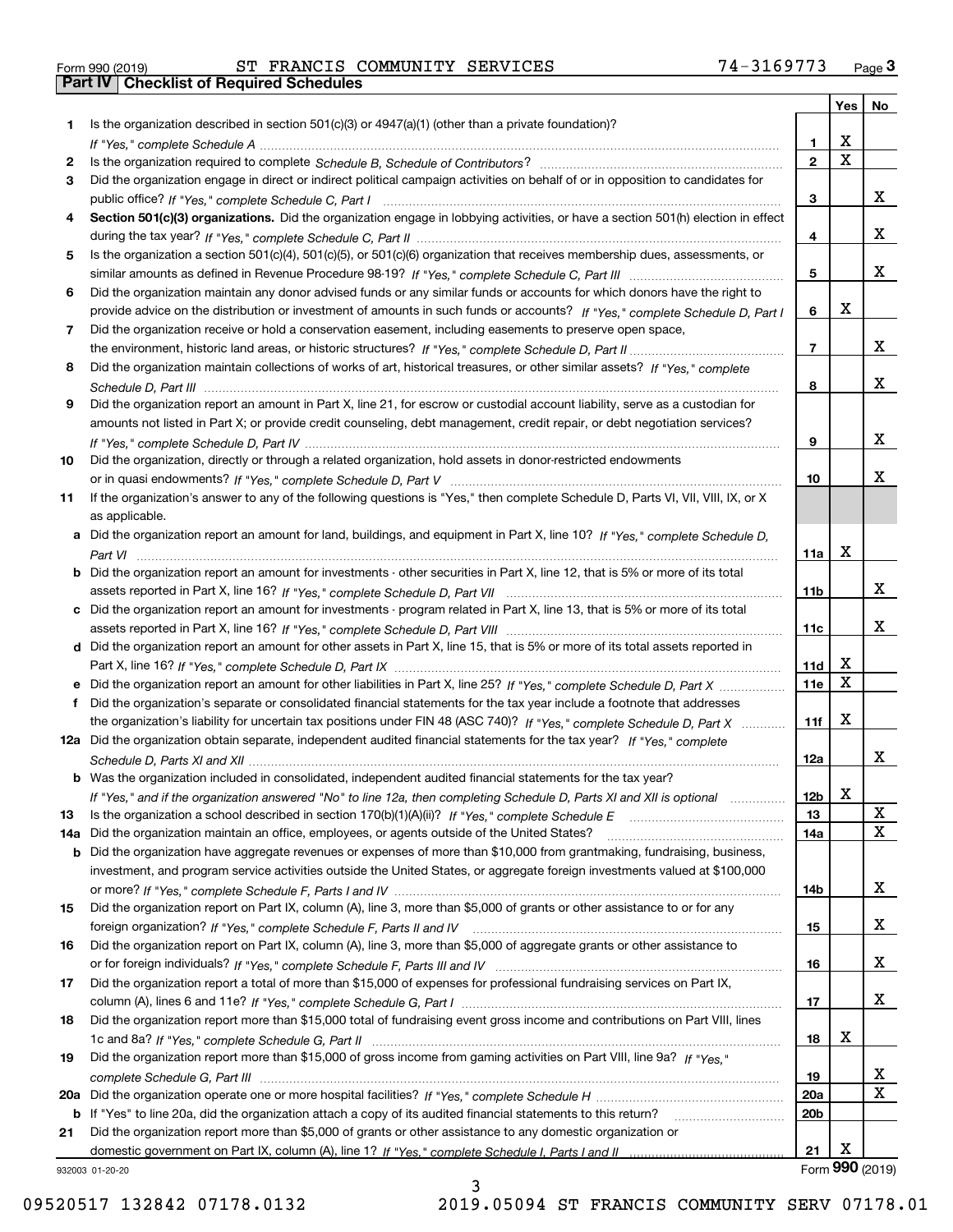| Form 990 (2019) |  |  |
|-----------------|--|--|

Form 990 (2019) ST FRANCIS COMMUNITY SERVICES 7 4-3169773 <sub>Page</sub> 4<br>**Part IV | Checklist of Required Schedules** <sub>(continued)</sub>

*(continued)*

|          |                                                                                                                              |                 | Yes | No                      |
|----------|------------------------------------------------------------------------------------------------------------------------------|-----------------|-----|-------------------------|
| 22       | Did the organization report more than \$5,000 of grants or other assistance to or for domestic individuals on                |                 |     |                         |
|          |                                                                                                                              | 22              | х   |                         |
| 23       | Did the organization answer "Yes" to Part VII, Section A, line 3, 4, or 5 about compensation of the organization's current   |                 |     |                         |
|          | and former officers, directors, trustees, key employees, and highest compensated employees? If "Yes," complete               |                 |     |                         |
|          |                                                                                                                              | 23              | х   |                         |
|          | 24a Did the organization have a tax-exempt bond issue with an outstanding principal amount of more than \$100,000 as of the  |                 |     |                         |
|          | last day of the year, that was issued after December 31, 2002? If "Yes," answer lines 24b through 24d and complete           |                 |     |                         |
|          |                                                                                                                              | 24a             |     | x                       |
|          | b Did the organization invest any proceeds of tax-exempt bonds beyond a temporary period exception?                          | 24b             |     |                         |
|          | c Did the organization maintain an escrow account other than a refunding escrow at any time during the year to defease       |                 |     |                         |
|          | any tax-exempt bonds?                                                                                                        | 24c             |     |                         |
|          | d Did the organization act as an "on behalf of" issuer for bonds outstanding at any time during the year?                    | 24d             |     |                         |
|          |                                                                                                                              |                 |     |                         |
|          | 25a Section 501(c)(3), 501(c)(4), and 501(c)(29) organizations. Did the organization engage in an excess benefit             |                 |     | x                       |
|          |                                                                                                                              | 25a             |     |                         |
|          | b Is the organization aware that it engaged in an excess benefit transaction with a disqualified person in a prior year, and |                 |     |                         |
|          | that the transaction has not been reported on any of the organization's prior Forms 990 or 990-EZ? If "Yes." complete        |                 |     |                         |
|          | Schedule L, Part I                                                                                                           | 25 <sub>b</sub> |     | x                       |
| 26       | Did the organization report any amount on Part X, line 5 or 22, for receivables from or payables to any current              |                 |     |                         |
|          | or former officer, director, trustee, key employee, creator or founder, substantial contributor, or 35%                      |                 |     |                         |
|          |                                                                                                                              | 26              |     | х                       |
| 27       | Did the organization provide a grant or other assistance to any current or former officer, director, trustee, key employee,  |                 |     |                         |
|          | creator or founder, substantial contributor or employee thereof, a grant selection committee member, or to a 35% controlled  |                 |     |                         |
|          | entity (including an employee thereof) or family member of any of these persons? If "Yes," complete Schedule L, Part III     | 27              |     | х                       |
| 28       | Was the organization a party to a business transaction with one of the following parties (see Schedule L, Part IV            |                 |     |                         |
|          | instructions, for applicable filing thresholds, conditions, and exceptions):                                                 |                 |     |                         |
|          | a A current or former officer, director, trustee, key employee, creator or founder, or substantial contributor? If           |                 |     |                         |
|          |                                                                                                                              | 28a             |     | x                       |
|          |                                                                                                                              | 28b             |     | $\mathbf X$             |
|          | c A 35% controlled entity of one or more individuals and/or organizations described in lines 28a or 28b? If                  |                 |     |                         |
|          |                                                                                                                              | 28c             |     | х                       |
| 29       |                                                                                                                              | 29              | x   |                         |
| 30       | Did the organization receive contributions of art, historical treasures, or other similar assets, or qualified conservation  |                 |     |                         |
|          |                                                                                                                              | 30              |     | X.                      |
| 31       | Did the organization liquidate, terminate, or dissolve and cease operations? If "Yes," complete Schedule N, Part I           | 31              |     | $\overline{\mathbf{x}}$ |
| 32       | Did the organization sell, exchange, dispose of, or transfer more than 25% of its net assets? If "Yes," complete             |                 |     |                         |
|          |                                                                                                                              |                 |     | х                       |
|          |                                                                                                                              | 32              |     |                         |
| 33       | Did the organization own 100% of an entity disregarded as separate from the organization under Regulations                   |                 |     |                         |
|          |                                                                                                                              | 33              |     | X                       |
| 34       | Was the organization related to any tax-exempt or taxable entity? If "Yes," complete Schedule R, Part II, III, or IV, and    |                 |     |                         |
|          |                                                                                                                              | 34              | X   |                         |
|          | 35a Did the organization have a controlled entity within the meaning of section 512(b)(13)?                                  | 35a             |     | x                       |
|          | b If "Yes" to line 35a, did the organization receive any payment from or engage in any transaction with a controlled entity  |                 |     |                         |
|          |                                                                                                                              | 35b             |     |                         |
| 36       | Section 501(c)(3) organizations. Did the organization make any transfers to an exempt non-charitable related organization?   |                 |     |                         |
|          |                                                                                                                              | 36              |     | X                       |
| 37       | Did the organization conduct more than 5% of its activities through an entity that is not a related organization             |                 |     |                         |
|          | and that is treated as a partnership for federal income tax purposes? If "Yes," complete Schedule R, Part VI                 | 37              |     | x                       |
| 38       | Did the organization complete Schedule O and provide explanations in Schedule O for Part VI, lines 11b and 19?               |                 |     |                         |
|          | Note: All Form 990 filers are required to complete Schedule O                                                                | 38              | х   |                         |
| ∣ Part V | <b>Statements Regarding Other IRS Filings and Tax Compliance</b>                                                             |                 |     |                         |
|          | Check if Schedule O contains a response or note to any line in this Part V                                                   |                 |     |                         |
|          |                                                                                                                              |                 | Yes | No.                     |
|          | 1a Enter the number reported in Box 3 of Form 1096. Enter -0- if not applicable<br>1a                                        |                 |     |                         |
|          | 0<br><b>b</b> Enter the number of Forms W-2G included in line 1a. Enter -0- if not applicable<br>1b                          |                 |     |                         |
|          | Did the organization comply with backup withholding rules for reportable payments to vendors and reportable gaming           |                 |     |                         |
|          | (gambling) winnings to prize winners?                                                                                        | 1c              |     |                         |
|          | 932004 01-20-20                                                                                                              |                 |     | Form 990 (2019)         |
|          |                                                                                                                              |                 |     |                         |

09520517 132842 07178.0132 2019.05094 ST FRANCIS COMMUNITY SERV 07178.01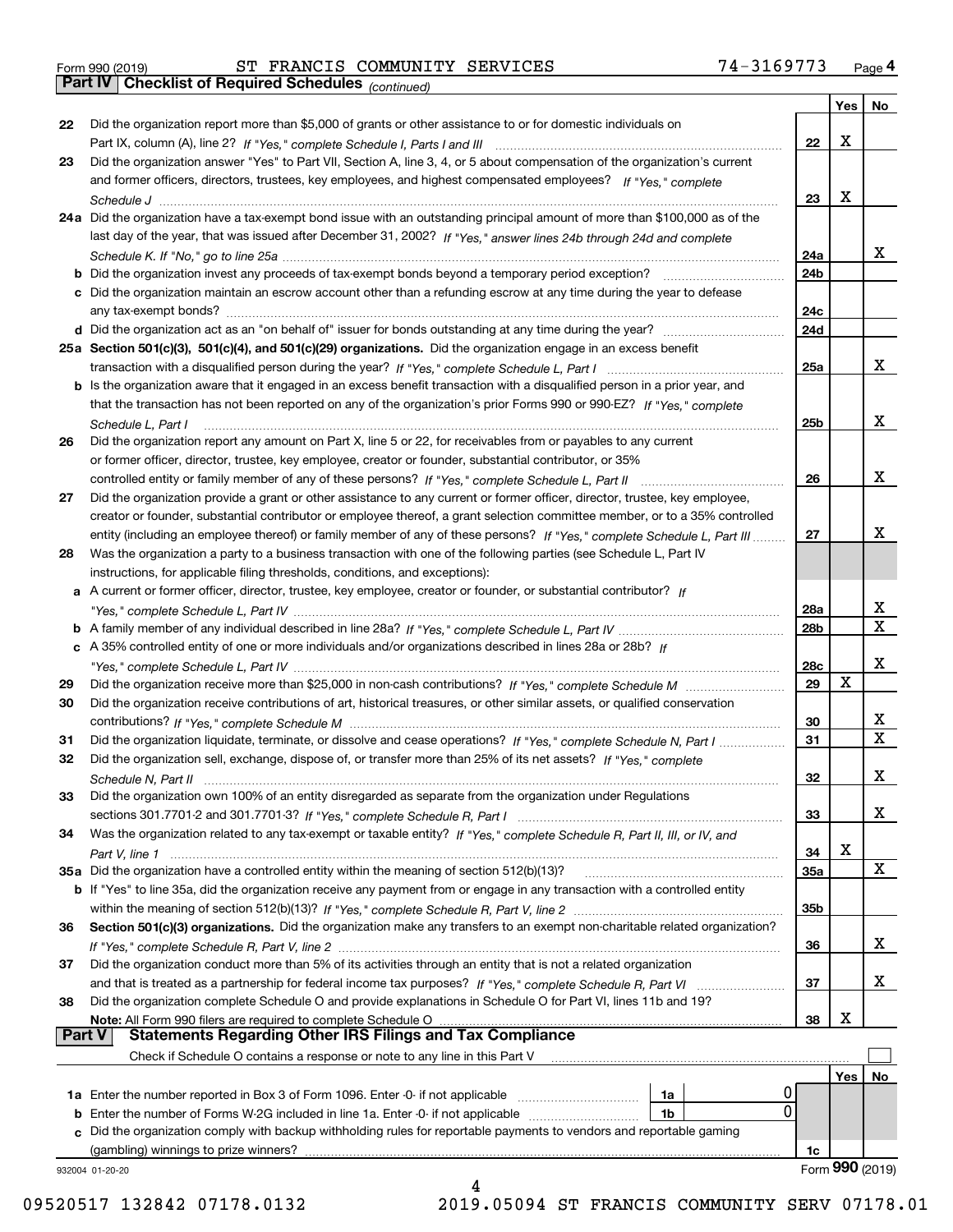| Form 990 (2019) |                                                                                                | ST FRANCIS COMMUNITY SERVICES |  | 74-3169773 | Page $5$ |
|-----------------|------------------------------------------------------------------------------------------------|-------------------------------|--|------------|----------|
|                 | <b>Part V</b> Statements Regarding Other IRS Filings and Tax Compliance <sub>(continued)</sub> |                               |  |            |          |

| ran v | Statements Regarding Other IRS Fillings and Tax Compilance $_{(continued)}$                                                                       |                |                 |    |  |  |  |  |  |  |
|-------|---------------------------------------------------------------------------------------------------------------------------------------------------|----------------|-----------------|----|--|--|--|--|--|--|
|       |                                                                                                                                                   |                | Yes             | No |  |  |  |  |  |  |
|       | 2a Enter the number of employees reported on Form W-3, Transmittal of Wage and Tax Statements,                                                    |                |                 |    |  |  |  |  |  |  |
|       | 42<br>filed for the calendar year ending with or within the year covered by this return<br>2a                                                     |                |                 |    |  |  |  |  |  |  |
|       |                                                                                                                                                   | 2 <sub>b</sub> |                 | х  |  |  |  |  |  |  |
|       |                                                                                                                                                   |                |                 |    |  |  |  |  |  |  |
|       | 3a Did the organization have unrelated business gross income of \$1,000 or more during the year?                                                  | 3a             |                 | х  |  |  |  |  |  |  |
| b     |                                                                                                                                                   | 3 <sub>b</sub> |                 |    |  |  |  |  |  |  |
|       | 4a At any time during the calendar year, did the organization have an interest in, or a signature or other authority over, a                      |                |                 |    |  |  |  |  |  |  |
|       | financial account in a foreign country (such as a bank account, securities account, or other financial account)?                                  | 4a             |                 | x  |  |  |  |  |  |  |
|       | <b>b</b> If "Yes," enter the name of the foreign country $\triangleright$                                                                         |                |                 |    |  |  |  |  |  |  |
|       | See instructions for filing requirements for FinCEN Form 114, Report of Foreign Bank and Financial Accounts (FBAR).                               |                |                 |    |  |  |  |  |  |  |
|       | 5a Was the organization a party to a prohibited tax shelter transaction at any time during the tax year?                                          |                |                 |    |  |  |  |  |  |  |
| b     |                                                                                                                                                   | 5 <sub>b</sub> |                 | х  |  |  |  |  |  |  |
| c     |                                                                                                                                                   | 5c             |                 |    |  |  |  |  |  |  |
|       | 6a Does the organization have annual gross receipts that are normally greater than \$100,000, and did the organization solicit                    |                |                 |    |  |  |  |  |  |  |
|       | any contributions that were not tax deductible as charitable contributions?                                                                       | 6a             |                 | x  |  |  |  |  |  |  |
|       | <b>b</b> If "Yes," did the organization include with every solicitation an express statement that such contributions or gifts                     |                |                 |    |  |  |  |  |  |  |
| 7     | were not tax deductible?<br>Organizations that may receive deductible contributions under section 170(c).                                         | 6b             |                 |    |  |  |  |  |  |  |
|       | a Did the organization receive a payment in excess of \$75 made partly as a contribution and partly for goods and services provided to the payor? | 7a             | х               |    |  |  |  |  |  |  |
|       | <b>b</b> If "Yes," did the organization notify the donor of the value of the goods or services provided?                                          | 7b             | x               |    |  |  |  |  |  |  |
|       | c Did the organization sell, exchange, or otherwise dispose of tangible personal property for which it was required                               |                |                 |    |  |  |  |  |  |  |
|       | to file Form 8282?                                                                                                                                | 7с             |                 | х  |  |  |  |  |  |  |
|       | d If "Yes," indicate the number of Forms 8282 filed during the year<br>7d                                                                         |                |                 |    |  |  |  |  |  |  |
| е     | Did the organization receive any funds, directly or indirectly, to pay premiums on a personal benefit contract?                                   | 7e             |                 | х  |  |  |  |  |  |  |
| f     | Did the organization, during the year, pay premiums, directly or indirectly, on a personal benefit contract?                                      | 7f             |                 | х  |  |  |  |  |  |  |
|       | If the organization received a contribution of qualified intellectual property, did the organization file Form 8899 as required?<br>g             |                |                 |    |  |  |  |  |  |  |
| h.    | If the organization received a contribution of cars, boats, airplanes, or other vehicles, did the organization file a Form 1098-C?                |                |                 |    |  |  |  |  |  |  |
| 8     | Sponsoring organizations maintaining donor advised funds. Did a donor advised fund maintained by the                                              |                |                 |    |  |  |  |  |  |  |
|       | sponsoring organization have excess business holdings at any time during the year?                                                                |                |                 |    |  |  |  |  |  |  |
| 9     | Sponsoring organizations maintaining donor advised funds.                                                                                         |                |                 |    |  |  |  |  |  |  |
| а     | Did the sponsoring organization make any taxable distributions under section 4966?                                                                | 9а             |                 | х  |  |  |  |  |  |  |
| b     | Did the sponsoring organization make a distribution to a donor, donor advisor, or related person?                                                 | 9b             |                 | x  |  |  |  |  |  |  |
| 10    | Section 501(c)(7) organizations. Enter:                                                                                                           |                |                 |    |  |  |  |  |  |  |
| а     | 10a                                                                                                                                               |                |                 |    |  |  |  |  |  |  |
| b     | Gross receipts, included on Form 990, Part VIII, line 12, for public use of club facilities<br>10 <sub>b</sub>                                    |                |                 |    |  |  |  |  |  |  |
| 11.   | Section 501(c)(12) organizations. Enter:                                                                                                          |                |                 |    |  |  |  |  |  |  |
|       | 11a                                                                                                                                               |                |                 |    |  |  |  |  |  |  |
|       | <b>b</b> Gross income from other sources (Do not net amounts due or paid to other sources against                                                 |                |                 |    |  |  |  |  |  |  |
|       | 11b                                                                                                                                               |                |                 |    |  |  |  |  |  |  |
|       | 12a Section 4947(a)(1) non-exempt charitable trusts. Is the organization filing Form 990 in lieu of Form 1041?                                    | 12a            |                 |    |  |  |  |  |  |  |
|       | 12b<br><b>b</b> If "Yes," enter the amount of tax-exempt interest received or accrued during the year                                             |                |                 |    |  |  |  |  |  |  |
| 13    | Section 501(c)(29) qualified nonprofit health insurance issuers.                                                                                  |                |                 |    |  |  |  |  |  |  |
| a     | Is the organization licensed to issue qualified health plans in more than one state?                                                              | 13a            |                 |    |  |  |  |  |  |  |
|       | Note: See the instructions for additional information the organization must report on Schedule O.                                                 |                |                 |    |  |  |  |  |  |  |
|       | <b>b</b> Enter the amount of reserves the organization is required to maintain by the states in which the                                         |                |                 |    |  |  |  |  |  |  |
|       | 13 <sub>b</sub>                                                                                                                                   |                |                 |    |  |  |  |  |  |  |
|       | 13с                                                                                                                                               |                |                 | х  |  |  |  |  |  |  |
| 14a   | Did the organization receive any payments for indoor tanning services during the tax year?                                                        | 14a            |                 |    |  |  |  |  |  |  |
| b     |                                                                                                                                                   | 14b            |                 |    |  |  |  |  |  |  |
| 15    | Is the organization subject to the section 4960 tax on payment(s) of more than \$1,000,000 in remuneration or                                     |                |                 | X  |  |  |  |  |  |  |
|       | If "Yes," see instructions and file Form 4720, Schedule N.                                                                                        | 15             |                 |    |  |  |  |  |  |  |
| 16    | Is the organization an educational institution subject to the section 4968 excise tax on net investment income?                                   | 16             |                 | х  |  |  |  |  |  |  |
|       | If "Yes," complete Form 4720, Schedule O.                                                                                                         |                |                 |    |  |  |  |  |  |  |
|       |                                                                                                                                                   |                | Form 990 (2019) |    |  |  |  |  |  |  |
|       |                                                                                                                                                   |                |                 |    |  |  |  |  |  |  |

932005 01-20-20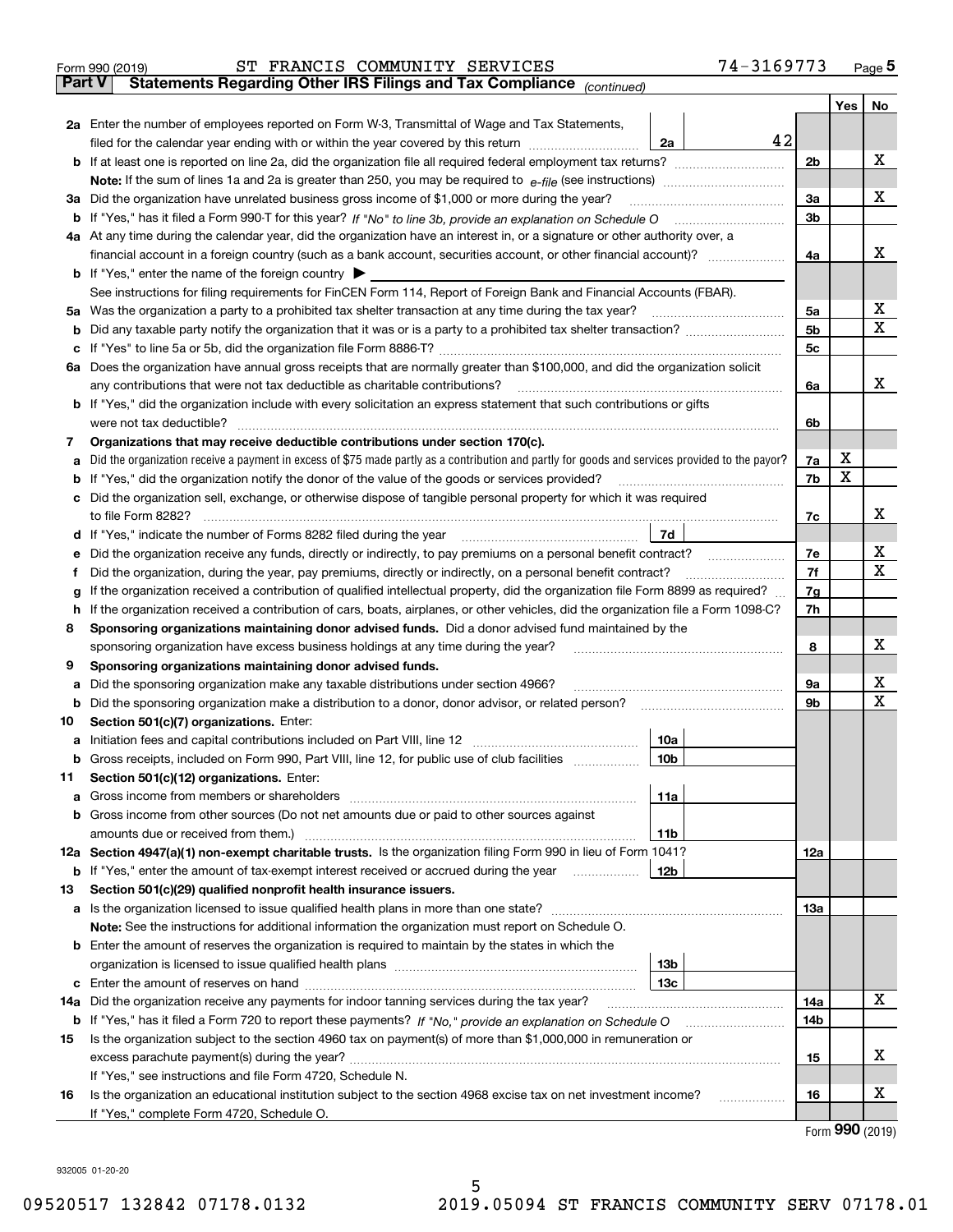|     | to line 8a, 8b, or 10b below, describe the circumstances, processes, or changes on Schedule O. See instructions.                                                                                                               |                 |     |                       |  |  |  |
|-----|--------------------------------------------------------------------------------------------------------------------------------------------------------------------------------------------------------------------------------|-----------------|-----|-----------------------|--|--|--|
|     | Check if Schedule O contains a response or note to any line in this Part VI                                                                                                                                                    |                 |     | $\overline{\text{X}}$ |  |  |  |
|     | <b>Section A. Governing Body and Management</b>                                                                                                                                                                                |                 |     |                       |  |  |  |
|     |                                                                                                                                                                                                                                |                 | Yes | No                    |  |  |  |
|     | 19<br>1a<br><b>1a</b> Enter the number of voting members of the governing body at the end of the tax year                                                                                                                      |                 |     |                       |  |  |  |
|     | If there are material differences in voting rights among members of the governing body, or if the governing                                                                                                                    |                 |     |                       |  |  |  |
|     | body delegated broad authority to an executive committee or similar committee, explain on Schedule O.                                                                                                                          |                 |     |                       |  |  |  |
| b   | 18<br>Enter the number of voting members included on line 1a, above, who are independent<br>1b                                                                                                                                 |                 |     |                       |  |  |  |
| 2   | Did any officer, director, trustee, or key employee have a family relationship or a business relationship with any other                                                                                                       |                 |     |                       |  |  |  |
|     | officer, director, trustee, or key employee?<br>.                                                                                                                                                                              | $\mathbf{2}$    |     | х                     |  |  |  |
| 3   | Did the organization delegate control over management duties customarily performed by or under the direct supervision                                                                                                          |                 |     |                       |  |  |  |
|     |                                                                                                                                                                                                                                | 3               | х   |                       |  |  |  |
| 4   | Did the organization make any significant changes to its governing documents since the prior Form 990 was filed?                                                                                                               | 4               |     | X                     |  |  |  |
| 5   |                                                                                                                                                                                                                                | 5               |     | $\mathbf X$           |  |  |  |
| 6   | Did the organization have members or stockholders?                                                                                                                                                                             | 6               | X   |                       |  |  |  |
| 7a  | Did the organization have members, stockholders, or other persons who had the power to elect or appoint one or                                                                                                                 |                 |     |                       |  |  |  |
|     |                                                                                                                                                                                                                                | 7a              | х   |                       |  |  |  |
|     | <b>b</b> Are any governance decisions of the organization reserved to (or subject to approval by) members, stockholders, or                                                                                                    |                 |     |                       |  |  |  |
|     | persons other than the governing body?                                                                                                                                                                                         | 7b              | X   |                       |  |  |  |
| 8   | Did the organization contemporaneously document the meetings held or written actions undertaken during the year by the following:                                                                                              |                 |     |                       |  |  |  |
| а   |                                                                                                                                                                                                                                | 8а              | х   |                       |  |  |  |
| b   |                                                                                                                                                                                                                                | 8b              | X   |                       |  |  |  |
| 9   | Is there any officer, director, trustee, or key employee listed in Part VII, Section A, who cannot be reached at the                                                                                                           |                 |     |                       |  |  |  |
|     |                                                                                                                                                                                                                                | 9               |     | x                     |  |  |  |
|     |                                                                                                                                                                                                                                |                 |     |                       |  |  |  |
|     | Section B. Policies (This Section B requests information about policies not required by the Internal Revenue Code.)                                                                                                            |                 |     |                       |  |  |  |
|     |                                                                                                                                                                                                                                |                 | Yes | No<br>x               |  |  |  |
|     |                                                                                                                                                                                                                                | 10a             |     |                       |  |  |  |
|     | <b>b</b> If "Yes," did the organization have written policies and procedures governing the activities of such chapters, affiliates,                                                                                            |                 |     |                       |  |  |  |
|     | and branches to ensure their operations are consistent with the organization's exempt purposes?                                                                                                                                | 10 <sub>b</sub> |     |                       |  |  |  |
|     | 11a Has the organization provided a complete copy of this Form 990 to all members of its governing body before filing the form?                                                                                                | 11a             | X   |                       |  |  |  |
| b   | Describe in Schedule O the process, if any, used by the organization to review this Form 990.                                                                                                                                  |                 |     |                       |  |  |  |
| 12a |                                                                                                                                                                                                                                |                 |     |                       |  |  |  |
| b   |                                                                                                                                                                                                                                |                 |     |                       |  |  |  |
| с   | Did the organization regularly and consistently monitor and enforce compliance with the policy? If "Yes." describe                                                                                                             |                 |     |                       |  |  |  |
|     | in Schedule O how this was done www.communication.com/www.communications.com/www.communications.com/                                                                                                                           | 12c             | х   |                       |  |  |  |
| 13  |                                                                                                                                                                                                                                | 13              | X   |                       |  |  |  |
| 14  |                                                                                                                                                                                                                                | 14              | X   |                       |  |  |  |
| 15  | Did the process for determining compensation of the following persons include a review and approval by independent                                                                                                             |                 |     |                       |  |  |  |
|     | persons, comparability data, and contemporaneous substantiation of the deliberation and decision?                                                                                                                              |                 |     |                       |  |  |  |
| а   | The organization's CEO, Executive Director, or top management official manufactured content content of the organization's CEO, Executive Director, or top management official manufactured content of the original manufacture | 15a             | х   |                       |  |  |  |
| b   | Other officers or key employees of the organization                                                                                                                                                                            | 15 <sub>b</sub> | х   |                       |  |  |  |
|     | If "Yes" to line 15a or 15b, describe the process in Schedule O (see instructions).                                                                                                                                            |                 |     |                       |  |  |  |
|     | 16a Did the organization invest in, contribute assets to, or participate in a joint venture or similar arrangement with a                                                                                                      |                 |     |                       |  |  |  |
|     | taxable entity during the year?                                                                                                                                                                                                | 16a             |     | x                     |  |  |  |
|     | b If "Yes," did the organization follow a written policy or procedure requiring the organization to evaluate its participation                                                                                                 |                 |     |                       |  |  |  |
|     | in joint venture arrangements under applicable federal tax law, and take steps to safeguard the organization's                                                                                                                 |                 |     |                       |  |  |  |
|     |                                                                                                                                                                                                                                | 16b             |     |                       |  |  |  |
|     | <b>Section C. Disclosure</b>                                                                                                                                                                                                   |                 |     |                       |  |  |  |
| 17  | NONE<br>List the states with which a copy of this Form 990 is required to be filed $\blacktriangleright$                                                                                                                       |                 |     |                       |  |  |  |
| 18  | Section 6104 requires an organization to make its Forms 1023 (1024 or 1024-A, if applicable), 990, and 990-T (Section 501(c)(3)s only) available                                                                               |                 |     |                       |  |  |  |
|     | for public inspection. Indicate how you made these available. Check all that apply.                                                                                                                                            |                 |     |                       |  |  |  |
|     | $\lfloor X \rfloor$ Own website<br>$X$ Upon request<br>Another's website<br>Other (explain on Schedule O)                                                                                                                      |                 |     |                       |  |  |  |
| 19  | Describe on Schedule O whether (and if so, how) the organization made its governing documents, conflict of interest policy, and financial                                                                                      |                 |     |                       |  |  |  |
|     | statements available to the public during the tax year.                                                                                                                                                                        |                 |     |                       |  |  |  |
| 20  | State the name, address, and telephone number of the person who possesses the organization's books and records                                                                                                                 |                 |     |                       |  |  |  |
|     | RICK ISAAK - 314-256-5998                                                                                                                                                                                                      |                 |     |                       |  |  |  |
|     | 63108-2002<br>MO<br>4445 LINDELL BLVD, ST. LOUIS,                                                                                                                                                                              |                 |     |                       |  |  |  |
|     |                                                                                                                                                                                                                                |                 |     | Form 990 (2019)       |  |  |  |
|     | 932006 01-20-20<br>6                                                                                                                                                                                                           |                 |     |                       |  |  |  |
|     |                                                                                                                                                                                                                                |                 |     |                       |  |  |  |

Form 990 (2019) **COLL ST FRANCIS COMMUNITY SERVICES** 74 – 3169773 Page 6<br>**Part VI Governance, Management, and Disclosure** *For each "Yes" response to lines 2 through 7b below, and for a "No" response* 

ST FRANCIS COMMUNITY SERVICES 74-3169773

09520517 132842 07178.0132 2019.05094 ST FRANCIS COMMUNITY SERV 07178.01

*For each "Yes" response to lines 2 through 7b below, and for a "No" response*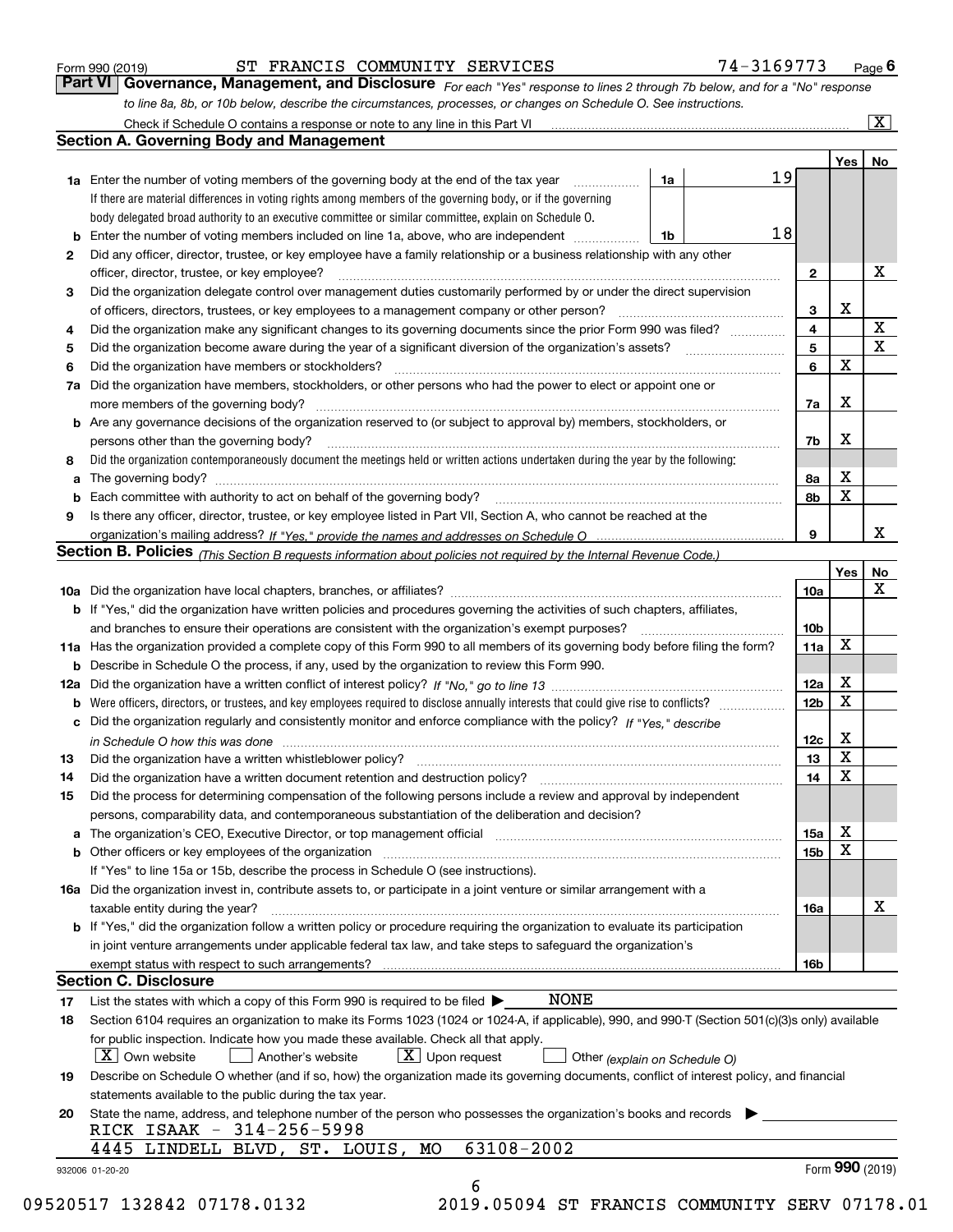$\mathcal{L}^{\text{max}}$ 

# **7Part VII Compensation of Officers, Directors, Trustees, Key Employees, Highest Compensated Employees, and Independent Contractors**

Check if Schedule O contains a response or note to any line in this Part VII

**Section A. Officers, Directors, Trustees, Key Employees, and Highest Compensated Employees**

**1a**  Complete this table for all persons required to be listed. Report compensation for the calendar year ending with or within the organization's tax year. **•** List all of the organization's current officers, directors, trustees (whether individuals or organizations), regardless of amount of compensation.

Enter -0- in columns (D), (E), and (F) if no compensation was paid.

 $\bullet$  List all of the organization's  $\,$ current key employees, if any. See instructions for definition of "key employee."

**•** List the organization's five current highest compensated employees (other than an officer, director, trustee, or key employee) who received reportable compensation (Box 5 of Form W-2 and/or Box 7 of Form 1099-MISC) of more than \$100,000 from the organization and any related organizations.

**•** List all of the organization's former officers, key employees, and highest compensated employees who received more than \$100,000 of reportable compensation from the organization and any related organizations.

**former directors or trustees**  ¥ List all of the organization's that received, in the capacity as a former director or trustee of the organization, more than \$10,000 of reportable compensation from the organization and any related organizations.

See instructions for the order in which to list the persons above.

Check this box if neither the organization nor any related organization compensated any current officer, director, or trustee.  $\mathcal{L}^{\text{max}}$ 

| (A)                                  | (B)                      | (C)                                     |                                                                  |         |              |                                  |        | (D)             | (E)             | (F)                         |  |  |
|--------------------------------------|--------------------------|-----------------------------------------|------------------------------------------------------------------|---------|--------------|----------------------------------|--------|-----------------|-----------------|-----------------------------|--|--|
| Name and title                       | Average                  | Position<br>(do not check more than one |                                                                  |         |              |                                  |        | Reportable      | Reportable      | Estimated                   |  |  |
|                                      | hours per                |                                         | box, unless person is both an<br>officer and a director/trustee) |         |              |                                  |        | compensation    | compensation    | amount of                   |  |  |
|                                      | week                     |                                         |                                                                  |         |              |                                  |        | from            | from related    | other                       |  |  |
|                                      | (list any                |                                         |                                                                  |         |              |                                  |        | the             | organizations   | compensation                |  |  |
|                                      | hours for                |                                         |                                                                  |         |              |                                  |        | organization    | (W-2/1099-MISC) | from the                    |  |  |
|                                      | related<br>organizations |                                         |                                                                  |         |              |                                  |        | (W-2/1099-MISC) |                 | organization<br>and related |  |  |
|                                      | below                    |                                         |                                                                  |         |              |                                  |        |                 |                 | organizations               |  |  |
|                                      | line)                    | Individual trustee or director          | Institutional trustee                                            | Officer | Key employee | Highest compensated<br> employee | Former |                 |                 |                             |  |  |
| MARINA CAHILL<br>(1)                 | 4.00                     |                                         |                                                                  |         |              |                                  |        |                 |                 |                             |  |  |
| PRESIDENT                            |                          | X                                       |                                                                  | X       |              |                                  |        | 0.              | $\mathbf 0$ .   | 0.                          |  |  |
| <b>COLLEEN BUSSEN</b><br>(2)         | 3.00                     |                                         |                                                                  |         |              |                                  |        |                 |                 |                             |  |  |
| VICE PRESIDENT                       |                          | X                                       |                                                                  | X       |              |                                  |        | 0.              | $\mathbf 0$ .   | 0.                          |  |  |
| LARRY HILL<br>(3)                    | 3.00                     |                                         |                                                                  |         |              |                                  |        |                 |                 |                             |  |  |
| TREASURER                            |                          | X                                       |                                                                  | X       |              |                                  |        | 0.              | $\mathbf 0$ .   | $\mathbf 0$ .               |  |  |
| CON MCGRATH<br>(4)                   | 3.00                     |                                         |                                                                  |         |              |                                  |        |                 |                 |                             |  |  |
| <b>SECRETARY</b>                     |                          | X                                       |                                                                  | X       |              |                                  |        | 0.              | $\mathbf 0$ .   | $\mathbf 0$ .               |  |  |
| CHERYL ARCHIBALD<br>(5)              | 2.00                     |                                         |                                                                  |         |              |                                  |        |                 |                 |                             |  |  |
| <b>BOARD MEMBER</b>                  |                          | X                                       |                                                                  |         |              |                                  |        | 0.              | $\mathbf 0$ .   | $\mathbf 0$ .               |  |  |
| PATSY BALDES<br>(6)                  | 2.00                     |                                         |                                                                  |         |              |                                  |        |                 |                 |                             |  |  |
| BOARD MEMBER                         |                          | X                                       |                                                                  |         |              |                                  |        | 0.              | $\mathbf 0$ .   | $\mathbf 0$ .               |  |  |
| HAL DAVIES<br>(7)                    | 2.00                     |                                         |                                                                  |         |              |                                  |        |                 |                 |                             |  |  |
| <b>BOARD MEMBER</b>                  |                          | X                                       |                                                                  |         |              |                                  |        | 0.              | $\mathbf 0$ .   | $\mathbf 0$ .               |  |  |
| TIM DOLAN<br>(8)                     | 2.00                     |                                         |                                                                  |         |              |                                  |        |                 |                 |                             |  |  |
| <b>BOARD MEMBER</b>                  |                          | X                                       |                                                                  |         |              |                                  |        | 0.              | $\mathbf 0$ .   | $\mathbf 0$ .               |  |  |
| <b>KATIE HAW</b><br>(9)              | 2.00                     |                                         |                                                                  |         |              |                                  |        |                 |                 |                             |  |  |
| BOARD MEMBER                         |                          | X                                       |                                                                  |         |              |                                  |        | 0.              | $\mathbf 0$ .   | $\mathbf 0$ .               |  |  |
| (10) TONY KRAWAT                     | 2.00                     |                                         |                                                                  |         |              |                                  |        |                 |                 |                             |  |  |
| <b>BOARD MEMBER</b>                  |                          | X                                       |                                                                  |         |              |                                  |        | 0.              | $\mathbf 0$ .   | $\mathbf 0$ .               |  |  |
| (11) MARTIN MCCABE JR                | 2.00                     |                                         |                                                                  |         |              |                                  |        |                 |                 |                             |  |  |
| BOARD MEMBER                         |                          | X                                       |                                                                  |         |              |                                  |        | 0.              | 0.              | $\mathbf 0$ .               |  |  |
| (12) SR. CLARE ANN LITTEKEN, C.P.P.S | $\overline{2.00}$        |                                         |                                                                  |         |              |                                  |        |                 |                 |                             |  |  |
| <b>BOARD MEMBER</b>                  |                          | X                                       |                                                                  |         |              |                                  |        | 0.              | 0.              | 0.                          |  |  |
| (13) J.S. ONESIMO (NESS) SANDOVAL    | $\overline{2}$ .00       |                                         |                                                                  |         |              |                                  |        |                 |                 |                             |  |  |
| BOARD MEMBER                         |                          | X                                       |                                                                  |         |              |                                  |        | 0.              | 0.              | 0.                          |  |  |
| (14) KEN SCHMITT                     | $\overline{2}$ .00       |                                         |                                                                  |         |              |                                  |        |                 |                 |                             |  |  |
| BOARD MEMBER                         |                          | X                                       |                                                                  |         |              |                                  |        | 0.              | $\mathbf 0$ .   | 0.                          |  |  |
| (15) JOSEPH SCHRICK                  | 2.00                     |                                         |                                                                  |         |              |                                  |        |                 |                 |                             |  |  |
| BOARD MEMBER                         |                          | X                                       |                                                                  |         |              |                                  |        | $\mathbf 0$ .   | $\mathbf 0$ .   | 0.                          |  |  |
| (16) RICHARD SIEBERT                 | 2.00                     |                                         |                                                                  |         |              |                                  |        |                 |                 |                             |  |  |
| BOARD MEMBER                         |                          | X                                       |                                                                  |         |              |                                  |        | 0.              | $\mathbf 0$ .   | $0_{.}$                     |  |  |
| (17) RICHARD VIET                    | 2.00                     |                                         |                                                                  |         |              |                                  |        |                 |                 |                             |  |  |
| BOARD MEMBER                         |                          | X                                       |                                                                  |         |              |                                  |        | 0.              | $\mathbf 0$ .   | 0.                          |  |  |
| 932007 01-20-20                      |                          |                                         |                                                                  |         |              |                                  |        |                 |                 | Form 990 (2019)             |  |  |

932007 01-20-20

09520517 132842 07178.0132 2019.05094 ST FRANCIS COMMUNITY SERV 07178.01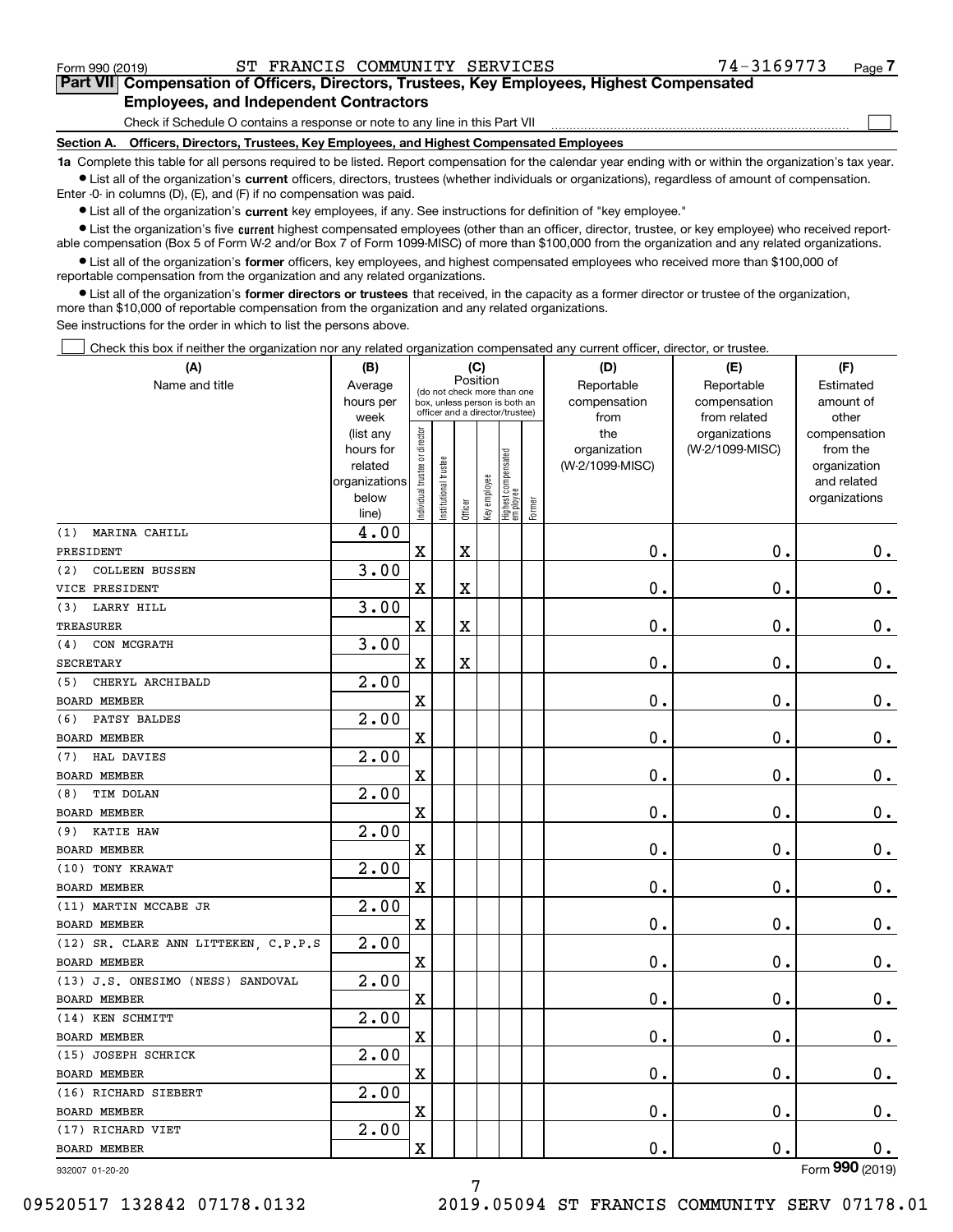|                 | ST FRANCIS COMMUNITY SERVICES<br>Form 990 (2019)                                                                                     |               |                                |                       |         |              |                                                              |        |                                | 74-3169773      |       |                     | Page 8          |
|-----------------|--------------------------------------------------------------------------------------------------------------------------------------|---------------|--------------------------------|-----------------------|---------|--------------|--------------------------------------------------------------|--------|--------------------------------|-----------------|-------|---------------------|-----------------|
| <b>Part VII</b> | Section A. Officers, Directors, Trustees, Key Employees, and Highest Compensated Employees (continued)                               |               |                                |                       |         |              |                                                              |        |                                |                 |       |                     |                 |
|                 | (A)                                                                                                                                  | (B)           |                                |                       |         | (C)          |                                                              |        | (D)                            | (E)             |       | (F)                 |                 |
|                 | Name and title                                                                                                                       | Average       |                                |                       |         | Position     |                                                              |        | Reportable                     | Reportable      |       | Estimated           |                 |
|                 |                                                                                                                                      | hours per     |                                |                       |         |              | (do not check more than one<br>box, unless person is both an |        | compensation                   | compensation    |       | amount of           |                 |
|                 |                                                                                                                                      | week          |                                |                       |         |              | officer and a director/trustee)                              |        | from                           | from related    |       | other               |                 |
|                 |                                                                                                                                      | (list any     |                                |                       |         |              |                                                              |        | the                            | organizations   |       | compensation        |                 |
|                 |                                                                                                                                      | hours for     |                                |                       |         |              |                                                              |        | organization                   | (W-2/1099-MISC) |       | from the            |                 |
|                 |                                                                                                                                      | related       |                                |                       |         |              |                                                              |        | (W-2/1099-MISC)                |                 |       | organization        |                 |
|                 |                                                                                                                                      | organizations | Individual trustee or director | Institutional trustee |         |              |                                                              |        |                                |                 |       | and related         |                 |
|                 |                                                                                                                                      | below         |                                |                       |         |              |                                                              |        |                                |                 |       | organizations       |                 |
|                 |                                                                                                                                      | line)         |                                |                       | Officer | Key employee | Highest compensated<br>  employee                            | Former |                                |                 |       |                     |                 |
|                 | (18) DANA WIELE                                                                                                                      | 2.00          |                                |                       |         |              |                                                              |        |                                |                 |       |                     |                 |
|                 | <b>BOARD MEMBER</b>                                                                                                                  |               | $\mathbf X$                    |                       |         |              |                                                              |        | 0.                             |                 | 0.    |                     | 0.              |
|                 | (19) THERESA RUZICKA                                                                                                                 | 4.00          |                                |                       |         |              |                                                              |        |                                |                 |       |                     |                 |
|                 | EX-OFFICIO BOARD MEMBER                                                                                                              | 33.50         | $\mathbf X$                    |                       |         |              |                                                              |        | 0.                             | 187,119.        |       |                     |                 |
|                 |                                                                                                                                      |               |                                |                       |         |              |                                                              |        |                                |                 |       |                     | 23,679.         |
|                 | (20) KAREN WALLENSAK                                                                                                                 | 40.00         |                                |                       |         |              |                                                              |        |                                |                 |       |                     |                 |
|                 | EXECUTIVE DIRECTOR                                                                                                                   |               |                                |                       | X       |              |                                                              |        | 86,433.                        |                 | 0.    |                     | 11,575.         |
|                 |                                                                                                                                      |               |                                |                       |         |              |                                                              |        |                                |                 |       |                     |                 |
|                 |                                                                                                                                      |               |                                |                       |         |              |                                                              |        |                                |                 |       |                     |                 |
|                 |                                                                                                                                      |               |                                |                       |         |              |                                                              |        |                                |                 |       |                     |                 |
|                 |                                                                                                                                      |               |                                |                       |         |              |                                                              |        |                                |                 |       |                     |                 |
|                 |                                                                                                                                      |               |                                |                       |         |              |                                                              |        |                                |                 |       |                     |                 |
|                 |                                                                                                                                      |               |                                |                       |         |              |                                                              |        |                                |                 |       |                     |                 |
|                 |                                                                                                                                      |               |                                |                       |         |              |                                                              |        |                                |                 |       |                     |                 |
|                 |                                                                                                                                      |               |                                |                       |         |              |                                                              |        |                                |                 |       |                     |                 |
|                 |                                                                                                                                      |               |                                |                       |         |              |                                                              |        |                                |                 |       |                     |                 |
|                 |                                                                                                                                      |               |                                |                       |         |              |                                                              |        |                                |                 |       |                     |                 |
|                 |                                                                                                                                      |               |                                |                       |         |              |                                                              |        |                                |                 |       |                     |                 |
|                 |                                                                                                                                      |               |                                |                       |         |              |                                                              |        |                                |                 |       |                     |                 |
|                 |                                                                                                                                      |               |                                |                       |         |              |                                                              |        |                                |                 |       |                     |                 |
|                 | 1b Subtotal                                                                                                                          |               |                                |                       |         |              |                                                              | ▶      | 86,433.                        | 187, 119.       |       |                     | 35, 254.        |
|                 | c Total from continuation sheets to Part VII, Section A <b>manual</b> Testion Structure 1                                            |               |                                |                       |         |              |                                                              |        | 0.                             |                 | $0$ . |                     | 0.              |
|                 |                                                                                                                                      |               |                                |                       |         |              |                                                              |        | 86,433.                        | 187, 119.       |       |                     | 35, 254.        |
| $\mathbf{2}$    | Total number of individuals (including but not limited to those listed above) who received more than \$100,000 of reportable         |               |                                |                       |         |              |                                                              |        |                                |                 |       |                     |                 |
|                 |                                                                                                                                      |               |                                |                       |         |              |                                                              |        |                                |                 |       |                     | 0               |
|                 | compensation from the organization $\blacktriangleright$                                                                             |               |                                |                       |         |              |                                                              |        |                                |                 |       | Yes                 | No              |
|                 |                                                                                                                                      |               |                                |                       |         |              |                                                              |        |                                |                 |       |                     |                 |
| 3               | Did the organization list any former officer, director, trustee, key employee, or highest compensated employee on                    |               |                                |                       |         |              |                                                              |        |                                |                 |       |                     |                 |
|                 | line 1a? If "Yes," complete Schedule J for such individual material content in the fact of the successive comp                       |               |                                |                       |         |              |                                                              |        |                                |                 |       | 3                   | X               |
|                 | For any individual listed on line 1a, is the sum of reportable compensation and other compensation from the organization             |               |                                |                       |         |              |                                                              |        |                                |                 |       |                     |                 |
|                 |                                                                                                                                      |               |                                |                       |         |              |                                                              |        |                                |                 |       | х<br>4              |                 |
| 5               | Did any person listed on line 1a receive or accrue compensation from any unrelated organization or individual for services           |               |                                |                       |         |              |                                                              |        |                                |                 |       |                     |                 |
|                 | rendered to the organization? If "Yes." complete Schedule J for such person                                                          |               |                                |                       |         |              |                                                              |        |                                |                 |       | 5                   | x               |
|                 | <b>Section B. Independent Contractors</b>                                                                                            |               |                                |                       |         |              |                                                              |        |                                |                 |       |                     |                 |
| 1.              | Complete this table for your five highest compensated independent contractors that received more than \$100,000 of compensation from |               |                                |                       |         |              |                                                              |        |                                |                 |       |                     |                 |
|                 | the organization. Report compensation for the calendar year ending with or within the organization's tax year.                       |               |                                |                       |         |              |                                                              |        |                                |                 |       |                     |                 |
|                 |                                                                                                                                      |               |                                |                       |         |              |                                                              |        |                                |                 |       |                     |                 |
|                 | (A)<br>Name and business address                                                                                                     |               |                                | <b>NONE</b>           |         |              |                                                              |        | (B)<br>Description of services |                 |       | (C)<br>Compensation |                 |
|                 |                                                                                                                                      |               |                                |                       |         |              |                                                              |        |                                |                 |       |                     |                 |
|                 |                                                                                                                                      |               |                                |                       |         |              |                                                              |        |                                |                 |       |                     |                 |
|                 |                                                                                                                                      |               |                                |                       |         |              |                                                              |        |                                |                 |       |                     |                 |
|                 |                                                                                                                                      |               |                                |                       |         |              |                                                              |        |                                |                 |       |                     |                 |
|                 |                                                                                                                                      |               |                                |                       |         |              |                                                              |        |                                |                 |       |                     |                 |
|                 |                                                                                                                                      |               |                                |                       |         |              |                                                              |        |                                |                 |       |                     |                 |
|                 |                                                                                                                                      |               |                                |                       |         |              |                                                              |        |                                |                 |       |                     |                 |
|                 |                                                                                                                                      |               |                                |                       |         |              |                                                              |        |                                |                 |       |                     |                 |
|                 |                                                                                                                                      |               |                                |                       |         |              |                                                              |        |                                |                 |       |                     |                 |
|                 |                                                                                                                                      |               |                                |                       |         |              |                                                              |        |                                |                 |       |                     |                 |
|                 |                                                                                                                                      |               |                                |                       |         |              |                                                              |        |                                |                 |       |                     |                 |
|                 |                                                                                                                                      |               |                                |                       |         |              |                                                              |        |                                |                 |       |                     |                 |
| 2               | Total number of independent contractors (including but not limited to those listed above) who received more than                     |               |                                |                       |         |              |                                                              |        |                                |                 |       |                     |                 |
|                 | \$100,000 of compensation from the organization                                                                                      |               |                                |                       |         | 0            |                                                              |        |                                |                 |       |                     |                 |
|                 |                                                                                                                                      |               |                                |                       |         |              |                                                              |        |                                |                 |       |                     | Form 990 (2019) |

932008 01-20-20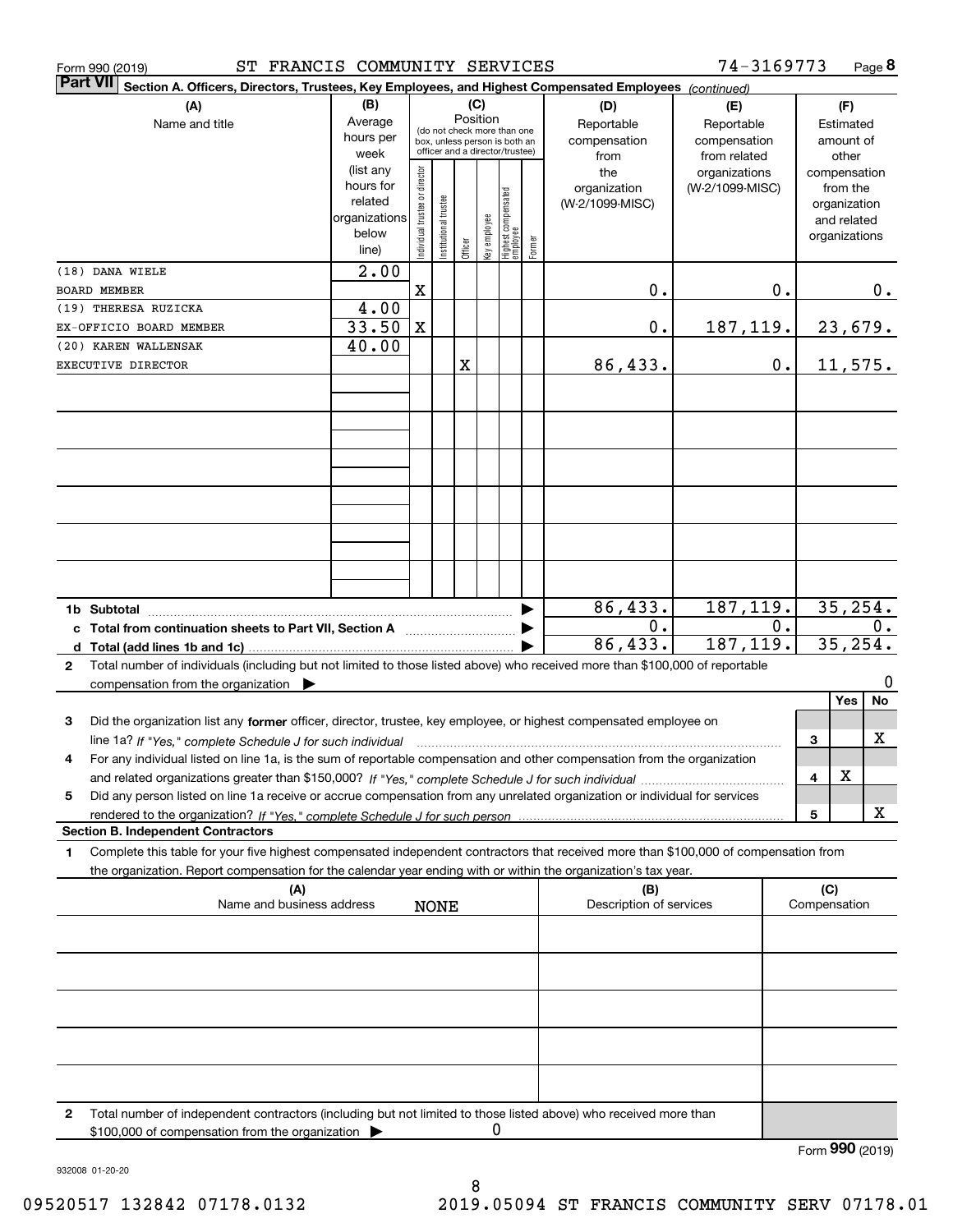|                                                                  |                                 | Check if Schedule O contains a response or note to any line in this Part VIII                                                                                                                                                                                               |                                                                                            |                                                                     |                                            |                                              |                                                  |                                                                 |
|------------------------------------------------------------------|---------------------------------|-----------------------------------------------------------------------------------------------------------------------------------------------------------------------------------------------------------------------------------------------------------------------------|--------------------------------------------------------------------------------------------|---------------------------------------------------------------------|--------------------------------------------|----------------------------------------------|--------------------------------------------------|-----------------------------------------------------------------|
|                                                                  |                                 |                                                                                                                                                                                                                                                                             |                                                                                            |                                                                     | Total revenue                              | (B)<br>Related or exempt<br>function revenue | $\overline{C}$<br>Unrelated<br>lbusiness revenue | (D)<br>Revenue excluded<br>from tax under<br>sections 512 - 514 |
| <b>Contributions, Gifts, Grants</b><br>and Other Similar Amounts | b<br>с<br>d<br>е<br>f<br>g<br>h | <b>1 a</b> Federated campaigns<br>Membership dues<br>Fundraising events<br>Related organizations<br>Government grants (contributions)<br>All other contributions, gifts, grants, and<br>similar amounts not included above<br>Noncash contributions included in lines 1a-1f | 1a<br>1 <sub>b</sub><br>1 <sub>c</sub><br>1 <sub>d</sub><br>1e<br>1f<br>$1g$ $\frac{1}{3}$ | 158,890.<br>107,962.<br>1,164,434.<br><u>1,647,599.</u><br>189,040. | 3,078,885.                                 |                                              |                                                  |                                                                 |
| Program Service<br>Revenue                                       | 2a<br>b<br>c<br>d               | CLAM<br>CASE MANAGEMENT<br><u> 1989 - Johann Stein, marwolaethau a bhann an t-Amhair an t-Amhair an t-Amhair an t-Amhair an t-Amhair an t-A</u>                                                                                                                             |                                                                                            | <b>Business Code</b><br>541110<br>624100                            | 158,914.<br>5,092.                         | 158,914.<br>$\overline{5,092}$ .             |                                                  |                                                                 |
|                                                                  | е<br>f<br>a<br>3                | All other program service revenue<br>Investment income (including dividends, interest, and                                                                                                                                                                                  |                                                                                            | ▶                                                                   | 164,006.                                   |                                              |                                                  |                                                                 |
|                                                                  | 4<br>5                          | Income from investment of tax-exempt bond proceeds                                                                                                                                                                                                                          | (i) Real                                                                                   | (ii) Personal                                                       | 17,489.                                    |                                              |                                                  | 17,489.                                                         |
|                                                                  | 6а<br>b<br>c<br>d               | 6a<br>Gross rents<br>.<br>6 <sub>b</sub><br>Less: rental expenses<br>6c<br>Rental income or (loss)<br>Net rental income or (loss)                                                                                                                                           |                                                                                            |                                                                     |                                            |                                              |                                                  |                                                                 |
|                                                                  |                                 | 7 a Gross amount from sales of<br>7a<br>assets other than inventory<br><b>b</b> Less: cost or other basis<br>7b<br>and sales expenses                                                                                                                                       | (i) Securities<br>24,567.<br>0.                                                            | (ii) Other                                                          |                                            |                                              |                                                  |                                                                 |
| ther Revenue                                                     |                                 | <b>c</b> Gain or (loss) $\ldots$<br>8 a Gross income from fundraising events (not                                                                                                                                                                                           | $7c$ 24,567.                                                                               |                                                                     | 24,567.                                    |                                              |                                                  | 24,567.                                                         |
| o                                                                | с                               | including $$107,962.$ of<br>contributions reported on line 1c). See<br><b>b</b> Less: direct expenses<br>Net income or (loss) from fundraising events                                                                                                                       | 8a<br>8b                                                                                   | 8,360.<br>34,512.                                                   | $-26, 152.$                                |                                              |                                                  | $-26, 152.$                                                     |
|                                                                  | c                               | 9 a Gross income from gaming activities. See<br><b>b</b> Less: direct expenses <b>manually</b><br>Net income or (loss) from gaming activities                                                                                                                               | 9a<br>9b                                                                                   |                                                                     |                                            |                                              |                                                  |                                                                 |
|                                                                  |                                 | 10 a Gross sales of inventory, less returns<br><b>b</b> Less: cost of goods sold<br>c Net income or (loss) from sales of inventory                                                                                                                                          | 10a<br>10b                                                                                 |                                                                     |                                            |                                              |                                                  |                                                                 |
| Miscellaneous<br>Revenue                                         | 11 a<br>b                       | OTHER REVENUE                                                                                                                                                                                                                                                               |                                                                                            | <b>Business Code</b><br>900999                                      | 22,225.                                    |                                              |                                                  | 22, 225.                                                        |
|                                                                  | с                               |                                                                                                                                                                                                                                                                             |                                                                                            | $\blacktriangleright$                                               | 22, 225.<br>, 281, 020.<br>$\vert 3 \vert$ | 164,006.                                     | 0.                                               | 38, 129.                                                        |
|                                                                  | 12<br>932009 01-20-20           |                                                                                                                                                                                                                                                                             |                                                                                            |                                                                     |                                            |                                              |                                                  | Form 990 (2019)                                                 |

Form 990 (2019) ST FRANCIS COMMUNITY SERVICES 74-3169773 Page

**9**

**Part VIII Statement of Revenue**

09520517 132842 07178.0132 2019.05094 ST FRANCIS COMMUNITY SERV 07178.01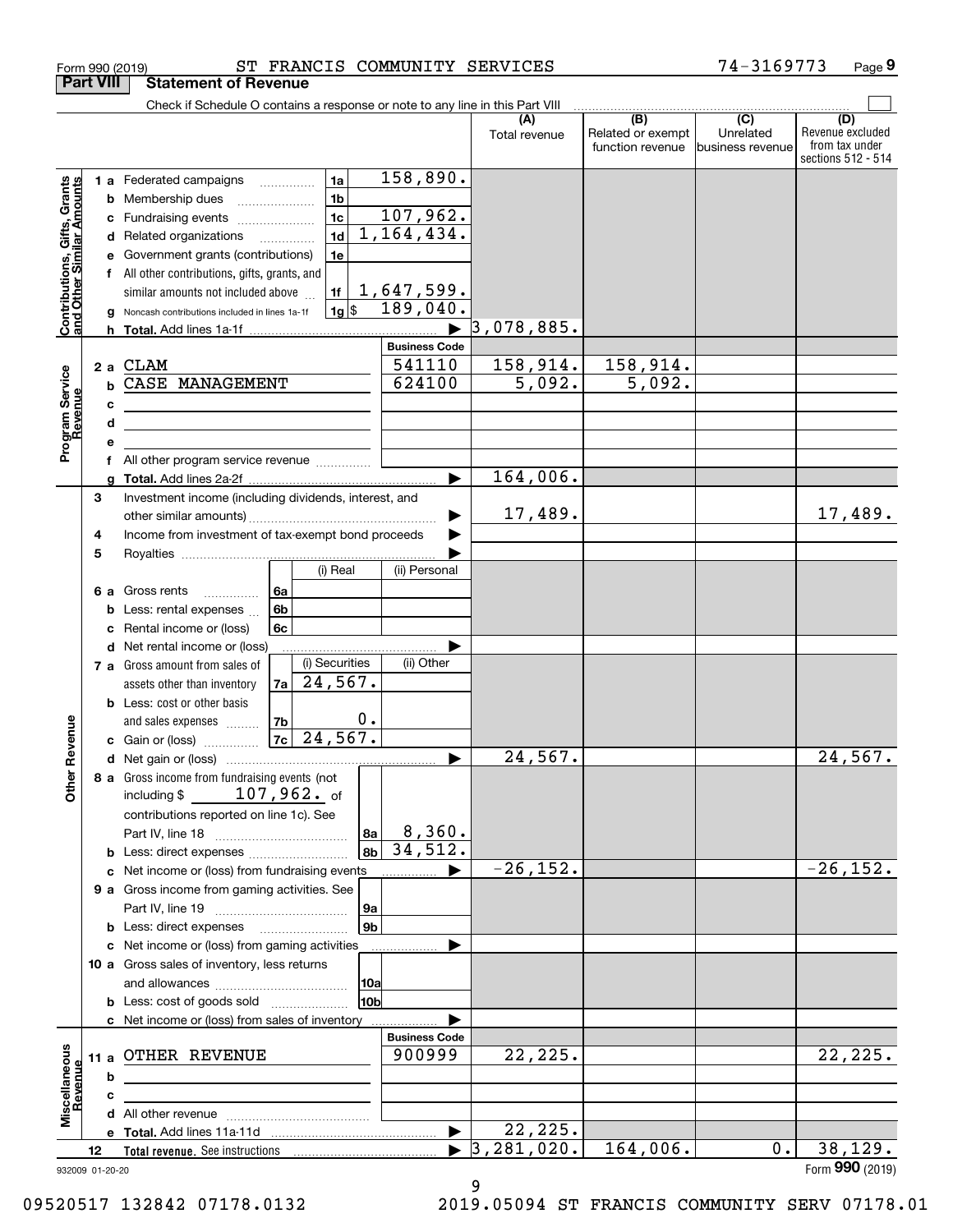Form 990 (2019) ST FRANCIS COMMUNITY SERVICES 74-3169773 <sub>Page</sub> **Part IX Statement of Functional Expenses**

*Section 501(c)(3) and 501(c)(4) organizations must complete all columns. All other organizations must complete column (A).*

|              | Check if Schedule O contains a response or note to any line in this Part IX                          |                                   |                                    |                                           |                         |  |  |  |  |
|--------------|------------------------------------------------------------------------------------------------------|-----------------------------------|------------------------------------|-------------------------------------------|-------------------------|--|--|--|--|
|              | Do not include amounts reported on lines 6b,<br>7b, 8b, 9b, and 10b of Part VIII.                    | Total expenses                    | (B)<br>Program service<br>expenses | (C)<br>Management and<br>general expenses | Fundraising<br>expenses |  |  |  |  |
| 1.           | Grants and other assistance to domestic organizations                                                |                                   |                                    |                                           |                         |  |  |  |  |
|              | and domestic governments. See Part IV, line 21                                                       | 9,645.                            | 9,645.                             |                                           |                         |  |  |  |  |
| $\mathbf{2}$ | Grants and other assistance to domestic                                                              |                                   |                                    |                                           |                         |  |  |  |  |
|              | individuals. See Part IV, line 22                                                                    | 442,101.                          | 442,101.                           |                                           |                         |  |  |  |  |
| 3            | Grants and other assistance to foreign                                                               |                                   |                                    |                                           |                         |  |  |  |  |
|              | organizations, foreign governments, and foreign                                                      |                                   |                                    |                                           |                         |  |  |  |  |
|              | individuals. See Part IV, lines 15 and 16                                                            |                                   |                                    |                                           |                         |  |  |  |  |
| 4            | Benefits paid to or for members                                                                      |                                   |                                    |                                           |                         |  |  |  |  |
| 5            | Compensation of current officers, directors,                                                         |                                   |                                    |                                           |                         |  |  |  |  |
|              | trustees, and key employees                                                                          | 90,450.                           |                                    | 90,450.                                   |                         |  |  |  |  |
| 6            | Compensation not included above to disqualified                                                      |                                   |                                    |                                           |                         |  |  |  |  |
|              | persons (as defined under section 4958(f)(1)) and                                                    |                                   |                                    |                                           |                         |  |  |  |  |
|              | persons described in section 4958(c)(3)(B)<br>$\overline{\phantom{a}}$                               |                                   |                                    |                                           |                         |  |  |  |  |
| 7            |                                                                                                      | 1,414,539.                        | 1,302,224.                         | 112, 315.                                 |                         |  |  |  |  |
| 8            | Pension plan accruals and contributions (include                                                     |                                   |                                    |                                           |                         |  |  |  |  |
|              | section 401(k) and 403(b) employer contributions)                                                    | 58,488.<br>$\overline{244,770}$ . | 51,608.<br>$\overline{242,120}$ .  | 6,880.<br>2,650.                          |                         |  |  |  |  |
| 9            |                                                                                                      | 103,000.                          | 89,205.                            | 13,795.                                   |                         |  |  |  |  |
| 10           |                                                                                                      |                                   |                                    |                                           |                         |  |  |  |  |
| 11           | Fees for services (nonemployees):                                                                    | 38,943.                           | 28, 155.                           | 10,788.                                   |                         |  |  |  |  |
| a            |                                                                                                      |                                   |                                    |                                           |                         |  |  |  |  |
| b            |                                                                                                      | 51, 150.                          |                                    | 51,150.                                   |                         |  |  |  |  |
| с<br>d       |                                                                                                      |                                   |                                    |                                           |                         |  |  |  |  |
| е            | Professional fundraising services. See Part IV, line 17                                              |                                   |                                    |                                           |                         |  |  |  |  |
|              |                                                                                                      | 7,383.                            |                                    | 7,383.                                    |                         |  |  |  |  |
|              | g Other. (If line 11g amount exceeds 10% of line 25,                                                 |                                   |                                    |                                           |                         |  |  |  |  |
|              | column (A) amount, list line 11g expenses on Sch O.)                                                 | 51,352.                           | 37,933.                            | 13, 269.                                  | 150.                    |  |  |  |  |
| 12           |                                                                                                      | 246.                              | 180.                               | 66.                                       |                         |  |  |  |  |
| 13           |                                                                                                      | 23,479.                           | 18, 105.                           | 4,299.                                    | 1,075.                  |  |  |  |  |
| 14           |                                                                                                      | 89,127.                           | 64,848.                            | 24,279.                                   |                         |  |  |  |  |
| 15           |                                                                                                      |                                   |                                    |                                           |                         |  |  |  |  |
| 16           |                                                                                                      | 79,292.                           | 60,831.                            | 18,461.                                   |                         |  |  |  |  |
| 17           | Travel                                                                                               | 41,645.                           | 39,719.                            | 1,926.                                    |                         |  |  |  |  |
| 18           | Payments of travel or entertainment expenses                                                         |                                   |                                    |                                           |                         |  |  |  |  |
|              | for any federal, state, or local public officials                                                    |                                   |                                    |                                           |                         |  |  |  |  |
| 19           | Conferences, conventions, and meetings                                                               | 4,425.                            | 4,070.                             | 355.                                      |                         |  |  |  |  |
| 20           | Interest                                                                                             | 851.                              |                                    | 851.                                      |                         |  |  |  |  |
| 21           |                                                                                                      | 26,485.                           | 26,485.                            |                                           |                         |  |  |  |  |
| 22           | Depreciation, depletion, and amortization                                                            | 17, 130.                          | 11,569.                            | 5,561.                                    |                         |  |  |  |  |
| 23<br>24     | Insurance<br>Other expenses. Itemize expenses not covered                                            |                                   |                                    |                                           |                         |  |  |  |  |
|              | above (List miscellaneous expenses on line 24e. If                                                   |                                   |                                    |                                           |                         |  |  |  |  |
|              | line 24e amount exceeds 10% of line 25, column (A)<br>amount, list line 24e expenses on Schedule O.) |                                   |                                    |                                           |                         |  |  |  |  |
| a            | SUPPLIES & EQUIPMENT                                                                                 | 24,164.                           | 19,247.                            | 4,917.                                    | 0.                      |  |  |  |  |
| b            | PROVISION FOR UNCOLLECT                                                                              | 10,665.                           | 6, 399.                            | 4,266.                                    | $\overline{0}$ .        |  |  |  |  |
| c            | EXTERNAL DUES & ASSESSM                                                                              | 6,692.                            | 6,607.                             | 85.                                       | $\overline{0}$ .        |  |  |  |  |
| d            | OTHER GRANTS,<br>GIFTS & A                                                                           | 878.                              | 834.                               | 44.                                       | $\overline{0}$ .        |  |  |  |  |
|              | e All other expenses                                                                                 | 3,730.                            | 3,730.                             |                                           |                         |  |  |  |  |
| 25           | Total functional expenses. Add lines 1 through 24e                                                   | 2,840,630.                        | 2,465,615.                         | 373,790.                                  | 1,225.                  |  |  |  |  |
| 26           | Joint costs. Complete this line only if the organization                                             |                                   |                                    |                                           |                         |  |  |  |  |
|              | reported in column (B) joint costs from a combined                                                   |                                   |                                    |                                           |                         |  |  |  |  |
|              | educational campaign and fundraising solicitation.                                                   |                                   |                                    |                                           |                         |  |  |  |  |
|              | Check here $\blacktriangleright$<br>if following SOP 98-2 (ASC 958-720)                              |                                   |                                    |                                           |                         |  |  |  |  |

10

932010 01-20-20

Form (2019) **990**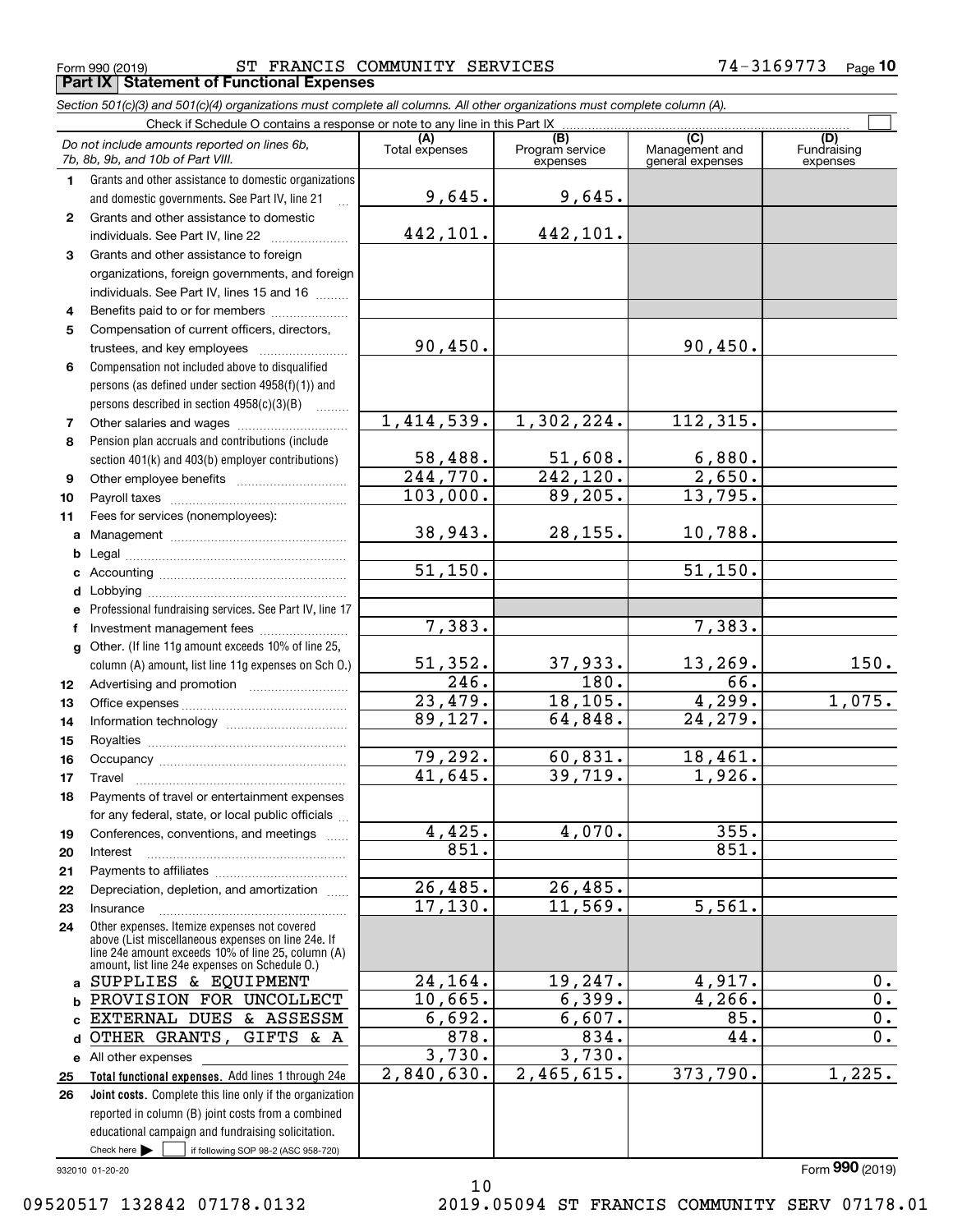**33**

Total liabilities and net assets/fund balances

**33**

 $1,821,370.$  33  $2,522,626.$ 

Form (2019) **990**

| Form 990 (2019) | ST FRANCIS COMMUNITY SERVICES |  |  | 74-3169773 | Page |
|-----------------|-------------------------------|--|--|------------|------|
|-----------------|-------------------------------|--|--|------------|------|

 $\mathcal{L}^{\text{max}}$ Check if Schedule O contains a response or note to any line in this Part X **(A) (B)** Beginning of year  $\begin{array}{|c|c|c|c|c|}\n\hline\n\end{array}$  End of year  $4,036$ .  $1$   $10,438$ . **11**Cash - non-interest-bearing ~~~~~~~~~~~~~~~~~~~~~~~~~  $1,227,340.$   $2 \mid 1,722,059.$ **22**Savings and temporary cash investments ~~~~~~~~~~~~~~~~~~ $100, 243.$   $3 \mid 123, 288.$ **33**Pledges and grants receivable, net ~~~~~~~~~~~~~~~~~~~~~ 129,529. 4 31,863. Accounts receivable, net ~~~~~~~~~~~~~~~~~~~~~~~~~~ **445**Loans and other receivables from any current or former officer, director, trustee, key employee, creator or founder, substantial contributor, or 35% controlled entity or family member of any of these persons ............................ **5**Loans and other receivables from other disqualified persons (as defined **6**under section 4958(f)(1)), and persons described in section 4958(c)(3)(B) **6** $27,040.7$   $25,210.$ **77**Notes and loans receivable, net ~~~~~~~~~~~~~~~~~~~~~~~**Assets**  $9,845. | 8 | 0.$ **88**Inventories for sale or use ~~~~~~~~~~~~~~~~~~~~~~~~~~ 5,400. 5,400. **99**Prepaid expenses and deferred charges ~~~~~~~~~~~~~~~~~~ **10a**Land, buildings, and equipment: cost or other 472,622. basis. Complete Part VI of Schedule D ......... Letting  $181,846.$  317,937.  $10c$  290,776. **10cb** Less: accumulated depreciation  $\ldots$  **10b 1111**Investments - publicly traded securities ~~~~~~~~~~~~~~~~~~~ **1212**Investments - other securities. See Part IV, line 11 ~~~~~~~~~~~~~~ **1313** Investments - program-related. See Part IV, line 11 ~~~~~~~~~~~~~**1414**Intangible assets ~~~~~~~~~~~~~~~~~~~~~~~~~~~~~~ Other assets. See Part IV, line 11 ~~~~~~~~~~~~~~~~~~~~~~  $0.15$  313,592. **1515** $1,821,370.$  16 2,522,626. **1616Total assets.**  Add lines 1 through 15 (must equal line 33)  $169, 216$ .  $17$   $184, 970$ . **1717**Accounts payable and accrued expenses ~~~~~~~~~~~~~~~~~~ **1818**Grants payable ~~~~~~~~~~~~~~~~~~~~~~~~~~~~~~~  $18,079.$  19  $0.$ **1919**Deferred revenue ~~~~~~~~~~~~~~~~~~~~~~~~~~~~~~ **2020**Tax-exempt bond liabilities …………………………………………………………… Escrow or custodial account liability. Complete Part IV of Schedule D **212122**Loans and other payables to any current or former officer, director, iabilities **Liabilities** trustee, key employee, creator or founder, substantial contributor, or 35% controlled entity or family member of any of these persons ~~~~~~~~~**2223**Secured mortgages and notes payable to unrelated third parties **23**Unsecured notes and loans payable to unrelated third parties ~~~~~~~~ **242425**Other liabilities (including federal income tax, payables to related third parties, and other liabilities not included on lines 17-24). Complete Part X of Schedule D ~~~~~~~~~~~~~~~~~~~~~~~~~~~~~~~  $314,031.$   $25$  614,870. **25**501,326. 799,840. **2626Total liabilities.**  Add lines 17 through 25 **Organizations that follow FASB ASC 958, check here** | X Assets or Fund Balances **Net Assets or Fund Balances and complete lines 27, 28, 32, and 33.**  $329,669$ .  $232,950$ . **2727**Net assets without donor restrictions <sub>…………………………………………………</sub>……  $990, 375. |28 | 1,489,836.$ **2828**Net assets with donor restrictions ~~~~~~~~~~~~~~~~~~~~~~**Organizations that do not follow FASB ASC 958, check here** | **and complete lines 29 through 33. 2929**Capital stock or trust principal, or current funds ~~~~~~~~~~~~~~~ **3030**Paid-in or capital surplus, or land, building, or equipment fund www.commun.com **31**Retained earnings, endowment, accumulated income, or other funds **31**ğ Total net assets or fund balances ~~~~~~~~~~~~~~~~~~~~~~  $1,320,044.$   $32$   $1,722,786.$ **3232**

**Part X** | Balance Sheet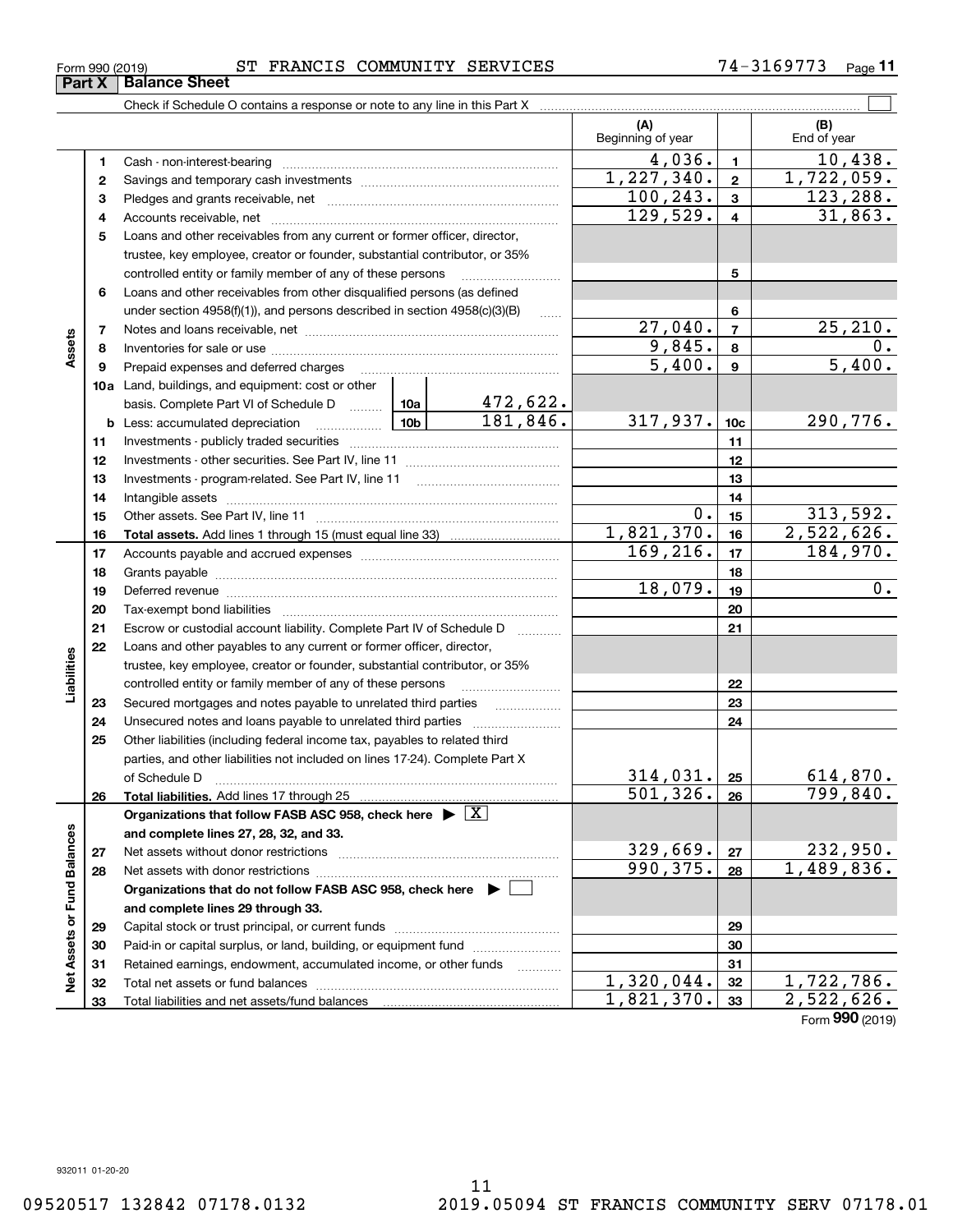|    | ST FRANCIS COMMUNITY SERVICES<br>Form 990 (2019)                                                                                |                | 74-3169773     |             | Page $12$               |
|----|---------------------------------------------------------------------------------------------------------------------------------|----------------|----------------|-------------|-------------------------|
|    | Part XI   Reconciliation of Net Assets                                                                                          |                |                |             |                         |
|    |                                                                                                                                 |                |                |             |                         |
|    |                                                                                                                                 |                |                |             |                         |
| 1  |                                                                                                                                 | 1.             | 3,281,020.     |             |                         |
| 2  |                                                                                                                                 | $\overline{2}$ | 2,840,630.     |             |                         |
| з  | Revenue less expenses. Subtract line 2 from line 1                                                                              | 3              |                |             | 440,390.                |
| 4  |                                                                                                                                 | 4              | 1,320,044.     |             |                         |
| 5  | Net unrealized gains (losses) on investments                                                                                    | 5              |                |             | $-37,648.$              |
| 6  |                                                                                                                                 | 6              |                |             |                         |
| 7  |                                                                                                                                 | $\overline{7}$ |                |             |                         |
| 8  |                                                                                                                                 | 8              |                |             |                         |
| 9  | Other changes in net assets or fund balances (explain on Schedule O)                                                            | 9              |                |             | $\overline{0}$ .        |
| 10 | Net assets or fund balances at end of year. Combine lines 3 through 9 (must equal Part X, line 32,                              |                |                |             |                         |
|    |                                                                                                                                 | 10             | 1,722,786.     |             |                         |
|    | Part XII Financial Statements and Reporting                                                                                     |                |                |             |                         |
|    |                                                                                                                                 |                |                |             | $\overline{\mathbf{x}}$ |
|    |                                                                                                                                 |                |                | Yes         | <b>No</b>               |
| 1  | $\boxed{\mathbf{X}}$ Accrual<br>Accounting method used to prepare the Form 990: <u>[</u> Cash<br>Other                          |                |                |             |                         |
|    | If the organization changed its method of accounting from a prior year or checked "Other," explain in Schedule O.               |                |                |             |                         |
|    | 2a Were the organization's financial statements compiled or reviewed by an independent accountant?                              |                | 2a             |             | х                       |
|    | If "Yes," check a box below to indicate whether the financial statements for the year were compiled or reviewed on a            |                |                |             |                         |
|    | separate basis, consolidated basis, or both:                                                                                    |                |                |             |                         |
|    | Separate basis<br>Both consolidated and separate basis<br>Consolidated basis                                                    |                |                |             |                         |
|    | <b>b</b> Were the organization's financial statements audited by an independent accountant?                                     |                | 2 <sub>b</sub> | х           |                         |
|    | If "Yes," check a box below to indicate whether the financial statements for the year were audited on a separate basis,         |                |                |             |                         |
|    | consolidated basis, or both:                                                                                                    |                |                |             |                         |
|    | $\overline{X}$ Consolidated basis<br>Both consolidated and separate basis<br>Separate basis                                     |                |                |             |                         |
|    | c If "Yes" to line 2a or 2b, does the organization have a committee that assumes responsibility for oversight of the audit,     |                |                |             |                         |
|    |                                                                                                                                 |                | 2 <sub>c</sub> | $\mathbf X$ |                         |
|    | If the organization changed either its oversight process or selection process during the tax year, explain on Schedule O.       |                |                |             |                         |
|    | 3a As a result of a federal award, was the organization required to undergo an audit or audits as set forth in the Single Audit |                |                |             |                         |
|    |                                                                                                                                 |                | 3a             |             | x                       |
|    | b If "Yes," did the organization undergo the required audit or audits? If the organization did not undergo the required audit   |                |                |             |                         |
|    |                                                                                                                                 |                | 3b             | <b>nnn</b>  |                         |

Form (2019) **990**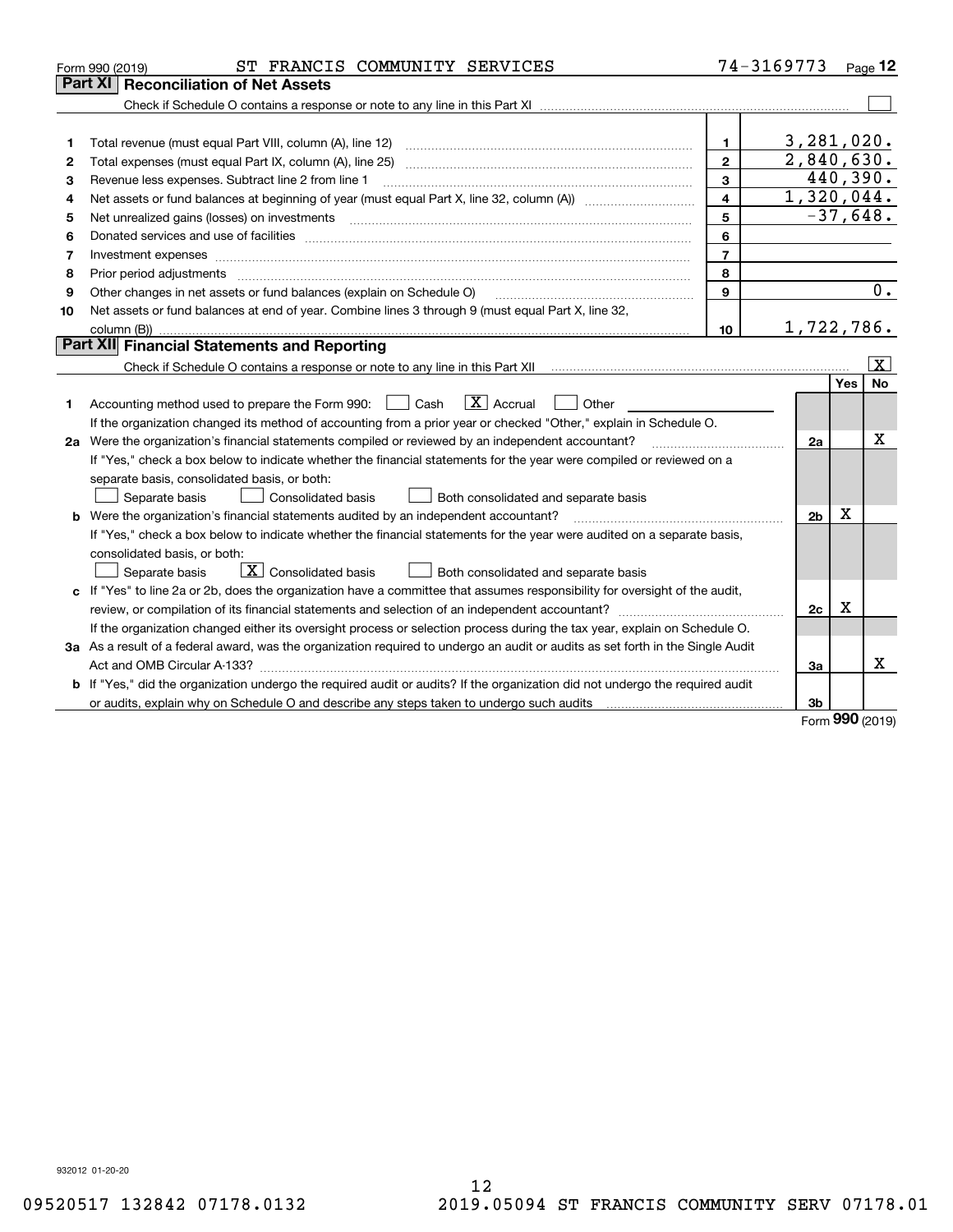| <b>SCHEDULE A</b> |
|-------------------|
|-------------------|

**(Form 990 or 990-EZ)**

# **Public Charity Status and Public Support**

**Complete if the organization is a section 501(c)(3) organization or a section 4947(a)(1) nonexempt charitable trust.**

**| Attach to Form 990 or Form 990-EZ.** 

| OMB No. 1545-0047                   |
|-------------------------------------|
| 2019                                |
| <b>Open to Public</b><br>Inspection |

| Department of the Treasury<br>▶ Attach to Form 990 or Form 990-EZ.<br>Internal Revenue Service<br>Go to www.irs.gov/Form990 for instructions and the latest information. |                     |                          |                                             |                                                                        |                                                                                                                                               | <b>Open to Public</b><br><b>Inspection</b> |                                 |                            |  |                                       |
|--------------------------------------------------------------------------------------------------------------------------------------------------------------------------|---------------------|--------------------------|---------------------------------------------|------------------------------------------------------------------------|-----------------------------------------------------------------------------------------------------------------------------------------------|--------------------------------------------|---------------------------------|----------------------------|--|---------------------------------------|
|                                                                                                                                                                          |                     | Name of the organization |                                             |                                                                        |                                                                                                                                               |                                            |                                 |                            |  | <b>Employer identification number</b> |
|                                                                                                                                                                          |                     |                          |                                             |                                                                        | ST FRANCIS COMMUNITY SERVICES                                                                                                                 |                                            |                                 |                            |  | 74-3169773                            |
| Part I                                                                                                                                                                   |                     |                          |                                             |                                                                        | Reason for Public Charity Status (All organizations must complete this part.) See instructions.                                               |                                            |                                 |                            |  |                                       |
|                                                                                                                                                                          |                     |                          |                                             |                                                                        |                                                                                                                                               |                                            |                                 |                            |  |                                       |
|                                                                                                                                                                          |                     |                          |                                             |                                                                        | The organization is not a private foundation because it is: (For lines 1 through 12, check only one box.)                                     |                                            |                                 |                            |  |                                       |
| 1                                                                                                                                                                        |                     |                          |                                             |                                                                        | A church, convention of churches, or association of churches described in section 170(b)(1)(A)(i).                                            |                                            |                                 |                            |  |                                       |
| 2                                                                                                                                                                        |                     |                          |                                             |                                                                        | A school described in section 170(b)(1)(A)(ii). (Attach Schedule E (Form 990 or 990-EZ).)                                                     |                                            |                                 |                            |  |                                       |
| 3                                                                                                                                                                        |                     |                          |                                             |                                                                        | A hospital or a cooperative hospital service organization described in section 170(b)(1)(A)(iii).                                             |                                            |                                 |                            |  |                                       |
| 4                                                                                                                                                                        |                     |                          |                                             |                                                                        | A medical research organization operated in conjunction with a hospital described in section 170(b)(1)(A)(iii). Enter the hospital's name,    |                                            |                                 |                            |  |                                       |
|                                                                                                                                                                          |                     | city, and state:         |                                             |                                                                        |                                                                                                                                               |                                            |                                 |                            |  |                                       |
| 5                                                                                                                                                                        |                     |                          |                                             |                                                                        | An organization operated for the benefit of a college or university owned or operated by a governmental unit described in                     |                                            |                                 |                            |  |                                       |
|                                                                                                                                                                          |                     |                          |                                             | section 170(b)(1)(A)(iv). (Complete Part II.)                          |                                                                                                                                               |                                            |                                 |                            |  |                                       |
| 6                                                                                                                                                                        |                     |                          |                                             |                                                                        | A federal, state, or local government or governmental unit described in section 170(b)(1)(A)(v).                                              |                                            |                                 |                            |  |                                       |
| 7                                                                                                                                                                        |                     |                          |                                             |                                                                        | An organization that normally receives a substantial part of its support from a governmental unit or from the general public described in     |                                            |                                 |                            |  |                                       |
|                                                                                                                                                                          |                     |                          |                                             | section 170(b)(1)(A)(vi). (Complete Part II.)                          |                                                                                                                                               |                                            |                                 |                            |  |                                       |
| 8                                                                                                                                                                        |                     |                          |                                             |                                                                        | A community trust described in section 170(b)(1)(A)(vi). (Complete Part II.)                                                                  |                                            |                                 |                            |  |                                       |
| 9                                                                                                                                                                        |                     |                          |                                             |                                                                        | An agricultural research organization described in section 170(b)(1)(A)(ix) operated in conjunction with a land-grant college                 |                                            |                                 |                            |  |                                       |
|                                                                                                                                                                          |                     |                          |                                             |                                                                        | or university or a non-land-grant college of agriculture (see instructions). Enter the name, city, and state of the college or                |                                            |                                 |                            |  |                                       |
|                                                                                                                                                                          |                     | university:              |                                             |                                                                        |                                                                                                                                               |                                            |                                 |                            |  |                                       |
| 10                                                                                                                                                                       | $\lfloor x \rfloor$ |                          |                                             |                                                                        | An organization that normally receives: (1) more than 33 1/3% of its support from contributions, membership fees, and gross receipts from     |                                            |                                 |                            |  |                                       |
|                                                                                                                                                                          |                     |                          |                                             |                                                                        | activities related to its exempt functions - subject to certain exceptions, and (2) no more than 33 1/3% of its support from gross investment |                                            |                                 |                            |  |                                       |
|                                                                                                                                                                          |                     |                          |                                             |                                                                        | income and unrelated business taxable income (less section 511 tax) from businesses acquired by the organization after June 30, 1975.         |                                            |                                 |                            |  |                                       |
|                                                                                                                                                                          |                     |                          |                                             | See section 509(a)(2). (Complete Part III.)                            |                                                                                                                                               |                                            |                                 |                            |  |                                       |
| 11                                                                                                                                                                       |                     |                          |                                             |                                                                        | An organization organized and operated exclusively to test for public safety. See section 509(a)(4).                                          |                                            |                                 |                            |  |                                       |
| 12                                                                                                                                                                       |                     |                          |                                             |                                                                        | An organization organized and operated exclusively for the benefit of, to perform the functions of, or to carry out the purposes of one or    |                                            |                                 |                            |  |                                       |
|                                                                                                                                                                          |                     |                          |                                             |                                                                        | more publicly supported organizations described in section 509(a)(1) or section 509(a)(2). See section 509(a)(3). Check the box in            |                                            |                                 |                            |  |                                       |
|                                                                                                                                                                          |                     |                          |                                             |                                                                        | lines 12a through 12d that describes the type of supporting organization and complete lines 12e, 12f, and 12g.                                |                                            |                                 |                            |  |                                       |
| а                                                                                                                                                                        |                     |                          |                                             |                                                                        | Type I. A supporting organization operated, supervised, or controlled by its supported organization(s), typically by giving                   |                                            |                                 |                            |  |                                       |
|                                                                                                                                                                          |                     |                          |                                             |                                                                        | the supported organization(s) the power to regularly appoint or elect a majority of the directors or trustees of the supporting               |                                            |                                 |                            |  |                                       |
|                                                                                                                                                                          |                     |                          |                                             | organization. You must complete Part IV, Sections A and B.             |                                                                                                                                               |                                            |                                 |                            |  |                                       |
| b                                                                                                                                                                        |                     |                          |                                             |                                                                        | Type II. A supporting organization supervised or controlled in connection with its supported organization(s), by having                       |                                            |                                 |                            |  |                                       |
|                                                                                                                                                                          |                     |                          |                                             |                                                                        | control or management of the supporting organization vested in the same persons that control or manage the supported                          |                                            |                                 |                            |  |                                       |
|                                                                                                                                                                          |                     |                          |                                             | organization(s). You must complete Part IV, Sections A and C.          |                                                                                                                                               |                                            |                                 |                            |  |                                       |
| с                                                                                                                                                                        |                     |                          |                                             |                                                                        | Type III functionally integrated. A supporting organization operated in connection with, and functionally integrated with,                    |                                            |                                 |                            |  |                                       |
|                                                                                                                                                                          |                     |                          |                                             |                                                                        | its supported organization(s) (see instructions). You must complete Part IV, Sections A, D, and E.                                            |                                            |                                 |                            |  |                                       |
| d                                                                                                                                                                        |                     |                          |                                             |                                                                        | Type III non-functionally integrated. A supporting organization operated in connection with its supported organization(s)                     |                                            |                                 |                            |  |                                       |
|                                                                                                                                                                          |                     |                          |                                             |                                                                        | that is not functionally integrated. The organization generally must satisfy a distribution requirement and an attentiveness                  |                                            |                                 |                            |  |                                       |
|                                                                                                                                                                          |                     |                          |                                             |                                                                        | requirement (see instructions). You must complete Part IV, Sections A and D, and Part V.                                                      |                                            |                                 |                            |  |                                       |
| е                                                                                                                                                                        |                     |                          |                                             |                                                                        | Check this box if the organization received a written determination from the IRS that it is a Type I, Type II, Type III                       |                                            |                                 |                            |  |                                       |
|                                                                                                                                                                          |                     |                          |                                             |                                                                        | functionally integrated, or Type III non-functionally integrated supporting organization.                                                     |                                            |                                 |                            |  |                                       |
| f                                                                                                                                                                        |                     |                          | Enter the number of supported organizations |                                                                        |                                                                                                                                               |                                            |                                 |                            |  |                                       |
| a                                                                                                                                                                        |                     |                          |                                             | Provide the following information about the supported organization(s). |                                                                                                                                               |                                            |                                 |                            |  |                                       |
|                                                                                                                                                                          |                     | (i) Name of supported    |                                             | (ii) EIN                                                               | (iii) Type of organization                                                                                                                    | in your governing document?                | (iv) Is the organization listed | (v) Amount of monetary     |  | (vi) Amount of other                  |
|                                                                                                                                                                          |                     | organization             |                                             |                                                                        | (described on lines 1-10<br>above (see instructions))                                                                                         | Yes                                        | No                              | support (see instructions) |  | support (see instructions)            |
|                                                                                                                                                                          |                     |                          |                                             |                                                                        |                                                                                                                                               |                                            |                                 |                            |  |                                       |
|                                                                                                                                                                          |                     |                          |                                             |                                                                        |                                                                                                                                               |                                            |                                 |                            |  |                                       |
|                                                                                                                                                                          |                     |                          |                                             |                                                                        |                                                                                                                                               |                                            |                                 |                            |  |                                       |
|                                                                                                                                                                          |                     |                          |                                             |                                                                        |                                                                                                                                               |                                            |                                 |                            |  |                                       |
|                                                                                                                                                                          |                     |                          |                                             |                                                                        |                                                                                                                                               |                                            |                                 |                            |  |                                       |
|                                                                                                                                                                          |                     |                          |                                             |                                                                        |                                                                                                                                               |                                            |                                 |                            |  |                                       |
|                                                                                                                                                                          |                     |                          |                                             |                                                                        |                                                                                                                                               |                                            |                                 |                            |  |                                       |
|                                                                                                                                                                          |                     |                          |                                             |                                                                        |                                                                                                                                               |                                            |                                 |                            |  |                                       |
|                                                                                                                                                                          |                     |                          |                                             |                                                                        |                                                                                                                                               |                                            |                                 |                            |  |                                       |
|                                                                                                                                                                          |                     |                          |                                             |                                                                        |                                                                                                                                               |                                            |                                 |                            |  |                                       |
|                                                                                                                                                                          |                     |                          |                                             |                                                                        |                                                                                                                                               |                                            |                                 |                            |  |                                       |

**Total**

LHA For Paperwork Reduction Act Notice, see the Instructions for Form 990 or 990-EZ. 932021 09-25-19 Schedule A (Form 990 or 990-EZ) 2019 13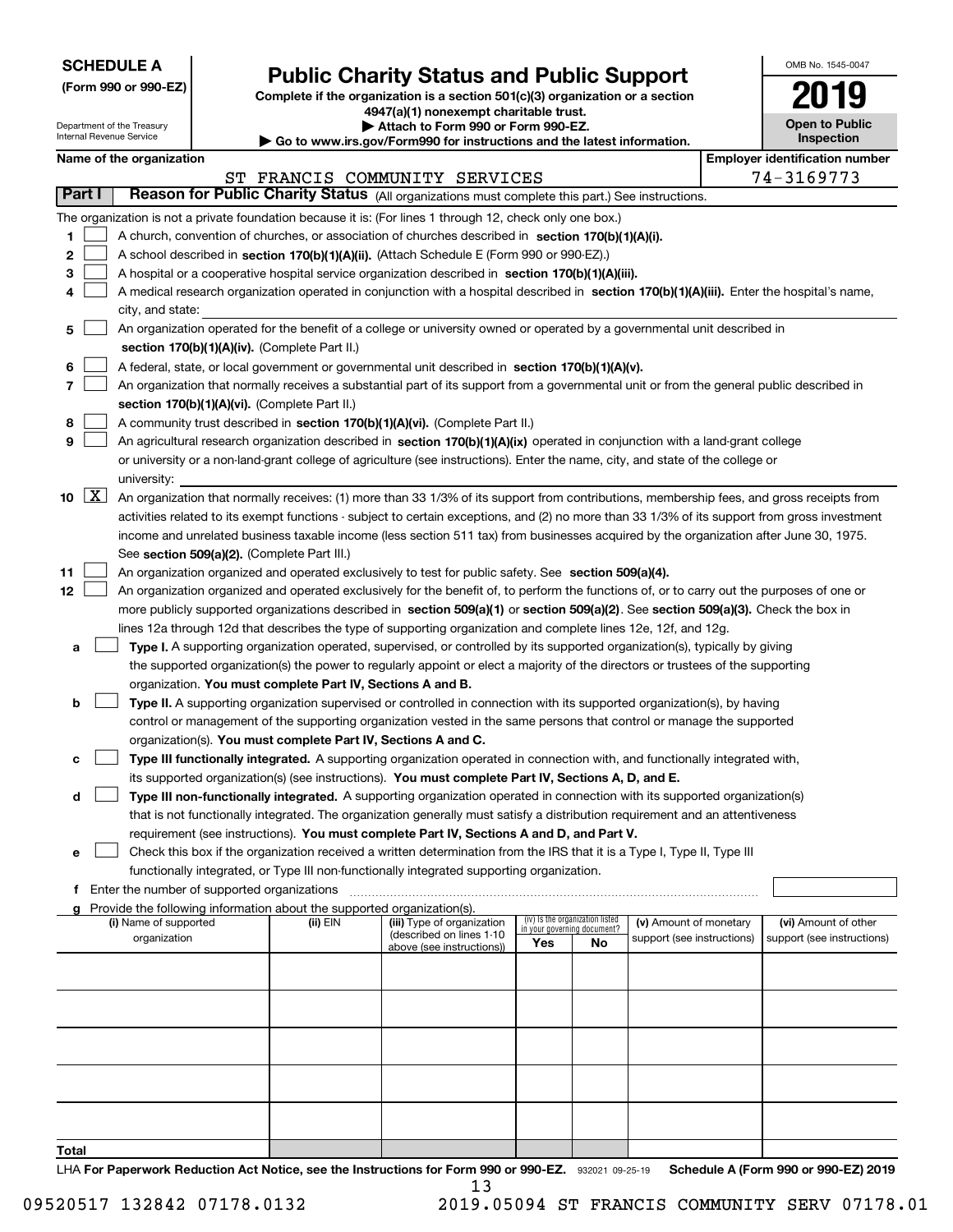# Schedule A (Form 990 or 990-EZ) 2019 Page ST FRANCIS COMMUNITY SERVICES 74-3169773

**2**

(Complete only if you checked the box on line 5, 7, or 8 of Part I or if the organization failed to qualify under Part III. If the organization fails to qualify under the tests listed below, please complete Part III.) **Part II Support Schedule for Organizations Described in Sections 170(b)(1)(A)(iv) and 170(b)(1)(A)(vi)**

|    | <b>Section A. Public Support</b>                                                                                                               |          |            |            |            |            |                                      |
|----|------------------------------------------------------------------------------------------------------------------------------------------------|----------|------------|------------|------------|------------|--------------------------------------|
|    | Calendar year (or fiscal year beginning in) $\blacktriangleright$                                                                              | (a) 2015 | $(b)$ 2016 | $(c)$ 2017 | $(d)$ 2018 | $(e)$ 2019 | (f) Total                            |
|    | <b>1</b> Gifts, grants, contributions, and                                                                                                     |          |            |            |            |            |                                      |
|    | membership fees received. (Do not                                                                                                              |          |            |            |            |            |                                      |
|    | include any "unusual grants.")                                                                                                                 |          |            |            |            |            |                                      |
|    | 2 Tax revenues levied for the organ-                                                                                                           |          |            |            |            |            |                                      |
|    | ization's benefit and either paid to                                                                                                           |          |            |            |            |            |                                      |
|    | or expended on its behalf                                                                                                                      |          |            |            |            |            |                                      |
|    | 3 The value of services or facilities                                                                                                          |          |            |            |            |            |                                      |
|    | furnished by a governmental unit to                                                                                                            |          |            |            |            |            |                                      |
|    | the organization without charge                                                                                                                |          |            |            |            |            |                                      |
|    | 4 Total. Add lines 1 through 3                                                                                                                 |          |            |            |            |            |                                      |
| 5  | The portion of total contributions                                                                                                             |          |            |            |            |            |                                      |
|    | by each person (other than a                                                                                                                   |          |            |            |            |            |                                      |
|    | governmental unit or publicly                                                                                                                  |          |            |            |            |            |                                      |
|    | supported organization) included                                                                                                               |          |            |            |            |            |                                      |
|    | on line 1 that exceeds 2% of the                                                                                                               |          |            |            |            |            |                                      |
|    | amount shown on line 11,                                                                                                                       |          |            |            |            |            |                                      |
|    | column (f)                                                                                                                                     |          |            |            |            |            |                                      |
|    | 6 Public support. Subtract line 5 from line 4.                                                                                                 |          |            |            |            |            |                                      |
|    | Section B. Total Support                                                                                                                       |          |            |            |            |            |                                      |
|    | Calendar year (or fiscal year beginning in) $\blacktriangleright$                                                                              | (a) 2015 | (b) 2016   | $(c)$ 2017 | $(d)$ 2018 | $(e)$ 2019 | (f) Total                            |
|    | 7 Amounts from line 4                                                                                                                          |          |            |            |            |            |                                      |
|    | 8 Gross income from interest,                                                                                                                  |          |            |            |            |            |                                      |
|    | dividends, payments received on                                                                                                                |          |            |            |            |            |                                      |
|    | securities loans, rents, royalties,                                                                                                            |          |            |            |            |            |                                      |
|    | and income from similar sources                                                                                                                |          |            |            |            |            |                                      |
| 9. | Net income from unrelated business                                                                                                             |          |            |            |            |            |                                      |
|    | activities, whether or not the                                                                                                                 |          |            |            |            |            |                                      |
|    | business is regularly carried on                                                                                                               |          |            |            |            |            |                                      |
|    | <b>10</b> Other income. Do not include gain                                                                                                    |          |            |            |            |            |                                      |
|    | or loss from the sale of capital                                                                                                               |          |            |            |            |            |                                      |
|    | assets (Explain in Part VI.)                                                                                                                   |          |            |            |            |            |                                      |
|    | 11 Total support. Add lines 7 through 10                                                                                                       |          |            |            |            |            |                                      |
|    | <b>12</b> Gross receipts from related activities, etc. (see instructions)                                                                      |          |            |            |            | 12         |                                      |
|    | 13 First five years. If the Form 990 is for the organization's first, second, third, fourth, or fifth tax year as a section 501(c)(3)          |          |            |            |            |            |                                      |
|    | organization, check this box and stop here                                                                                                     |          |            |            |            |            |                                      |
|    | Section C. Computation of Public Support Percentage                                                                                            |          |            |            |            |            |                                      |
|    | 14 Public support percentage for 2019 (line 6, column (f) divided by line 11, column (f) <i>manumumumumum</i>                                  |          |            |            |            | 14         | %                                    |
|    |                                                                                                                                                |          |            |            |            | 15         | %                                    |
|    | 16a 33 1/3% support test - 2019. If the organization did not check the box on line 13, and line 14 is 33 1/3% or more, check this box and      |          |            |            |            |            |                                      |
|    | stop here. The organization qualifies as a publicly supported organization                                                                     |          |            |            |            |            |                                      |
|    | b 33 1/3% support test - 2018. If the organization did not check a box on line 13 or 16a, and line 15 is 33 1/3% or more, check this box       |          |            |            |            |            |                                      |
|    | and stop here. The organization qualifies as a publicly supported organization                                                                 |          |            |            |            |            |                                      |
|    | 17a 10% -facts-and-circumstances test - 2019. If the organization did not check a box on line 13, 16a, or 16b, and line 14 is 10% or more,     |          |            |            |            |            |                                      |
|    | and if the organization meets the "facts-and-circumstances" test, check this box and stop here. Explain in Part VI how the organization        |          |            |            |            |            |                                      |
|    | meets the "facts-and-circumstances" test. The organization qualifies as a publicly supported organization                                      |          |            |            |            |            |                                      |
|    | <b>b 10% -facts-and-circumstances test - 2018.</b> If the organization did not check a box on line 13, 16a, 16b, or 17a, and line 15 is 10% or |          |            |            |            |            |                                      |
|    | more, and if the organization meets the "facts-and-circumstances" test, check this box and stop here. Explain in Part VI how the               |          |            |            |            |            |                                      |
|    | organization meets the "facts-and-circumstances" test. The organization qualifies as a publicly supported organization                         |          |            |            |            |            |                                      |
| 18 | Private foundation. If the organization did not check a box on line 13, 16a, 16b, 17a, or 17b, check this box and see instructions             |          |            |            |            |            |                                      |
|    |                                                                                                                                                |          |            |            |            |            | Schodule A (Form 000 or 000 F7) 2010 |

**Schedule A (Form 990 or 990-EZ) 2019**

932022 09-25-19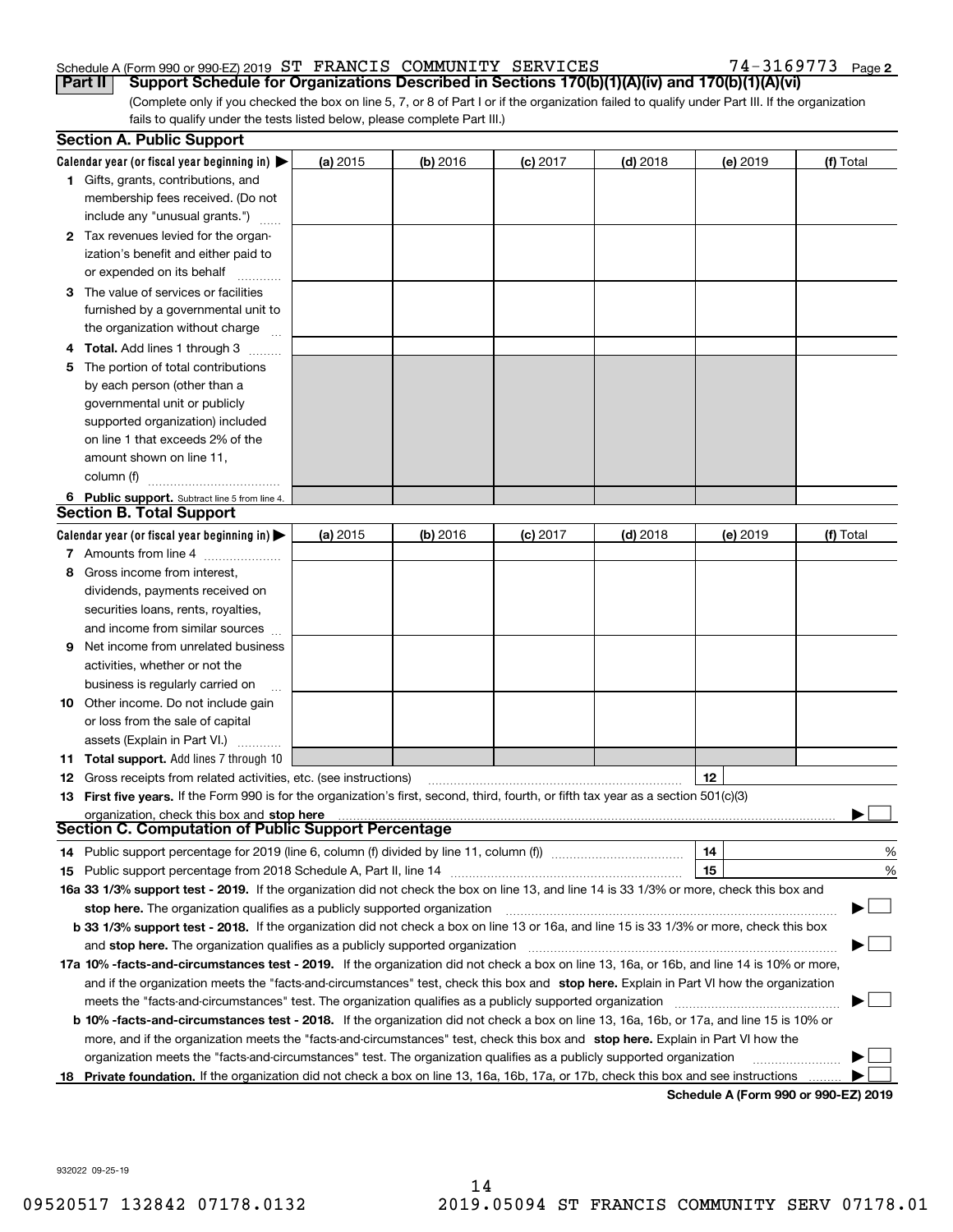### Schedule A (Form 990 or 990-EZ) 2019 Page ST FRANCIS COMMUNITY SERVICES 74-3169773 **Part III Support Schedule for Organizations Described in Section 509(a)(2)**

(Complete only if you checked the box on line 10 of Part I or if the organization failed to qualify under Part II. If the organization fails to qualify under the tests listed below, please complete Part II.)

|    | <b>Section A. Public Support</b>                                                                                                                                                                                               |          |                                 |            |            |          |                                          |
|----|--------------------------------------------------------------------------------------------------------------------------------------------------------------------------------------------------------------------------------|----------|---------------------------------|------------|------------|----------|------------------------------------------|
|    | Calendar year (or fiscal year beginning in)                                                                                                                                                                                    | (a) 2015 | (b) 2016                        | $(c)$ 2017 | $(d)$ 2018 | (e) 2019 | (f) Total                                |
|    | 1 Gifts, grants, contributions, and                                                                                                                                                                                            |          |                                 |            |            |          |                                          |
|    | membership fees received. (Do not                                                                                                                                                                                              |          |                                 |            |            |          |                                          |
|    | include any "unusual grants.")                                                                                                                                                                                                 | 1903199. | 2090817.                        | 3401996.   | 2303080.   |          | 3078885.12777977.                        |
|    | 2 Gross receipts from admissions,<br>merchandise sold or services per-<br>formed, or facilities furnished in<br>any activity that is related to the<br>organization's tax-exempt purpose                                       |          | $868, 123.$ 279, 314. 273, 891. |            | 187, 469.  | 186,231. | 1795028.                                 |
|    | 3 Gross receipts from activities that<br>are not an unrelated trade or bus-<br>iness under section 513                                                                                                                         |          |                                 |            |            |          |                                          |
|    | 4 Tax revenues levied for the organ-<br>ization's benefit and either paid to<br>or expended on its behalf                                                                                                                      |          |                                 |            |            |          |                                          |
|    | 5 The value of services or facilities<br>furnished by a governmental unit to<br>the organization without charge                                                                                                                |          |                                 |            |            |          |                                          |
|    | 6 Total. Add lines 1 through 5                                                                                                                                                                                                 | 2771322. | 2370131.                        | 3675887.   | 2490549.   |          | 3265116.14573005.                        |
|    | 7a Amounts included on lines 1, 2, and<br>3 received from disqualified persons                                                                                                                                                 |          |                                 |            |            |          | 0.                                       |
|    | <b>b</b> Amounts included on lines 2 and 3 received<br>from other than disqualified persons that<br>exceed the greater of \$5,000 or 1% of the<br>amount on line 13 for the year                                               |          |                                 |            |            | 84,272.  | 84,272.                                  |
|    | c Add lines 7a and 7b                                                                                                                                                                                                          |          |                                 |            |            | 84,272.  | 84, 272.                                 |
|    | 8 Public support. (Subtract line 7c from line 6.)                                                                                                                                                                              |          |                                 |            |            |          | 14488733.                                |
|    | <b>Section B. Total Support</b>                                                                                                                                                                                                |          |                                 |            |            |          |                                          |
|    | Calendar year (or fiscal year beginning in)                                                                                                                                                                                    | (a) 2015 | (b) 2016                        | $(c)$ 2017 | $(d)$ 2018 | (e) 2019 | (f) Total                                |
|    | 9 Amounts from line 6                                                                                                                                                                                                          | 2771322. | 2370131.                        | 3675887.   | 2490549.   |          | 3265116.14573005.                        |
|    | 10a Gross income from interest,<br>dividends, payments received on<br>securities loans, rents, royalties,<br>and income from similar sources                                                                                   | 19,505.  | 13,012.                         | 14,194.    | 10, 260.   | 17,489.  | 74,460.                                  |
|    | <b>b</b> Unrelated business taxable income<br>(less section 511 taxes) from businesses                                                                                                                                         |          |                                 |            |            |          |                                          |
|    | acquired after June 30, 1975                                                                                                                                                                                                   |          |                                 |            |            |          |                                          |
|    | c Add lines 10a and 10b                                                                                                                                                                                                        | 19,505.  | 13,012.                         | 14,194.    | 10, 260.   | 17,489.  | 74,460.                                  |
|    | 11 Net income from unrelated business<br>activities not included in line 10b,<br>whether or not the business is<br>regularly carried on                                                                                        | 21, 262. | 11,291.                         | 1,187.     | 649.       |          | 34,389.                                  |
|    | <b>12</b> Other income. Do not include gain<br>or loss from the sale of capital<br>assets (Explain in Part VI.)                                                                                                                |          |                                 |            |            |          |                                          |
|    | 13 Total support. (Add lines 9, 10c, 11, and 12.)                                                                                                                                                                              | 2812089. | 2394434.                        | 3691268.   | 2501458.   |          | 3282605.14681854.                        |
|    | 14 First five years. If the Form 990 is for the organization's first, second, third, fourth, or fifth tax year as a section 501(c)(3) organization,                                                                            |          |                                 |            |            |          |                                          |
|    | check this box and stop here with the continuum control to the control of the control of the control of the control of the control of the control of the control of the control of the control of the control of the control o |          |                                 |            |            |          |                                          |
|    | <b>Section C. Computation of Public Support Percentage</b>                                                                                                                                                                     |          |                                 |            |            |          |                                          |
|    | 15 Public support percentage for 2019 (line 8, column (f), divided by line 13, column (f))                                                                                                                                     |          |                                 |            |            | 15       | 98.68<br>$\%$                            |
|    | 16 Public support percentage from 2018 Schedule A, Part III, line 15                                                                                                                                                           |          |                                 |            |            | 16       | 99.59<br>$\%$                            |
|    | Section D. Computation of Investment Income Percentage                                                                                                                                                                         |          |                                 |            |            |          |                                          |
|    | 17 Investment income percentage for 2019 (line 10c, column (f), divided by line 13, column (f))                                                                                                                                |          |                                 |            |            | 17       | .51<br>%                                 |
|    | <b>18</b> Investment income percentage from <b>2018</b> Schedule A, Part III, line 17                                                                                                                                          |          |                                 |            |            | 18       | .41<br>%                                 |
|    | 19a 33 1/3% support tests - 2019. If the organization did not check the box on line 14, and line 15 is more than 33 1/3%, and line 17 is not                                                                                   |          |                                 |            |            |          |                                          |
|    | more than 33 1/3%, check this box and stop here. The organization qualifies as a publicly supported organization                                                                                                               |          |                                 |            |            |          | $\blacktriangleright$ $\boxed{\text{X}}$ |
|    | <b>b 33 1/3% support tests - 2018.</b> If the organization did not check a box on line 14 or line 19a, and line 16 is more than 33 1/3%, and                                                                                   |          |                                 |            |            |          |                                          |
|    | line 18 is not more than 33 1/3%, check this box and stop here. The organization qualifies as a publicly supported organization                                                                                                |          |                                 |            |            |          |                                          |
| 20 | Private foundation. If the organization did not check a box on line 14, 19a, or 19b, check this box and see instructions                                                                                                       |          |                                 |            |            |          |                                          |
|    | 932023 09-25-19                                                                                                                                                                                                                |          |                                 |            |            |          | Schedule A (Form 990 or 990-EZ) 2019     |

15

09520517 132842 07178.0132 2019.05094 ST FRANCIS COMMUNITY SERV 07178.01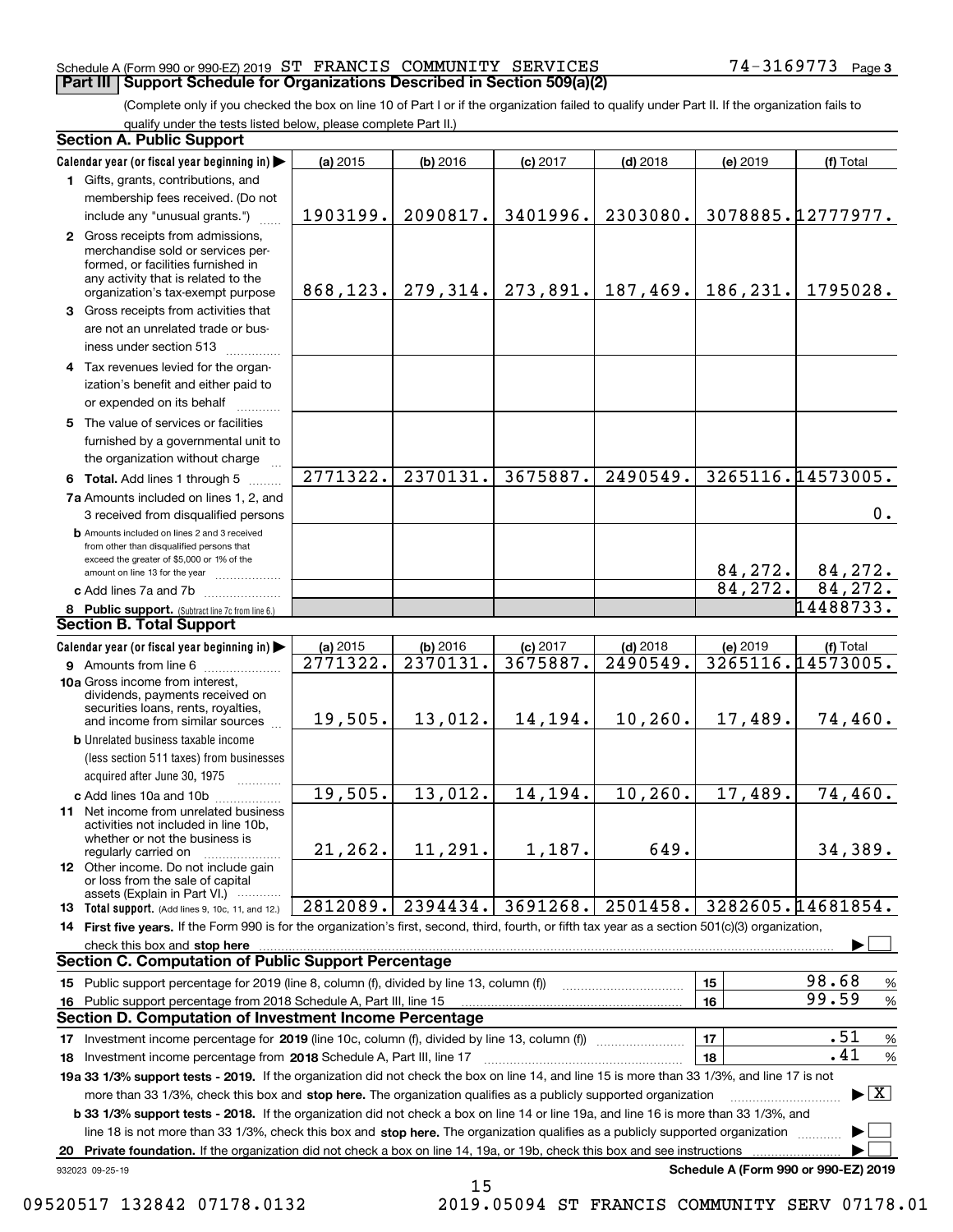# Schedule A (Form 990 or 990-EZ) 2019 Page ST FRANCIS COMMUNITY SERVICES 74-3169773

# **Part IV Supporting Organizations**

(Complete only if you checked a box in line 12 on Part I. If you checked 12a of Part I, complete Sections A and B. If you checked 12b of Part I, complete Sections A and C. If you checked 12c of Part I, complete Sections A, D, and E. If you checked 12d of Part I, complete Sections A and D, and complete Part V.)

## **Section A. All Supporting Organizations**

- **1** Are all of the organization's supported organizations listed by name in the organization's governing documents? If "No," describe in **Part VI** how the supported organizations are designated. If designated by *class or purpose, describe the designation. If historic and continuing relationship, explain.*
- **2** Did the organization have any supported organization that does not have an IRS determination of status under section 509(a)(1) or (2)? If "Yes," explain in Part VI how the organization determined that the supported *organization was described in section 509(a)(1) or (2).*
- **3a** Did the organization have a supported organization described in section 501(c)(4), (5), or (6)? If "Yes," answer *(b) and (c) below.*
- **b** Did the organization confirm that each supported organization qualified under section 501(c)(4), (5), or (6) and satisfied the public support tests under section 509(a)(2)? If "Yes," describe in **Part VI** when and how the *organization made the determination.*
- **c**Did the organization ensure that all support to such organizations was used exclusively for section 170(c)(2)(B) purposes? If "Yes," explain in **Part VI** what controls the organization put in place to ensure such use.
- **4a***If* Was any supported organization not organized in the United States ("foreign supported organization")? *"Yes," and if you checked 12a or 12b in Part I, answer (b) and (c) below.*
- **b** Did the organization have ultimate control and discretion in deciding whether to make grants to the foreign supported organization? If "Yes," describe in **Part VI** how the organization had such control and discretion *despite being controlled or supervised by or in connection with its supported organizations.*
- **c** Did the organization support any foreign supported organization that does not have an IRS determination under sections 501(c)(3) and 509(a)(1) or (2)? If "Yes," explain in **Part VI** what controls the organization used *to ensure that all support to the foreign supported organization was used exclusively for section 170(c)(2)(B) purposes.*
- **5a** Did the organization add, substitute, or remove any supported organizations during the tax year? If "Yes," answer (b) and (c) below (if applicable). Also, provide detail in **Part VI,** including (i) the names and EIN *numbers of the supported organizations added, substituted, or removed; (ii) the reasons for each such action; (iii) the authority under the organization's organizing document authorizing such action; and (iv) how the action was accomplished (such as by amendment to the organizing document).*
- **b** Type I or Type II only. Was any added or substituted supported organization part of a class already designated in the organization's organizing document?
- **cSubstitutions only.**  Was the substitution the result of an event beyond the organization's control?
- **6** Did the organization provide support (whether in the form of grants or the provision of services or facilities) to **Part VI.** *If "Yes," provide detail in* support or benefit one or more of the filing organization's supported organizations? anyone other than (i) its supported organizations, (ii) individuals that are part of the charitable class benefited by one or more of its supported organizations, or (iii) other supporting organizations that also
- **7**Did the organization provide a grant, loan, compensation, or other similar payment to a substantial contributor *If "Yes," complete Part I of Schedule L (Form 990 or 990-EZ).* regard to a substantial contributor? (as defined in section 4958(c)(3)(C)), a family member of a substantial contributor, or a 35% controlled entity with
- **8** Did the organization make a loan to a disqualified person (as defined in section 4958) not described in line 7? *If "Yes," complete Part I of Schedule L (Form 990 or 990-EZ).*
- **9a** Was the organization controlled directly or indirectly at any time during the tax year by one or more in section 509(a)(1) or (2))? If "Yes," *provide detail in* <code>Part VI.</code> disqualified persons as defined in section 4946 (other than foundation managers and organizations described
- **b** Did one or more disqualified persons (as defined in line 9a) hold a controlling interest in any entity in which the supporting organization had an interest? If "Yes," provide detail in P**art VI**.
- **c**Did a disqualified person (as defined in line 9a) have an ownership interest in, or derive any personal benefit from, assets in which the supporting organization also had an interest? If "Yes," provide detail in P**art VI.**
- **10a** Was the organization subject to the excess business holdings rules of section 4943 because of section supporting organizations)? If "Yes," answer 10b below. 4943(f) (regarding certain Type II supporting organizations, and all Type III non-functionally integrated
- **b** Did the organization have any excess business holdings in the tax year? (Use Schedule C, Form 4720, to *determine whether the organization had excess business holdings.)*

932024 09-25-19

**Schedule A (Form 990 or 990-EZ) 2019**

**1**

**2**

**3a**

**3b**

**3c**

**4a**

**4b**

**4c**

**5a**

**5b5c**

**6**

**7**

**8**

**9a**

**9b**

**9c**

**10a**

**10b**

**YesNo**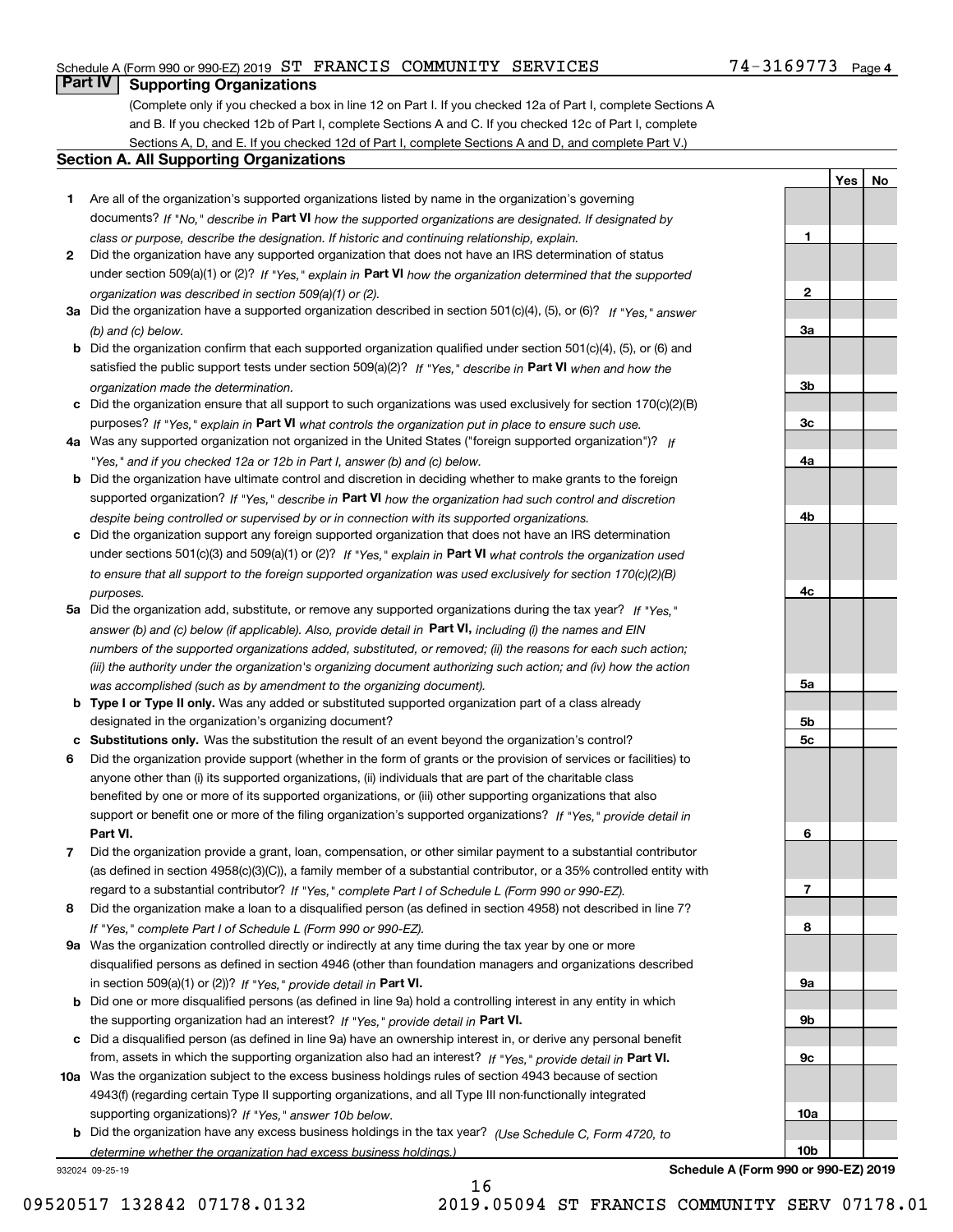# Schedule A (Form 990 or 990-EZ) 2019 Page ST FRANCIS COMMUNITY SERVICES 74-3169773 **Part IV Supporting Organizations** *(continued)*

|    |                                                                                                                                   |                 | Yes | No |
|----|-----------------------------------------------------------------------------------------------------------------------------------|-----------------|-----|----|
| 11 | Has the organization accepted a gift or contribution from any of the following persons?                                           |                 |     |    |
|    | a A person who directly or indirectly controls, either alone or together with persons described in (b) and (c)                    |                 |     |    |
|    | below, the governing body of a supported organization?                                                                            | 11a             |     |    |
|    | <b>b</b> A family member of a person described in (a) above?                                                                      | 11 <sub>b</sub> |     |    |
|    | c A 35% controlled entity of a person described in (a) or (b) above? If "Yes" to a, b, or c, provide detail in Part VI.           | 11c             |     |    |
|    | <b>Section B. Type I Supporting Organizations</b>                                                                                 |                 |     |    |
|    |                                                                                                                                   |                 | Yes | No |
| 1  | Did the directors, trustees, or membership of one or more supported organizations have the power to                               |                 |     |    |
|    | regularly appoint or elect at least a majority of the organization's directors or trustees at all times during the                |                 |     |    |
|    | tax year? If "No," describe in Part VI how the supported organization(s) effectively operated, supervised, or                     |                 |     |    |
|    | controlled the organization's activities. If the organization had more than one supported organization,                           |                 |     |    |
|    | describe how the powers to appoint and/or remove directors or trustees were allocated among the supported                         |                 |     |    |
|    | organizations and what conditions or restrictions, if any, applied to such powers during the tax year.                            | 1               |     |    |
| 2  | Did the organization operate for the benefit of any supported organization other than the supported                               |                 |     |    |
|    | organization(s) that operated, supervised, or controlled the supporting organization? If "Yes," explain in                        |                 |     |    |
|    | Part VI how providing such benefit carried out the purposes of the supported organization(s) that operated,                       |                 |     |    |
|    | supervised, or controlled the supporting organization.                                                                            | 2               |     |    |
|    | <b>Section C. Type II Supporting Organizations</b>                                                                                |                 |     |    |
|    |                                                                                                                                   |                 | Yes | No |
| 1  | Were a majority of the organization's directors or trustees during the tax year also a majority of the directors                  |                 |     |    |
|    | or trustees of each of the organization's supported organization(s)? If "No," describe in Part VI how control                     |                 |     |    |
|    | or management of the supporting organization was vested in the same persons that controlled or managed                            |                 |     |    |
|    | the supported organization(s).                                                                                                    | 1               |     |    |
|    | Section D. All Type III Supporting Organizations                                                                                  |                 |     |    |
|    |                                                                                                                                   |                 | Yes | No |
| 1  | Did the organization provide to each of its supported organizations, by the last day of the fifth month of the                    |                 |     |    |
|    | organization's tax year, (i) a written notice describing the type and amount of support provided during the prior tax             |                 |     |    |
|    | year, (ii) a copy of the Form 990 that was most recently filed as of the date of notification, and (iii) copies of the            |                 |     |    |
|    | organization's governing documents in effect on the date of notification, to the extent not previously provided?                  | 1               |     |    |
| 2  | Were any of the organization's officers, directors, or trustees either (i) appointed or elected by the supported                  |                 |     |    |
|    | organization(s) or (ii) serving on the governing body of a supported organization? If "No," explain in Part VI how                |                 |     |    |
|    | the organization maintained a close and continuous working relationship with the supported organization(s).                       | 2               |     |    |
| 3  | By reason of the relationship described in (2), did the organization's supported organizations have a                             |                 |     |    |
|    | significant voice in the organization's investment policies and in directing the use of the organization's                        |                 |     |    |
|    | income or assets at all times during the tax year? If "Yes," describe in Part VI the role the organization's                      |                 |     |    |
|    | supported organizations played in this regard.                                                                                    | з               |     |    |
|    | Section E. Type III Functionally Integrated Supporting Organizations                                                              |                 |     |    |
| 1  | Check the box next to the method that the organization used to satisfy the Integral Part Test during the year (see instructions). |                 |     |    |
| а  | The organization satisfied the Activities Test. Complete line 2 below.                                                            |                 |     |    |
| b  | The organization is the parent of each of its supported organizations. Complete line 3 below.                                     |                 |     |    |
| c  | The organization supported a governmental entity. Describe in Part VI how you supported a government entity (see instructions),   |                 |     |    |
| 2  | Activities Test. Answer (a) and (b) below.                                                                                        |                 | Yes | No |
| а  | Did substantially all of the organization's activities during the tax year directly further the exempt purposes of                |                 |     |    |
|    | the supported organization(s) to which the organization was responsive? If "Yes," then in Part VI identify                        |                 |     |    |
|    | those supported organizations and explain how these activities directly furthered their exempt purposes,                          |                 |     |    |
|    | how the organization was responsive to those supported organizations, and how the organization determined                         |                 |     |    |
|    | that these activities constituted substantially all of its activities.                                                            | 2a              |     |    |
|    | <b>b</b> Did the activities described in (a) constitute activities that, but for the organization's involvement, one or more      |                 |     |    |
|    | of the organization's supported organization(s) would have been engaged in? If "Yes," explain in Part VI the                      |                 |     |    |
|    | reasons for the organization's position that its supported organization(s) would have engaged in these                            |                 |     |    |
|    | activities but for the organization's involvement.                                                                                | 2b              |     |    |
| з  | Parent of Supported Organizations. Answer (a) and (b) below.                                                                      |                 |     |    |
|    | a Did the organization have the power to regularly appoint or elect a majority of the officers, directors, or                     |                 |     |    |
|    | trustees of each of the supported organizations? Provide details in Part VI.                                                      | За              |     |    |
|    | <b>b</b> Did the organization exercise a substantial degree of direction over the policies, programs, and activities of each      |                 |     |    |
|    | of its supported organizations? If "Yes." describe in Part VI the role played by the organization in this regard.                 | 3b              |     |    |
|    | Schedule A (Form 990 or 990-EZ) 2019<br>932025 09-25-19                                                                           |                 |     |    |

17

**Schedule A (Form 990 or 990-EZ) 2019**

09520517 132842 07178.0132 2019.05094 ST FRANCIS COMMUNITY SERV 07178.01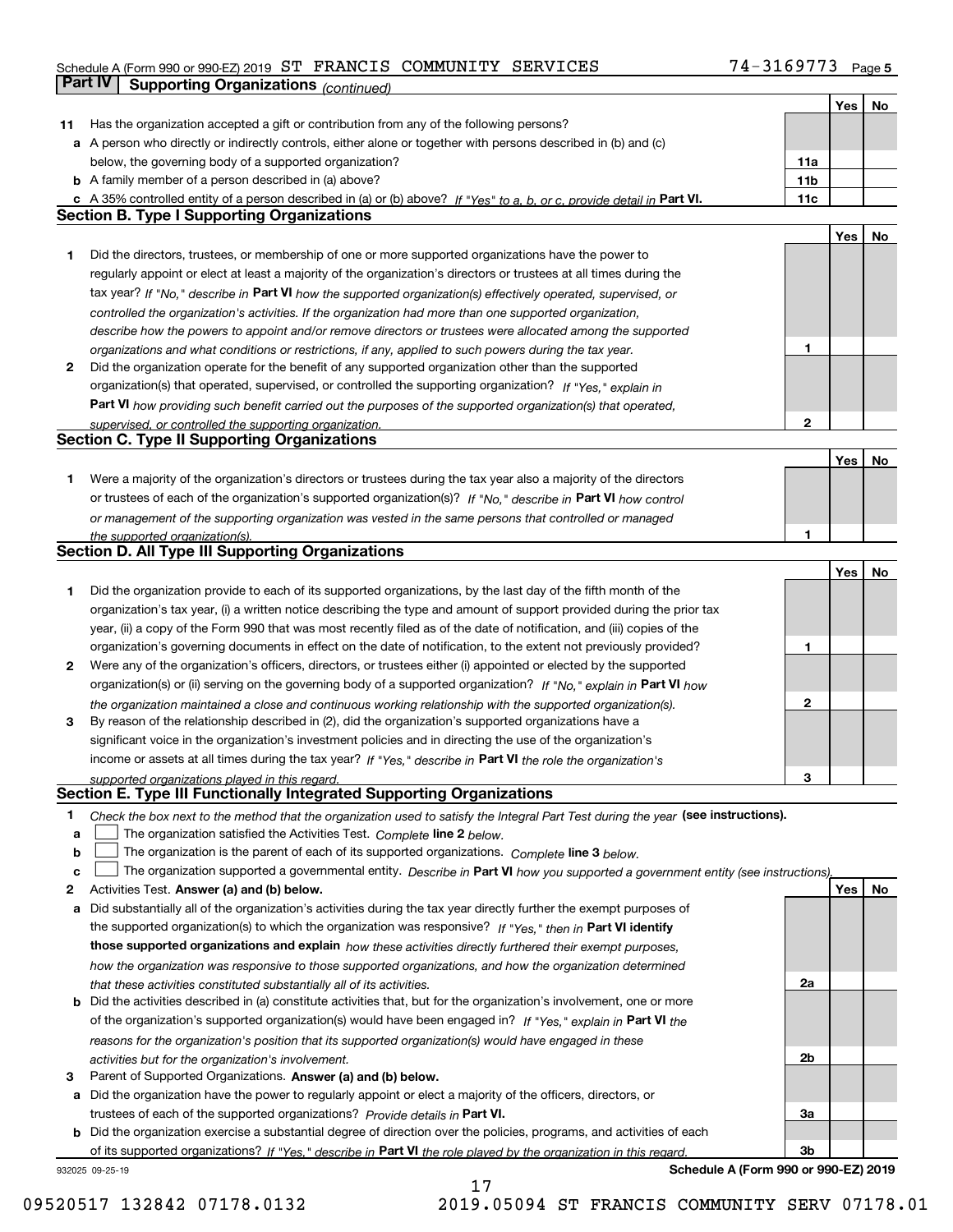# Schedule A (Form 990 or 990-EZ) 2019 Page ST FRANCIS COMMUNITY SERVICES 74-3169773 **Part V Type III Non-Functionally Integrated 509(a)(3) Supporting Organizations**

# 1 Check here if the organization satisfied the Integral Part Test as a qualifying trust on Nov. 20, 1970 (explain in Part VI). See instructions. All other Type III non-functionally integrated supporting organizations must complete Sections A through E.

|   | Section A - Adjusted Net Income                                                                                                   | (A) Prior Year | (B) Current Year<br>(optional) |                                |
|---|-----------------------------------------------------------------------------------------------------------------------------------|----------------|--------------------------------|--------------------------------|
| 1 | Net short-term capital gain                                                                                                       | 1              |                                |                                |
| 2 | Recoveries of prior-year distributions                                                                                            | $\overline{2}$ |                                |                                |
| 3 | Other gross income (see instructions)                                                                                             | 3              |                                |                                |
| 4 | Add lines 1 through 3.                                                                                                            | 4              |                                |                                |
| 5 | Depreciation and depletion                                                                                                        | 5              |                                |                                |
| 6 | Portion of operating expenses paid or incurred for production or                                                                  |                |                                |                                |
|   | collection of gross income or for management, conservation, or                                                                    |                |                                |                                |
|   | maintenance of property held for production of income (see instructions)                                                          | 6              |                                |                                |
| 7 | Other expenses (see instructions)                                                                                                 | $\overline{7}$ |                                |                                |
| 8 | Adjusted Net Income (subtract lines 5, 6, and 7 from line 4)                                                                      | 8              |                                |                                |
|   | <b>Section B - Minimum Asset Amount</b>                                                                                           |                | (A) Prior Year                 | (B) Current Year<br>(optional) |
| 1 | Aggregate fair market value of all non-exempt-use assets (see                                                                     |                |                                |                                |
|   | instructions for short tax year or assets held for part of year):                                                                 |                |                                |                                |
|   | <b>a</b> Average monthly value of securities                                                                                      | 1a             |                                |                                |
|   | <b>b</b> Average monthly cash balances                                                                                            | 1b             |                                |                                |
|   | c Fair market value of other non-exempt-use assets                                                                                | 1c             |                                |                                |
|   | <b>d</b> Total (add lines 1a, 1b, and 1c)                                                                                         | 1d             |                                |                                |
|   | e Discount claimed for blockage or other                                                                                          |                |                                |                                |
|   | factors (explain in detail in Part VI):                                                                                           |                |                                |                                |
| 2 | Acquisition indebtedness applicable to non-exempt-use assets                                                                      | 2              |                                |                                |
| 3 | Subtract line 2 from line 1d.                                                                                                     | 3              |                                |                                |
| 4 | Cash deemed held for exempt use. Enter 1-1/2% of line 3 (for greater amount,                                                      |                |                                |                                |
|   | see instructions)                                                                                                                 | 4              |                                |                                |
| 5 | Net value of non-exempt-use assets (subtract line 4 from line 3)                                                                  | 5              |                                |                                |
| 6 | Multiply line 5 by .035.                                                                                                          | 6              |                                |                                |
| 7 | Recoveries of prior-year distributions                                                                                            | 7              |                                |                                |
| 8 | <b>Minimum Asset Amount</b> (add line 7 to line 6)                                                                                | 8              |                                |                                |
|   | <b>Section C - Distributable Amount</b>                                                                                           |                |                                | <b>Current Year</b>            |
| 1 | Adjusted net income for prior year (from Section A, line 8, Column A)                                                             | 1              |                                |                                |
| 2 | Enter 85% of line 1.                                                                                                              | $\overline{2}$ |                                |                                |
| 3 | Minimum asset amount for prior year (from Section B, line 8, Column A)                                                            | 3              |                                |                                |
| 4 | Enter greater of line 2 or line 3.                                                                                                | 4              |                                |                                |
| 5 | Income tax imposed in prior year                                                                                                  | 5              |                                |                                |
| 6 | <b>Distributable Amount.</b> Subtract line 5 from line 4, unless subject to                                                       |                |                                |                                |
|   | emergency temporary reduction (see instructions).                                                                                 | 6              |                                |                                |
| 7 | Check here if the current year is the organization's first as a non-functionally integrated Type III supporting organization (see |                |                                |                                |

instructions).

**1**

**Schedule A (Form 990 or 990-EZ) 2019**

932026 09-25-19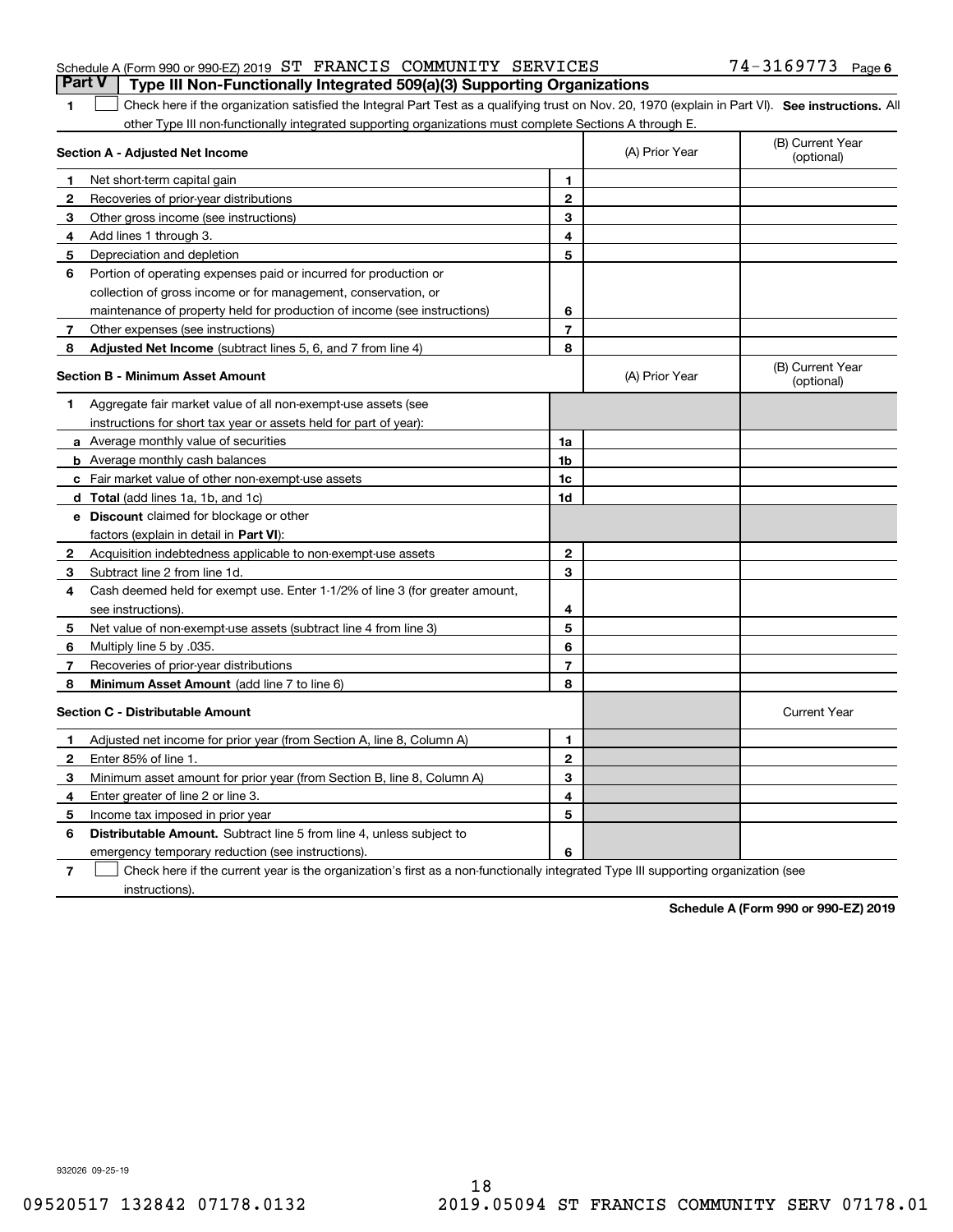#### Schedule A (Form 990 or 990-EZ) 2019 S'I' F'RANCIS COMMUNITY SERVICES 74-3I69773 Page ST FRANCIS COMMUNITY SERVICES 74-3169773

| <b>Part V</b> | Type III Non-Functionally Integrated 509(a)(3) Supporting Organizations                    |                             | (continued)                           |                                         |
|---------------|--------------------------------------------------------------------------------------------|-----------------------------|---------------------------------------|-----------------------------------------|
|               | <b>Section D - Distributions</b>                                                           |                             |                                       | <b>Current Year</b>                     |
| 1             | Amounts paid to supported organizations to accomplish exempt purposes                      |                             |                                       |                                         |
| 2             | Amounts paid to perform activity that directly furthers exempt purposes of supported       |                             |                                       |                                         |
|               | organizations, in excess of income from activity                                           |                             |                                       |                                         |
| 3             | Administrative expenses paid to accomplish exempt purposes of supported organizations      |                             |                                       |                                         |
| 4             | Amounts paid to acquire exempt-use assets                                                  |                             |                                       |                                         |
| 5             | Qualified set-aside amounts (prior IRS approval required)                                  |                             |                                       |                                         |
| 6             | Other distributions (describe in Part VI). See instructions.                               |                             |                                       |                                         |
| 7             | <b>Total annual distributions.</b> Add lines 1 through 6.                                  |                             |                                       |                                         |
| 8             | Distributions to attentive supported organizations to which the organization is responsive |                             |                                       |                                         |
|               | (provide details in Part VI). See instructions.                                            |                             |                                       |                                         |
| 9             | Distributable amount for 2019 from Section C, line 6                                       |                             |                                       |                                         |
| 10            | Line 8 amount divided by line 9 amount                                                     |                             |                                       |                                         |
|               |                                                                                            | (i)                         | (iii)                                 | (iii)                                   |
|               | <b>Section E - Distribution Allocations</b> (see instructions)                             | <b>Excess Distributions</b> | <b>Underdistributions</b><br>Pre-2019 | <b>Distributable</b><br>Amount for 2019 |
| 1             | Distributable amount for 2019 from Section C, line 6                                       |                             |                                       |                                         |
| 2             | Underdistributions, if any, for years prior to 2019 (reason-                               |                             |                                       |                                         |
|               | able cause required- explain in Part VI). See instructions.                                |                             |                                       |                                         |
| З             | Excess distributions carryover, if any, to 2019                                            |                             |                                       |                                         |
|               | <b>a</b> From 2014                                                                         |                             |                                       |                                         |
|               | <b>b</b> From 2015                                                                         |                             |                                       |                                         |
|               | $c$ From 2016                                                                              |                             |                                       |                                         |
|               | d From 2017                                                                                |                             |                                       |                                         |
|               | e From 2018                                                                                |                             |                                       |                                         |
|               | Total of lines 3a through e                                                                |                             |                                       |                                         |
| g             | Applied to underdistributions of prior years                                               |                             |                                       |                                         |
|               | <b>h</b> Applied to 2019 distributable amount                                              |                             |                                       |                                         |
|               | Carryover from 2014 not applied (see instructions)                                         |                             |                                       |                                         |
|               | Remainder. Subtract lines 3g, 3h, and 3i from 3f.                                          |                             |                                       |                                         |
| 4             | Distributions for 2019 from Section D,                                                     |                             |                                       |                                         |
|               | line $7:$                                                                                  |                             |                                       |                                         |
|               | <b>a</b> Applied to underdistributions of prior years                                      |                             |                                       |                                         |
|               | <b>b</b> Applied to 2019 distributable amount                                              |                             |                                       |                                         |
|               | c Remainder. Subtract lines 4a and 4b from 4.                                              |                             |                                       |                                         |
| 5             | Remaining underdistributions for years prior to 2019, if                                   |                             |                                       |                                         |
|               | any. Subtract lines 3g and 4a from line 2. For result greater                              |                             |                                       |                                         |
|               | than zero, explain in Part VI. See instructions.                                           |                             |                                       |                                         |
| 6             | Remaining underdistributions for 2019. Subtract lines 3h                                   |                             |                                       |                                         |
|               | and 4b from line 1. For result greater than zero, explain in                               |                             |                                       |                                         |
|               | Part VI. See instructions.                                                                 |                             |                                       |                                         |
| 7             | Excess distributions carryover to 2020. Add lines 3j                                       |                             |                                       |                                         |
|               | and 4c.                                                                                    |                             |                                       |                                         |
| 8             | Breakdown of line 7:                                                                       |                             |                                       |                                         |
|               | a Excess from 2015                                                                         |                             |                                       |                                         |
|               | <b>b</b> Excess from 2016                                                                  |                             |                                       |                                         |
|               | c Excess from 2017                                                                         |                             |                                       |                                         |
|               | d Excess from 2018                                                                         |                             |                                       |                                         |
|               | e Excess from 2019                                                                         |                             |                                       |                                         |

**Schedule A (Form 990 or 990-EZ) 2019**

932027 09-25-19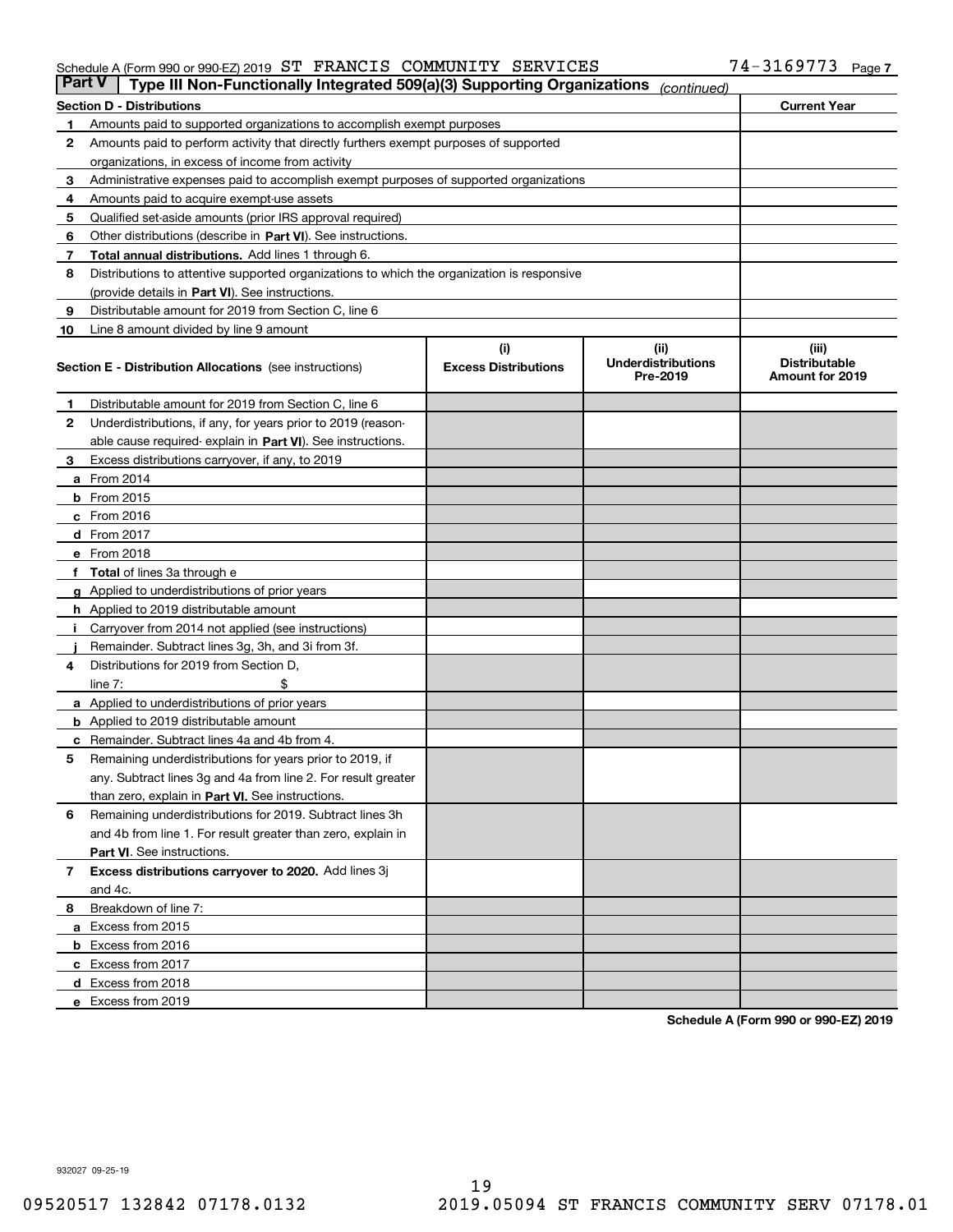|                 | Schedule A (Form 990 or 990-EZ) 2019 ST FRANCIS COMMUNITY SERVICES                                                                                                                                                                                                                                                                                                                                                                                                                                                                                                                          |    | $74 - 3169773$ Page 8                |
|-----------------|---------------------------------------------------------------------------------------------------------------------------------------------------------------------------------------------------------------------------------------------------------------------------------------------------------------------------------------------------------------------------------------------------------------------------------------------------------------------------------------------------------------------------------------------------------------------------------------------|----|--------------------------------------|
| <b>Part VI</b>  | Supplemental Information. Provide the explanations required by Part II, line 10; Part II, line 17a or 17b; Part III, line 12;<br>Part IV, Section A, lines 1, 2, 3b, 3c, 4b, 4c, 5a, 6, 9a, 9b, 9c, 11a, 11b, and 11c; Part IV, Section B, lines 1 and 2; Part IV, Section C,<br>line 1; Part IV, Section D, lines 2 and 3; Part IV, Section E, lines 1c, 2a, 2b, 3a, and 3b; Part V, line 1; Part V, Section B, line 1e; Part V,<br>Section D, lines 5, 6, and 8; and Part V, Section E, lines 2, 5, and 6. Also complete this part for any additional information.<br>(See instructions.) |    |                                      |
|                 |                                                                                                                                                                                                                                                                                                                                                                                                                                                                                                                                                                                             |    |                                      |
|                 |                                                                                                                                                                                                                                                                                                                                                                                                                                                                                                                                                                                             |    |                                      |
|                 |                                                                                                                                                                                                                                                                                                                                                                                                                                                                                                                                                                                             |    |                                      |
|                 |                                                                                                                                                                                                                                                                                                                                                                                                                                                                                                                                                                                             |    |                                      |
|                 |                                                                                                                                                                                                                                                                                                                                                                                                                                                                                                                                                                                             |    |                                      |
|                 |                                                                                                                                                                                                                                                                                                                                                                                                                                                                                                                                                                                             |    |                                      |
|                 |                                                                                                                                                                                                                                                                                                                                                                                                                                                                                                                                                                                             |    |                                      |
|                 |                                                                                                                                                                                                                                                                                                                                                                                                                                                                                                                                                                                             |    |                                      |
|                 |                                                                                                                                                                                                                                                                                                                                                                                                                                                                                                                                                                                             |    |                                      |
|                 |                                                                                                                                                                                                                                                                                                                                                                                                                                                                                                                                                                                             |    |                                      |
|                 |                                                                                                                                                                                                                                                                                                                                                                                                                                                                                                                                                                                             |    |                                      |
|                 |                                                                                                                                                                                                                                                                                                                                                                                                                                                                                                                                                                                             |    |                                      |
|                 |                                                                                                                                                                                                                                                                                                                                                                                                                                                                                                                                                                                             |    |                                      |
|                 |                                                                                                                                                                                                                                                                                                                                                                                                                                                                                                                                                                                             |    |                                      |
|                 |                                                                                                                                                                                                                                                                                                                                                                                                                                                                                                                                                                                             |    |                                      |
|                 |                                                                                                                                                                                                                                                                                                                                                                                                                                                                                                                                                                                             |    |                                      |
|                 |                                                                                                                                                                                                                                                                                                                                                                                                                                                                                                                                                                                             |    |                                      |
|                 |                                                                                                                                                                                                                                                                                                                                                                                                                                                                                                                                                                                             |    |                                      |
|                 |                                                                                                                                                                                                                                                                                                                                                                                                                                                                                                                                                                                             |    |                                      |
|                 |                                                                                                                                                                                                                                                                                                                                                                                                                                                                                                                                                                                             |    |                                      |
|                 |                                                                                                                                                                                                                                                                                                                                                                                                                                                                                                                                                                                             |    |                                      |
|                 |                                                                                                                                                                                                                                                                                                                                                                                                                                                                                                                                                                                             |    |                                      |
|                 |                                                                                                                                                                                                                                                                                                                                                                                                                                                                                                                                                                                             |    |                                      |
|                 |                                                                                                                                                                                                                                                                                                                                                                                                                                                                                                                                                                                             |    |                                      |
|                 |                                                                                                                                                                                                                                                                                                                                                                                                                                                                                                                                                                                             |    |                                      |
|                 |                                                                                                                                                                                                                                                                                                                                                                                                                                                                                                                                                                                             |    |                                      |
|                 |                                                                                                                                                                                                                                                                                                                                                                                                                                                                                                                                                                                             |    |                                      |
|                 |                                                                                                                                                                                                                                                                                                                                                                                                                                                                                                                                                                                             |    |                                      |
|                 |                                                                                                                                                                                                                                                                                                                                                                                                                                                                                                                                                                                             |    |                                      |
|                 |                                                                                                                                                                                                                                                                                                                                                                                                                                                                                                                                                                                             |    |                                      |
|                 |                                                                                                                                                                                                                                                                                                                                                                                                                                                                                                                                                                                             |    |                                      |
|                 |                                                                                                                                                                                                                                                                                                                                                                                                                                                                                                                                                                                             |    |                                      |
| 932028 09-25-19 |                                                                                                                                                                                                                                                                                                                                                                                                                                                                                                                                                                                             |    | Schedule A (Form 990 or 990-EZ) 2019 |
|                 |                                                                                                                                                                                                                                                                                                                                                                                                                                                                                                                                                                                             | 20 |                                      |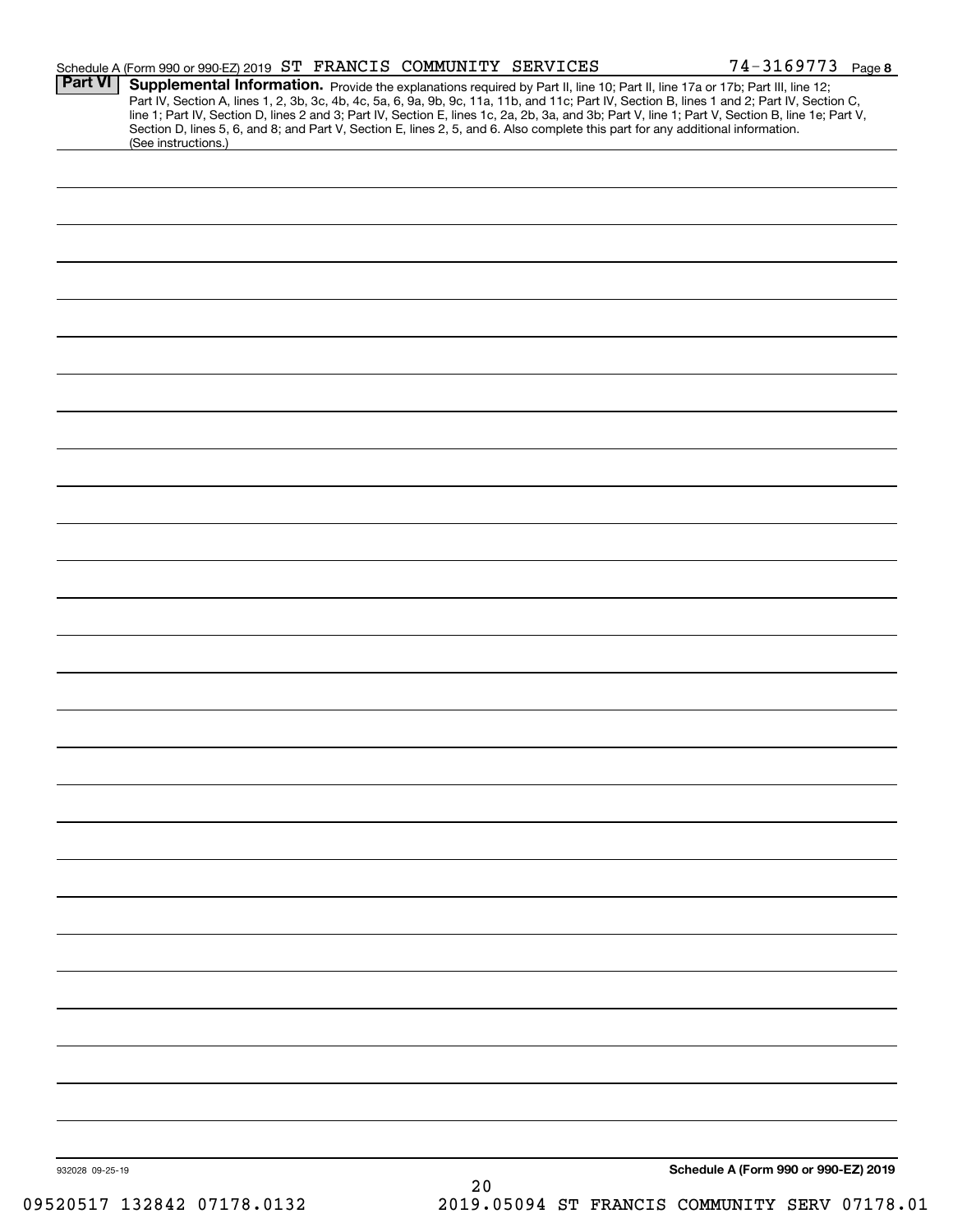Department of the Treasury Internal Revenue Service **(Form 990, 990-EZ, or 990-PF)**

Name of the organization

# \*\* PUBLIC DISCLOSURE COPY \*\*

# **Schedule B Schedule of Contributors**

**| Attach to Form 990, Form 990-EZ, or Form 990-PF. | Go to www.irs.gov/Form990 for the latest information.** OMB No. 1545-0047

**2019**

**Employer identification number**

|--|

| <b>Organization type (check one):</b> |                                                                                    |
|---------------------------------------|------------------------------------------------------------------------------------|
| Filers of:                            | Section:                                                                           |
| Form 990 or 990-EZ                    | $ \mathbf{X} $ 501(c)( 3) (enter number) organization                              |
|                                       | $4947(a)(1)$ nonexempt charitable trust <b>not</b> treated as a private foundation |
|                                       | 527 political organization                                                         |
| Form 990-PF                           | 501(c)(3) exempt private foundation                                                |
|                                       | 4947(a)(1) nonexempt charitable trust treated as a private foundation              |
|                                       | 501(c)(3) taxable private foundation                                               |

ST FRANCIS COMMUNITY SERVICES

Check if your organization is covered by the **General Rule** or a **Special Rule. Note:**  Only a section 501(c)(7), (8), or (10) organization can check boxes for both the General Rule and a Special Rule. See instructions.

### **General Rule**

 $\boxed{\textbf{X}}$  For an organization filing Form 990, 990-EZ, or 990-PF that received, during the year, contributions totaling \$5,000 or more (in money or property) from any one contributor. Complete Parts I and II. See instructions for determining a contributor's total contributions.

#### **Special Rules**

any one contributor, during the year, total contributions of the greater of  $\,$  (1) \$5,000; or **(2)** 2% of the amount on (i) Form 990, Part VIII, line 1h; For an organization described in section 501(c)(3) filing Form 990 or 990-EZ that met the 33 1/3% support test of the regulations under sections 509(a)(1) and 170(b)(1)(A)(vi), that checked Schedule A (Form 990 or 990-EZ), Part II, line 13, 16a, or 16b, and that received from or (ii) Form 990-EZ, line 1. Complete Parts I and II.  $\mathcal{L}^{\text{max}}$ 

year, total contributions of more than \$1,000 *exclusively* for religious, charitable, scientific, literary, or educational purposes, or for the For an organization described in section 501(c)(7), (8), or (10) filing Form 990 or 990-EZ that received from any one contributor, during the prevention of cruelty to children or animals. Complete Parts I, II, and III.  $\mathcal{L}^{\text{max}}$ 

purpose. Don't complete any of the parts unless the **General Rule** applies to this organization because it received *nonexclusively* year, contributions <sub>exclusively</sub> for religious, charitable, etc., purposes, but no such contributions totaled more than \$1,000. If this box is checked, enter here the total contributions that were received during the year for an  $\;$ exclusively religious, charitable, etc., For an organization described in section 501(c)(7), (8), or (10) filing Form 990 or 990-EZ that received from any one contributor, during the religious, charitable, etc., contributions totaling \$5,000 or more during the year  $\Box$ — $\Box$   $\Box$  $\mathcal{L}^{\text{max}}$ 

**Caution:**  An organization that isn't covered by the General Rule and/or the Special Rules doesn't file Schedule B (Form 990, 990-EZ, or 990-PF),  **must** but it answer "No" on Part IV, line 2, of its Form 990; or check the box on line H of its Form 990-EZ or on its Form 990-PF, Part I, line 2, to certify that it doesn't meet the filing requirements of Schedule B (Form 990, 990-EZ, or 990-PF).

**For Paperwork Reduction Act Notice, see the instructions for Form 990, 990-EZ, or 990-PF. Schedule B (Form 990, 990-EZ, or 990-PF) (2019)** LHA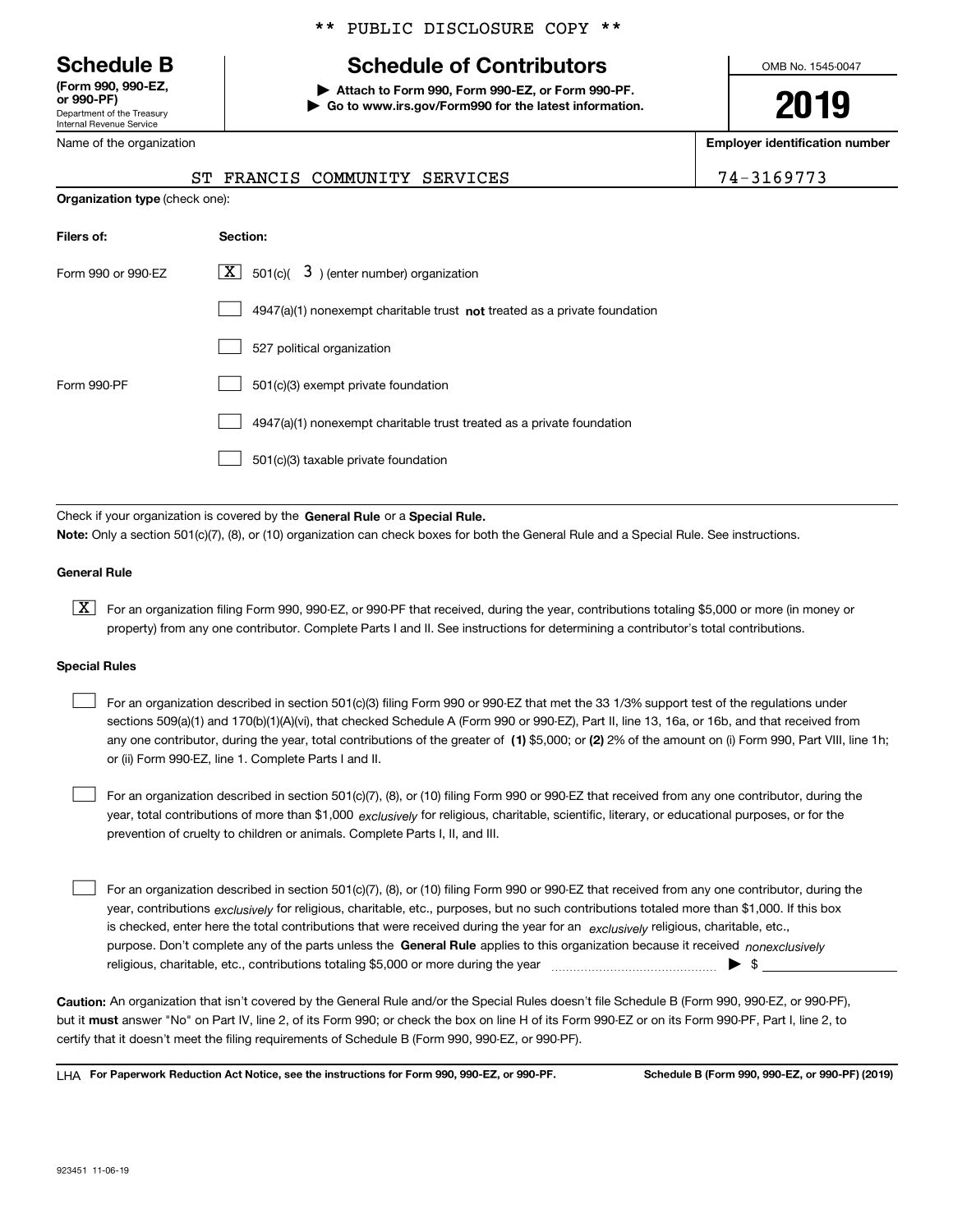**Employer identification number**

**(a)No.(b)Name, address, and ZIP + 4 (c)Total contributions (d)Type of contribution PersonPayrollNoncash (a)No.(b)Name, address, and ZIP + 4 (c)Total contributions (d)Type of contribution PersonPayrollNoncash (a)No.(b)Name, address, and ZIP + 4 (c)Total contributions (d)Type of contribution PersonPayrollNoncash (a) No.(b) Name, address, and ZIP + 4 (c) Total contributions (d) Type of contribution PersonPayrollNoncash (a) No.(b) Name, address, and ZIP + 4 (c) Total contributions (d) Type of contribution PersonPayrollNoncash (a) No.(b)Name, address, and ZIP + 4 (c) Total contributions (d)Type of contribution PersonPayrollNoncash** Contributors (see instructions). Use duplicate copies of Part I if additional space is needed. \$(Complete Part II for noncash contributions.) \$(Complete Part II for noncash contributions.) \$(Complete Part II for noncash contributions.) \$(Complete Part II for noncash contributions.) \$(Complete Part II for noncash contributions.) \$(Complete Part II for Chedule B (Form 990, 990-EZ, or 990-PF) (2019)<br>Iame of organization<br>**2Part I 2Part I Contributors** (see instructions). Use duplicate copies of Part I if additional space is needed.  $|X|$  $\mathcal{L}^{\text{max}}$  $\mathcal{L}^{\text{max}}$  $\boxed{\text{X}}$  $\mathcal{L}^{\text{max}}$  $\mathcal{L}^{\text{max}}$  $|X|$  $\mathcal{L}^{\text{max}}$  $\mathcal{L}^{\text{max}}$  $\boxed{\text{X}}$  $\mathcal{L}^{\text{max}}$  $\mathcal{L}^{\text{max}}$  $\boxed{\text{X}}$  $\mathcal{L}^{\text{max}}$  $\mathcal{L}^{\text{max}}$  $\boxed{\text{X}}$  $\mathcal{L}^{\text{max}}$  $\mathcal{L}^{\text{max}}$  $\begin{array}{c|c|c|c|c|c} 1 & \hspace{1.5cm} & \hspace{1.5cm} & \hspace{1.5cm} & \hspace{1.5cm} & \hspace{1.5cm} & \hspace{1.5cm} & \hspace{1.5cm} & \hspace{1.5cm} & \hspace{1.5cm} & \hspace{1.5cm} & \hspace{1.5cm} & \hspace{1.5cm} & \hspace{1.5cm} & \hspace{1.5cm} & \hspace{1.5cm} & \hspace{1.5cm} & \hspace{1.5cm} & \hspace{1.5cm} & \hspace{1.5cm} & \hspace{1.5cm} &$ 208,079.  $2$  | Person  $\overline{\text{X}}$ 576,911.  $\overline{3}$  | Person  $\overline{X}$ 158,890.  $4$  | Person  $\overline{\text{X}}$ 405,556.  $\sim$  5 | Person X 140,000.  $\sim$  6 | Person X 50,000. ST FRANCIS COMMUNITY SERVICES 74-3169773

923452 11-06-19 **Schedule B (Form 990, 990-EZ, or 990-PF) (2019)**

noncash contributions.)

09520517 132842 07178.0132 2019.05094 ST FRANCIS COMMUNITY SERV 07178.01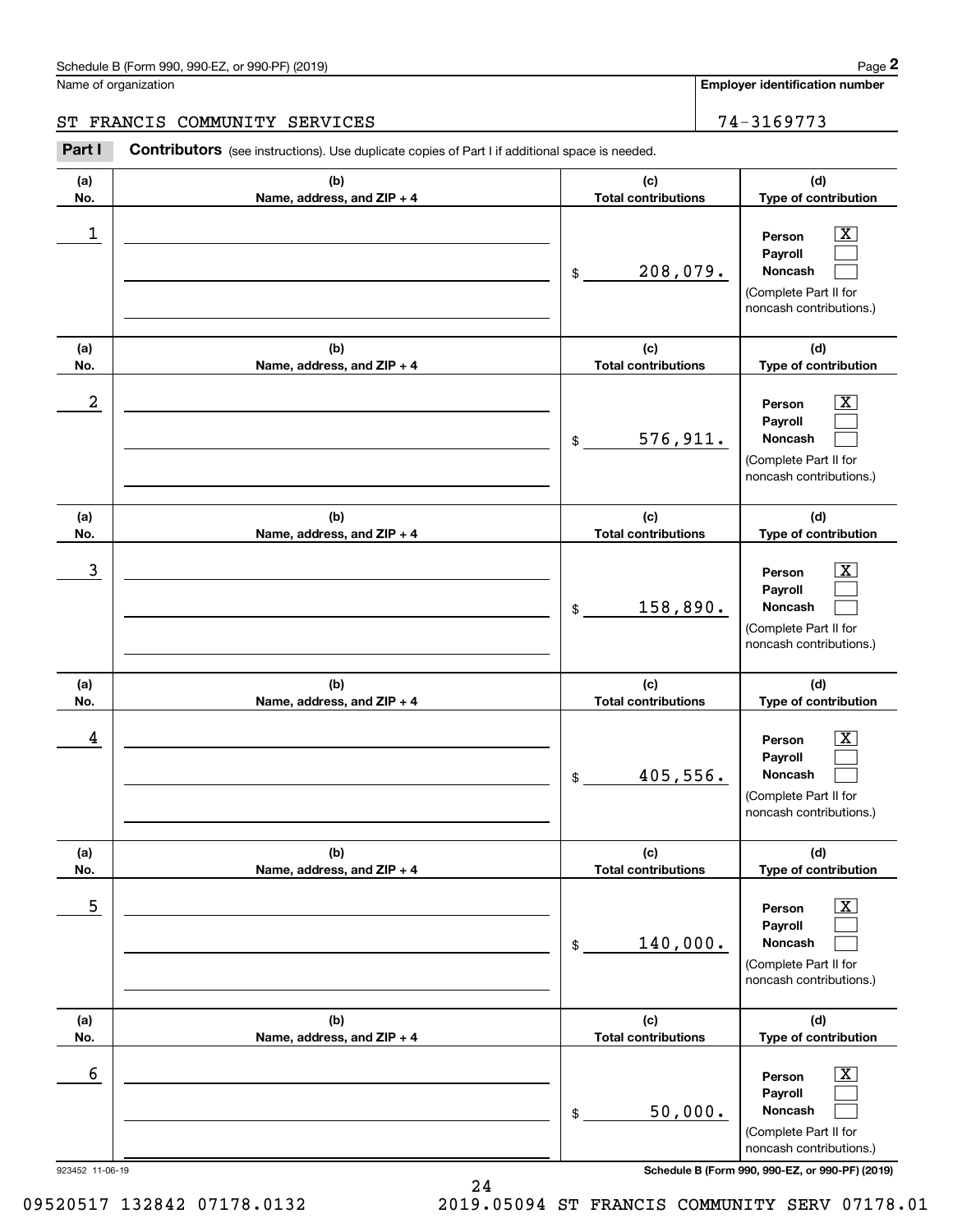**Employer identification number**

**(d)**

 $|X|$  $\mathcal{L}^{\text{max}}$  $\mathcal{L}^{\text{max}}$ 

 $\boxed{\text{X}}$  $\mathcal{L}^{\text{max}}$  $\mathcal{L}^{\text{max}}$ 

 $|X|$  $\mathcal{L}^{\text{max}}$  $\mathcal{L}^{\text{max}}$ 

 $\mathcal{L}^{\text{max}}$  $\mathcal{L}^{\text{max}}$  $\overline{\mathbf{X}}$ 

 $\mathcal{L}^{\text{max}}$  $\mathcal{L}^{\text{max}}$  $\mathcal{L}^{\text{max}}$ 

**(d)**

**(d)**

**(d)**

**(d)**

**(a)No.(b)Name, address, and ZIP + 4 (c)Total contributions Type of contribution PersonPayrollNoncash (a)No.(b)Name, address, and ZIP + 4 (c)Total contributions Type of contribution PersonPayrollNoncash (a)No.(b)Name, address, and ZIP + 4 (c)Total contributions Type of contribution PersonPayrollNoncash (a) No.(b) Name, address, and ZIP + 4 (c) Total contributions Type of contribution PersonPayrollNoncash(a) No.(b) Name, address, and ZIP + 4 (c) Total contributions Type of contribution PersonPayrollNoncash(a)** Schedule B (Form 990, 990-EZ, or 990-PF) (2019) **Page 2** Page 1 and 2011 **Page 2** Page 2 **Page 2** Page 1 and 2011 **Page 2** Name of organization Contributors (see instructions). Use duplicate copies of Part I if additional space is needed. \$(Complete Part II for noncash contributions.) \$(Complete Part II for noncash contributions.) \$(Complete Part II for noncash contributions.) \$(Complete Part II for noncash contributions.) \$(Complete Part II for noncash contributions.) Chedule B (Form 990, 990-EZ, or 990-PF) (2019)<br>Iame of organization<br>**2Part I 2Part I Contributors** (see instructions). Use duplicate copies of Part I if additional space is needed. 7 X 50,000. 8 X 45,000. example and the set of the set of the set of the set of the set of the set of the set of the set of the set of 300,000. 10 99,924. X ST FRANCIS COMMUNITY SERVICES 74-3169773

**(b)Name, address, and ZIP + 4 (c) Total contributions (d)Type of contribution PersonPayrollNoncash** \$(Complete Part II for noncash contributions.)  $\mathcal{L}^{\text{max}}$  $\mathcal{L}^{\text{max}}$  $\mathcal{L}^{\text{max}}$ 

923452 11-06-19 **Schedule B (Form 990, 990-EZ, or 990-PF) (2019)**

**No.**

09520517 132842 07178.0132 2019.05094 ST FRANCIS COMMUNITY SERV 07178.01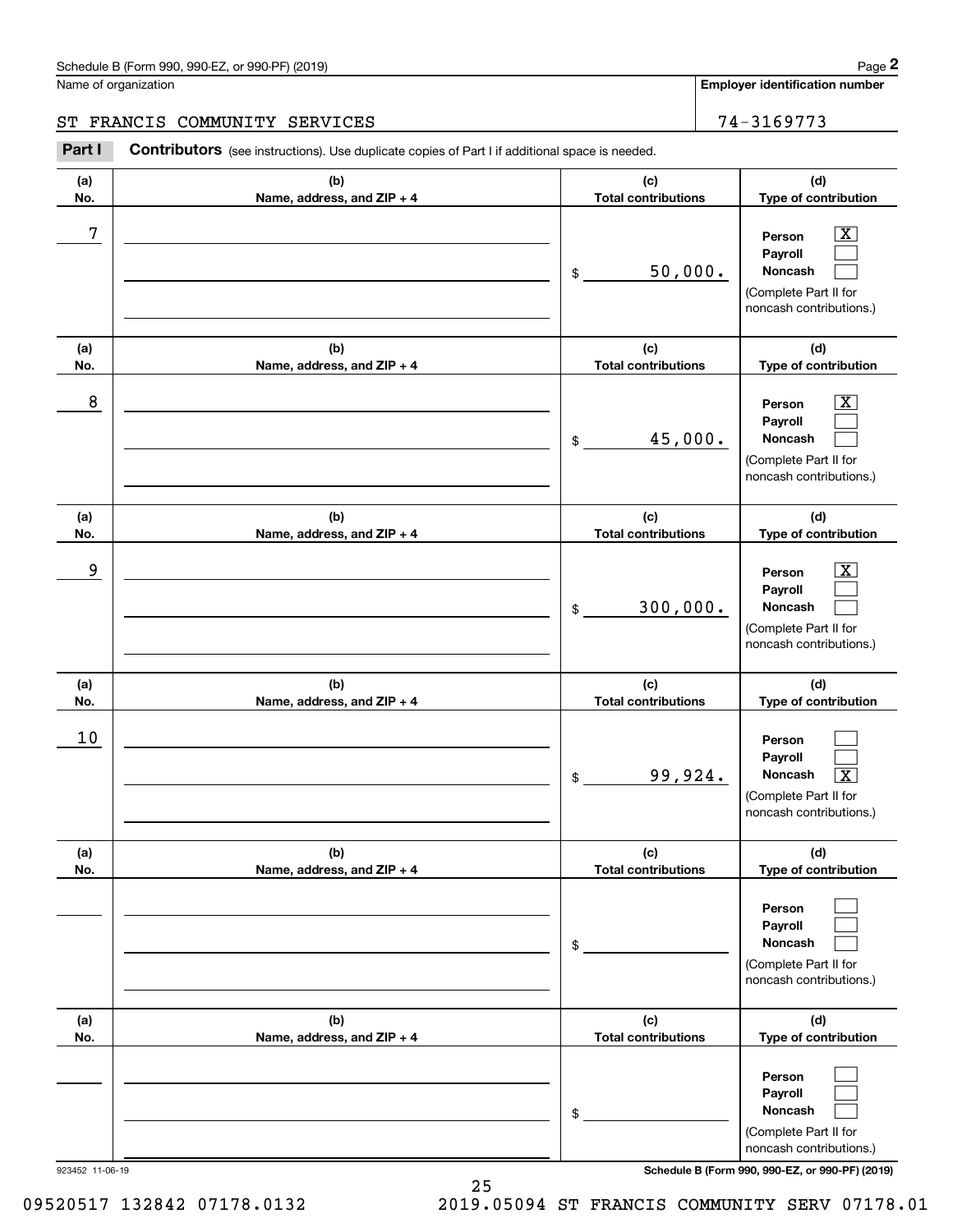| Schedule B (Form 990. 990-EZ. or 990-PF) (2019) | Page |
|-------------------------------------------------|------|
|-------------------------------------------------|------|

Name of organization

**Employer identification number**

ST FRANCIS COMMUNITY SERVICES | 74-3169773

Chedule B (Form 990, 990-EZ, or 990-PF) (2019)<br> **3Part II is additional space is needed.**<br> **3Part II is Noncash Property** (see instructions). Use duplicate copies of Part II if additional space is needed.

| (a)<br>No.<br>from<br>Part I | (b)<br>Description of noncash property given | (c)<br>FMV (or estimate)<br>(See instructions.) | (d)<br>Date received                            |
|------------------------------|----------------------------------------------|-------------------------------------------------|-------------------------------------------------|
| 10                           | VARIOUS STOCKS                               |                                                 |                                                 |
|                              |                                              |                                                 |                                                 |
|                              |                                              | 99,924.<br>$\frac{1}{2}$                        | 12/24/19                                        |
| (a)<br>No.<br>from<br>Part I | (b)<br>Description of noncash property given | (c)<br>FMV (or estimate)<br>(See instructions.) | (d)<br>Date received                            |
|                              |                                              | $\frac{1}{2}$                                   |                                                 |
| (a)<br>No.<br>from<br>Part I | (b)<br>Description of noncash property given | (c)<br>FMV (or estimate)<br>(See instructions.) | (d)<br>Date received                            |
|                              |                                              | $$\overbrace{\hspace{2.5cm}}$                   |                                                 |
| (a)<br>No.<br>from<br>Part I | (b)<br>Description of noncash property given | (c)<br>FMV (or estimate)<br>(See instructions.) | (d)<br>Date received                            |
|                              |                                              | $$\overbrace{\hspace{2.5cm}}$                   |                                                 |
| (a)<br>No.<br>from<br>Part I | (b)<br>Description of noncash property given | (c)<br>FMV (or estimate)<br>(See instructions.) | (d)<br>Date received                            |
|                              |                                              | \$                                              |                                                 |
| (a)<br>No.<br>from<br>Part I | (b)<br>Description of noncash property given | (c)<br>FMV (or estimate)<br>(See instructions.) | (d)<br>Date received                            |
| 923453 11-06-19              |                                              | \$                                              | Schedule B (Form 990, 990-EZ, or 990-PF) (2019) |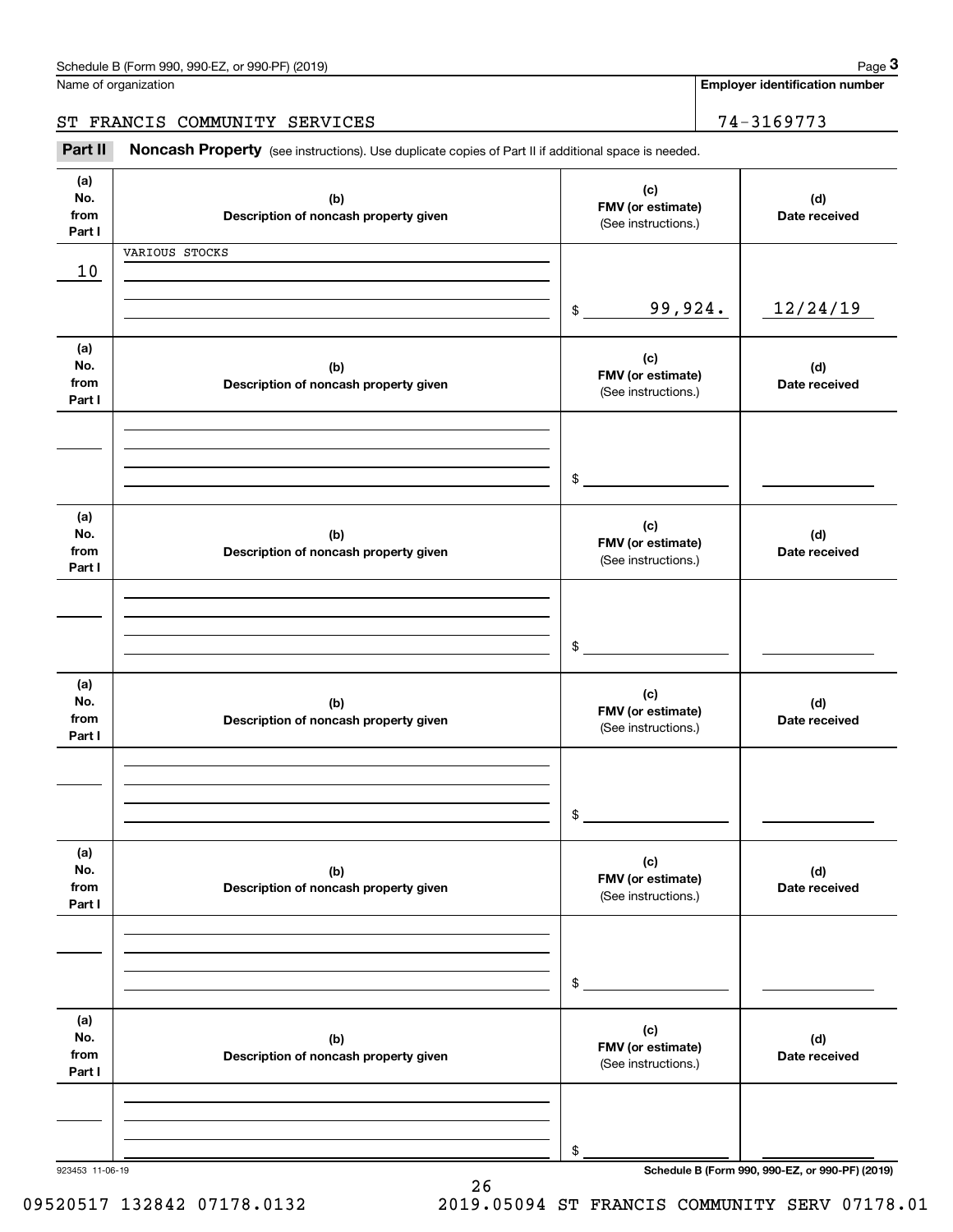|                           | Schedule B (Form 990, 990-EZ, or 990-PF) (2019)                                                                                                                                                                                                                                                                                                                                                                                                                                                                                      |                      |                                          | Page 4                                   |  |  |
|---------------------------|--------------------------------------------------------------------------------------------------------------------------------------------------------------------------------------------------------------------------------------------------------------------------------------------------------------------------------------------------------------------------------------------------------------------------------------------------------------------------------------------------------------------------------------|----------------------|------------------------------------------|------------------------------------------|--|--|
|                           | Name of organization                                                                                                                                                                                                                                                                                                                                                                                                                                                                                                                 |                      |                                          | <b>Employer identification number</b>    |  |  |
|                           | ST FRANCIS COMMUNITY SERVICES                                                                                                                                                                                                                                                                                                                                                                                                                                                                                                        |                      |                                          | 74-3169773                               |  |  |
| Part III                  | Exclusively religious, charitable, etc., contributions to organizations described in section 501(c)(7), (8), or (10) that total more than \$1,000 for the year<br>from any one contributor. Complete columns (a) through (e) and the following line entry. For organizations<br>completing Part III, enter the total of exclusively religious, charitable, etc., contributions of \$1,000 or less for the year. (Enter this info. once.) $\blacktriangleright$ \$<br>Use duplicate copies of Part III if additional space is needed. |                      |                                          |                                          |  |  |
| (a) No.<br>from<br>Part I | (b) Purpose of gift                                                                                                                                                                                                                                                                                                                                                                                                                                                                                                                  | (c) Use of gift      |                                          | (d) Description of how gift is held      |  |  |
|                           |                                                                                                                                                                                                                                                                                                                                                                                                                                                                                                                                      |                      |                                          |                                          |  |  |
|                           |                                                                                                                                                                                                                                                                                                                                                                                                                                                                                                                                      | (e) Transfer of gift |                                          |                                          |  |  |
|                           | Transferee's name, address, and $ZIP + 4$                                                                                                                                                                                                                                                                                                                                                                                                                                                                                            |                      |                                          | Relationship of transferor to transferee |  |  |
| (a) No.                   |                                                                                                                                                                                                                                                                                                                                                                                                                                                                                                                                      |                      |                                          |                                          |  |  |
| from<br>Part I            | (b) Purpose of gift                                                                                                                                                                                                                                                                                                                                                                                                                                                                                                                  | (c) Use of gift      |                                          | (d) Description of how gift is held      |  |  |
|                           |                                                                                                                                                                                                                                                                                                                                                                                                                                                                                                                                      |                      |                                          |                                          |  |  |
|                           |                                                                                                                                                                                                                                                                                                                                                                                                                                                                                                                                      | (e) Transfer of gift |                                          |                                          |  |  |
|                           | Transferee's name, address, and ZIP + 4                                                                                                                                                                                                                                                                                                                                                                                                                                                                                              |                      |                                          | Relationship of transferor to transferee |  |  |
|                           |                                                                                                                                                                                                                                                                                                                                                                                                                                                                                                                                      |                      |                                          |                                          |  |  |
| (a) No.<br>from<br>Part I | (b) Purpose of gift                                                                                                                                                                                                                                                                                                                                                                                                                                                                                                                  | (c) Use of gift      |                                          | (d) Description of how gift is held      |  |  |
|                           |                                                                                                                                                                                                                                                                                                                                                                                                                                                                                                                                      |                      |                                          |                                          |  |  |
|                           |                                                                                                                                                                                                                                                                                                                                                                                                                                                                                                                                      | (e) Transfer of gift |                                          |                                          |  |  |
|                           | Transferee's name, address, and $ZIP + 4$                                                                                                                                                                                                                                                                                                                                                                                                                                                                                            |                      |                                          | Relationship of transferor to transferee |  |  |
|                           |                                                                                                                                                                                                                                                                                                                                                                                                                                                                                                                                      |                      |                                          |                                          |  |  |
| (a) No.<br>from<br>Part I | (b) Purpose of gift                                                                                                                                                                                                                                                                                                                                                                                                                                                                                                                  | (c) Use of gift      |                                          | (d) Description of how gift is held      |  |  |
|                           |                                                                                                                                                                                                                                                                                                                                                                                                                                                                                                                                      |                      |                                          |                                          |  |  |
|                           |                                                                                                                                                                                                                                                                                                                                                                                                                                                                                                                                      | (e) Transfer of gift |                                          |                                          |  |  |
|                           | Transferee's name, address, and ZIP + 4                                                                                                                                                                                                                                                                                                                                                                                                                                                                                              |                      | Relationship of transferor to transferee |                                          |  |  |
|                           |                                                                                                                                                                                                                                                                                                                                                                                                                                                                                                                                      |                      |                                          |                                          |  |  |
|                           |                                                                                                                                                                                                                                                                                                                                                                                                                                                                                                                                      |                      |                                          |                                          |  |  |

27

923454 11-06-19

**Schedule B (Form 990, 990-EZ, or 990-PF) (2019)**

09520517 132842 07178.0132 2019.05094 ST FRANCIS COMMUNITY SERV 07178.01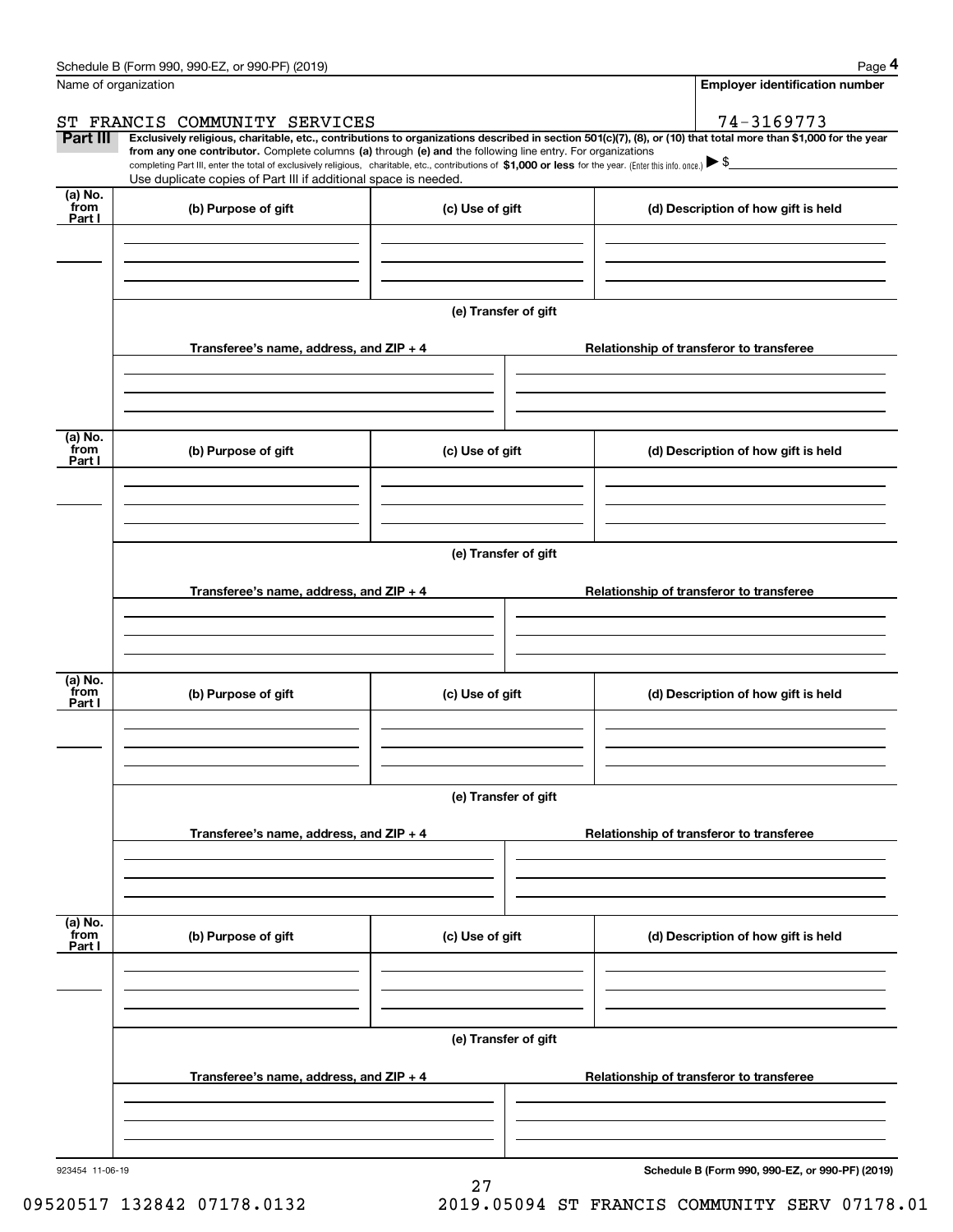| <b>SCHEDULE D</b> |  |
|-------------------|--|
|-------------------|--|

| (Form 990) |  |
|------------|--|
|------------|--|

# **Supplemental Financial Statements**

(Form 990)<br>
Pepartment of the Treasury<br>
Department of the Treasury<br>
Department of the Treasury<br>
Department of the Treasury<br> **Co to www.irs.gov/Form990 for instructions and the latest information.**<br> **Co to www.irs.gov/Form9** 

ST FRANCIS COMMUNITY SERVICES | 74-3169773



Department of the Treasury Internal Revenue Service

**Name of the organization Employer identification number**

| Part I  |                            | Organizations Maintaining Donor Advised Funds or Other Similar Funds or Accounts. Complete if the                                                                                                                             |                         |                                                    |
|---------|----------------------------|-------------------------------------------------------------------------------------------------------------------------------------------------------------------------------------------------------------------------------|-------------------------|----------------------------------------------------|
|         |                            | organization answered "Yes" on Form 990, Part IV, line 6.                                                                                                                                                                     |                         |                                                    |
|         |                            |                                                                                                                                                                                                                               | (a) Donor advised funds | (b) Funds and other accounts                       |
| 1       |                            |                                                                                                                                                                                                                               | 1                       |                                                    |
| 2       |                            | Aggregate value of contributions to (during year)                                                                                                                                                                             |                         |                                                    |
| з       |                            | Aggregate value of grants from (during year)                                                                                                                                                                                  |                         |                                                    |
| 4       |                            |                                                                                                                                                                                                                               |                         |                                                    |
| 5       |                            | Did the organization inform all donors and donor advisors in writing that the assets held in donor advised funds                                                                                                              |                         |                                                    |
|         |                            |                                                                                                                                                                                                                               |                         | $\boxed{\text{X}}$ Yes<br>No                       |
| 6       |                            | Did the organization inform all grantees, donors, and donor advisors in writing that grant funds can be used only                                                                                                             |                         |                                                    |
|         |                            | for charitable purposes and not for the benefit of the donor or donor advisor, or for any other purpose conferring                                                                                                            |                         |                                                    |
|         |                            | impermissible private benefit?                                                                                                                                                                                                |                         | $\boxed{\text{X}}$ Yes<br>No                       |
| Part II |                            | Conservation Easements. Complete if the organization answered "Yes" on Form 990, Part IV, line 7.                                                                                                                             |                         |                                                    |
| 1       |                            | Purpose(s) of conservation easements held by the organization (check all that apply).                                                                                                                                         |                         |                                                    |
|         |                            | Preservation of land for public use (for example, recreation or education)                                                                                                                                                    |                         | Preservation of a historically important land area |
|         |                            | Protection of natural habitat                                                                                                                                                                                                 |                         | Preservation of a certified historic structure     |
|         |                            | Preservation of open space                                                                                                                                                                                                    |                         |                                                    |
| 2       |                            | Complete lines 2a through 2d if the organization held a qualified conservation contribution in the form of a conservation easement on the last                                                                                |                         |                                                    |
|         |                            | day of the tax year.                                                                                                                                                                                                          |                         | Held at the End of the Tax Year                    |
|         |                            | Total number of conservation easements                                                                                                                                                                                        |                         | 2a                                                 |
|         |                            | Total acreage restricted by conservation easements                                                                                                                                                                            |                         | 2b                                                 |
|         |                            |                                                                                                                                                                                                                               |                         | 2 <sub>c</sub>                                     |
| d       |                            | Number of conservation easements included in (c) acquired after 7/25/06, and not on a historic structure                                                                                                                      |                         |                                                    |
|         |                            | listed in the National Register [111] Marshall Register [11] Marshall Register [11] Marshall Register [11] Marshall Register [11] Marshall Register [11] Marshall Register [11] Marshall Register [11] Marshall Register [11] |                         | 2d                                                 |
| з       |                            | Number of conservation easements modified, transferred, released, extinguished, or terminated by the organization during the tax                                                                                              |                         |                                                    |
|         | $year \blacktriangleright$ |                                                                                                                                                                                                                               |                         |                                                    |
| 4       |                            | Number of states where property subject to conservation easement is located $\blacktriangleright$                                                                                                                             |                         |                                                    |
| 5       |                            | Does the organization have a written policy regarding the periodic monitoring, inspection, handling of                                                                                                                        |                         |                                                    |
|         |                            | violations, and enforcement of the conservation easements it holds?                                                                                                                                                           |                         | Yes<br>No                                          |
| 6       |                            | Staff and volunteer hours devoted to monitoring, inspecting, handling of violations, and enforcing conservation easements during the year                                                                                     |                         |                                                    |
|         |                            | Amount of expenses incurred in monitoring, inspecting, handling of violations, and enforcing conservation easements during the year                                                                                           |                         |                                                    |
| 7.      | $\blacktriangleright$ \$   |                                                                                                                                                                                                                               |                         |                                                    |
| 8       |                            | Does each conservation easement reported on line 2(d) above satisfy the requirements of section 170(h)(4)(B)(i)                                                                                                               |                         |                                                    |
|         |                            |                                                                                                                                                                                                                               |                         | Yes<br>No                                          |
| 9       |                            | In Part XIII, describe how the organization reports conservation easements in its revenue and expense statement and                                                                                                           |                         |                                                    |
|         |                            | balance sheet, and include, if applicable, the text of the footnote to the organization's financial statements that describes the                                                                                             |                         |                                                    |
|         |                            | organization's accounting for conservation easements.                                                                                                                                                                         |                         |                                                    |
|         | Part III                   | Organizations Maintaining Collections of Art, Historical Treasures, or Other Similar Assets.                                                                                                                                  |                         |                                                    |
|         |                            | Complete if the organization answered "Yes" on Form 990, Part IV, line 8.                                                                                                                                                     |                         |                                                    |
|         |                            | 1a If the organization elected, as permitted under FASB ASC 958, not to report in its revenue statement and balance sheet works                                                                                               |                         |                                                    |
|         |                            | of art, historical treasures, or other similar assets held for public exhibition, education, or research in furtherance of public                                                                                             |                         |                                                    |
|         |                            | service, provide in Part XIII the text of the footnote to its financial statements that describes these items.                                                                                                                |                         |                                                    |
|         |                            | <b>b</b> If the organization elected, as permitted under FASB ASC 958, to report in its revenue statement and balance sheet works of                                                                                          |                         |                                                    |
|         |                            | art, historical treasures, or other similar assets held for public exhibition, education, or research in furtherance of public service,                                                                                       |                         |                                                    |
|         |                            | provide the following amounts relating to these items:                                                                                                                                                                        |                         |                                                    |
|         |                            |                                                                                                                                                                                                                               |                         |                                                    |
|         |                            | (ii) Assets included in Form 990, Part X                                                                                                                                                                                      |                         | $\blacktriangleright$ \$                           |
| 2       |                            | If the organization received or held works of art, historical treasures, or other similar assets for financial gain, provide                                                                                                  |                         |                                                    |
|         |                            | the following amounts required to be reported under FASB ASC 958 relating to these items:                                                                                                                                     |                         |                                                    |
| а       |                            |                                                                                                                                                                                                                               |                         | \$                                                 |
| b       |                            | Assets included in Form 990, Part X                                                                                                                                                                                           |                         | -\$                                                |
|         |                            | LHA For Paperwork Reduction Act Notice, see the Instructions for Form 990.                                                                                                                                                    |                         | Schedule D (Form 990) 2019                         |

932051 10-02-19

28

09520517 132842 07178.0132 2019.05094 ST FRANCIS COMMUNITY SERV 07178.01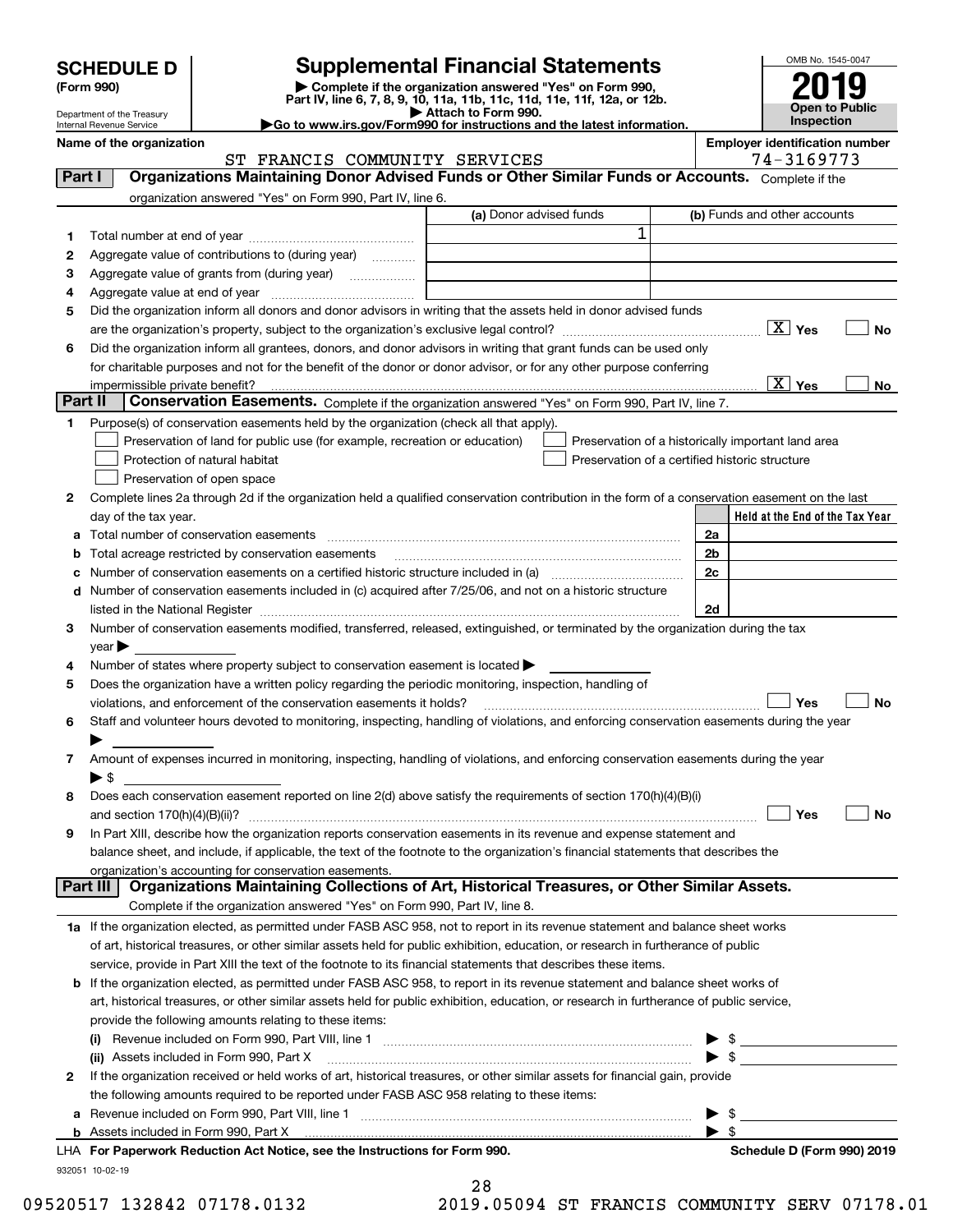|          | Schedule D (Form 990) 2019                                                                                                                                                                                                     | ST FRANCIS COMMUNITY SERVICES |   |                |                                                                                                                                                                                                                               |                      | 74-3169773     | Page $2$            |
|----------|--------------------------------------------------------------------------------------------------------------------------------------------------------------------------------------------------------------------------------|-------------------------------|---|----------------|-------------------------------------------------------------------------------------------------------------------------------------------------------------------------------------------------------------------------------|----------------------|----------------|---------------------|
| Part III | Organizations Maintaining Collections of Art, Historical Treasures, or Other Similar Assets (continued)                                                                                                                        |                               |   |                |                                                                                                                                                                                                                               |                      |                |                     |
| 3        | Using the organization's acquisition, accession, and other records, check any of the following that make significant use of its                                                                                                |                               |   |                |                                                                                                                                                                                                                               |                      |                |                     |
|          | collection items (check all that apply):                                                                                                                                                                                       |                               |   |                |                                                                                                                                                                                                                               |                      |                |                     |
| a        | Public exhibition                                                                                                                                                                                                              | d                             |   |                | Loan or exchange program                                                                                                                                                                                                      |                      |                |                     |
| b        | Scholarly research                                                                                                                                                                                                             | е                             |   |                | Other and the contract of the contract of the contract of the contract of the contract of the contract of the contract of the contract of the contract of the contract of the contract of the contract of the contract of the |                      |                |                     |
| c        | Preservation for future generations                                                                                                                                                                                            |                               |   |                |                                                                                                                                                                                                                               |                      |                |                     |
| 4        | Provide a description of the organization's collections and explain how they further the organization's exempt purpose in Part XIII.                                                                                           |                               |   |                |                                                                                                                                                                                                                               |                      |                |                     |
| 5        | During the year, did the organization solicit or receive donations of art, historical treasures, or other similar assets                                                                                                       |                               |   |                |                                                                                                                                                                                                                               |                      |                |                     |
|          | to be sold to raise funds rather than to be maintained as part of the organization's collection?                                                                                                                               |                               |   |                |                                                                                                                                                                                                                               |                      | Yes            | No                  |
|          | <b>Part IV</b><br>Escrow and Custodial Arrangements. Complete if the organization answered "Yes" on Form 990, Part IV, line 9, or                                                                                              |                               |   |                |                                                                                                                                                                                                                               |                      |                |                     |
|          | reported an amount on Form 990, Part X, line 21.                                                                                                                                                                               |                               |   |                |                                                                                                                                                                                                                               |                      |                |                     |
|          | 1a Is the organization an agent, trustee, custodian or other intermediary for contributions or other assets not included                                                                                                       |                               |   |                |                                                                                                                                                                                                                               |                      |                |                     |
|          | on Form 990, Part X? [11] matter and the contract of the contract of the contract of the contract of the contract of the contract of the contract of the contract of the contract of the contract of the contract of the contr |                               |   |                |                                                                                                                                                                                                                               |                      | Yes            | No                  |
|          | If "Yes," explain the arrangement in Part XIII and complete the following table:                                                                                                                                               |                               |   |                |                                                                                                                                                                                                                               |                      |                |                     |
|          |                                                                                                                                                                                                                                |                               |   |                |                                                                                                                                                                                                                               |                      | Amount         |                     |
| c        | Beginning balance                                                                                                                                                                                                              |                               |   |                |                                                                                                                                                                                                                               | 1c                   |                |                     |
| d        | Additions during the year manufactured and an annual contract of the year manufactured and all the year manufactured and all the year manufactured and all the year manufactured and all the year manufactured and all the yea |                               |   |                |                                                                                                                                                                                                                               | 1d                   |                |                     |
| е        | Distributions during the year measurement contains and all the state of the state of the state of the state of                                                                                                                 |                               |   |                |                                                                                                                                                                                                                               | 1e                   |                |                     |
|          | Ending balance manufactured and contact the contract of the contract of the contract of the contract of the contract of the contract of the contract of the contract of the contract of the contract of the contract of the co |                               |   |                |                                                                                                                                                                                                                               | 1f                   |                |                     |
|          | 2a Did the organization include an amount on Form 990, Part X, line 21, for escrow or custodial account liability?                                                                                                             |                               |   |                |                                                                                                                                                                                                                               |                      | Yes            | No                  |
| Part V   | <b>b</b> If "Yes," explain the arrangement in Part XIII. Check here if the explanation has been provided on Part XIII                                                                                                          |                               |   |                |                                                                                                                                                                                                                               |                      |                |                     |
|          | Endowment Funds. Complete if the organization answered "Yes" on Form 990, Part IV, line 10.                                                                                                                                    |                               |   |                |                                                                                                                                                                                                                               |                      |                |                     |
|          |                                                                                                                                                                                                                                | (a) Current year              |   | (b) Prior year | (c) Two years back                                                                                                                                                                                                            | (d) Three years back |                | (e) Four years back |
| 1a       | Beginning of year balance                                                                                                                                                                                                      |                               |   |                |                                                                                                                                                                                                                               |                      |                |                     |
| b        |                                                                                                                                                                                                                                |                               |   |                |                                                                                                                                                                                                                               |                      |                |                     |
|          | Net investment earnings, gains, and losses                                                                                                                                                                                     |                               |   |                |                                                                                                                                                                                                                               |                      |                |                     |
| a        |                                                                                                                                                                                                                                |                               |   |                |                                                                                                                                                                                                                               |                      |                |                     |
| е        | Other expenditures for facilities                                                                                                                                                                                              |                               |   |                |                                                                                                                                                                                                                               |                      |                |                     |
|          | and programs                                                                                                                                                                                                                   |                               |   |                |                                                                                                                                                                                                                               |                      |                |                     |
| Ť.       | Administrative expenses                                                                                                                                                                                                        |                               |   |                |                                                                                                                                                                                                                               |                      |                |                     |
| g        | End of year balance                                                                                                                                                                                                            |                               |   |                |                                                                                                                                                                                                                               |                      |                |                     |
| 2        | Provide the estimated percentage of the current year end balance (line 1g, column (a)) held as:                                                                                                                                |                               |   |                |                                                                                                                                                                                                                               |                      |                |                     |
|          | Board designated or quasi-endowment > ____                                                                                                                                                                                     | %                             | % |                |                                                                                                                                                                                                                               |                      |                |                     |
| b        | Term endowment $\blacktriangleright$                                                                                                                                                                                           | %                             |   |                |                                                                                                                                                                                                                               |                      |                |                     |
| c        | The percentages on lines 2a, 2b, and 2c should equal 100%.                                                                                                                                                                     |                               |   |                |                                                                                                                                                                                                                               |                      |                |                     |
|          | 3a Are there endowment funds not in the possession of the organization that are held and administered for the organization                                                                                                     |                               |   |                |                                                                                                                                                                                                                               |                      |                |                     |
|          | by:                                                                                                                                                                                                                            |                               |   |                |                                                                                                                                                                                                                               |                      |                | Yes<br>No           |
|          | (i)                                                                                                                                                                                                                            |                               |   |                |                                                                                                                                                                                                                               |                      | 3a(i)          |                     |
|          |                                                                                                                                                                                                                                |                               |   |                |                                                                                                                                                                                                                               |                      | 3a(ii)         |                     |
|          |                                                                                                                                                                                                                                |                               |   |                |                                                                                                                                                                                                                               |                      | 3b             |                     |
|          | Describe in Part XIII the intended uses of the organization's endowment funds.                                                                                                                                                 |                               |   |                |                                                                                                                                                                                                                               |                      |                |                     |
|          | Land, Buildings, and Equipment.<br>Part VI                                                                                                                                                                                     |                               |   |                |                                                                                                                                                                                                                               |                      |                |                     |
|          | Complete if the organization answered "Yes" on Form 990, Part IV, line 11a. See Form 990, Part X, line 10.                                                                                                                     |                               |   |                |                                                                                                                                                                                                                               |                      |                |                     |
|          | Description of property                                                                                                                                                                                                        | (a) Cost or other             |   |                | (b) Cost or other                                                                                                                                                                                                             | (c) Accumulated      | (d) Book value |                     |
|          |                                                                                                                                                                                                                                | basis (investment)            |   |                | basis (other)                                                                                                                                                                                                                 | depreciation         |                |                     |
|          |                                                                                                                                                                                                                                |                               |   |                |                                                                                                                                                                                                                               |                      |                |                     |
| b        |                                                                                                                                                                                                                                |                               |   |                |                                                                                                                                                                                                                               |                      |                |                     |
|          |                                                                                                                                                                                                                                |                               |   |                | 259,636.                                                                                                                                                                                                                      | 31,219.              |                | 228,417.            |
| d        |                                                                                                                                                                                                                                |                               |   |                | 63,278.                                                                                                                                                                                                                       | 63,278.              |                | 0.                  |
|          | e Other                                                                                                                                                                                                                        |                               |   |                | 149,708.                                                                                                                                                                                                                      | 87,349.              |                | 62, 359.            |
|          |                                                                                                                                                                                                                                |                               |   |                |                                                                                                                                                                                                                               |                      |                | 290,776.            |

**Schedule D (Form 990) 2019**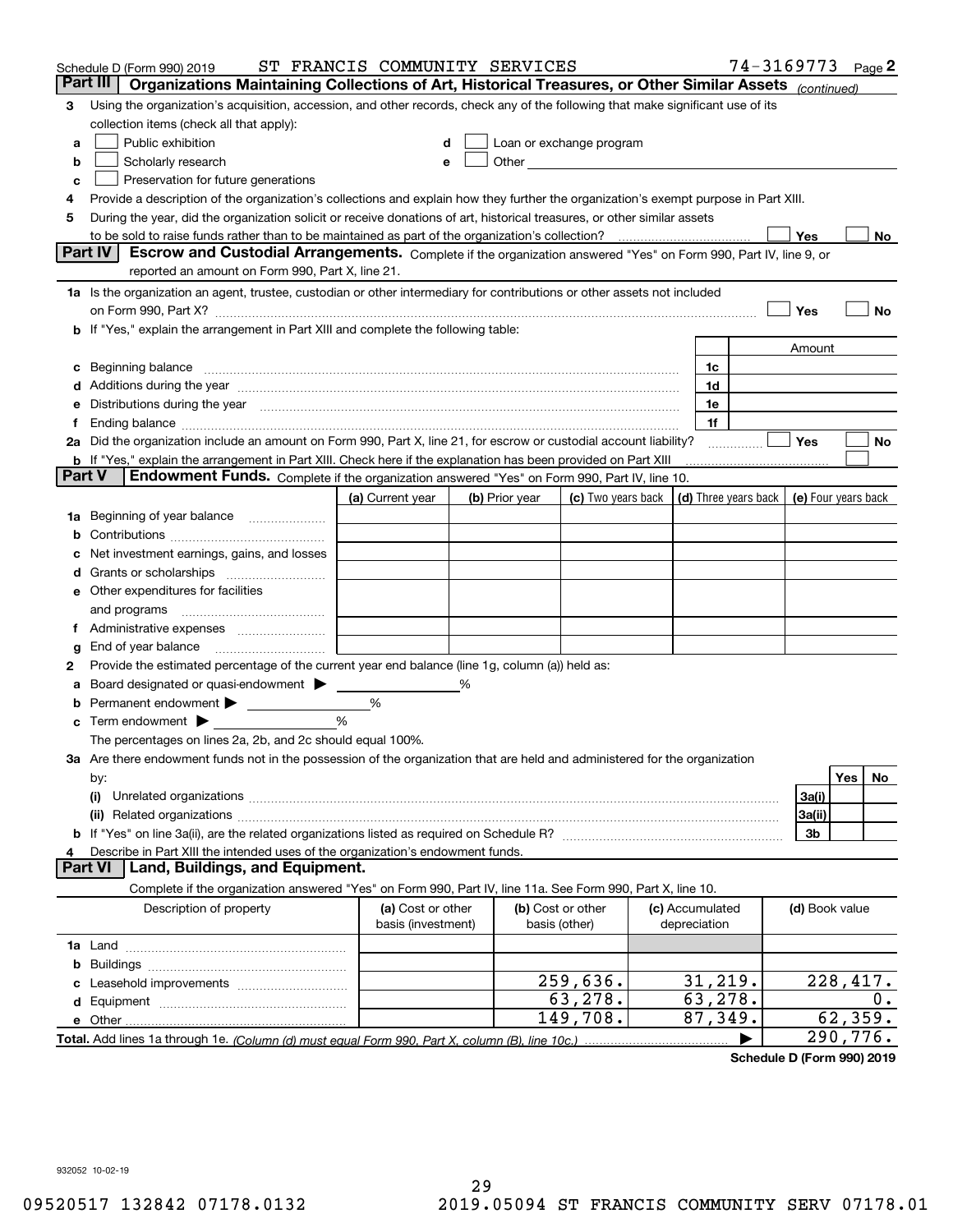|  | Schedule D (Form 990) 2019 |  |  | ST FRANCIS COMMUNITY SERVICES |  | $74 - 3169773$ Page |  |  |
|--|----------------------------|--|--|-------------------------------|--|---------------------|--|--|
|--|----------------------------|--|--|-------------------------------|--|---------------------|--|--|

# **Part VII Investments - Other Securities.**

Complete if the organization answered "Yes" on Form 990, Part IV, line 11b. See Form 990, Part X, line 12.

| (a) Description of security or category (including name of security)                   | (b) Book value | (c) Method of valuation: Cost or end-of-year market value |
|----------------------------------------------------------------------------------------|----------------|-----------------------------------------------------------|
| (1) Financial derivatives                                                              |                |                                                           |
| (2) Closely held equity interests                                                      |                |                                                           |
| $(3)$ Other                                                                            |                |                                                           |
| (A)                                                                                    |                |                                                           |
| (B)                                                                                    |                |                                                           |
| (C)                                                                                    |                |                                                           |
| (D)                                                                                    |                |                                                           |
| (E)                                                                                    |                |                                                           |
| (F)                                                                                    |                |                                                           |
| (G)                                                                                    |                |                                                           |
| (H)                                                                                    |                |                                                           |
| Total. (Col. (b) must equal Form 990, Part X, col. (B) line 12.) $\blacktriangleright$ |                |                                                           |

### **Part VIII Investments - Program Related.**

Complete if the organization answered "Yes" on Form 990, Part IV, line 11c. See Form 990, Part X, line 13.

| (a) Description of investment                                       | (b) Book value | (c) Method of valuation: Cost or end-of-year market value |
|---------------------------------------------------------------------|----------------|-----------------------------------------------------------|
| (1)                                                                 |                |                                                           |
| (2)                                                                 |                |                                                           |
| (3)                                                                 |                |                                                           |
| (4)                                                                 |                |                                                           |
| (5)                                                                 |                |                                                           |
| (6)                                                                 |                |                                                           |
| (7)                                                                 |                |                                                           |
| (8)                                                                 |                |                                                           |
| (9)                                                                 |                |                                                           |
| Total. (Col. (b) must equal Form 990, Part X, col. (B) line $13$ .) |                |                                                           |

## **Part IX Other Assets.**

Complete if the organization answered "Yes" on Form 990, Part IV, line 11d. See Form 990, Part X, line 15.

| (a) Description                                                                                                   | (b) Book value |
|-------------------------------------------------------------------------------------------------------------------|----------------|
| DUE FROM ARCHDIOCESAN ENTITIES<br>(1)                                                                             | 313,592.       |
| (2)                                                                                                               |                |
| (3)                                                                                                               |                |
| (4)                                                                                                               |                |
| (5)                                                                                                               |                |
| (6)                                                                                                               |                |
| (7)                                                                                                               |                |
| (8)                                                                                                               |                |
| (9)                                                                                                               |                |
| Total. (Column (b) must equal Form 990. Part X. col. (B) line 15.)                                                | 313,592.       |
| <b>Other Liabilities.</b><br>Part X                                                                               |                |
| Complete if the organization answered "Yes" on Form 990, Part IV, line 11e or 11f. See Form 990, Part X, line 25. |                |
| (a) Description of liability<br>1.                                                                                | (b) Book value |
| Federal income taxes<br>(1)                                                                                       |                |
| ARCHDIOCESAN<br>ENTITIES<br>TO.<br>DUE<br>(2)                                                                     | 241,291.       |
| ANNUITIES PAYMENT LIAB<br>PV.<br>OF<br>(3)                                                                        | 40,779.        |
| PAYCHECK PROTECTION PROGRAM LOAN<br>(4)                                                                           | 332,800.       |
| (5)                                                                                                               |                |

(8)(9) $\blacktriangleright$ 

**Total.**  *(Column (b) must equal Form 990, Part X, col. (B) line 25.)* 614,870.

**2.**Liability for uncertain tax positions. In Part XIII, provide the text of the footnote to the organization's financial statements that reports the organization's liability for uncertain tax positions under FASB ASC 740. Check here if the text of the footnote has been provided in Part XIII  $\boxed{\text{X}}$ 

**Schedule D (Form 990) 2019**

932053 10-02-19

(6)(7)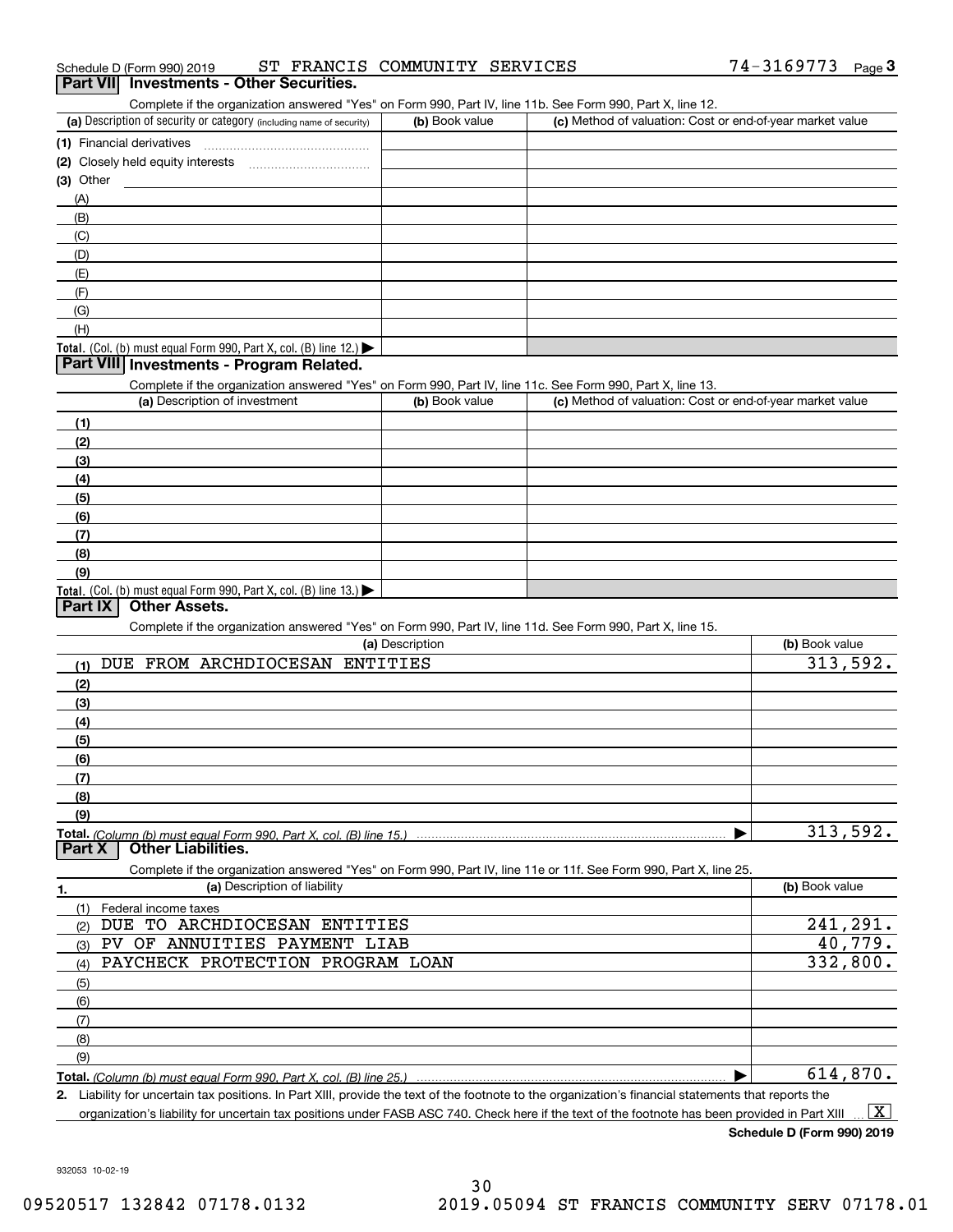|   | ST FRANCIS COMMUNITY SERVICES<br>Schedule D (Form 990) 2019                                                                                                                                                                         |                | $74 - 3169773$ Page 4 |
|---|-------------------------------------------------------------------------------------------------------------------------------------------------------------------------------------------------------------------------------------|----------------|-----------------------|
|   | Reconciliation of Revenue per Audited Financial Statements With Revenue per Return.<br><b>Part XI</b>                                                                                                                               |                |                       |
|   | Complete if the organization answered "Yes" on Form 990, Part IV, line 12a.                                                                                                                                                         |                |                       |
| 1 | Total revenue, gains, and other support per audited financial statements                                                                                                                                                            |                | $\mathbf{1}$          |
| 2 | Amounts included on line 1 but not on Form 990, Part VIII, line 12:                                                                                                                                                                 |                |                       |
| a |                                                                                                                                                                                                                                     | 2a             |                       |
| b |                                                                                                                                                                                                                                     | 2 <sub>b</sub> |                       |
| c |                                                                                                                                                                                                                                     | 2c             |                       |
| d | Other (Describe in Part XIII.)                                                                                                                                                                                                      | 2d             |                       |
| е | Add lines 2a through 2d                                                                                                                                                                                                             |                | 2e                    |
| з |                                                                                                                                                                                                                                     |                | 3                     |
|   | Amounts included on Form 990, Part VIII, line 12, but not on line 1:                                                                                                                                                                |                |                       |
| a |                                                                                                                                                                                                                                     | 4a             |                       |
| b | Other (Describe in Part XIII.)                                                                                                                                                                                                      | 4 <sub>b</sub> |                       |
|   | Add lines 4a and 4b                                                                                                                                                                                                                 |                | 4с                    |
| 5 |                                                                                                                                                                                                                                     |                | 5                     |
|   | Part XII   Reconciliation of Expenses per Audited Financial Statements With Expenses per Return.                                                                                                                                    |                |                       |
|   | Complete if the organization answered "Yes" on Form 990, Part IV, line 12a.                                                                                                                                                         |                |                       |
| 1 |                                                                                                                                                                                                                                     |                | $\mathbf{1}$          |
| 2 | Amounts included on line 1 but not on Form 990, Part IX, line 25:                                                                                                                                                                   |                |                       |
| a |                                                                                                                                                                                                                                     | 2a             |                       |
| b |                                                                                                                                                                                                                                     | 2b             |                       |
|   |                                                                                                                                                                                                                                     | 2c             |                       |
|   |                                                                                                                                                                                                                                     | 2d             |                       |
| e | Add lines 2a through 2d <b>contained a contained a contained a contained a</b> contained a contained a contained a contained a contained a contained a contained a contained a contained a contained a contained a contained a cont |                | <b>2e</b>             |
| 3 |                                                                                                                                                                                                                                     |                | 3                     |
| 4 | Amounts included on Form 990, Part IX, line 25, but not on line 1:                                                                                                                                                                  |                |                       |
| a |                                                                                                                                                                                                                                     | 4a             |                       |
| b |                                                                                                                                                                                                                                     | 4b.            |                       |
|   | Add lines 4a and 4b                                                                                                                                                                                                                 |                | 4с                    |
|   |                                                                                                                                                                                                                                     |                | 5                     |
|   | Part XIII Supplemental Information.                                                                                                                                                                                                 |                |                       |

Provide the descriptions required for Part II, lines 3, 5, and 9; Part III, lines 1a and 4; Part IV, lines 1b and 2b; Part V, line 4; Part X, line 2; Part XI, lines 2d and 4b; and Part XII, lines 2d and 4b. Also complete this part to provide any additional information.

# PART X, LINE 2:

| THE INDIVIDUAL AGENCIES THAT COMPRISE THE ARCHDIOCESE ARE LISTED IN THE     |
|-----------------------------------------------------------------------------|
| OFFICIAL CATHOLIC DIRECTORY AND, THEREFORE, ARE TAX-EXEMPT PUBLIC           |
| CHARITIES UNDER SECTION $501(C)(3)$ AND SECTION $509(A)$ OF THE INTERNAL    |
| REVENUE CODE, EXCEPT FOR HOLY INFANT & ST. JOSEPH ASSOCIATES, LP, ROSATI    |
| APARTMENTS, LP AND ST. JOHN NEUMANN ASSOCIATES, LP. HOLY INFANT & ST.       |
| JOSEPH ASSOCIATES, LP, ROSATI APARTMENTS, LP AND ST. JOHN NEUMANN           |
| ASSOCIATES, LP, ARE PARTNERSHIPS ESTABLISHED AS PASSTHROUGH ENTITIES FOR    |
| TAX PURPOSES. AS SUCH, THE ARCHDIOCESE CAN ONLY BE TAXED ON INCOME FROM     |
| ANY ACTIVITIES UNRELATED TO THEIR CHARITABLE PURPOSE. AT JUNE 30, 2020 AND  |
| 2019, THE ARCHDIOCESE HAD NOT IDENTIFIED ANY SUCH REVENUE; THEREFORE, NO    |
| TAX EXPENSE HAS BEEN RECORDED. THE ARCHDIOCESE DOES NOT HAVE ANY UNCERTAIN  |
| Schedule D (Form 990) 2019<br>932054 10-02-19<br>31                         |
| 09520517 132842 07178.0132<br>2019.05094 ST FRANCIS COMMUNITY SERV 07178.01 |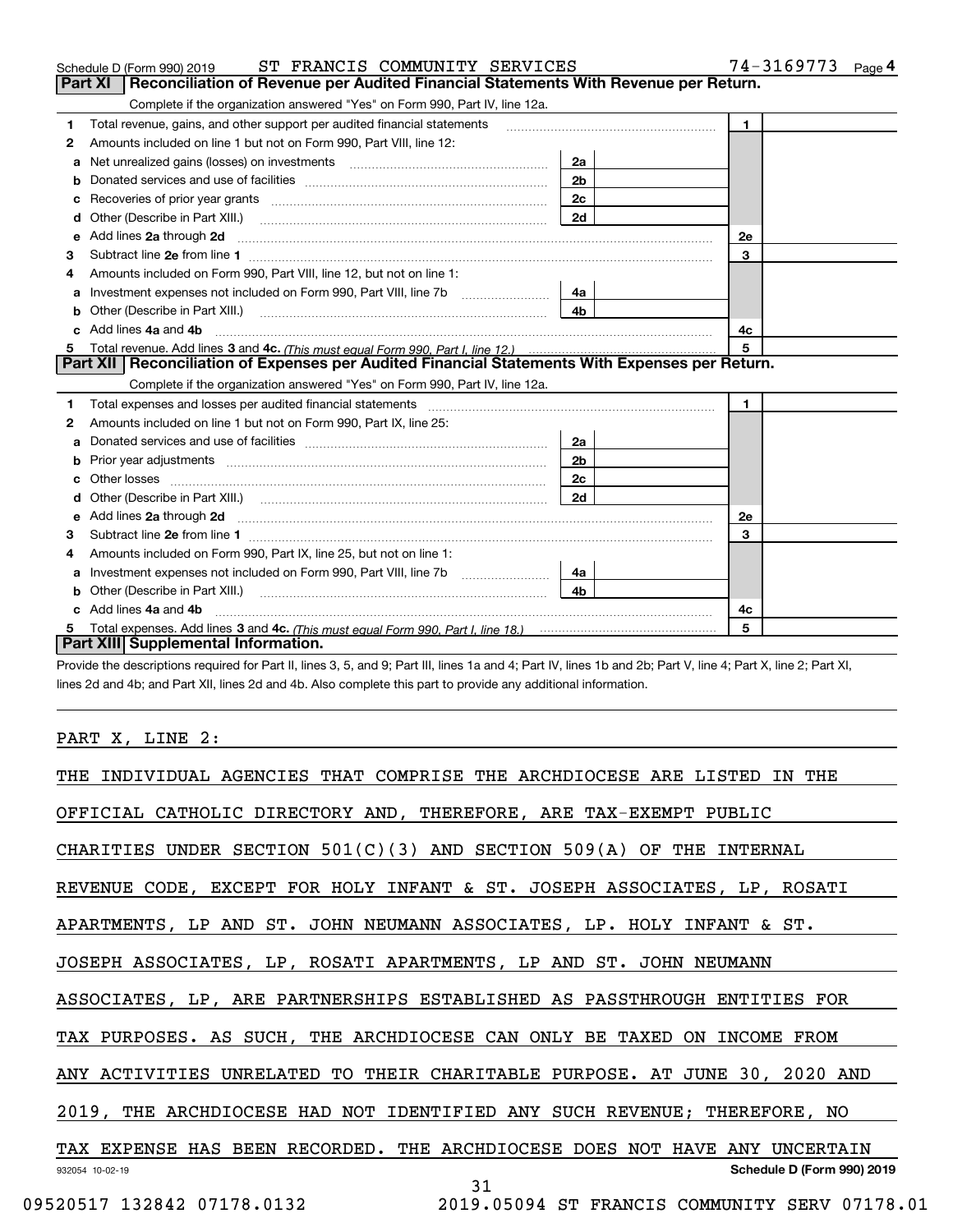| Schedule D (Form 990) 2019 |  |
|----------------------------|--|
|                            |  |

| <u>Part XIII</u> Supplemental Information (continued) | r ayu v                    |
|-------------------------------------------------------|----------------------------|
|                                                       |                            |
| TAX POSITIONS.                                        |                            |
|                                                       |                            |
|                                                       |                            |
|                                                       |                            |
|                                                       |                            |
|                                                       |                            |
|                                                       |                            |
|                                                       |                            |
|                                                       |                            |
|                                                       |                            |
|                                                       |                            |
|                                                       |                            |
|                                                       |                            |
|                                                       |                            |
|                                                       |                            |
|                                                       |                            |
|                                                       |                            |
|                                                       |                            |
|                                                       |                            |
|                                                       |                            |
|                                                       |                            |
|                                                       |                            |
|                                                       |                            |
|                                                       |                            |
|                                                       |                            |
|                                                       |                            |
|                                                       |                            |
|                                                       |                            |
|                                                       |                            |
|                                                       |                            |
|                                                       |                            |
|                                                       |                            |
|                                                       |                            |
|                                                       |                            |
|                                                       |                            |
|                                                       |                            |
|                                                       |                            |
|                                                       |                            |
|                                                       |                            |
|                                                       |                            |
|                                                       |                            |
|                                                       |                            |
|                                                       |                            |
|                                                       |                            |
|                                                       |                            |
|                                                       |                            |
|                                                       |                            |
|                                                       |                            |
|                                                       |                            |
|                                                       |                            |
|                                                       |                            |
|                                                       | Schedule D (Form 990) 2019 |
| 932055 10-02-19                                       |                            |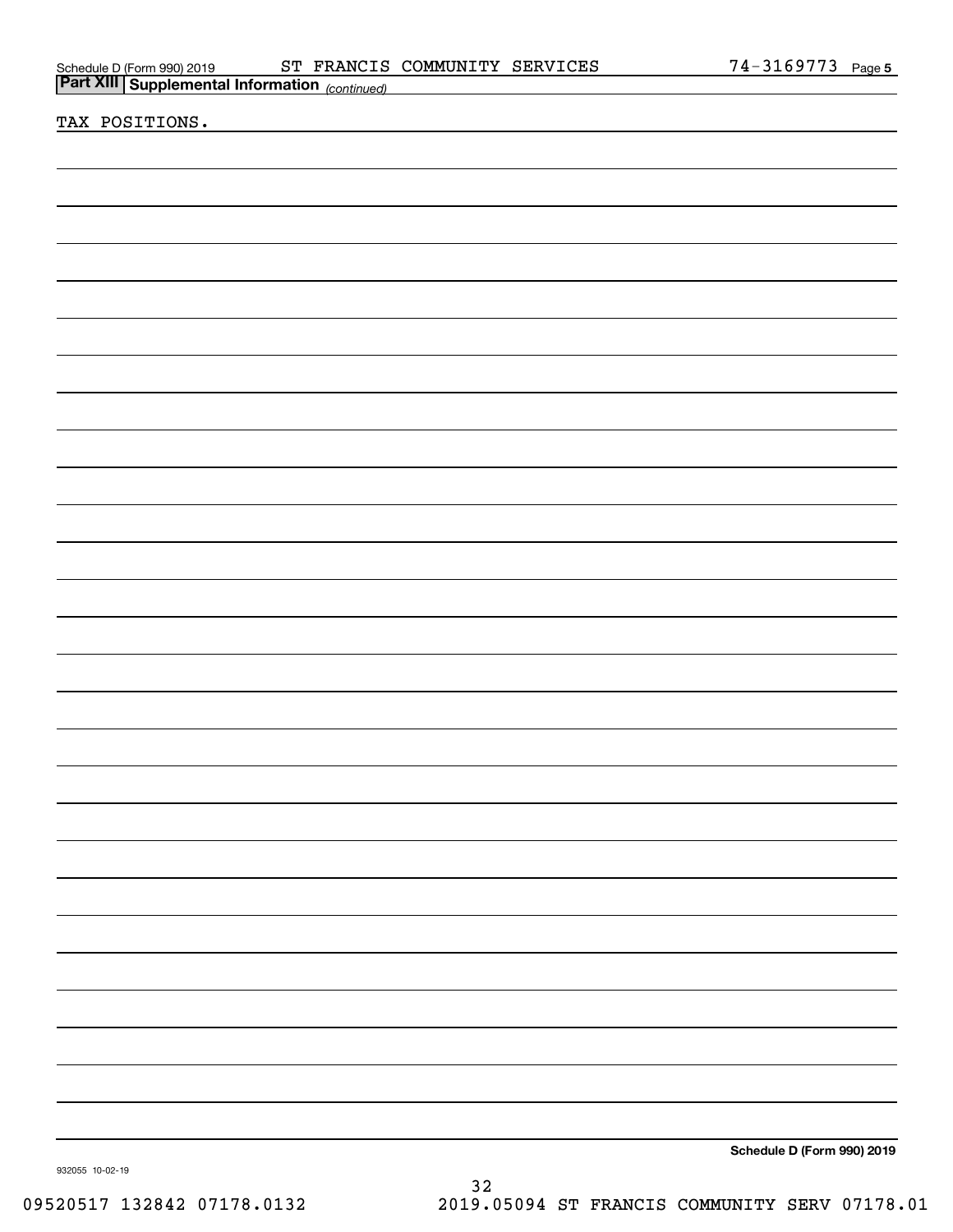| <b>SCHEDULE G</b>                                            |                                                                                                                                                                     | <b>Supplemental Information Regarding Fundraising or Gaming Activities</b>                                                                                                                                                                |                                         |    |                                       |                                   |                                         | OMB No. 1545-0047                    |  |
|--------------------------------------------------------------|---------------------------------------------------------------------------------------------------------------------------------------------------------------------|-------------------------------------------------------------------------------------------------------------------------------------------------------------------------------------------------------------------------------------------|-----------------------------------------|----|---------------------------------------|-----------------------------------|-----------------------------------------|--------------------------------------|--|
| (Form 990 or 990-EZ)                                         | Complete if the organization answered "Yes" on Form 990, Part IV, line 17, 18, or 19, or if the<br>organization entered more than \$15,000 on Form 990-EZ, line 6a. |                                                                                                                                                                                                                                           | 2019                                    |    |                                       |                                   |                                         |                                      |  |
| Department of the Treasury<br>Internal Revenue Service       |                                                                                                                                                                     | Attach to Form 990 or Form 990-EZ.                                                                                                                                                                                                        |                                         |    |                                       |                                   |                                         | <b>Open to Public</b><br>Inspection  |  |
| Name of the organization                                     |                                                                                                                                                                     | Go to www.irs.gov/Form990 for instructions and the latest information.<br><b>Employer identification number</b>                                                                                                                           |                                         |    |                                       |                                   |                                         |                                      |  |
|                                                              |                                                                                                                                                                     | ST FRANCIS COMMUNITY SERVICES                                                                                                                                                                                                             |                                         |    |                                       |                                   | 74-3169773                              |                                      |  |
| Part I                                                       |                                                                                                                                                                     | Fundraising Activities. Complete if the organization answered "Yes" on Form 990, Part IV, line 17. Form 990-EZ filers are not                                                                                                             |                                         |    |                                       |                                   |                                         |                                      |  |
|                                                              | required to complete this part.                                                                                                                                     | 1 Indicate whether the organization raised funds through any of the following activities. Check all that apply.                                                                                                                           |                                         |    |                                       |                                   |                                         |                                      |  |
| Mail solicitations<br>a                                      |                                                                                                                                                                     | e                                                                                                                                                                                                                                         |                                         |    | Solicitation of non-government grants |                                   |                                         |                                      |  |
| b                                                            | Internet and email solicitations                                                                                                                                    | f                                                                                                                                                                                                                                         |                                         |    | Solicitation of government grants     |                                   |                                         |                                      |  |
| Phone solicitations<br>c                                     |                                                                                                                                                                     | Special fundraising events<br>g                                                                                                                                                                                                           |                                         |    |                                       |                                   |                                         |                                      |  |
| In-person solicitations<br>d                                 |                                                                                                                                                                     |                                                                                                                                                                                                                                           |                                         |    |                                       |                                   |                                         |                                      |  |
|                                                              |                                                                                                                                                                     | 2 a Did the organization have a written or oral agreement with any individual (including officers, directors, trustees, or<br>key employees listed in Form 990, Part VII) or entity in connection with professional fundraising services? |                                         |    |                                       |                                   | Yes                                     | <b>No</b>                            |  |
|                                                              |                                                                                                                                                                     | b If "Yes," list the 10 highest paid individuals or entities (fundraisers) pursuant to agreements under which the fundraiser is to be                                                                                                     |                                         |    |                                       |                                   |                                         |                                      |  |
| compensated at least \$5,000 by the organization.            |                                                                                                                                                                     |                                                                                                                                                                                                                                           |                                         |    |                                       |                                   |                                         |                                      |  |
|                                                              |                                                                                                                                                                     |                                                                                                                                                                                                                                           |                                         |    |                                       |                                   | (v) Amount paid                         |                                      |  |
| (i) Name and address of individual<br>or entity (fundraiser) |                                                                                                                                                                     | (ii) Activity                                                                                                                                                                                                                             | (iii) Did<br>fundraiser<br>have custody |    | (iv) Gross receipts<br>from activity  | to (or retained by)<br>fundraiser | (vi) Amount paid<br>to (or retained by) |                                      |  |
|                                                              |                                                                                                                                                                     |                                                                                                                                                                                                                                           | or control of<br>contributions?         |    |                                       |                                   | listed in col. (i)                      | organization                         |  |
|                                                              |                                                                                                                                                                     |                                                                                                                                                                                                                                           | Yes                                     | No |                                       |                                   |                                         |                                      |  |
|                                                              |                                                                                                                                                                     |                                                                                                                                                                                                                                           |                                         |    |                                       |                                   |                                         |                                      |  |
|                                                              |                                                                                                                                                                     |                                                                                                                                                                                                                                           |                                         |    |                                       |                                   |                                         |                                      |  |
|                                                              |                                                                                                                                                                     |                                                                                                                                                                                                                                           |                                         |    |                                       |                                   |                                         |                                      |  |
|                                                              |                                                                                                                                                                     |                                                                                                                                                                                                                                           |                                         |    |                                       |                                   |                                         |                                      |  |
|                                                              |                                                                                                                                                                     |                                                                                                                                                                                                                                           |                                         |    |                                       |                                   |                                         |                                      |  |
|                                                              |                                                                                                                                                                     |                                                                                                                                                                                                                                           |                                         |    |                                       |                                   |                                         |                                      |  |
|                                                              |                                                                                                                                                                     |                                                                                                                                                                                                                                           |                                         |    |                                       |                                   |                                         |                                      |  |
|                                                              |                                                                                                                                                                     |                                                                                                                                                                                                                                           |                                         |    |                                       |                                   |                                         |                                      |  |
|                                                              |                                                                                                                                                                     |                                                                                                                                                                                                                                           |                                         |    |                                       |                                   |                                         |                                      |  |
|                                                              |                                                                                                                                                                     |                                                                                                                                                                                                                                           |                                         |    |                                       |                                   |                                         |                                      |  |
|                                                              |                                                                                                                                                                     |                                                                                                                                                                                                                                           |                                         |    |                                       |                                   |                                         |                                      |  |
|                                                              |                                                                                                                                                                     |                                                                                                                                                                                                                                           |                                         |    |                                       |                                   |                                         |                                      |  |
|                                                              |                                                                                                                                                                     |                                                                                                                                                                                                                                           |                                         |    |                                       |                                   |                                         |                                      |  |
|                                                              |                                                                                                                                                                     |                                                                                                                                                                                                                                           |                                         |    |                                       |                                   |                                         |                                      |  |
|                                                              |                                                                                                                                                                     |                                                                                                                                                                                                                                           |                                         |    |                                       |                                   |                                         |                                      |  |
| Total                                                        |                                                                                                                                                                     |                                                                                                                                                                                                                                           |                                         |    |                                       |                                   |                                         |                                      |  |
|                                                              |                                                                                                                                                                     | 3 List all states in which the organization is registered or licensed to solicit contributions or has been notified it is exempt from registration                                                                                        |                                         |    |                                       |                                   |                                         |                                      |  |
| or licensing.                                                |                                                                                                                                                                     |                                                                                                                                                                                                                                           |                                         |    |                                       |                                   |                                         |                                      |  |
|                                                              |                                                                                                                                                                     |                                                                                                                                                                                                                                           |                                         |    |                                       |                                   |                                         |                                      |  |
|                                                              |                                                                                                                                                                     |                                                                                                                                                                                                                                           |                                         |    |                                       |                                   |                                         |                                      |  |
|                                                              |                                                                                                                                                                     |                                                                                                                                                                                                                                           |                                         |    |                                       |                                   |                                         |                                      |  |
|                                                              |                                                                                                                                                                     |                                                                                                                                                                                                                                           |                                         |    |                                       |                                   |                                         |                                      |  |
|                                                              |                                                                                                                                                                     |                                                                                                                                                                                                                                           |                                         |    |                                       |                                   |                                         |                                      |  |
|                                                              |                                                                                                                                                                     |                                                                                                                                                                                                                                           |                                         |    |                                       |                                   |                                         |                                      |  |
|                                                              |                                                                                                                                                                     |                                                                                                                                                                                                                                           |                                         |    |                                       |                                   |                                         |                                      |  |
|                                                              |                                                                                                                                                                     |                                                                                                                                                                                                                                           |                                         |    |                                       |                                   |                                         |                                      |  |
|                                                              |                                                                                                                                                                     | LHA For Paperwork Reduction Act Notice, see the Instructions for Form 990 or 990-EZ.                                                                                                                                                      |                                         |    |                                       |                                   |                                         | Schedule G (Form 990 or 990-EZ) 2019 |  |
|                                                              |                                                                                                                                                                     |                                                                                                                                                                                                                                           |                                         |    |                                       |                                   |                                         |                                      |  |

932081 09-11-19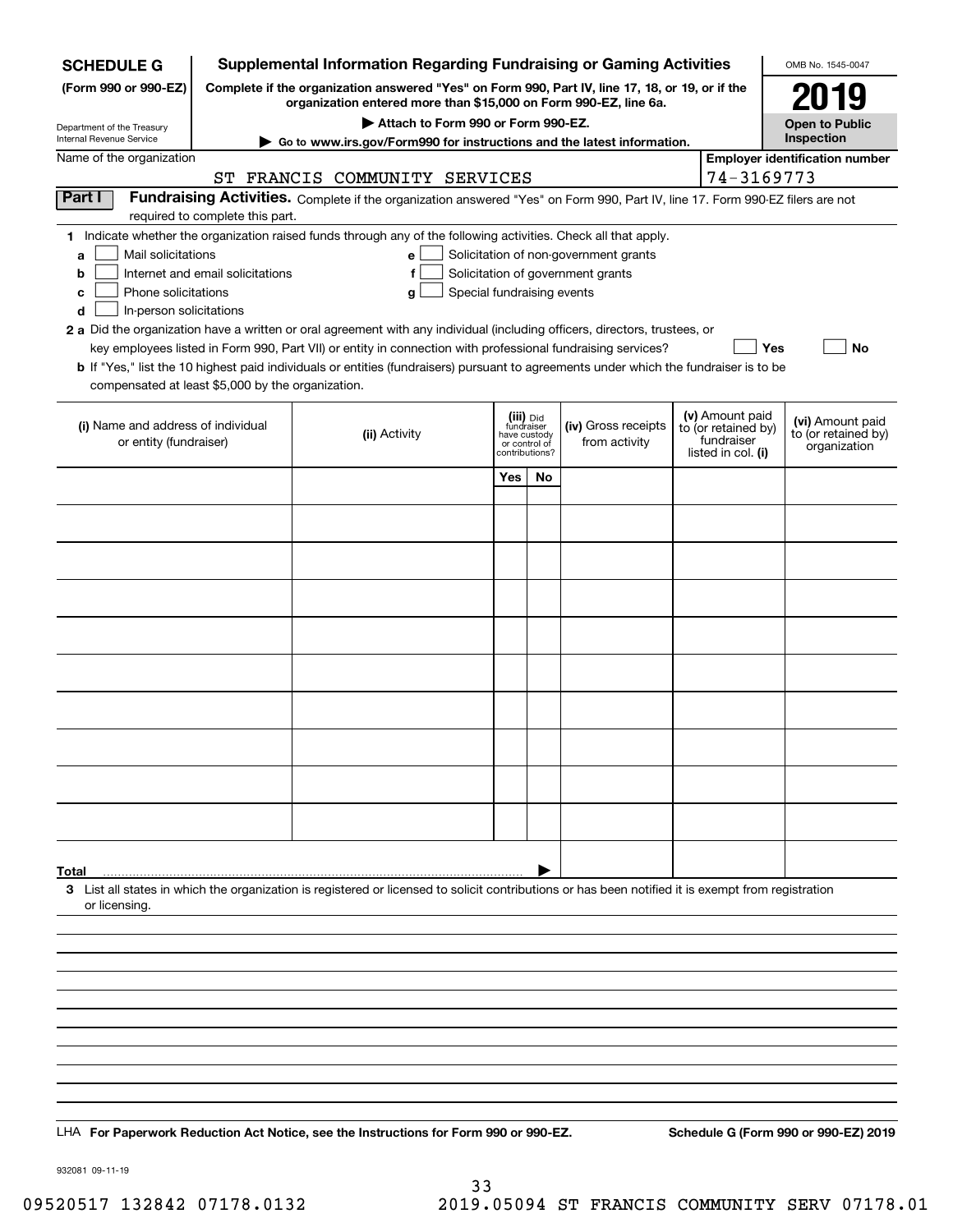#### Schedule G (Form 990 or 990-EZ) 2019 Page ST FRANCIS COMMUNITY SERVICES 74-3169773

**2**

**Part II** | Fundraising Events. Complete if the organization answered "Yes" on Form 990, Part IV, line 18, or reported more than \$15,000

|                 |          | of fundraising event contributions and gross income on Form 990-EZ, lines 1 and 6b. List events with gross receipts greater than \$5,000. |                        |                                                  |                                 |                                                     |
|-----------------|----------|-------------------------------------------------------------------------------------------------------------------------------------------|------------------------|--------------------------------------------------|---------------------------------|-----------------------------------------------------|
|                 |          |                                                                                                                                           | (a) Event $#1$         | (b) Event #2                                     | (c) Other events<br><b>NONE</b> | (d) Total events<br>(add col. (a) through           |
|                 |          |                                                                                                                                           | GALA                   |                                                  |                                 | col. (c)                                            |
|                 |          |                                                                                                                                           | (event type)           | (event type)                                     | (total number)                  |                                                     |
| Revenue         |          |                                                                                                                                           | 116,322.               |                                                  |                                 | <u>116,322.</u>                                     |
|                 |          |                                                                                                                                           | 107,962.               |                                                  |                                 | 107,962.                                            |
|                 | 3        | Gross income (line 1 minus line 2)                                                                                                        | 8,360.                 |                                                  |                                 | 8,360.                                              |
|                 |          |                                                                                                                                           |                        |                                                  |                                 |                                                     |
|                 | 5        |                                                                                                                                           |                        |                                                  |                                 |                                                     |
| Direct Expenses | 6        |                                                                                                                                           | 800.                   |                                                  |                                 | 800.                                                |
|                 |          | 7 Food and beverages                                                                                                                      |                        |                                                  |                                 |                                                     |
|                 | 8        |                                                                                                                                           |                        |                                                  |                                 |                                                     |
|                 | 9        |                                                                                                                                           | $\frac{2,451}{31,261}$ |                                                  |                                 | $\frac{2,451}{31,261}$                              |
|                 | 10       | Direct expense summary. Add lines 4 through 9 in column (d)                                                                               |                        |                                                  |                                 | 34,512.                                             |
|                 |          | 11 Net income summary. Subtract line 10 from line 3, column (d)                                                                           |                        |                                                  |                                 | $-26, 152.$                                         |
|                 | Part III | Gaming. Complete if the organization answered "Yes" on Form 990, Part IV, line 19, or reported more than                                  |                        |                                                  |                                 |                                                     |
|                 |          | \$15,000 on Form 990-EZ, line 6a.                                                                                                         |                        |                                                  |                                 |                                                     |
| Revenue         |          |                                                                                                                                           | (a) Bingo              | (b) Pull tabs/instant<br>bingo/progressive bingo | (c) Other gaming                | (d) Total gaming (add<br>col. (a) through col. (c)) |
|                 | 1        |                                                                                                                                           |                        |                                                  |                                 |                                                     |
|                 |          |                                                                                                                                           |                        |                                                  |                                 |                                                     |
| Expenses        | 3        |                                                                                                                                           |                        |                                                  |                                 |                                                     |
| <b>Direct</b>   |          |                                                                                                                                           |                        |                                                  |                                 |                                                     |
|                 |          |                                                                                                                                           |                        |                                                  |                                 |                                                     |
|                 |          |                                                                                                                                           |                        |                                                  |                                 |                                                     |
|                 |          | 5 Other direct expenses                                                                                                                   |                        |                                                  |                                 |                                                     |
|                 |          | 6 Volunteer labor                                                                                                                         | %<br>Yes<br>No         | Yes<br>%<br>No                                   | Yes<br>%<br>No                  |                                                     |
|                 | 7        | Direct expense summary. Add lines 2 through 5 in column (d)                                                                               |                        |                                                  |                                 |                                                     |
|                 |          |                                                                                                                                           |                        |                                                  |                                 |                                                     |
|                 |          |                                                                                                                                           |                        |                                                  |                                 |                                                     |
|                 |          |                                                                                                                                           |                        |                                                  |                                 |                                                     |
|                 |          | 9 Enter the state(s) in which the organization conducts gaming activities:                                                                |                        |                                                  |                                 |                                                     |
|                 |          |                                                                                                                                           |                        |                                                  |                                 | Yes<br>No                                           |
|                 |          |                                                                                                                                           |                        |                                                  |                                 |                                                     |
|                 |          |                                                                                                                                           |                        |                                                  |                                 |                                                     |
|                 |          |                                                                                                                                           |                        |                                                  |                                 | Yes<br>No                                           |
|                 |          |                                                                                                                                           |                        |                                                  |                                 |                                                     |
|                 |          |                                                                                                                                           |                        |                                                  |                                 |                                                     |

932082 09-11-19

**Schedule G (Form 990 or 990-EZ) 2019**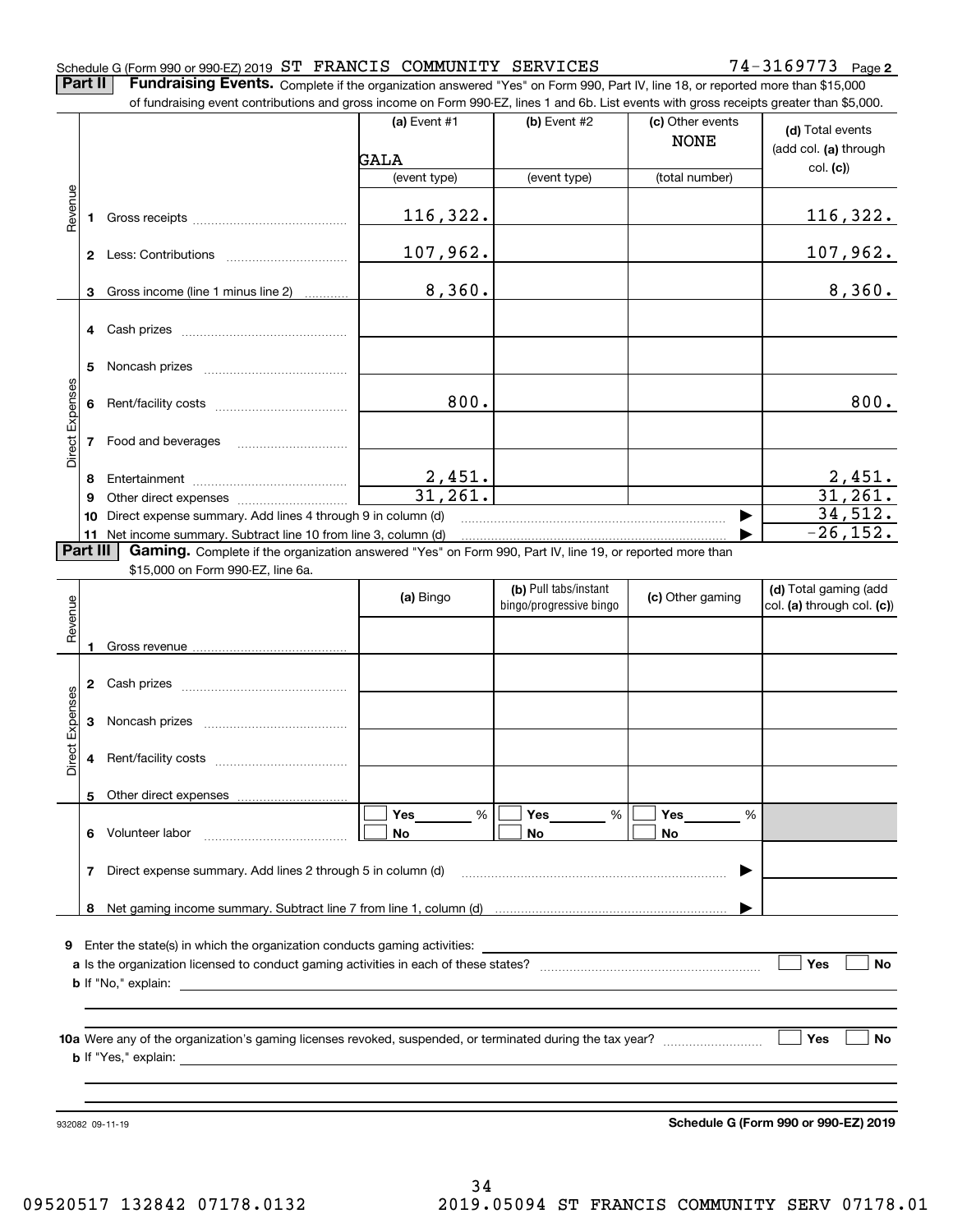|    | Schedule G (Form 990 or 990-EZ) 2019 ST FRANCIS COMMUNITY SERVICES                                                                                                                                                  | 74-3169773<br>Page 3                 |
|----|---------------------------------------------------------------------------------------------------------------------------------------------------------------------------------------------------------------------|--------------------------------------|
| 11 |                                                                                                                                                                                                                     | Yes<br>No                            |
|    | 12 Is the organization a grantor, beneficiary or trustee of a trust, or a member of a partnership or other entity formed                                                                                            | Yes<br>No                            |
|    | 13 Indicate the percentage of gaming activity conducted in:                                                                                                                                                         |                                      |
|    |                                                                                                                                                                                                                     | 1За<br>%                             |
|    |                                                                                                                                                                                                                     | 13 <sub>b</sub><br>%                 |
|    | 14 Enter the name and address of the person who prepares the organization's gaming/special events books and records:                                                                                                |                                      |
|    |                                                                                                                                                                                                                     |                                      |
|    |                                                                                                                                                                                                                     |                                      |
|    |                                                                                                                                                                                                                     | Yes<br>No                            |
|    |                                                                                                                                                                                                                     |                                      |
|    | of gaming revenue retained by the third party $\triangleright$ \$                                                                                                                                                   |                                      |
|    | c If "Yes," enter name and address of the third party:                                                                                                                                                              |                                      |
|    | Name $\blacktriangleright$ $\bot$                                                                                                                                                                                   |                                      |
|    |                                                                                                                                                                                                                     |                                      |
|    |                                                                                                                                                                                                                     |                                      |
|    | 16 Gaming manager information:                                                                                                                                                                                      |                                      |
|    | $Name \rightarrow$                                                                                                                                                                                                  |                                      |
|    | Gaming manager compensation > \$                                                                                                                                                                                    |                                      |
|    |                                                                                                                                                                                                                     |                                      |
|    |                                                                                                                                                                                                                     |                                      |
|    |                                                                                                                                                                                                                     |                                      |
|    | Employee<br>Director/officer<br>Independent contractor                                                                                                                                                              |                                      |
|    |                                                                                                                                                                                                                     |                                      |
|    | 17 Mandatory distributions:                                                                                                                                                                                         |                                      |
|    | a Is the organization required under state law to make charitable distributions from the gaming proceeds to                                                                                                         | $\Box$ Yes                           |
|    | retain the state gaming license?                                                                                                                                                                                    | $\Box$ No                            |
|    | <b>b</b> Enter the amount of distributions required under state law to be distributed to other exempt organizations or spent in the<br>organization's own exempt activities during the tax year $\triangleright$ \$ |                                      |
|    | Part IV<br>Supplemental Information. Provide the explanations required by Part I, line 2b, columns (iii) and (v); and Part III, lines 9, 9b, 10b,                                                                   |                                      |
|    | 15b, 15c, 16, and 17b, as applicable. Also provide any additional information. See instructions.                                                                                                                    |                                      |
|    |                                                                                                                                                                                                                     |                                      |
|    |                                                                                                                                                                                                                     |                                      |
|    |                                                                                                                                                                                                                     |                                      |
|    |                                                                                                                                                                                                                     |                                      |
|    |                                                                                                                                                                                                                     |                                      |
|    |                                                                                                                                                                                                                     |                                      |
|    |                                                                                                                                                                                                                     |                                      |
|    |                                                                                                                                                                                                                     |                                      |
|    |                                                                                                                                                                                                                     |                                      |
|    |                                                                                                                                                                                                                     |                                      |
|    | 932083 09-11-19                                                                                                                                                                                                     | Schedule G (Form 990 or 990-EZ) 2019 |
|    | 35                                                                                                                                                                                                                  |                                      |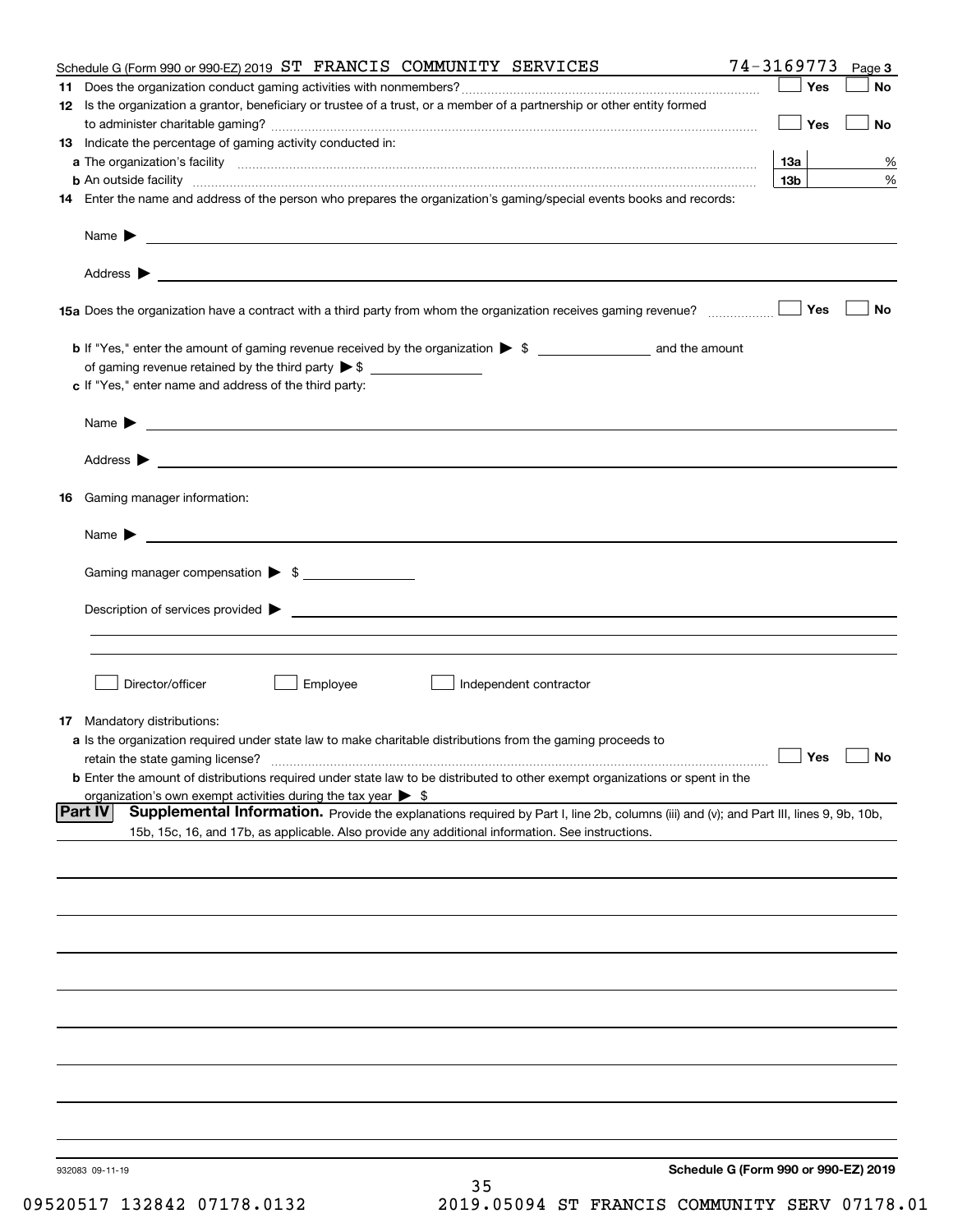|         | Schedule G (Form 990 or 990-EZ)      | ST | FRANCIS COMMUNITY SERVICES | 3169773 | Page 4 |
|---------|--------------------------------------|----|----------------------------|---------|--------|
| Part IV | Supplemental Information (continued) |    |                            |         |        |

| Schedule G (Form 990 or 990-EZ) |
|---------------------------------|

932084 04-01-19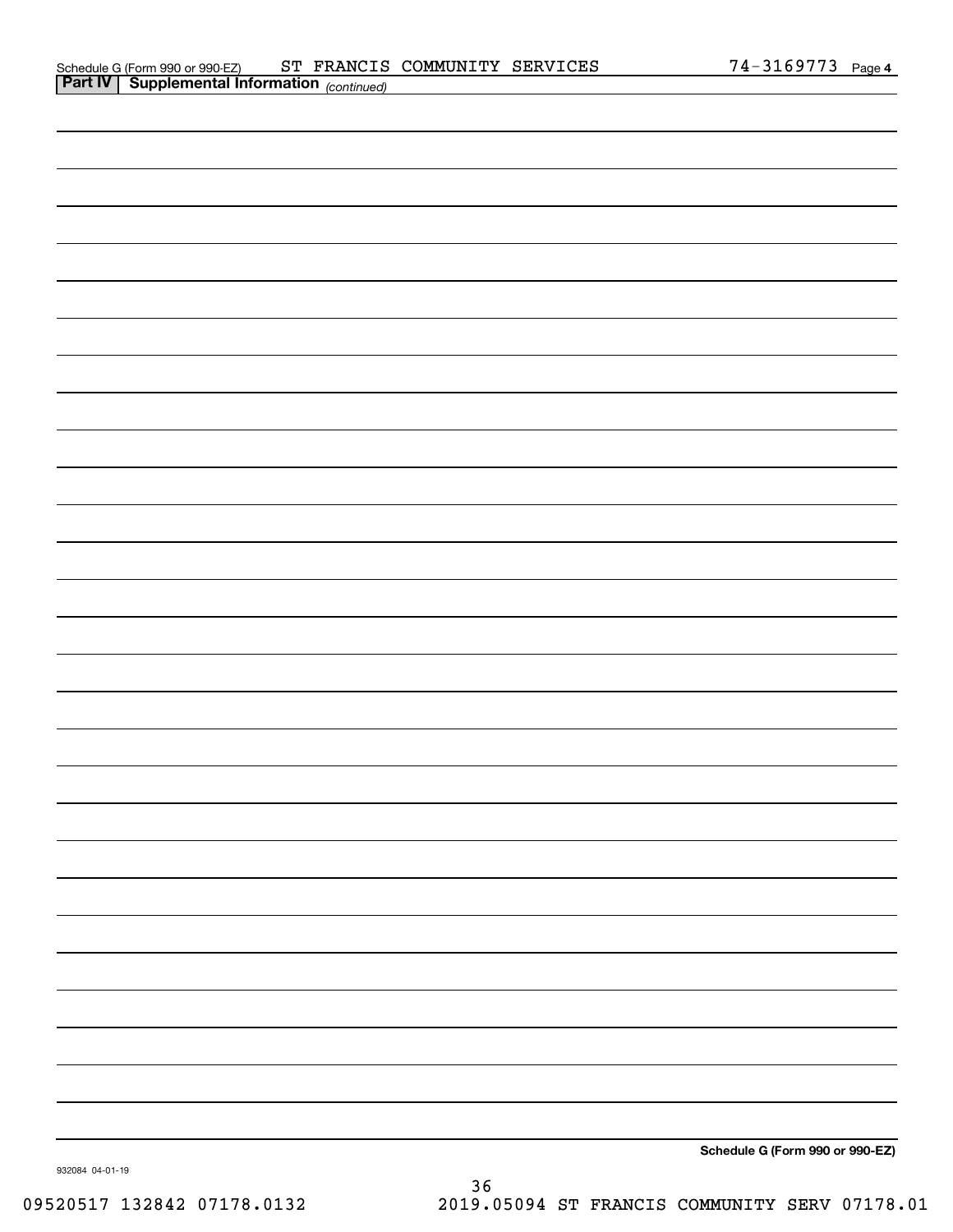| <b>SCHEDULE I</b><br>(Form 990)                                     | <b>Grants and Other Assistance to Organizations,</b><br>Governments, and Individuals in the United States<br>Complete if the organization answered "Yes" on Form 990, Part IV, line 21 or 22.                                |                          |                                    |                                                       |                                         |                                               |                                          |                                                     |  |  |
|---------------------------------------------------------------------|------------------------------------------------------------------------------------------------------------------------------------------------------------------------------------------------------------------------------|--------------------------|------------------------------------|-------------------------------------------------------|-----------------------------------------|-----------------------------------------------|------------------------------------------|-----------------------------------------------------|--|--|
| Department of the Treasury                                          |                                                                                                                                                                                                                              |                          |                                    | Attach to Form 990.                                   |                                         |                                               |                                          | 2019<br><b>Open to Public</b>                       |  |  |
| Internal Revenue Service                                            |                                                                                                                                                                                                                              |                          |                                    | Go to www.irs.gov/Form990 for the latest information. |                                         |                                               |                                          | Inspection                                          |  |  |
| Name of the organization                                            |                                                                                                                                                                                                                              |                          | ST FRANCIS COMMUNITY SERVICES      |                                                       |                                         |                                               |                                          | <b>Employer identification number</b><br>74-3169773 |  |  |
| Part I                                                              | <b>General Information on Grants and Assistance</b>                                                                                                                                                                          |                          |                                    |                                                       |                                         |                                               |                                          |                                                     |  |  |
| 1.                                                                  | Does the organization maintain records to substantiate the amount of the grants or assistance, the grantees' eligibility for the grants or assistance, and the selection<br>criteria used to award the grants or assistance? |                          |                                    |                                                       |                                         |                                               |                                          | $\boxed{\text{X}}$ Yes<br>l No                      |  |  |
| $\mathbf{2}$                                                        | Describe in Part IV the organization's procedures for monitoring the use of grant funds in the United States.                                                                                                                |                          |                                    |                                                       |                                         |                                               |                                          |                                                     |  |  |
| Part II                                                             | Grants and Other Assistance to Domestic Organizations and Domestic Governments. Complete if the organization answered "Yes" on Form 990, Part IV, line 21, for any                                                           |                          |                                    |                                                       |                                         |                                               |                                          |                                                     |  |  |
|                                                                     | recipient that received more than \$5,000. Part II can be duplicated if additional space is needed.                                                                                                                          |                          |                                    |                                                       |                                         | (f) Method of                                 |                                          |                                                     |  |  |
|                                                                     | 1 (a) Name and address of organization<br>or government                                                                                                                                                                      | $(b)$ EIN                | (c) IRC section<br>(if applicable) | (d) Amount of<br>cash grant                           | (e) Amount of<br>non-cash<br>assistance | valuation (book,<br>FMV, appraisal,<br>other) | (g) Description of<br>noncash assistance | (h) Purpose of grant<br>or assistance               |  |  |
| SOCIETY OF ST. VINCENT DE PAUL -<br>ST. LOUIS - 1310 PAPIN STREET - |                                                                                                                                                                                                                              |                          |                                    |                                                       |                                         |                                               |                                          |                                                     |  |  |
| ST. LOUIS, MO 63103                                                 |                                                                                                                                                                                                                              | $43 - 0652684$ 501(C)(3) |                                    | $\mathbf{0}$ .                                        | 9.645. BOOK                             |                                               | CEMETERY PLOTS                           | AID WITH BURIAL FOR POOR                            |  |  |
|                                                                     |                                                                                                                                                                                                                              |                          |                                    |                                                       |                                         |                                               |                                          |                                                     |  |  |
|                                                                     |                                                                                                                                                                                                                              |                          |                                    |                                                       |                                         |                                               |                                          |                                                     |  |  |
|                                                                     |                                                                                                                                                                                                                              |                          |                                    |                                                       |                                         |                                               |                                          |                                                     |  |  |
|                                                                     |                                                                                                                                                                                                                              |                          |                                    |                                                       |                                         |                                               |                                          |                                                     |  |  |
|                                                                     |                                                                                                                                                                                                                              |                          |                                    |                                                       |                                         |                                               |                                          |                                                     |  |  |
| 2                                                                   | Enter total number of section 501(c)(3) and government organizations listed in the line 1 table                                                                                                                              |                          |                                    |                                                       |                                         |                                               |                                          | 1.                                                  |  |  |
| 3                                                                   | Enter total number of other organizations listed in the line 1 table                                                                                                                                                         |                          |                                    |                                                       |                                         |                                               |                                          | 0.                                                  |  |  |
| LHA.                                                                | For Paperwork Reduction Act Notice, see the Instructions for Form 990.                                                                                                                                                       |                          |                                    |                                                       |                                         |                                               |                                          | Schedule I (Form 990) (2019)                        |  |  |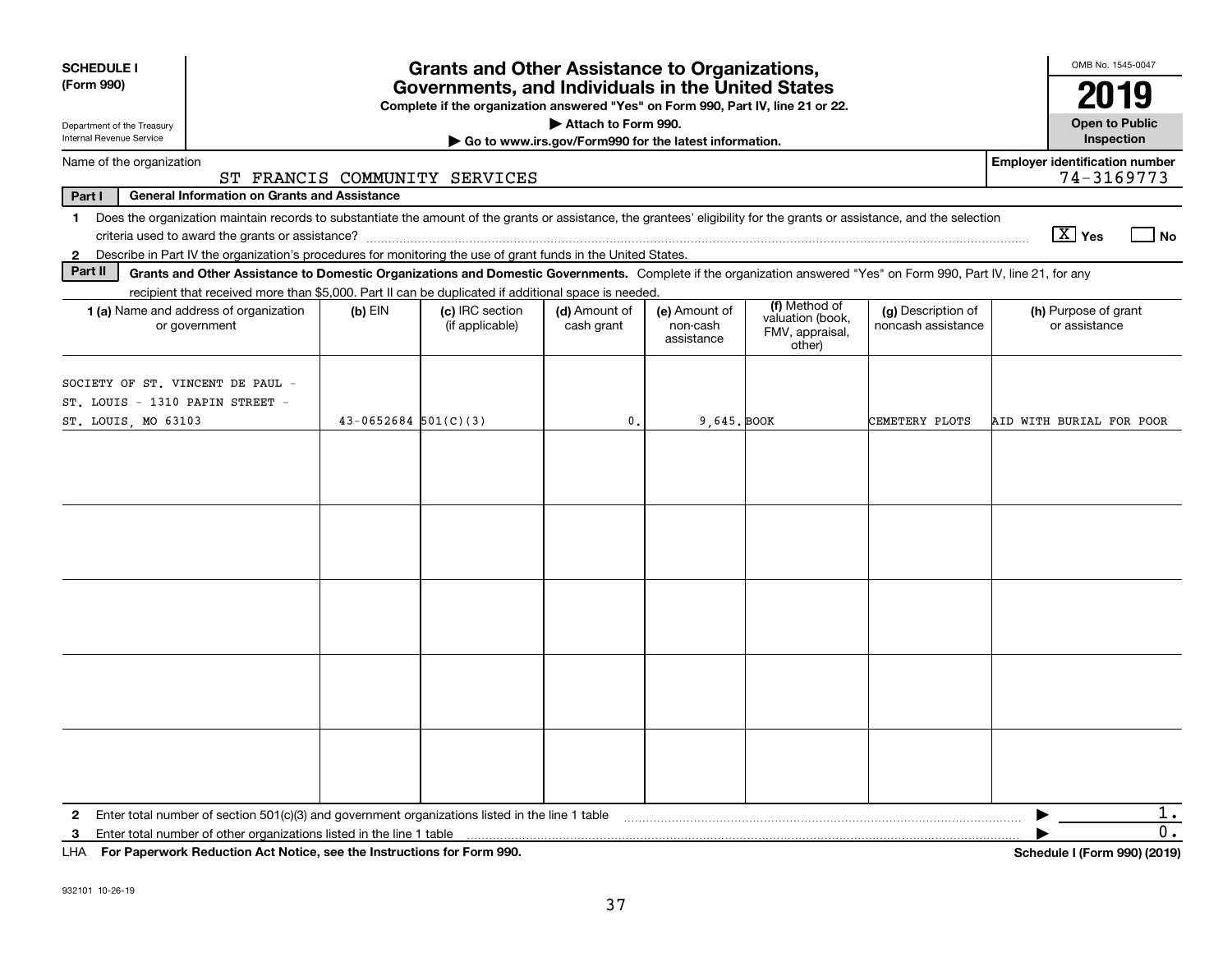#### Schedule I (Form 990) (2019) **ST FRANCIS COMMUNITY SERVICES** Page

**2**

**Part III | Grants and Other Assistance to Domestic Individuals. Complete if the organization answered "Yes" on Form 990, Part IV, line 22.** Part III can be duplicated if additional space is needed.

| (a) Type of grant or assistance                                           | (b) Number of<br>recipients | (c) Amount of<br>cash grant | (d) Amount of non-<br>cash assistance | (e) Method of valuation<br>(book, FMV, appraisal, other) | (f) Description of noncash assistance |
|---------------------------------------------------------------------------|-----------------------------|-----------------------------|---------------------------------------|----------------------------------------------------------|---------------------------------------|
|                                                                           |                             |                             |                                       |                                                          |                                       |
| HOUSING (MORTGAGE, MOTEL RELOCATION, RENT,                                |                             |                             |                                       |                                                          |                                       |
| SECURITY DEPOSITS, UTILITIES)                                             | 780                         | 386,337.                    | $\mathfrak{o}$ .                      |                                                          |                                       |
| OTHER DIRECT ASSISTANCE (FOOD, FURNITURE, HOLIDAY                         |                             |                             |                                       |                                                          |                                       |
| ASSISTANCE, TRANSPORTATION, MEDICAL, REPAIRS,<br>COURT COSTS/FILING FEES) | 181                         | 55, 764.                    | 0.                                    |                                                          |                                       |
|                                                                           |                             |                             |                                       |                                                          |                                       |
|                                                                           |                             |                             |                                       |                                                          |                                       |
|                                                                           |                             |                             |                                       |                                                          |                                       |
|                                                                           |                             |                             |                                       |                                                          |                                       |
|                                                                           |                             |                             |                                       |                                                          |                                       |
|                                                                           |                             |                             |                                       |                                                          |                                       |
|                                                                           |                             |                             |                                       |                                                          |                                       |
|                                                                           |                             |                             |                                       |                                                          |                                       |
|                                                                           |                             |                             |                                       |                                                          |                                       |

Part IV | Supplemental Information. Provide the information required in Part I, line 2; Part III, column (b); and any other additional information.

PART I, LINE 2:

RECIPIENTS OF ASSISTANCE MUST MEET THE REQUIREMENTS OF THE PROGRAM IN WHICH

THEY PARTICIPATE. ALL DIRECT AID REQUESTS ARE REVIEWED AND APPROVED BY A

SITE SUPERVISOR AND THE FINANCE MANAGER. ASSISTANCE IS MONITORED USING AN

ACTIVITY CODE THAT CAN TRACK SPENDING AGAINST BUDGET AND PRODUCE REPORTS

FOR FUNDERS.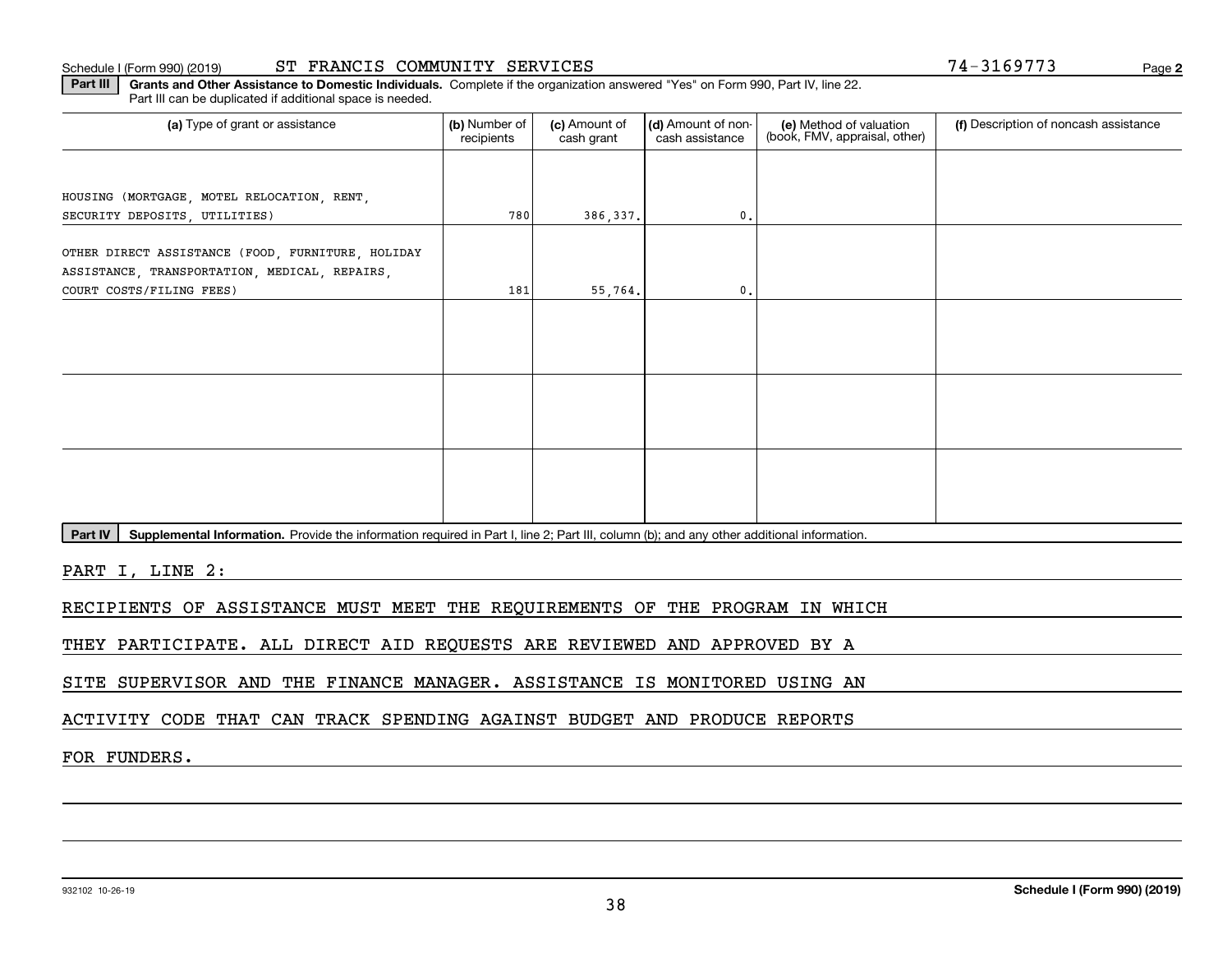|    | <b>Compensation Information</b><br>OMB No. 1545-0047<br><b>SCHEDULE J</b> |                                                                                                                                                                                                                              |  |                  |                                       |                                     |  |  |  |
|----|---------------------------------------------------------------------------|------------------------------------------------------------------------------------------------------------------------------------------------------------------------------------------------------------------------------|--|------------------|---------------------------------------|-------------------------------------|--|--|--|
|    | (Form 990)                                                                | For certain Officers, Directors, Trustees, Key Employees, and Highest                                                                                                                                                        |  |                  | 2019                                  |                                     |  |  |  |
|    |                                                                           | <b>Compensated Employees</b>                                                                                                                                                                                                 |  |                  |                                       |                                     |  |  |  |
|    |                                                                           | Complete if the organization answered "Yes" on Form 990, Part IV, line 23.<br>Attach to Form 990.                                                                                                                            |  |                  | <b>Open to Public</b>                 |                                     |  |  |  |
|    | Department of the Treasury<br>Internal Revenue Service                    | Go to www.irs.gov/Form990 for instructions and the latest information.                                                                                                                                                       |  | Inspection       |                                       |                                     |  |  |  |
|    | Name of the organization                                                  |                                                                                                                                                                                                                              |  |                  | <b>Employer identification number</b> |                                     |  |  |  |
|    |                                                                           | ST FRANCIS COMMUNITY SERVICES                                                                                                                                                                                                |  | 74-3169773       |                                       |                                     |  |  |  |
|    | Part I                                                                    | <b>Questions Regarding Compensation</b>                                                                                                                                                                                      |  |                  |                                       |                                     |  |  |  |
|    |                                                                           |                                                                                                                                                                                                                              |  |                  | <b>Yes</b>                            | No                                  |  |  |  |
|    |                                                                           | <b>1a</b> Check the appropriate box(es) if the organization provided any of the following to or for a person listed on Form 990,                                                                                             |  |                  |                                       |                                     |  |  |  |
|    |                                                                           | Part VII, Section A, line 1a. Complete Part III to provide any relevant information regarding these items.                                                                                                                   |  |                  |                                       |                                     |  |  |  |
|    | First-class or charter travel                                             | Housing allowance or residence for personal use                                                                                                                                                                              |  |                  |                                       |                                     |  |  |  |
|    | Travel for companions<br>Payments for business use of personal residence  |                                                                                                                                                                                                                              |  |                  |                                       |                                     |  |  |  |
|    |                                                                           | Tax indemnification and gross-up payments<br>Health or social club dues or initiation fees                                                                                                                                   |  |                  |                                       |                                     |  |  |  |
|    |                                                                           | Discretionary spending account<br>Personal services (such as maid, chauffeur, chef)                                                                                                                                          |  |                  |                                       |                                     |  |  |  |
|    |                                                                           |                                                                                                                                                                                                                              |  |                  |                                       |                                     |  |  |  |
|    |                                                                           | <b>b</b> If any of the boxes on line 1a are checked, did the organization follow a written policy regarding payment or                                                                                                       |  |                  |                                       |                                     |  |  |  |
| 2  |                                                                           | reimbursement or provision of all of the expenses described above? If "No," complete Part III to explain<br>Did the organization require substantiation prior to reimbursing or allowing expenses incurred by all directors, |  | 1b               |                                       |                                     |  |  |  |
|    |                                                                           |                                                                                                                                                                                                                              |  | $\mathbf{2}$     |                                       |                                     |  |  |  |
|    |                                                                           |                                                                                                                                                                                                                              |  |                  |                                       |                                     |  |  |  |
| з  |                                                                           | Indicate which, if any, of the following the organization used to establish the compensation of the organization's                                                                                                           |  |                  |                                       |                                     |  |  |  |
|    |                                                                           | CEO/Executive Director. Check all that apply. Do not check any boxes for methods used by a related organization to                                                                                                           |  |                  |                                       |                                     |  |  |  |
|    |                                                                           | establish compensation of the CEO/Executive Director, but explain in Part III.                                                                                                                                               |  |                  |                                       |                                     |  |  |  |
|    | Compensation committee                                                    | Written employment contract                                                                                                                                                                                                  |  |                  |                                       |                                     |  |  |  |
|    |                                                                           | Compensation survey or study<br>Independent compensation consultant                                                                                                                                                          |  |                  |                                       |                                     |  |  |  |
|    |                                                                           | Approval by the board or compensation committee<br>Form 990 of other organizations                                                                                                                                           |  |                  |                                       |                                     |  |  |  |
|    |                                                                           |                                                                                                                                                                                                                              |  |                  |                                       |                                     |  |  |  |
|    |                                                                           | During the year, did any person listed on Form 990, Part VII, Section A, line 1a, with respect to the filing                                                                                                                 |  |                  |                                       |                                     |  |  |  |
|    | organization or a related organization:                                   |                                                                                                                                                                                                                              |  |                  |                                       |                                     |  |  |  |
|    |                                                                           | Receive a severance payment or change-of-control payment?                                                                                                                                                                    |  | 4a               |                                       | x                                   |  |  |  |
|    |                                                                           |                                                                                                                                                                                                                              |  | 4b               |                                       | $\overline{\mathbf{x}}$             |  |  |  |
|    |                                                                           | Participate in, or receive payment from, an equity-based compensation arrangement?                                                                                                                                           |  | 4c               |                                       | $\overline{\mathbf{x}}$             |  |  |  |
|    |                                                                           | If "Yes" to any of lines 4a-c, list the persons and provide the applicable amounts for each item in Part III.                                                                                                                |  |                  |                                       |                                     |  |  |  |
|    |                                                                           |                                                                                                                                                                                                                              |  |                  |                                       |                                     |  |  |  |
|    |                                                                           | Only section 501(c)(3), 501(c)(4), and 501(c)(29) organizations must complete lines 5-9.                                                                                                                                     |  |                  |                                       |                                     |  |  |  |
| 5. |                                                                           | For persons listed on Form 990, Part VII, Section A, line 1a, did the organization pay or accrue any compensation                                                                                                            |  |                  |                                       |                                     |  |  |  |
|    | contingent on the revenues of:                                            |                                                                                                                                                                                                                              |  |                  |                                       |                                     |  |  |  |
|    |                                                                           | a The organization? <b>Manual Community Community</b> Community Community Community Community Community Community Community                                                                                                  |  | 5a               |                                       | <u>x</u><br>$\overline{\mathbf{x}}$ |  |  |  |
|    |                                                                           |                                                                                                                                                                                                                              |  | 5b               |                                       |                                     |  |  |  |
|    |                                                                           | If "Yes" on line 5a or 5b, describe in Part III.                                                                                                                                                                             |  |                  |                                       |                                     |  |  |  |
| 6. |                                                                           | For persons listed on Form 990, Part VII, Section A, line 1a, did the organization pay or accrue any compensation                                                                                                            |  |                  |                                       |                                     |  |  |  |
|    | contingent on the net earnings of:                                        |                                                                                                                                                                                                                              |  | 6a               |                                       | <u>x</u>                            |  |  |  |
|    |                                                                           |                                                                                                                                                                                                                              |  | 6b               |                                       | $\overline{\mathbf{x}}$             |  |  |  |
|    |                                                                           | If "Yes" on line 6a or 6b, describe in Part III.                                                                                                                                                                             |  |                  |                                       |                                     |  |  |  |
|    |                                                                           | 7 For persons listed on Form 990, Part VII, Section A, line 1a, did the organization provide any nonfixed payments                                                                                                           |  |                  |                                       |                                     |  |  |  |
|    |                                                                           |                                                                                                                                                                                                                              |  | $\overline{7}$   |                                       | х                                   |  |  |  |
| 8  |                                                                           | Were any amounts reported on Form 990, Part VII, paid or accrued pursuant to a contract that was subject to the                                                                                                              |  |                  |                                       |                                     |  |  |  |
|    |                                                                           |                                                                                                                                                                                                                              |  | 8                |                                       | х                                   |  |  |  |
| 9  |                                                                           | If "Yes" on line 8, did the organization also follow the rebuttable presumption procedure described in                                                                                                                       |  |                  |                                       |                                     |  |  |  |
|    |                                                                           |                                                                                                                                                                                                                              |  | 9                |                                       |                                     |  |  |  |
|    |                                                                           | wwark Deduction Act Notice, ace the Instructions for Form 000                                                                                                                                                                |  | Cahadula I (Faun |                                       |                                     |  |  |  |

LHA For Paperwork Reduction Act Notice, see the Instructions for Form 990. Schedule J (Form 990) 2019

932111 10-21-19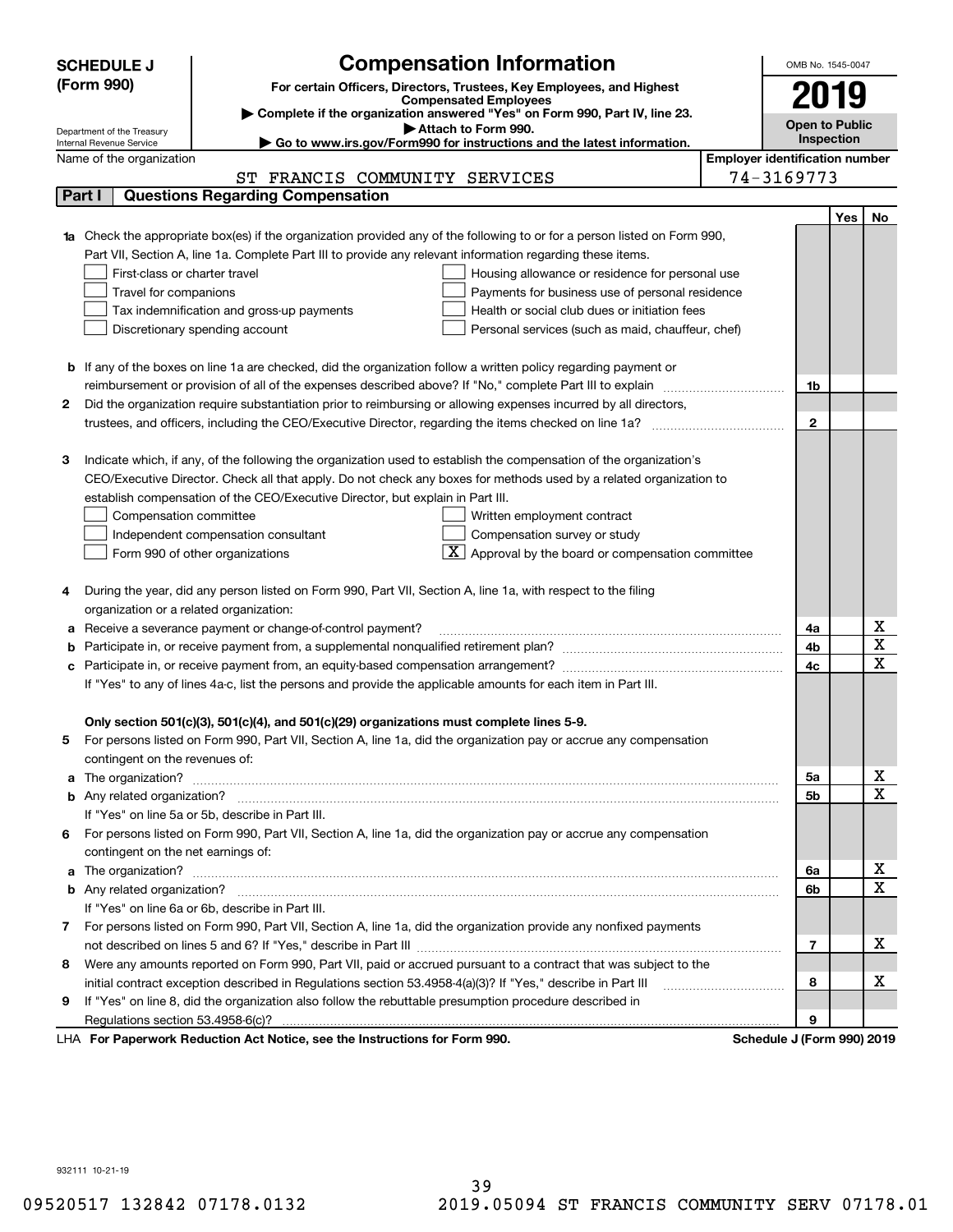74-3169773

**2**

# **Part II Officers, Directors, Trustees, Key Employees, and Highest Compensated Employees.**  Schedule J (Form 990) 2019 Page Use duplicate copies if additional space is needed.

For each individual whose compensation must be reported on Schedule J, report compensation from the organization on row (i) and from related organizations, described in the instructions, on row (ii). Do not list any individuals that aren't listed on Form 990, Part VII.

**Note:**  The sum of columns (B)(i)-(iii) for each listed individual must equal the total amount of Form 990, Part VII, Section A, line 1a, applicable column (D) and (E) amounts for that individual.

|                         |                |                          | (B) Breakdown of W-2 and/or 1099-MISC compensation |                                           | (C) Retirement and<br>other deferred | (D) Nontaxable<br>benefits | (E) Total of columns<br>$(B)(i)-(D)$ | (F) Compensation<br>in column (B)         |
|-------------------------|----------------|--------------------------|----------------------------------------------------|-------------------------------------------|--------------------------------------|----------------------------|--------------------------------------|-------------------------------------------|
| (A) Name and Title      |                | (i) Base<br>compensation | (ii) Bonus &<br>incentive<br>compensation          | (iii) Other<br>reportable<br>compensation | compensation                         |                            |                                      | reported as deferred<br>on prior Form 990 |
| THERESA RUZICKA<br>(1)  | (i)            | $\overline{0}$ .         | $\overline{0}$ .                                   | $\overline{0}$ .                          | $\overline{0}$ .                     | $\overline{0}$ .           | $\overline{0}$ .                     | 0.                                        |
| EX-OFFICIO BOARD MEMBER | (ii)           | 187,119.                 | $\overline{0}$ .                                   | $\overline{0}$ .                          | 9,595.                               | 14,084.                    | 210,798.                             | $\overline{0}$ .                          |
|                         | (i)            |                          |                                                    |                                           |                                      |                            |                                      |                                           |
|                         | <u>(ii)</u>    |                          |                                                    |                                           |                                      |                            |                                      |                                           |
|                         | $(\sf{i})$     |                          |                                                    |                                           |                                      |                            |                                      |                                           |
|                         | <u>(ii)</u>    |                          |                                                    |                                           |                                      |                            |                                      |                                           |
|                         | $(\sf{i})$     |                          |                                                    |                                           |                                      |                            |                                      |                                           |
|                         | <u>(ii)</u>    |                          |                                                    |                                           |                                      |                            |                                      |                                           |
|                         | (i)            |                          |                                                    |                                           |                                      |                            |                                      |                                           |
|                         | <u>(ii)</u>    |                          |                                                    |                                           |                                      |                            |                                      |                                           |
|                         | (i)            |                          |                                                    |                                           |                                      |                            |                                      |                                           |
|                         | <u>(ii)</u>    |                          |                                                    |                                           |                                      |                            |                                      |                                           |
|                         | (i)            |                          |                                                    |                                           |                                      |                            |                                      |                                           |
|                         | (ii)           |                          |                                                    |                                           |                                      |                            |                                      |                                           |
|                         | (i)<br>(ii)    |                          |                                                    |                                           |                                      |                            |                                      |                                           |
|                         | (i)            |                          |                                                    |                                           |                                      |                            |                                      |                                           |
|                         | (ii)           |                          |                                                    |                                           |                                      |                            |                                      |                                           |
|                         | (i)            |                          |                                                    |                                           |                                      |                            |                                      |                                           |
|                         | (ii)           |                          |                                                    |                                           |                                      |                            |                                      |                                           |
|                         | (i)            |                          |                                                    |                                           |                                      |                            |                                      |                                           |
|                         | <u>(ii)</u>    |                          |                                                    |                                           |                                      |                            |                                      |                                           |
|                         | (i)            |                          |                                                    |                                           |                                      |                            |                                      |                                           |
|                         | <u>(ii)</u>    |                          |                                                    |                                           |                                      |                            |                                      |                                           |
|                         | (i)            |                          |                                                    |                                           |                                      |                            |                                      |                                           |
|                         | <u>(ii)</u>    |                          |                                                    |                                           |                                      |                            |                                      |                                           |
|                         | (i)            |                          |                                                    |                                           |                                      |                            |                                      |                                           |
|                         | (ii)           |                          |                                                    |                                           |                                      |                            |                                      |                                           |
|                         | (i)            |                          |                                                    |                                           |                                      |                            |                                      |                                           |
|                         | <u>(ii)</u>    |                          |                                                    |                                           |                                      |                            |                                      |                                           |
|                         | (i)            |                          |                                                    |                                           |                                      |                            |                                      |                                           |
|                         | $\overline{}}$ |                          |                                                    |                                           |                                      |                            |                                      |                                           |

**Schedule J (Form 990) 2019**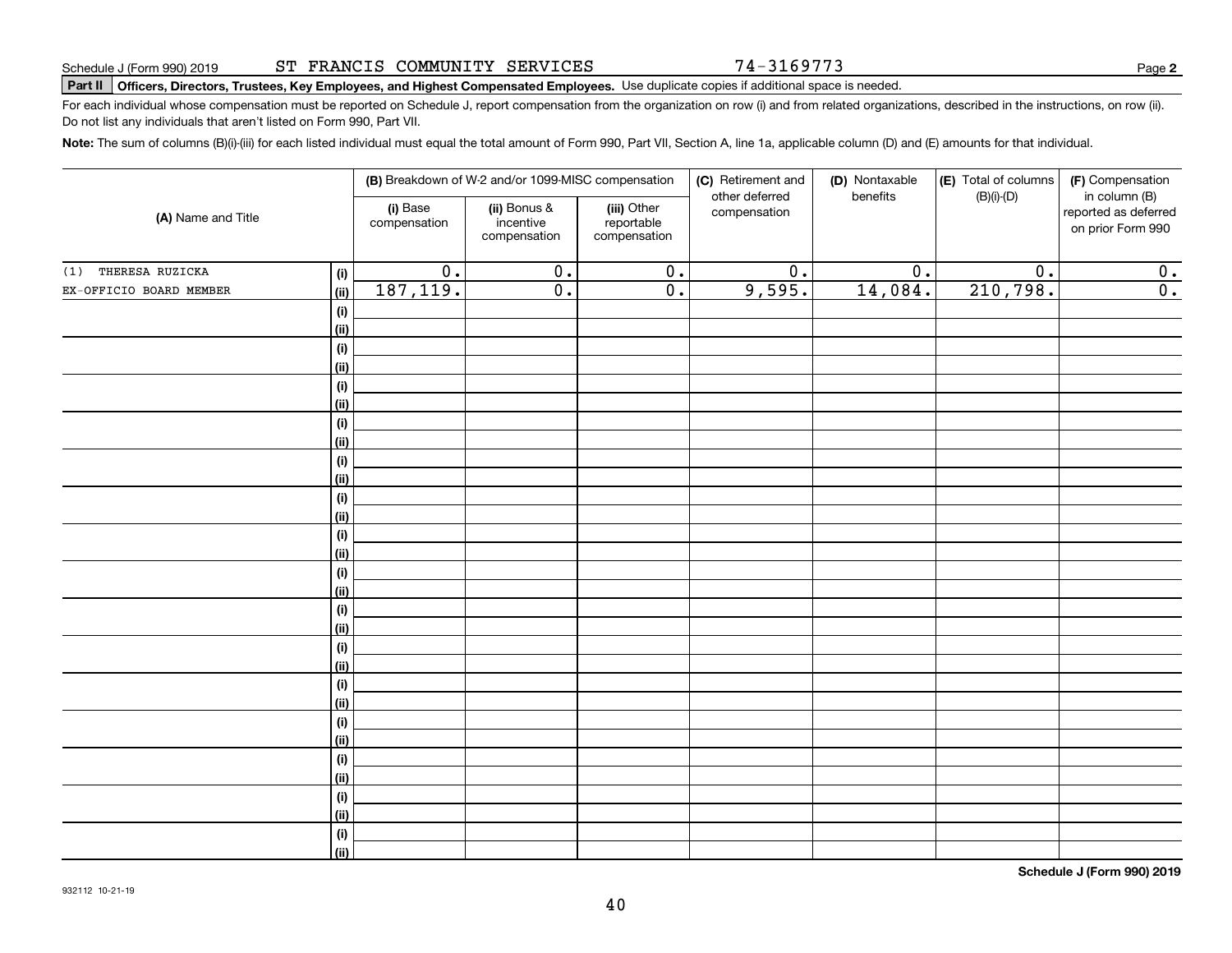### **Part III Supplemental Information**

Schedule J (Form 990) 2019 ST FRANCIS COMMUNITY SERVICES 74-3169773<br>
Part III Supplemental Information<br>
Provide the information, explanation, or descriptions required for Part I, lines 1a, 1b, 3, 4a, 4b, 4c, 5a, 5b, 6a, 6b

## PART I, LINE 3:

CATHOLIC CHARITIES OF ST. LOUIS LAUNCHED A COMPENSATION STUDY INVOLVING ALL

FEDERATION AGENCIES/EMPLOYEES IN FISCAL YEAR 2020. AS PART OF THIS PROCESS,

THE SALARY RANGE FOR THE SFCS EXECUTIVE DIRECTOR POSITION WAS UPDATED. THE

EXECUTIVE'S CURRENT SALARY WAS EVALUATED AGAINST THE UPDATED RANGE.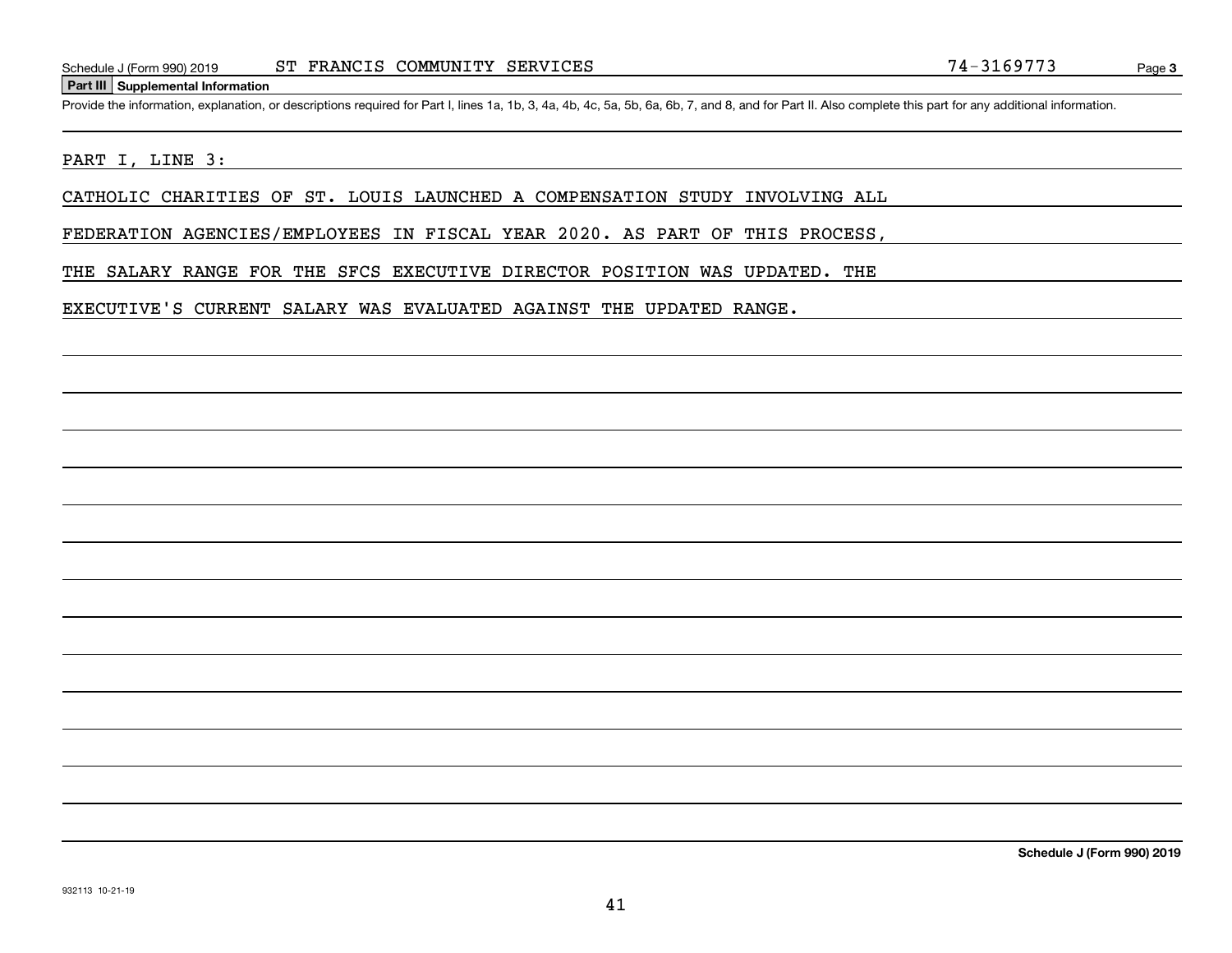## **SCHEDULE M (Form 990)**

# **Noncash Contributions**

OMB No. 1545-0047

**Open to Public**

| Department of the Treasury      |  |
|---------------------------------|--|
| <b>Internal Revenue Service</b> |  |

**Complete if the organizations answered "Yes" on Form 990, Part IV, lines 29 or 30.** <sup>J</sup>**2019 Attach to Form 990.** J

 **Go to www.irs.gov/Form990 for instructions and the latest information.** J

Name of the organization

## **Part I Types of Property** ST FRANCIS COMMUNITY SERVIO

| nd the latest information. | Inspection                            |
|----------------------------|---------------------------------------|
|                            | <b>Employer identification number</b> |
| CES                        | 74-3169773                            |
|                            |                                       |

|     |                                                                                                                                | (a)                    | (b)                           | (c)                                            | (d)                                                   |     |         |    |
|-----|--------------------------------------------------------------------------------------------------------------------------------|------------------------|-------------------------------|------------------------------------------------|-------------------------------------------------------|-----|---------|----|
|     |                                                                                                                                | Check if<br>applicable | Number of<br>contributions or | Noncash contribution<br>amounts reported on    | Method of determining<br>noncash contribution amounts |     |         |    |
|     |                                                                                                                                |                        |                               | items contributed Form 990, Part VIII, line 1g |                                                       |     |         |    |
| 1   |                                                                                                                                |                        |                               |                                                |                                                       |     |         |    |
| 2   | Art - Historical treasures                                                                                                     |                        |                               |                                                |                                                       |     |         |    |
| з   | Art - Fractional interests                                                                                                     |                        |                               |                                                |                                                       |     |         |    |
| 4   | Books and publications                                                                                                         |                        |                               |                                                |                                                       |     |         |    |
| 5   | Clothing and household goods                                                                                                   |                        |                               |                                                |                                                       |     |         |    |
| 6   |                                                                                                                                |                        |                               |                                                |                                                       |     |         |    |
| 7   |                                                                                                                                |                        |                               |                                                |                                                       |     |         |    |
| 8   | Intellectual property                                                                                                          |                        |                               |                                                |                                                       |     |         |    |
| 9   | Securities - Publicly traded                                                                                                   | $\mathbf x$            | 11                            | 155,416. BOOK                                  |                                                       |     |         |    |
| 10  | Securities - Closely held stock                                                                                                |                        |                               |                                                |                                                       |     |         |    |
| 11  | Securities - Partnership, LLC, or                                                                                              |                        |                               |                                                |                                                       |     |         |    |
|     | trust interests                                                                                                                |                        |                               |                                                |                                                       |     |         |    |
| 12  | Securities - Miscellaneous                                                                                                     |                        |                               |                                                |                                                       |     |         |    |
| 13  | Qualified conservation contribution -                                                                                          |                        |                               |                                                |                                                       |     |         |    |
|     | Historic structures                                                                                                            |                        |                               |                                                |                                                       |     |         |    |
| 14  | Qualified conservation contribution - Other                                                                                    |                        |                               |                                                |                                                       |     |         |    |
| 15  | Real estate - Residential                                                                                                      |                        |                               |                                                |                                                       |     |         |    |
|     |                                                                                                                                |                        |                               |                                                |                                                       |     |         |    |
| 16  | Real estate - Commercial                                                                                                       | $\mathbf x$            | 1                             |                                                | 33,624. ESTIMATE                                      |     |         |    |
| 17  |                                                                                                                                |                        |                               |                                                |                                                       |     |         |    |
| 18  |                                                                                                                                |                        |                               |                                                |                                                       |     |         |    |
| 19  |                                                                                                                                |                        |                               |                                                |                                                       |     |         |    |
| 20  | Drugs and medical supplies                                                                                                     |                        |                               |                                                |                                                       |     |         |    |
| 21  |                                                                                                                                |                        |                               |                                                |                                                       |     |         |    |
| 22  |                                                                                                                                |                        |                               |                                                |                                                       |     |         |    |
| 23  |                                                                                                                                |                        |                               |                                                |                                                       |     |         |    |
| 24  |                                                                                                                                |                        |                               |                                                |                                                       |     |         |    |
| 25  | Other<br>▶<br>$\left(\begin{array}{ccc}\n\end{array}\right)$                                                                   |                        |                               |                                                |                                                       |     |         |    |
| 26  | Other                                                                                                                          |                        |                               |                                                |                                                       |     |         |    |
| 27  | $($ $)$<br>Other                                                                                                               |                        |                               |                                                |                                                       |     |         |    |
| 28  | Other                                                                                                                          |                        |                               |                                                |                                                       |     |         |    |
| 29  | Number of Forms 8283 received by the organization during the tax year for contributions                                        |                        |                               |                                                |                                                       |     |         |    |
|     | for which the organization completed Form 8283, Part IV, Donee Acknowledgement                                                 |                        |                               | 29                                             |                                                       |     |         |    |
|     |                                                                                                                                |                        |                               |                                                |                                                       |     | Yes $ $ | No |
|     | 30a During the year, did the organization receive by contribution any property reported in Part I, lines 1 through 28, that it |                        |                               |                                                |                                                       |     |         |    |
|     | must hold for at least three years from the date of the initial contribution, and which isn't required to be used for          |                        |                               |                                                |                                                       |     |         |    |
|     | exempt purposes for the entire holding period?                                                                                 |                        |                               |                                                |                                                       | 30a |         | х  |
|     | <b>b</b> If "Yes," describe the arrangement in Part II.                                                                        |                        |                               |                                                |                                                       |     |         |    |
| 31  | Does the organization have a gift acceptance policy that requires the review of any nonstandard contributions?                 |                        |                               |                                                |                                                       | 31  | х       |    |
|     | 32a Does the organization hire or use third parties or related organizations to solicit, process, or sell noncash              |                        |                               |                                                |                                                       |     |         |    |
|     | contributions?                                                                                                                 |                        |                               |                                                |                                                       | 32a | х       |    |
|     | <b>b</b> If "Yes," describe in Part II.                                                                                        |                        |                               |                                                |                                                       |     |         |    |
| 33  | If the organization didn't report an amount in column (c) for a type of property for which column (a) is checked,              |                        |                               |                                                |                                                       |     |         |    |
|     | describe in Part II.                                                                                                           |                        |                               |                                                |                                                       |     |         |    |
| LHA | For Paperwork Reduction Act Notice, see the Instructions for Form 990.                                                         |                        |                               |                                                | Schedule M (Form 990) 2019                            |     |         |    |

932141 09-27-19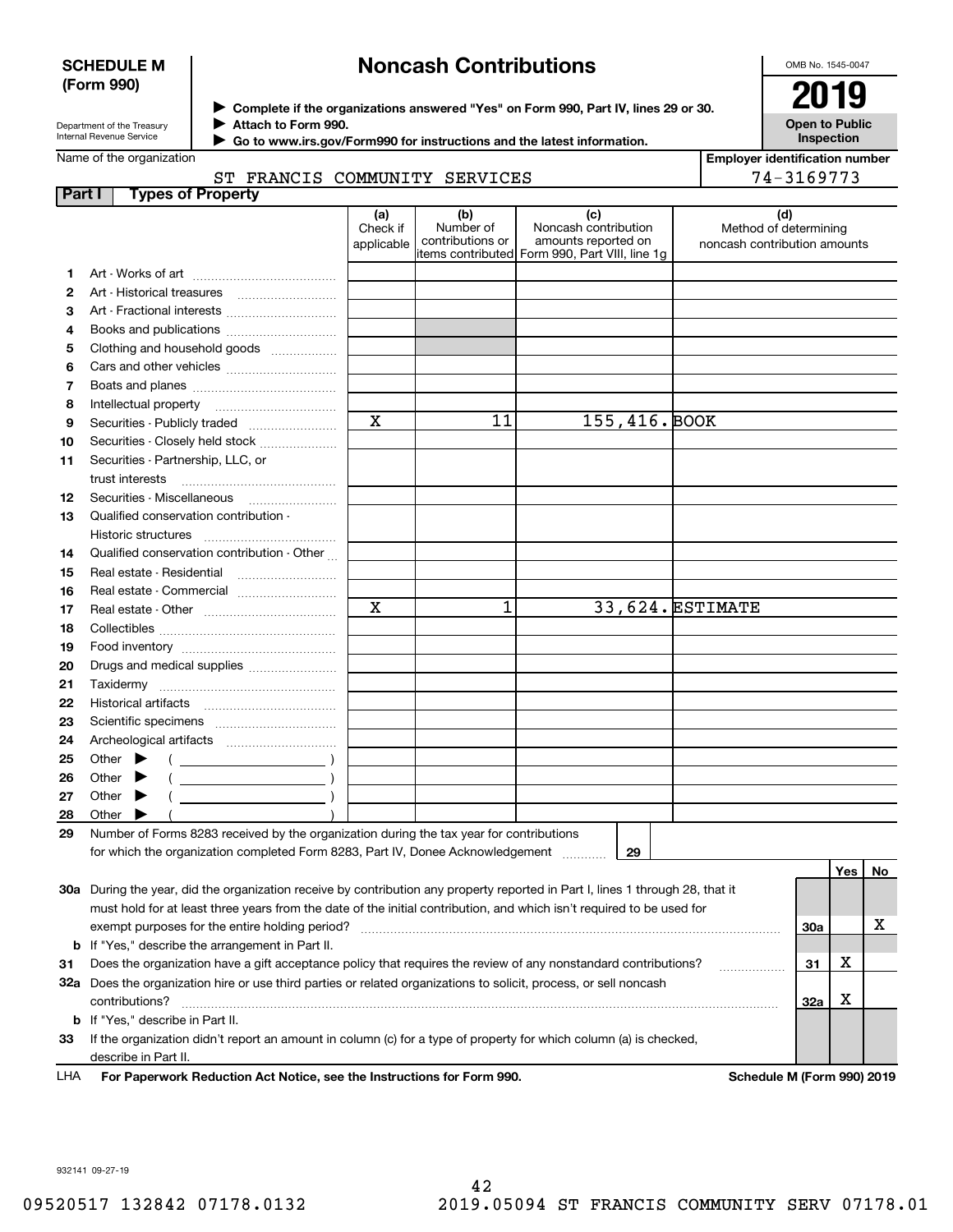Part II | Supplemental Information. Provide the information required by Part I, lines 30b, 32b, and 33, and whether the organization is reporting in Part I, column (b), the number of contributions, the number of items received, or a combination of both. Also complete this part for any additional information.

SCHEDULE M, PART I, COLUMN (B):

## THE ORGANIZATION IS REPORTING THE NUMBER OF CONTRIBUTIONS.

SCHEDULE M, LINE 32B:

THE ARCHDIOCESAN FINANCE OFFICE PROCESSES CONTRIBUTIONS OF STOCKS.

**Schedule M (Form 990) 2019**

932142 09-27-19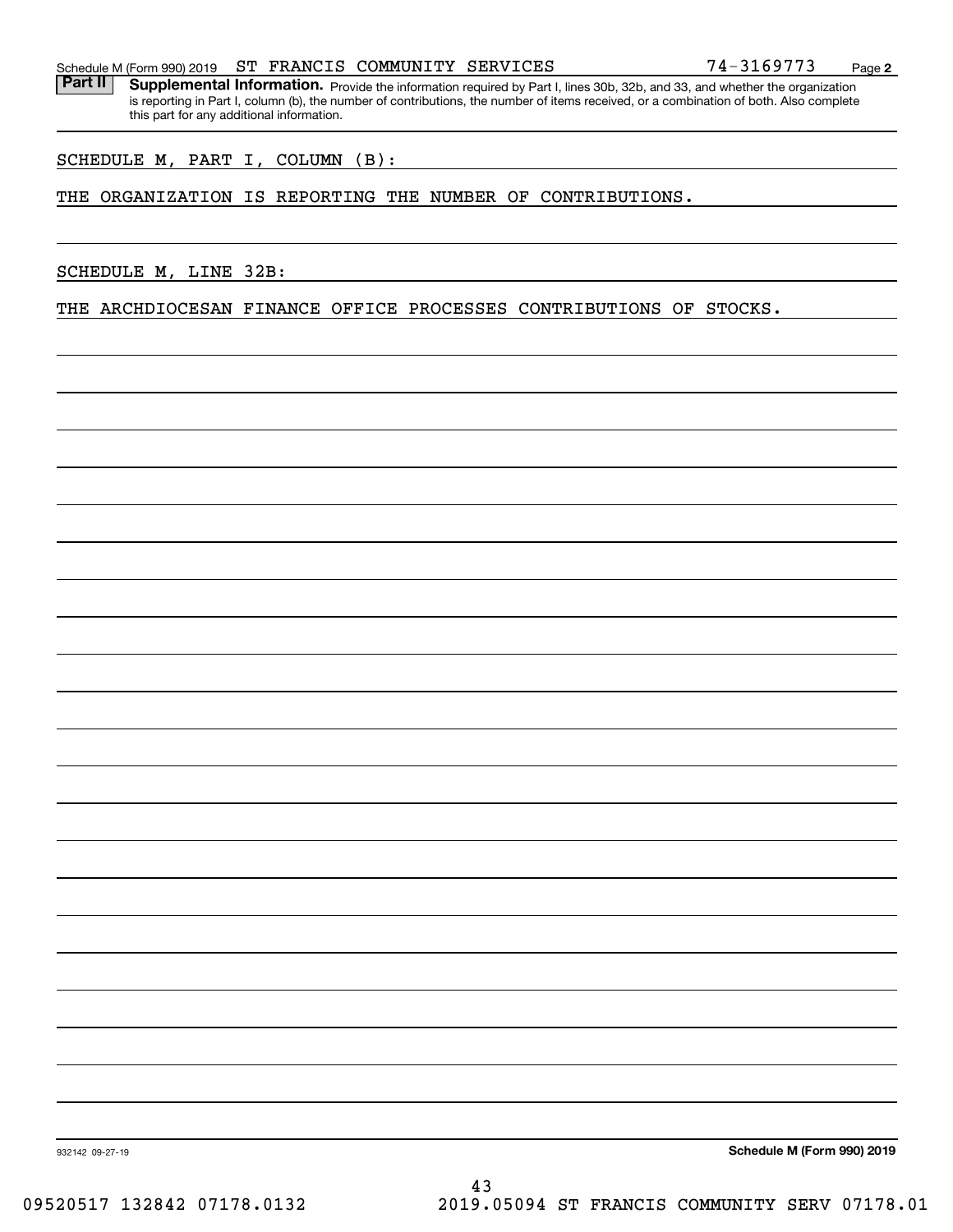**(Form 990 or 990-EZ)**

Department of the Treasury Internal Revenue Service Name of the organization

**SCHEDULE O Supplemental Information to Form 990 or 990-EZ**

**Complete to provide information for responses to specific questions on Form 990 or 990-EZ or to provide any additional information. | Attach to Form 990 or 990-EZ. | Go to www.irs.gov/Form990 for the latest information.**



ST FRANCIS COMMUNITY SERVICES | 74-3169773

**Employer identification number**

FORM 990, PART I, LINE 1, DESCRIPTION OF ORGANIZATION MISSION:

WALKS WITH OUR VULNERABLE NEIGHBORS TO CREATE OPPORTUNITIES, TO BUILD

RESILIENCY AND TO ADVOCATE FOR JUSTICE. ACTIVITIES INCLUDE LEGAL AID

FOR IMPOVERISHED FAMILIES, CHILDREN, IMMIGRANTS AND VETERANS; BILINGUAL

AFTER-SCHOOL AND SUMMER YOUTH PROGRAMMING; BILINGUAL MENTAL HEALTH

COUNSELING; BILINGUAL CASE MANAGEMENT; THE VIETNAMESE HEALTH CLINIC;

LONG-TERM, WRAP-AROUND CASE MANAGEMENT FOR ENGLISH-SPEAKING

IMPOVERISHED FAMILIES; HOUSING COUNSELING; LONG-TERM DISASTER CASE

MANAGEMENT.

FORM 990, PART III, LINE 4A, PROGRAM SERVICE ACCOMPLISHMENTS:

REQUEST ASYLUM, FIGHT DEPORTATION, OBTAIN WORK AUTHORIZATION AND MORE.

BILINGUAL AFTER-SCHOOL, TUTORING AND SUMMER CAMP EXPERIENCES BENEFITED

118 CHILDREN. BILINGUAL THERAPISTS PROVIDED MORE THAN 875 COUNSELING

SESSIONS FOR 123 DISTRESSED LATINO CHILDREN AND ADULTS. THE VIETNAMESE

HEALTH CLINIC, DESPITE CLOSING FOR PERIODS OF TIME, CARED FOR 152

VIETNAMESE ELDERS.

FORM 990, PART III, LINE 4B, PROGRAM SERVICE ACCOMPLISHMENTS:

VIOLATIONS - IN MUNICIPAL COURTS.

FORM 990, PART III, LINE 4C, PROGRAM SERVICE ACCOMPLISHMENTS:

WORK-AT-HOME ORDERS IN THE ST. LOUIS REGION.

FORM 990, PART VI, SECTION A, LINE 3:

932211 09-06-19 LHA For Paperwork Reduction Act Notice, see the Instructions for Form 990 or 990-EZ. Schedule O (Form 990 or 990-EZ) (2019) THE ORGANIZATION PAYS A MANAGEMENT AND BOOKKEEPING FEE TO THE ARCHDIOCESE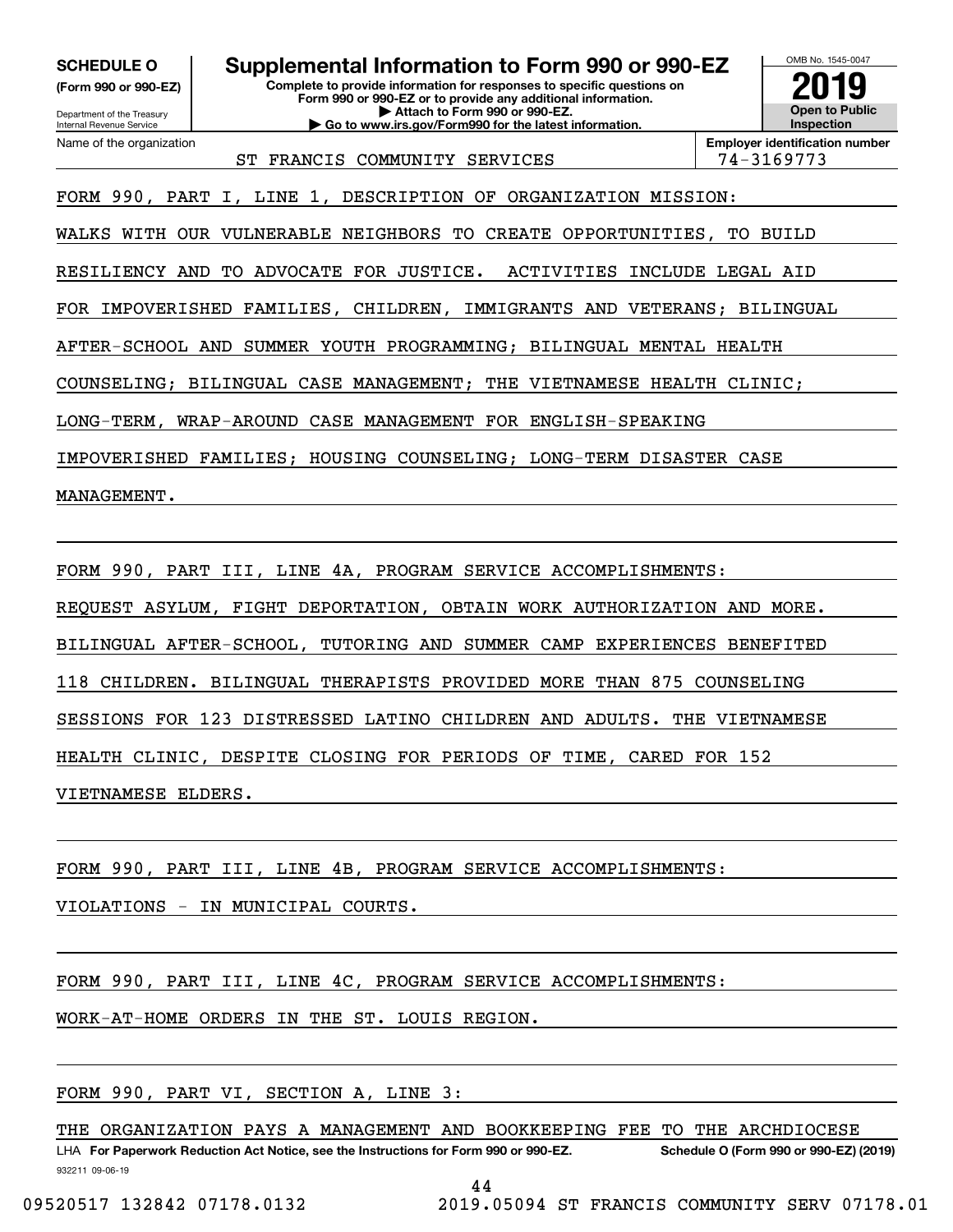| Schedule O (Form 990 or 990-EZ) (2019)                                | Page 2                                              |
|-----------------------------------------------------------------------|-----------------------------------------------------|
| Name of the organization<br>ST FRANCIS COMMUNITY SERVICES             | <b>Employer identification number</b><br>74-3169773 |
| OF ST. LOUIS. ADDITIONALLY, A MANAGEMENT FEE IS PAID TO THE ST. LOUIS |                                                     |
| $\overline{1}$                                                        |                                                     |

ARCHDIOCESAN FUND (SLAF) FOR THE MANAGEMENT OF THE ORGANIZATION'S

INVESTMENTS.

FORM 990, PART VI, SECTION A, LINE 6:

CATHOLIC CHARITIES OF ST. LOUIS IS THE MEMBER OF ST. FRANCIS COMMUNITY SERVICES CORPORATION(SFCS) AND HOLDS CERTAIN RESERVED POWERS, AS STATED IN THE SFCS BYLAWS. THE ARCHBISHOP OF ST. LOUIS IS A MEMBER OF CATHOLIC CHARITIES OF ST. LOUIS, AND THUS A MEMBER OF THE MEMBER OF SFCS.

FORM 990, PART VI, SECTION A, LINE 7A:

AS A MEMBER WITH RESERVED POWERS OVER CATHOLIC CHARITIES OF ST. LOUIS, BY WHICH THE ARCHBISHOP OF ST. LOUIS ALSO HAS RESERVED POWERS OVER THE ORGANIZATION, THE ARCHBISHOP OF ST. LOUIS HAS THE AUTHORITY TO APPOINT UP TO 50% OF THE BOARD OF DIRECTORS AND TO APPROVE ALL CANDIDATES TO THE BOARD OF DIRECTORS OF THE ORGANIZATION.

FORM 990, PART VI, SECTION A, LINE 7B:

AS THEY ARE MEMBERS WITH RESERVED POWERS, THE BYLAWS RESERVE CERTAIN POWERS TO THE MEMBER (CATHOLIC CHARITIES OF ST. LOUIS) AND THE "MEMBER OF THE MEMBER" (ARCHBISHOP OF ST. LOUIS).

ADDITIONALLY, THE AUDIT COMMITTEE OF THE ARCHDIOCESE OF ST. LOUIS IS

RESPONSIBLE FOR THE SELECTION OF THE INDEPENDENT AUDITOR FOR ALL

ARCHDIOCESAN ENTITIES.

FORM 990, PART VI, SECTION B, LINE 11B:

932212 09-06-19 **Schedule O (Form 990 or 990-EZ) (2019)** THE FORM 990 IS PREPARED BY AN INDEPENDENT ACCOUNTING FIRM. THE RETURN IS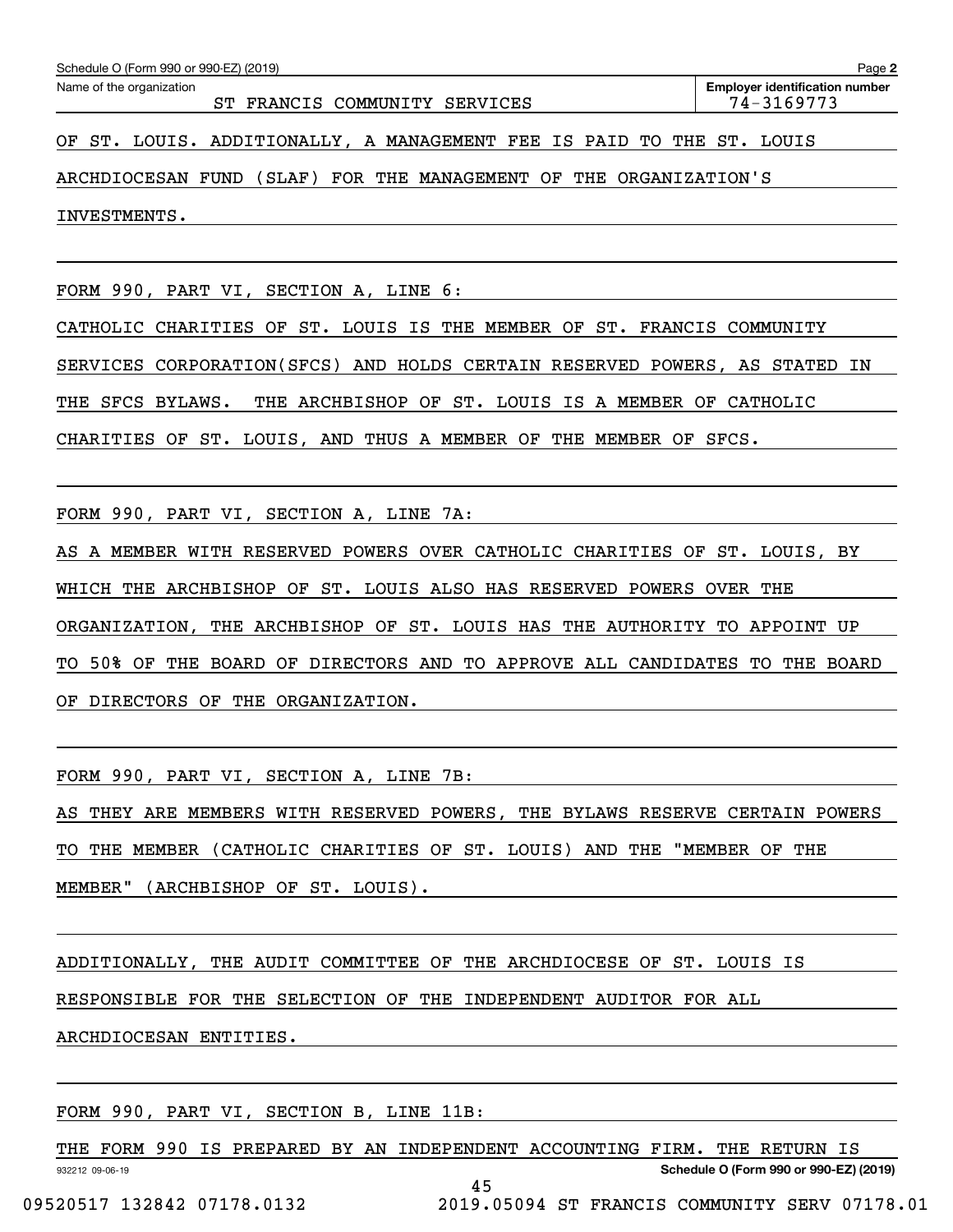| Schedule O (Form 990 or 990-EZ) (2019)                                    | Page 2                                              |  |  |
|---------------------------------------------------------------------------|-----------------------------------------------------|--|--|
| Name of the organization<br>ST FRANCIS COMMUNITY SERVICES                 | <b>Employer identification number</b><br>74-3169773 |  |  |
| REVIEWED BY MANAGEMENT AND ANY NECESSARY REVISONS ARE MADE.               | A COPY OF<br>THE                                    |  |  |
| FORM 990 IS SENT TO THE MEMBERS OF THE GOVERNING BOARD PRIOR TO FILING OF |                                                     |  |  |
| THE TAX RETURN.                                                           |                                                     |  |  |

FORM 990, PART VI, SECTION B, LINE 12C:

EACH YEAR IN AUGUST, BOARD MEMBERS REVIEW THE CONFLICT OF INTEREST POLICY AND ARE ASKED TO SIGN A DISCLOSURE FORM. ANY DISCLOSURE IS FOLLOWED UP TO ENSURE THAT NO CONFLICT OF INTEREST ACTUALLY EXISTS, OR THAT STEPS ARE TAKEN TO ELIMINATE THE CONFLICT. NO BOARD MEMBER IS ALLOWED TO CONTINUE HIS/HER SERVICE IF A CONFLICT IS UNRESOLVED. KEY STAFF EACH YEAR SIGN A DISCLOSURE FORM AND GO THROUGH THE SAME REVIEW PROCESS.

FORM 990, PART VI, SECTION B, LINE 15:

IN FISCAL YEAR 2020, CATHOLIC CHARITIES OF ST. LOUIS LAUNCHED A COMPENSATION ANALYSIS ON BEHALF ALL FEDERATION AGENCIES. SALARY RANGES ACROSS THE FEDERATION WERE UPDATED; POSITIONS WERE PLACED WITHIN THE RANGES; AND THE CURRENT WAGES OF ALL EMPLOYEES WERE REVIEWED. SFCS BEGAN WORK ON A PLAN TO UPGRADE THE WAGES OF ITS EMPLOYEES, PRIORITIZING THOSE WHOSE SALARY DOES NOT MEET THE MINIMUM OF THEIR RANGE. THE EXECUTIVE DIRECTOR'S COMPENSATION WAS REVIEWED ACCORDINGLY AND WILL BE ADJUSTED IN FY21. ALSO, THE EXECUTIVE DIRECTOR - FORMERLY AN EMPLOYEE OF CATHOLIC CHARITIES - MOVED TO THE SFCS PAYROLL EFFECTIVE JULY 1, 2019.

| FORM 990, PART VI, SECTION C, LINE 19: |                                                                             |
|----------------------------------------|-----------------------------------------------------------------------------|
|                                        | GOVERNING DOCUMENTS, CONFLICT OF INTEREST POLICIES, AND FINANCIAL           |
|                                        | STATEMENTS ARE AVAILABLE BY WRITTEN REQUEST TO THE EXECUTIVE DIRECTOR. SFCS |
|                                        | ALSO PROVIDES THESE DOCUMENTS TO FUNDERS AS PART OF APPLICATION AND         |
|                                        | CONTRACTING PROCESSES; SOME ARE SHARED, BY WRITTEN REQUEST, TO THE PUBLIC   |
| 932212 09-06-19                        | Schedule O (Form 990 or 990-EZ) (2019)                                      |
| 09520517 132842 07178.0132             | 46<br>2019.05094 ST FRANCIS COMMUNITY SERV 07178.01                         |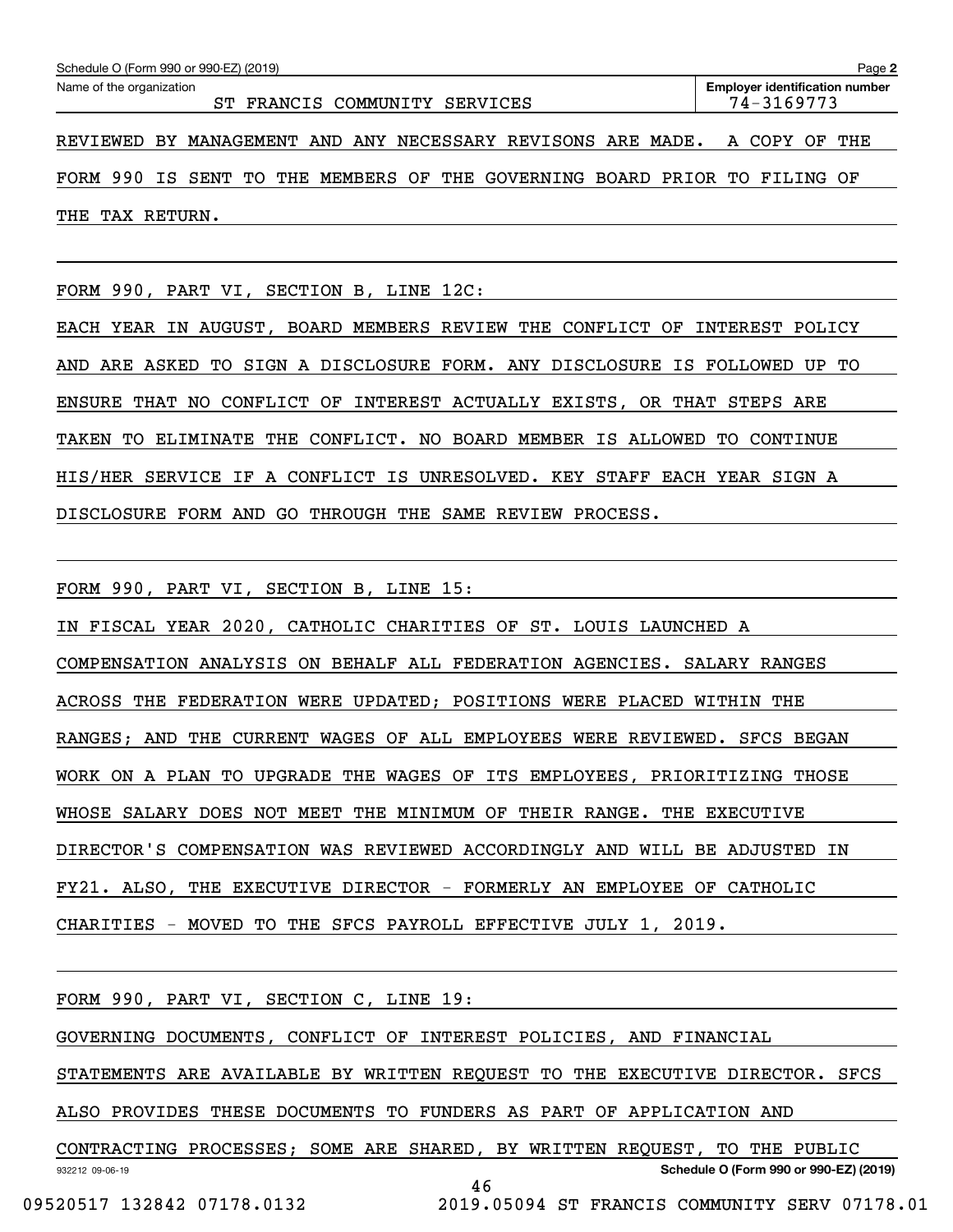**2**

## VIA THESE ENTITIES. GOVERNING DOCUMENTS ALSO ARE AVAILABLE ONLINE THROUGH

THE STATE OF MISSOURI'S SECRETARY OF STATE WEBSITE.

FORM 990, PART XII, LINE 2C

THE AUDIT COMMITTEE OF THE ARCHDIOCESE OF ST. LOUIS ASSUMES

RESPONSIBILITY FOR OVERSIGHT OF THE AUDIT OF THE FINANCIAL STATEMENTS

AND SELECTION OF AN INDEPENDENT AUDITOR.

**Schedule O (Form 990 or 990-EZ) (2019)**

932212 09-06-19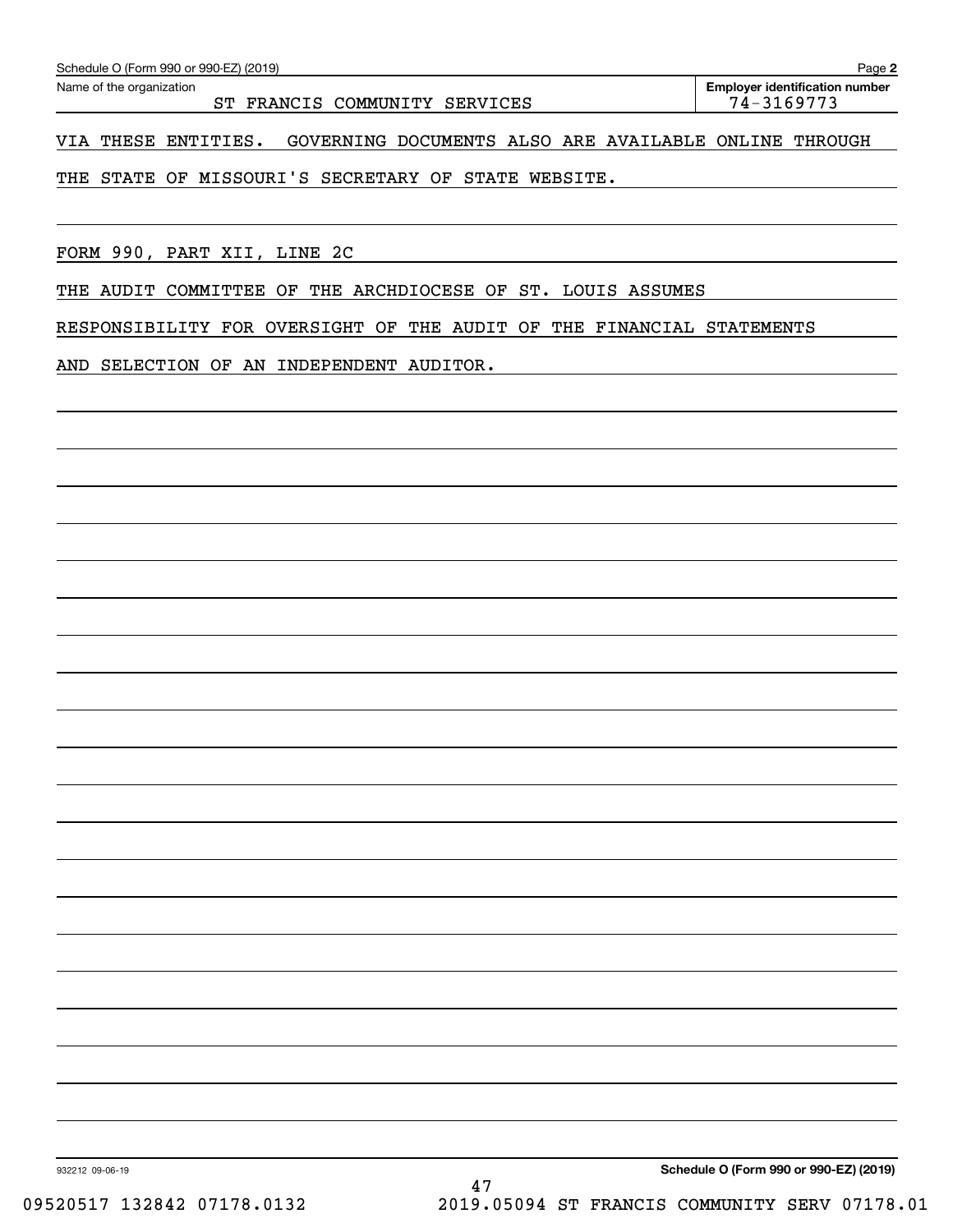932161 09-10-19 LHA

# **Related Organizations and Unrelated Partnerships**

**Complete if the organization answered "Yes" on Form 990, Part IV, line 33, 34, 35b, 36, or 37.** |

**Attach to Form 990.**  |

**Open to Public | Go to www.irs.gov/Form990 for instructions and the latest information. Inspection**

**Employer identification number**

74-3169773

Name of the organization

## ST FRANCIS COMMUNITY SERVICES

**Part I Identification of Disregarded Entities.**  Complete if the organization answered "Yes" on Form 990, Part IV, line 33.

| (a)<br>Name, address, and EIN (if applicable)<br>of disregarded entity | (b)<br>Primary activity | (c)<br>Legal domicile (state or<br>foreign country) | (d)<br>Total income | (e)<br>End-of-year assets | (f)<br>Direct controlling<br>entity |
|------------------------------------------------------------------------|-------------------------|-----------------------------------------------------|---------------------|---------------------------|-------------------------------------|
|                                                                        |                         |                                                     |                     |                           |                                     |
|                                                                        |                         |                                                     |                     |                           |                                     |
|                                                                        |                         |                                                     |                     |                           |                                     |
|                                                                        |                         |                                                     |                     |                           |                                     |

#### **Identification of Related Tax-Exempt Organizations.** Complete if the organization answered "Yes" on Form 990, Part IV, line 34, because it had one or more related tax-exempt **Part II** organizations during the tax year.

| (a)<br>Name, address, and EIN<br>of related organization | (b)<br>Primary activity | (c)<br>Legal domicile (state or<br>foreign country) | (d)<br>Exempt Code<br>section | (e)<br>Public charity<br>status (if section | (f)<br>Direct controlling<br>entity |     | $(g)$<br>Section 512(b)(13)<br>controlled<br>entity? |
|----------------------------------------------------------|-------------------------|-----------------------------------------------------|-------------------------------|---------------------------------------------|-------------------------------------|-----|------------------------------------------------------|
|                                                          |                         |                                                     |                               | 501(c)(3))                                  |                                     | Yes | No                                                   |
| ARCHDIOCESE OF ST. LOUIS - 43-0653244                    |                         |                                                     |                               |                                             |                                     |     |                                                      |
| 20 ARCHBISHOP MAY DRIVE                                  |                         |                                                     |                               |                                             | ARCHBISHOP OF ST.                   |     |                                                      |
| ST. LOUIS, MO 63119                                      | RELIGIOUS ORGANIZATION  | MISSOURI                                            | 501(C)(3)                     | LINE 1                                      | LOUIS                               |     | х                                                    |
| CATHOLIC CHARITIES OF ST. LOUIS - 43-0653270             |                         |                                                     |                               |                                             |                                     |     |                                                      |
| 4445 LINDELL BLVD.                                       |                         |                                                     |                               |                                             | ARCHBISHOP OF ST.                   |     |                                                      |
| ST. LOUIS, MO 63108                                      | SOCIAL SERVICES         | MISSOURI                                            | 501(C)(3)                     | LINE 7                                      | LOUIS                               |     | х                                                    |
| CATHOLIC CHARITIES FOUNDATION - 43-1307878               |                         |                                                     |                               |                                             |                                     |     |                                                      |
| 4445 LINDELL BLVD.                                       | SUPPORTS CATHOLIC       |                                                     |                               |                                             | ARCHBISHOP OF ST.                   |     |                                                      |
| ST. LOUIS, MO 63108                                      | CHARITIES               | MISSOURI                                            | 501(C)(3)                     | LINE 7                                      | LOUIS                               |     | х                                                    |
| ST LOUIS CITY CATHOLIC CHURCH REAL ESTATE                |                         |                                                     |                               |                                             |                                     |     |                                                      |
| CORPORATION - 26-0072488, 20 ARCHBISHOP MAY              |                         |                                                     |                               |                                             | ARCHBISHOP OF ST.                   |     |                                                      |
| DRIVE, ST. LOUIS, MO 63119                               | REAL ESTATE             | MISSOURI                                            | 501(C)(3)                     | LINE 1                                      | LOUIS                               |     |                                                      |

**For Paperwork Reduction Act Notice, see the Instructions for Form 990. Schedule R (Form 990) 2019**



#### **SCHEDULE R (Form 990)**

Department of the Treasury Internal Revenue Service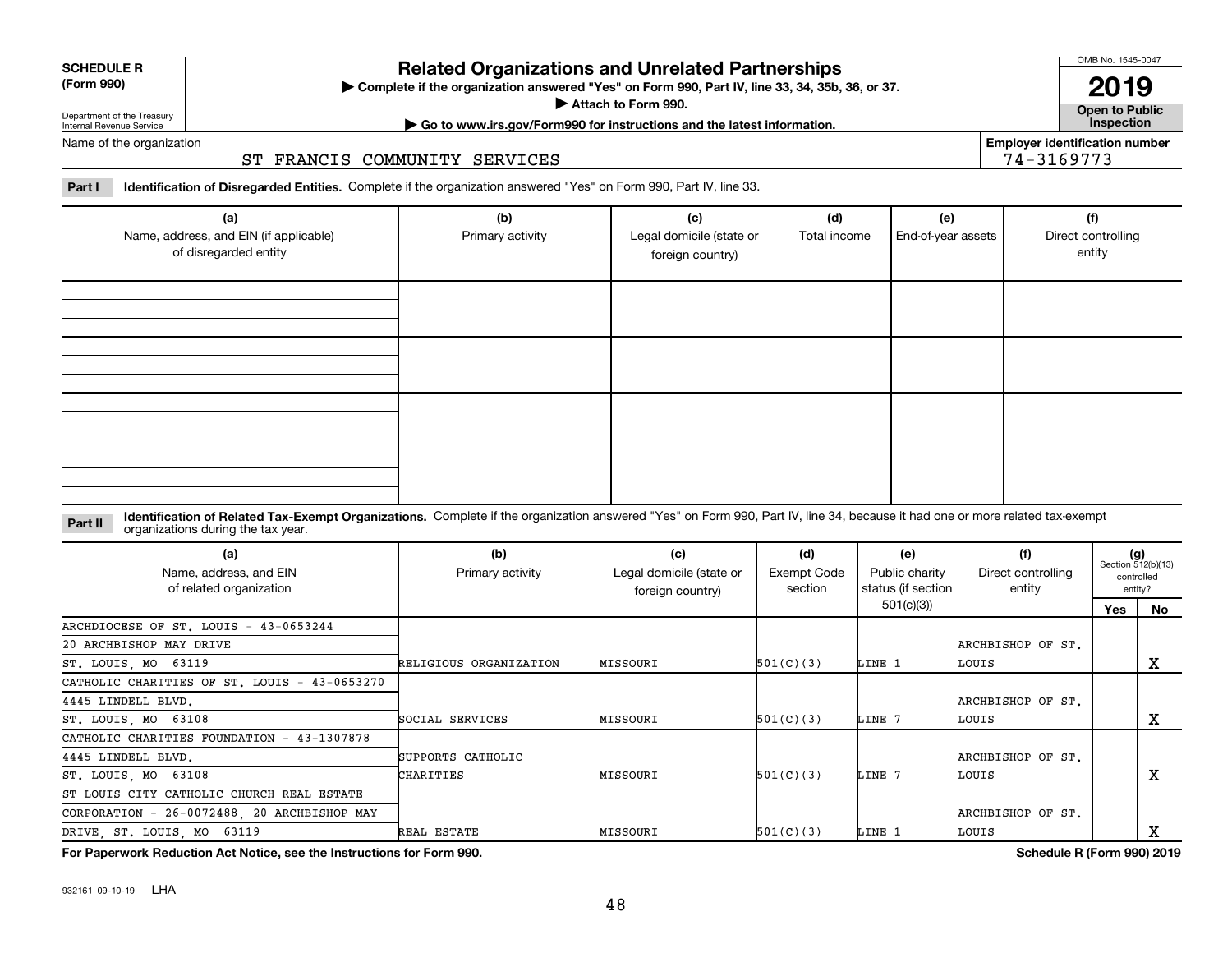**Part II Continuation of Identification of Related Tax-Exempt Organizations**

| (a)<br>Name, address, and EIN<br>of related organization | (b)<br>Primary activity | (c)<br>Legal domicile (state or<br>foreign country) | (d)<br>Exempt Code<br>section | (e)<br>Public charity<br>status (if section | (f)<br>Direct controlling<br>entity | organization? | $(g)$<br>Section 512(b)(13)<br>controlled |
|----------------------------------------------------------|-------------------------|-----------------------------------------------------|-------------------------------|---------------------------------------------|-------------------------------------|---------------|-------------------------------------------|
|                                                          |                         |                                                     |                               | 501(c)(3)                                   |                                     | Yes           | No                                        |
| ST PATRICK CENTER - 43-1263499                           |                         |                                                     |                               |                                             |                                     |               |                                           |
| 800 N TUCKER BLVD                                        |                         |                                                     |                               |                                             | ARCHBISHOP OF ST.                   |               |                                           |
| ST. LOUIS, MO 63101                                      | SOCIAL SERVICES         | MISSOURI                                            | 501(C)(3)                     | LINE 7                                      | LOUIS                               |               | $\mathbf X$                               |
| ST LOUIS COUNTY CATHOLIC CHURCH REAL ESTATE              |                         |                                                     |                               |                                             |                                     |               |                                           |
| CORPORATION - 26-0068416, 20 ARCHBISHOP MAY              |                         |                                                     |                               |                                             | ARCHBISHOP OF ST.                   |               |                                           |
| DRIVE, ST. LOUIS, MO 63119                               | REAL ESTATE             | MISSOURI                                            | 501(C)(3)                     | LINE 1                                      | LOUIS                               |               | $\mathbf x$                               |
|                                                          |                         |                                                     |                               |                                             |                                     |               |                                           |
|                                                          |                         |                                                     |                               |                                             |                                     |               |                                           |
|                                                          |                         |                                                     |                               |                                             |                                     |               |                                           |
|                                                          |                         |                                                     |                               |                                             |                                     |               |                                           |
|                                                          |                         |                                                     |                               |                                             |                                     |               |                                           |
|                                                          |                         |                                                     |                               |                                             |                                     |               |                                           |
|                                                          |                         |                                                     |                               |                                             |                                     |               |                                           |
|                                                          |                         |                                                     |                               |                                             |                                     |               |                                           |
|                                                          |                         |                                                     |                               |                                             |                                     |               |                                           |
|                                                          |                         |                                                     |                               |                                             |                                     |               |                                           |
|                                                          |                         |                                                     |                               |                                             |                                     |               |                                           |
|                                                          |                         |                                                     |                               |                                             |                                     |               |                                           |
|                                                          |                         |                                                     |                               |                                             |                                     |               |                                           |
|                                                          |                         |                                                     |                               |                                             |                                     |               |                                           |
|                                                          |                         |                                                     |                               |                                             |                                     |               |                                           |
|                                                          |                         |                                                     |                               |                                             |                                     |               |                                           |
|                                                          |                         |                                                     |                               |                                             |                                     |               |                                           |
|                                                          |                         |                                                     |                               |                                             |                                     |               |                                           |
|                                                          |                         |                                                     |                               |                                             |                                     |               |                                           |
|                                                          |                         |                                                     |                               |                                             |                                     |               |                                           |
|                                                          |                         |                                                     |                               |                                             |                                     |               |                                           |
|                                                          |                         |                                                     |                               |                                             |                                     |               |                                           |
|                                                          |                         |                                                     |                               |                                             |                                     |               |                                           |
|                                                          |                         |                                                     |                               |                                             |                                     |               |                                           |
|                                                          |                         |                                                     |                               |                                             |                                     |               |                                           |
|                                                          |                         |                                                     |                               |                                             |                                     |               |                                           |
|                                                          |                         |                                                     |                               |                                             |                                     |               |                                           |
|                                                          |                         |                                                     |                               |                                             |                                     |               |                                           |
|                                                          |                         |                                                     |                               |                                             |                                     |               |                                           |
|                                                          |                         |                                                     |                               |                                             |                                     |               |                                           |
|                                                          |                         |                                                     |                               |                                             |                                     |               |                                           |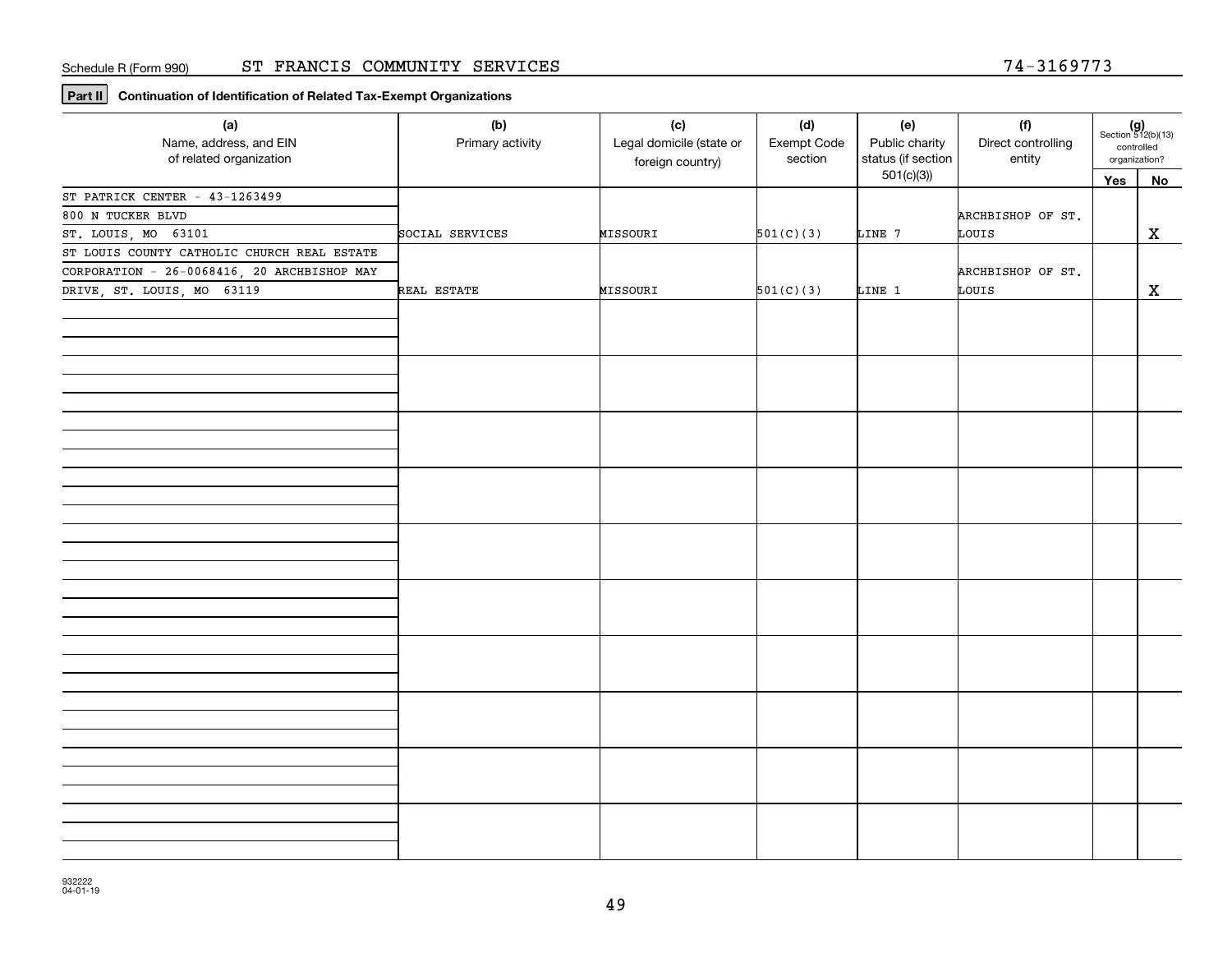#### Schedule R (Form 990) 2019 **ST FRANCIS COMMUNITY SERVICES** 7 4-3169773 <sub>Page</sub>

**2**

**Identification of Related Organizations Taxable as a Partnership.** Complete if the organization answered "Yes" on Form 990, Part IV, line 34, because it had one or more related **Part III** organizations treated as a partnership during the tax year.

| (a)                                               | (b)              | (c)                  | (d)                          | (e)                                                                 | (f)                      | (g)                     |                                  | (h) | (i)                                      | (j) | (k)                                                       |
|---------------------------------------------------|------------------|----------------------|------------------------------|---------------------------------------------------------------------|--------------------------|-------------------------|----------------------------------|-----|------------------------------------------|-----|-----------------------------------------------------------|
| Name, address, and EIN<br>of related organization | Primary activity | Legal<br>domicile    | Direct controlling<br>entity | Predominant income                                                  | Share of total<br>income | Share of<br>end-of-year | Disproportionate<br>allocations? |     | Code V-UBI<br>amount in box              |     | General or Percentage<br>managing<br>partner?<br>partner? |
|                                                   |                  | (state or<br>foreign |                              |                                                                     |                          | assets                  |                                  |     |                                          |     |                                                           |
|                                                   |                  | country)             |                              | related, unrelated,<br>excluded from tax under<br>sections 512-514) |                          |                         | Yes $ $                          | No  | 20 of Schedule<br>K-1 (Form 1065) Yes No |     |                                                           |
|                                                   |                  |                      |                              |                                                                     |                          |                         |                                  |     |                                          |     |                                                           |
|                                                   |                  |                      |                              |                                                                     |                          |                         |                                  |     |                                          |     |                                                           |
|                                                   |                  |                      |                              |                                                                     |                          |                         |                                  |     |                                          |     |                                                           |
|                                                   |                  |                      |                              |                                                                     |                          |                         |                                  |     |                                          |     |                                                           |
|                                                   |                  |                      |                              |                                                                     |                          |                         |                                  |     |                                          |     |                                                           |
|                                                   |                  |                      |                              |                                                                     |                          |                         |                                  |     |                                          |     |                                                           |
|                                                   |                  |                      |                              |                                                                     |                          |                         |                                  |     |                                          |     |                                                           |
|                                                   |                  |                      |                              |                                                                     |                          |                         |                                  |     |                                          |     |                                                           |
|                                                   |                  |                      |                              |                                                                     |                          |                         |                                  |     |                                          |     |                                                           |
|                                                   |                  |                      |                              |                                                                     |                          |                         |                                  |     |                                          |     |                                                           |
|                                                   |                  |                      |                              |                                                                     |                          |                         |                                  |     |                                          |     |                                                           |
|                                                   |                  |                      |                              |                                                                     |                          |                         |                                  |     |                                          |     |                                                           |
|                                                   |                  |                      |                              |                                                                     |                          |                         |                                  |     |                                          |     |                                                           |
|                                                   |                  |                      |                              |                                                                     |                          |                         |                                  |     |                                          |     |                                                           |
|                                                   |                  |                      |                              |                                                                     |                          |                         |                                  |     |                                          |     |                                                           |
|                                                   |                  |                      |                              |                                                                     |                          |                         |                                  |     |                                          |     |                                                           |
|                                                   |                  |                      |                              |                                                                     |                          |                         |                                  |     |                                          |     |                                                           |

**Identification of Related Organizations Taxable as a Corporation or Trust.** Complete if the organization answered "Yes" on Form 990, Part IV, line 34, because it had one or more related **Part IV** organizations treated as a corporation or trust during the tax year.

| (a)<br>Name, address, and EIN<br>of related organization | (b)<br>Primary activity | (c)<br>Legal domicile<br>state or<br>foreign | (d)<br>Direct controlling<br>entity | (e)<br>Type of entity<br>(C corp, S corp,<br>or trust) | (f)<br>Share of total<br>income | (g)<br>Share of<br>end-of-year<br>assets | (h)<br>Percentage<br>ownership | $(i)$ Section<br>512(b)(13)<br>controlled<br>entity? |        |
|----------------------------------------------------------|-------------------------|----------------------------------------------|-------------------------------------|--------------------------------------------------------|---------------------------------|------------------------------------------|--------------------------------|------------------------------------------------------|--------|
|                                                          |                         | country)                                     |                                     |                                                        |                                 |                                          |                                |                                                      | Yes No |
|                                                          |                         |                                              |                                     |                                                        |                                 |                                          |                                |                                                      |        |
|                                                          |                         |                                              |                                     |                                                        |                                 |                                          |                                |                                                      |        |
|                                                          |                         |                                              |                                     |                                                        |                                 |                                          |                                |                                                      |        |
|                                                          |                         |                                              |                                     |                                                        |                                 |                                          |                                |                                                      |        |
|                                                          |                         |                                              |                                     |                                                        |                                 |                                          |                                |                                                      |        |
|                                                          |                         |                                              |                                     |                                                        |                                 |                                          |                                |                                                      |        |
|                                                          |                         |                                              |                                     |                                                        |                                 |                                          |                                |                                                      |        |
|                                                          |                         |                                              |                                     |                                                        |                                 |                                          |                                |                                                      |        |
|                                                          |                         |                                              |                                     |                                                        |                                 |                                          |                                |                                                      |        |
|                                                          |                         |                                              |                                     |                                                        |                                 |                                          |                                |                                                      |        |
|                                                          |                         |                                              |                                     |                                                        |                                 |                                          |                                |                                                      |        |
|                                                          |                         |                                              |                                     |                                                        |                                 |                                          |                                |                                                      |        |
|                                                          |                         |                                              |                                     |                                                        |                                 |                                          |                                |                                                      |        |
|                                                          |                         |                                              |                                     |                                                        |                                 |                                          |                                |                                                      |        |
|                                                          |                         |                                              |                                     |                                                        |                                 |                                          |                                |                                                      |        |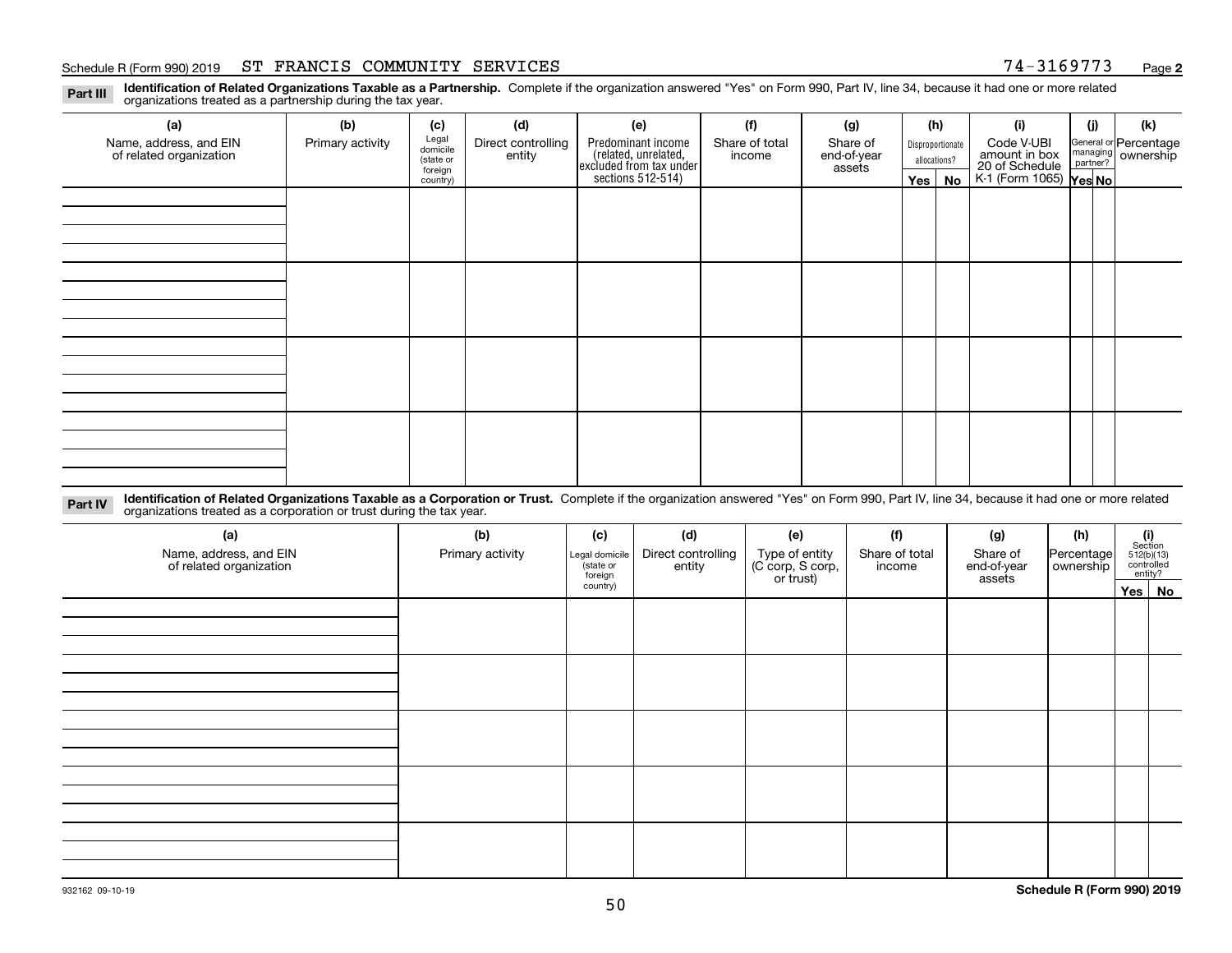#### Schedule R (Form 990) 2019 **ST FRANCIS COMMUNITY SERVICES** 7 4-3169773 <sub>Page</sub>

**Part V** T**ransactions With Related Organizations.** Complete if the organization answered "Yes" on Form 990, Part IV, line 34, 35b, or 36.

|                                                                                         |                                                                                                                                                                                                                                |                | Yes         | No           |  |  |  |
|-----------------------------------------------------------------------------------------|--------------------------------------------------------------------------------------------------------------------------------------------------------------------------------------------------------------------------------|----------------|-------------|--------------|--|--|--|
| Note: Complete line 1 if any entity is listed in Parts II, III, or IV of this schedule. |                                                                                                                                                                                                                                |                |             |              |  |  |  |
|                                                                                         | During the tax year, did the organization engage in any of the following transactions with one or more related organizations listed in Parts II-IV?                                                                            |                |             | X            |  |  |  |
|                                                                                         |                                                                                                                                                                                                                                |                |             |              |  |  |  |
|                                                                                         | <b>b</b> Gift, grant, or capital contribution to related organization(s)                                                                                                                                                       |                |             |              |  |  |  |
|                                                                                         | c Gift, grant, or capital contribution from related organization(s) material contracts and contribution from related organization(s) material contents and contribution from related organization(s) material contents and con | 1 <sub>c</sub> | $\mathbf X$ |              |  |  |  |
|                                                                                         |                                                                                                                                                                                                                                | 1 <sub>d</sub> |             | X            |  |  |  |
|                                                                                         |                                                                                                                                                                                                                                | 1e             | X           |              |  |  |  |
|                                                                                         |                                                                                                                                                                                                                                |                |             |              |  |  |  |
|                                                                                         | Dividends from related organization(s) manufactured and contract and contract and contract and contract and contract and contract and contract and contract and contract and contract and contract and contract and contract a | 1f             |             | х            |  |  |  |
|                                                                                         | g Sale of assets to related organization(s) www.assettion.com/www.assettion.com/www.assettion.com/www.assettion.com/www.assettion.com/www.assettion.com/www.assettion.com/www.assettion.com/www.assettion.com/www.assettion.co | 1g             |             | X            |  |  |  |
|                                                                                         | h Purchase of assets from related organization(s) manufactured content to content the content of the content of the content of the content of the content of the content of the content of the content of the content of the c | 1h             |             | X            |  |  |  |
|                                                                                         | Exchange of assets with related organization(s) manufactured and content and content and content and content and content and content and content and content and content and content and content and content and content and c | 1i.            |             | $\mathbf x$  |  |  |  |
|                                                                                         | Lease of facilities, equipment, or other assets to related organization(s) [11] manufactured manufactured manufactured manufactured manufactured manufactured manufactured manufactured manufactured manufactured manufactured | 1i.            |             | X            |  |  |  |
|                                                                                         |                                                                                                                                                                                                                                |                |             |              |  |  |  |
|                                                                                         |                                                                                                                                                                                                                                | 1k             | X           |              |  |  |  |
|                                                                                         |                                                                                                                                                                                                                                | 11             |             | $\mathbf{x}$ |  |  |  |
|                                                                                         | m Performance of services or membership or fundraising solicitations by related organization(s)                                                                                                                                | 1 <sub>m</sub> | $\mathbf X$ |              |  |  |  |
|                                                                                         |                                                                                                                                                                                                                                | 1n             | X           |              |  |  |  |
|                                                                                         | <b>o</b> Sharing of paid employees with related organization(s)                                                                                                                                                                | 1o             | x           |              |  |  |  |
|                                                                                         |                                                                                                                                                                                                                                |                |             |              |  |  |  |
|                                                                                         |                                                                                                                                                                                                                                | 1p             | X           |              |  |  |  |
|                                                                                         |                                                                                                                                                                                                                                | 1q             | X           |              |  |  |  |
|                                                                                         |                                                                                                                                                                                                                                |                |             |              |  |  |  |
|                                                                                         | Other transfer of cash or property to related organization(s)                                                                                                                                                                  | 1r             |             | х            |  |  |  |
|                                                                                         |                                                                                                                                                                                                                                | 1s             |             | $\mathbf{x}$ |  |  |  |
|                                                                                         | 2 If the answer to any of the above is "Yes," see the instructions for information on who must complete this line, including covered relationships and transaction thresholds.                                                 |                |             |              |  |  |  |

|     | (a)<br>Name of related organization | (b)<br>Transaction<br>type (a-s) | (c)<br>Amount involved | (d)<br>Method of determining amount involved |
|-----|-------------------------------------|----------------------------------|------------------------|----------------------------------------------|
| (1) |                                     |                                  |                        |                                              |
| (2) |                                     |                                  |                        |                                              |
| (3) |                                     |                                  |                        |                                              |
| (4) |                                     |                                  |                        |                                              |
| (5) |                                     |                                  |                        |                                              |
| (6) |                                     |                                  |                        |                                              |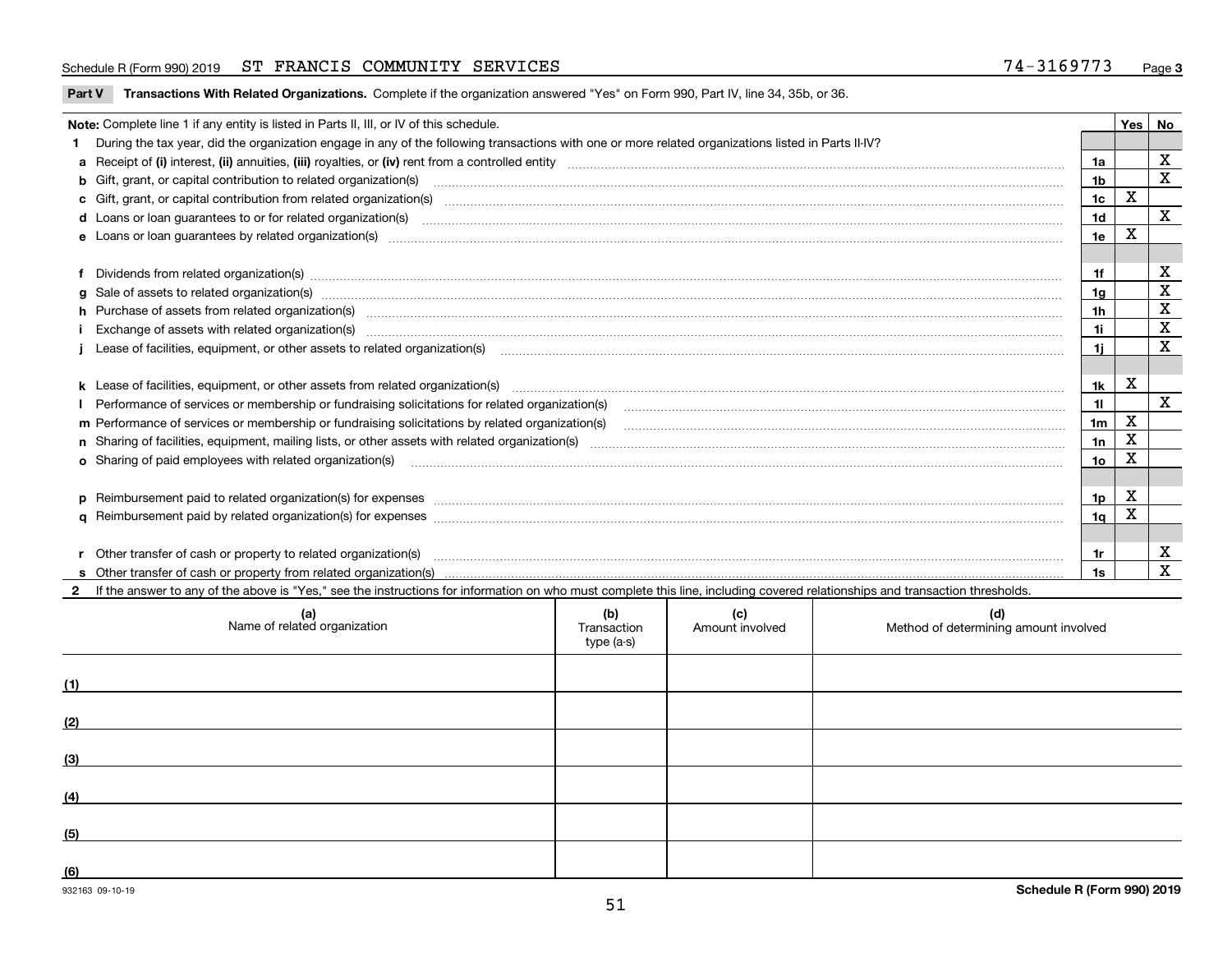#### Schedule R (Form 990) 2019 **ST FRANCIS COMMUNITY SERVICES** 7 4-3169773 <sub>Page</sub>

**Part VI Unrelated Organizations Taxable as a Partnership. Complete if the organization answered "Yes" on Form 990, Part IV, line 37.** 

Provide the following information for each entity taxed as a partnership through which the organization conducted more than five percent of its activities (measured by total assets or gross revenue) that was not a related organization. See instructions regarding exclusion for certain investment partnerships.

| ັ                      | ັ<br>ັ           |                   |                                                                                            |                                                                                     |  |          |             |  |                                       |                                                                                                                                      |        |     |
|------------------------|------------------|-------------------|--------------------------------------------------------------------------------------------|-------------------------------------------------------------------------------------|--|----------|-------------|--|---------------------------------------|--------------------------------------------------------------------------------------------------------------------------------------|--------|-----|
| (a)                    | (b)              | (c)               | (d)                                                                                        | (e)<br>Are all                                                                      |  | (f)      | (g)         |  | (h)                                   | (i)                                                                                                                                  | (i)    | (k) |
| Name, address, and EIN | Primary activity | Legal domicile    |                                                                                            | $\begin{array}{c}\n\text{partners} \sec.\n\\ \n501(c)(3)\n\\ \n0rgs.?\n\end{array}$ |  | Share of | Share of    |  | Dispropor-<br>tionate<br>allocations? |                                                                                                                                      |        |     |
| of entity              |                  | (state or foreign | Predominant income<br>(related, unrelated,<br>excluded from tax under<br>sections 512-514) |                                                                                     |  | total    | end-of-year |  |                                       | Code V-UBI<br> amount in box 20 managing<br>  of Schedule K-1 partner? ownership<br>  of Schedule K-1 partner? ownership<br>  Yes No |        |     |
|                        |                  | country)          |                                                                                            | Yes No                                                                              |  | income   | assets      |  | Yes No                                |                                                                                                                                      | Yes No |     |
|                        |                  |                   |                                                                                            |                                                                                     |  |          |             |  |                                       |                                                                                                                                      |        |     |
|                        |                  |                   |                                                                                            |                                                                                     |  |          |             |  |                                       |                                                                                                                                      |        |     |
|                        |                  |                   |                                                                                            |                                                                                     |  |          |             |  |                                       |                                                                                                                                      |        |     |
|                        |                  |                   |                                                                                            |                                                                                     |  |          |             |  |                                       |                                                                                                                                      |        |     |
|                        |                  |                   |                                                                                            |                                                                                     |  |          |             |  |                                       |                                                                                                                                      |        |     |
|                        |                  |                   |                                                                                            |                                                                                     |  |          |             |  |                                       |                                                                                                                                      |        |     |
|                        |                  |                   |                                                                                            |                                                                                     |  |          |             |  |                                       |                                                                                                                                      |        |     |
|                        |                  |                   |                                                                                            |                                                                                     |  |          |             |  |                                       |                                                                                                                                      |        |     |
|                        |                  |                   |                                                                                            |                                                                                     |  |          |             |  |                                       |                                                                                                                                      |        |     |
|                        |                  |                   |                                                                                            |                                                                                     |  |          |             |  |                                       |                                                                                                                                      |        |     |
|                        |                  |                   |                                                                                            |                                                                                     |  |          |             |  |                                       |                                                                                                                                      |        |     |
|                        |                  |                   |                                                                                            |                                                                                     |  |          |             |  |                                       |                                                                                                                                      |        |     |
|                        |                  |                   |                                                                                            |                                                                                     |  |          |             |  |                                       |                                                                                                                                      |        |     |
|                        |                  |                   |                                                                                            |                                                                                     |  |          |             |  |                                       |                                                                                                                                      |        |     |
|                        |                  |                   |                                                                                            |                                                                                     |  |          |             |  |                                       |                                                                                                                                      |        |     |
|                        |                  |                   |                                                                                            |                                                                                     |  |          |             |  |                                       |                                                                                                                                      |        |     |
|                        |                  |                   |                                                                                            |                                                                                     |  |          |             |  |                                       |                                                                                                                                      |        |     |
|                        |                  |                   |                                                                                            |                                                                                     |  |          |             |  |                                       |                                                                                                                                      |        |     |
|                        |                  |                   |                                                                                            |                                                                                     |  |          |             |  |                                       |                                                                                                                                      |        |     |
|                        |                  |                   |                                                                                            |                                                                                     |  |          |             |  |                                       |                                                                                                                                      |        |     |
|                        |                  |                   |                                                                                            |                                                                                     |  |          |             |  |                                       |                                                                                                                                      |        |     |
|                        |                  |                   |                                                                                            |                                                                                     |  |          |             |  |                                       |                                                                                                                                      |        |     |
|                        |                  |                   |                                                                                            |                                                                                     |  |          |             |  |                                       |                                                                                                                                      |        |     |
|                        |                  |                   |                                                                                            |                                                                                     |  |          |             |  |                                       |                                                                                                                                      |        |     |
|                        |                  |                   |                                                                                            |                                                                                     |  |          |             |  |                                       |                                                                                                                                      |        |     |
|                        |                  |                   |                                                                                            |                                                                                     |  |          |             |  |                                       |                                                                                                                                      |        |     |
|                        |                  |                   |                                                                                            |                                                                                     |  |          |             |  |                                       |                                                                                                                                      |        |     |
|                        |                  |                   |                                                                                            |                                                                                     |  |          |             |  |                                       |                                                                                                                                      |        |     |
|                        |                  |                   |                                                                                            |                                                                                     |  |          |             |  |                                       |                                                                                                                                      |        |     |
|                        |                  |                   |                                                                                            |                                                                                     |  |          |             |  |                                       |                                                                                                                                      |        |     |
|                        |                  |                   |                                                                                            |                                                                                     |  |          |             |  |                                       |                                                                                                                                      |        |     |
|                        |                  |                   |                                                                                            |                                                                                     |  |          |             |  |                                       |                                                                                                                                      |        |     |
|                        |                  |                   |                                                                                            |                                                                                     |  |          |             |  |                                       |                                                                                                                                      |        |     |
|                        |                  |                   |                                                                                            |                                                                                     |  |          |             |  |                                       |                                                                                                                                      |        |     |
|                        |                  |                   |                                                                                            |                                                                                     |  |          |             |  |                                       |                                                                                                                                      |        |     |
|                        |                  |                   |                                                                                            |                                                                                     |  |          |             |  |                                       |                                                                                                                                      |        |     |

**Schedule R (Form 990) 2019**